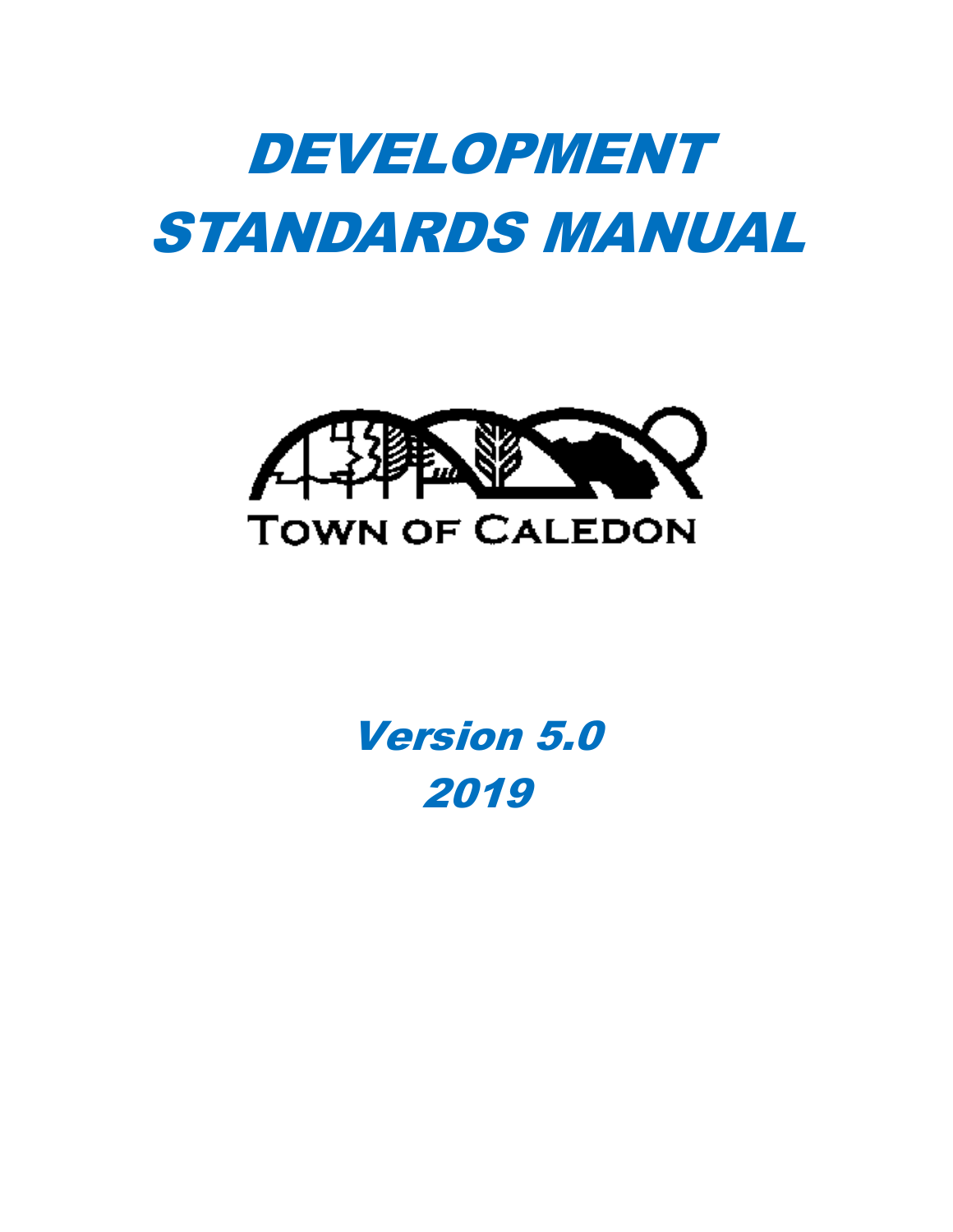### **Table of Contents**

| 1.      |                                                                             |  |
|---------|-----------------------------------------------------------------------------|--|
| 1.1.    |                                                                             |  |
| 1.2.    |                                                                             |  |
| 1.2.1.  |                                                                             |  |
| 1.2.2.  |                                                                             |  |
| 1.2.3.  | Procedures for Applications Containing Municipal Structures 10              |  |
| 1.2.4.  |                                                                             |  |
| 1.2.5.  |                                                                             |  |
| 1.2.6.  |                                                                             |  |
| 1.2.7.  |                                                                             |  |
| 1.2.8.  |                                                                             |  |
| 1.2.9.  |                                                                             |  |
| 1.3.    |                                                                             |  |
| 1.3.1.  | Specifications for Engineering and Open Space Design/Landscaping Drawings19 |  |
| 1.3.2.  |                                                                             |  |
| 1.3.3.  |                                                                             |  |
| 1.3.4.  |                                                                             |  |
| 1.3.5.  |                                                                             |  |
| 1.3.6.  |                                                                             |  |
| 1.3.7.  |                                                                             |  |
| 1.3.8.  |                                                                             |  |
| 139     |                                                                             |  |
| 1.3.10. |                                                                             |  |
| 1.3.11. |                                                                             |  |
| 1.4.    |                                                                             |  |
| 1.4.1.  |                                                                             |  |
| 1.4.2.  |                                                                             |  |
| 1.4.3.  |                                                                             |  |
| 1.4.4.  |                                                                             |  |
| 1.4.5.  |                                                                             |  |
| 1.4.6.  |                                                                             |  |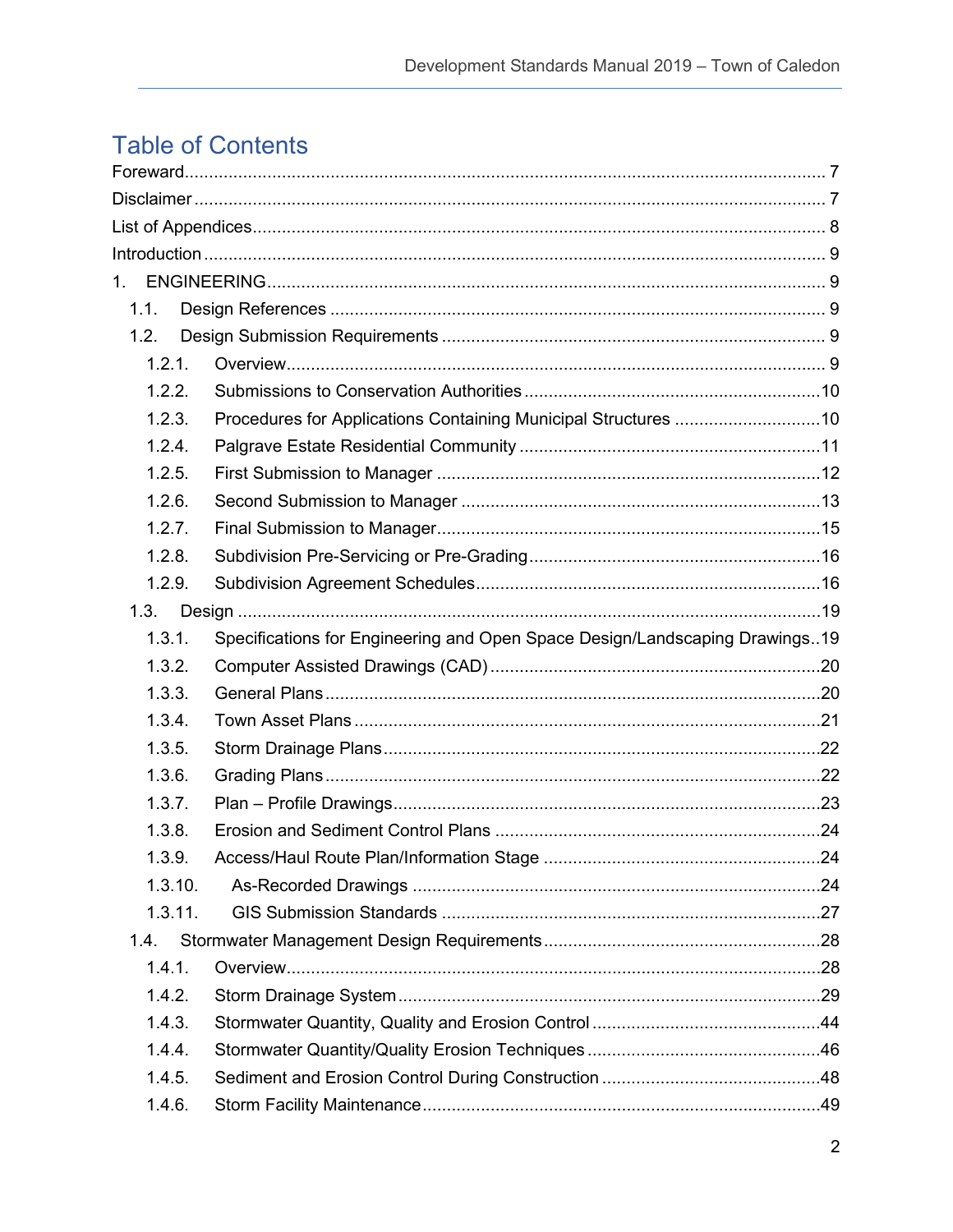| 1.4.7.  |  |
|---------|--|
| 1.4.8.  |  |
| 1.4.9.  |  |
| 1.4.10. |  |
|         |  |
| 1.5.1.  |  |
| 1.5.2.  |  |
| 1.5.3.  |  |
| 1.5.4.  |  |
| 1.5.5.  |  |
| 1.5.6.  |  |
| 1.5.7.  |  |
| 1.5.8.  |  |
| 1.5.9.  |  |
|         |  |
| 1.6.1.  |  |
| 1.6.2.  |  |
| 1.7.    |  |
| 1.7.1.  |  |
| 1.7.2.  |  |
|         |  |
| 1.8.1.  |  |
| 1.8.2.  |  |
|         |  |
| 1.9.1.  |  |
|         |  |
| 1.10.   |  |
| 1.11.   |  |
| 1.11.1. |  |
| 1.11.2. |  |
| 1.11.3. |  |
| 1.12.   |  |
| 1.12.1. |  |
| 1.12.2. |  |
| 1.12.3. |  |
| 1.12.4. |  |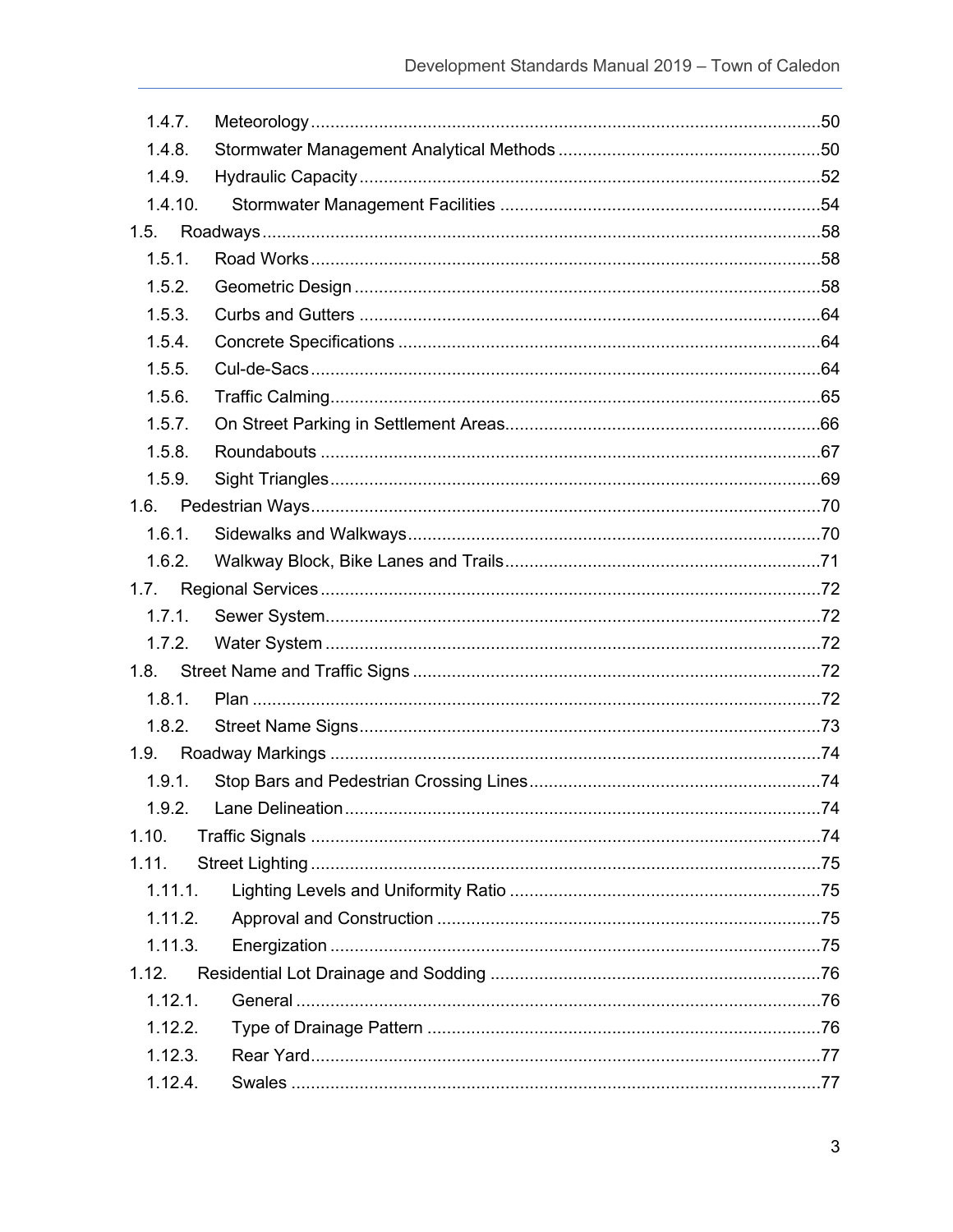| 1.12.5. |                                                                       |  |
|---------|-----------------------------------------------------------------------|--|
| 1.12.6. |                                                                       |  |
| 1.12.7. |                                                                       |  |
| 1.13.   |                                                                       |  |
| 1.13.1. |                                                                       |  |
| 1.13.2. |                                                                       |  |
| 1.13.3. |                                                                       |  |
| 1.13.4. |                                                                       |  |
| 1.13.5. |                                                                       |  |
| 1.13.6. |                                                                       |  |
| 1.13.7. |                                                                       |  |
| 1.13.8. |                                                                       |  |
| 1.13.9. |                                                                       |  |
| 1.14.   |                                                                       |  |
| 1.14.1  |                                                                       |  |
| 1.15.   |                                                                       |  |
| 1.16.   |                                                                       |  |
| 1.17.   |                                                                       |  |
| 1.17.1. |                                                                       |  |
| 1.17.2. |                                                                       |  |
| 1.17.3. |                                                                       |  |
| 1.17.4. |                                                                       |  |
| 1.18.   | Construction, Preliminary Acceptance & Maintenance Period, Assumption |  |
|         |                                                                       |  |
| 1.18.1  |                                                                       |  |
| 1.18.2. |                                                                       |  |
| 1.18.3. |                                                                       |  |
| 2.      |                                                                       |  |
| 2.1     |                                                                       |  |
| 2.1.1.  |                                                                       |  |
| 2.1.2.  |                                                                       |  |
| 2.1.3.  |                                                                       |  |
| 2.2.    |                                                                       |  |
| 2.2.1.  |                                                                       |  |
| 2.2.2.  |                                                                       |  |
| 2.2.3.  |                                                                       |  |
| 2.2.4.  |                                                                       |  |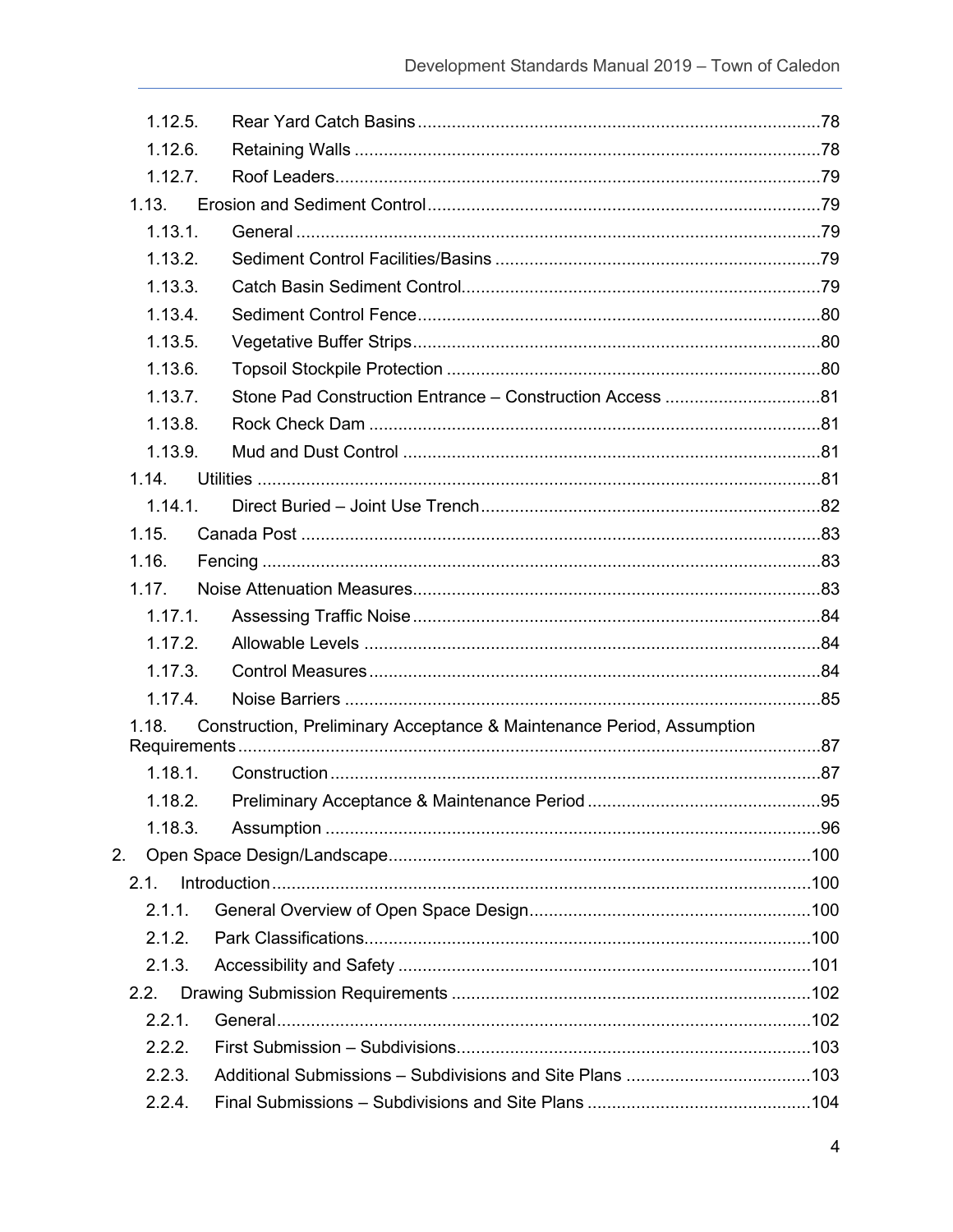| 2.3.           |                                                                                 |  |
|----------------|---------------------------------------------------------------------------------|--|
| 2.3.1.         |                                                                                 |  |
| 2.3.2.         |                                                                                 |  |
| 2.3.3.         |                                                                                 |  |
| 2.3.4.         |                                                                                 |  |
| 2.3.5.         |                                                                                 |  |
| 2.3.6.         |                                                                                 |  |
| 2.3.7.         |                                                                                 |  |
| 2.3.8.         |                                                                                 |  |
| 2.3.9.         |                                                                                 |  |
| 2.4.           | Construction, Warranty Period and Assumption Requirements116                    |  |
| 2.4.1.         |                                                                                 |  |
| 2.4.2.         |                                                                                 |  |
| 2.4.3.         |                                                                                 |  |
| 2.4.4.         |                                                                                 |  |
| 2.4.5.         |                                                                                 |  |
| 2.4.6.         |                                                                                 |  |
| 2.4.7.         | Warranty Buy-Out Option (for subdivision development only) 125                  |  |
| 3 <sub>1</sub> |                                                                                 |  |
| 3.1.           |                                                                                 |  |
| 3.1.1.         |                                                                                 |  |
| 3.1.2.         |                                                                                 |  |
| 3.1.3.         |                                                                                 |  |
| 3.1.4.         | Additional Fees for Non-compliance or Variances from the Subdivision Agreement, |  |
|                | 3.2. Securities Prior to Registration of the Subdivision Agreements127          |  |
| 3.3.           |                                                                                 |  |
| 3.4.           |                                                                                 |  |
| 4.             |                                                                                 |  |
| 4.1.           |                                                                                 |  |
| 4.2.           |                                                                                 |  |
| 4.2.1.         |                                                                                 |  |
| 4.2.2.         |                                                                                 |  |
| 4.2.3.         |                                                                                 |  |
| 4.2.4.         |                                                                                 |  |
| 4.2.5.         |                                                                                 |  |
| 4.3.           |                                                                                 |  |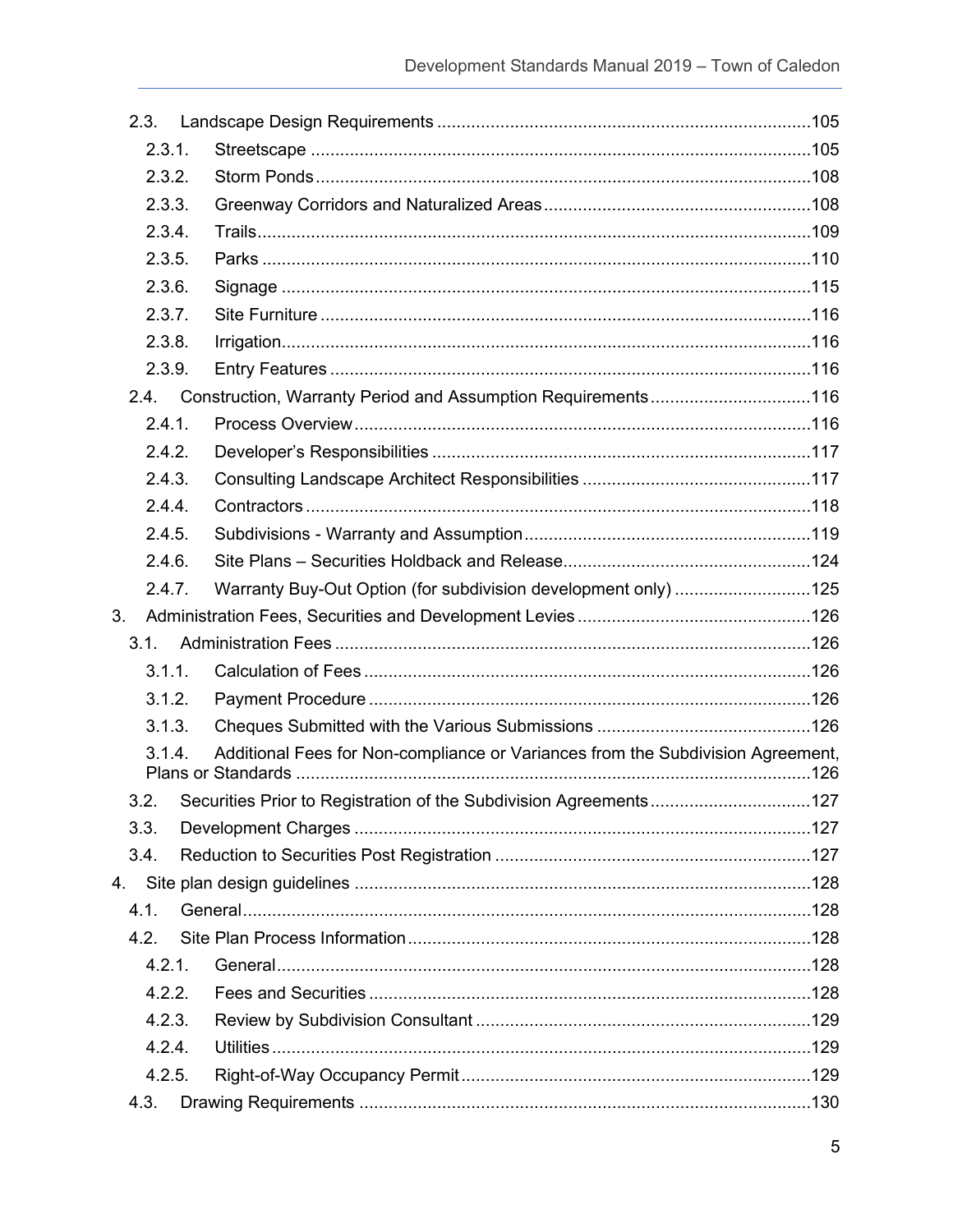|      | 4.3.1. |  |
|------|--------|--|
|      | 4.3.2. |  |
|      | 4.3.3. |  |
| 4.4. |        |  |
|      | 4.4.1. |  |
|      | 4.4.2. |  |
|      | 4.4.3. |  |
|      | 4.4.4. |  |
|      | 4.4.5. |  |
|      | 4.4.6. |  |
|      | 4.4.7. |  |
| 4.5. |        |  |
|      | 4.5.1. |  |
|      | 4.5.2. |  |
| 4.6. |        |  |
|      | 4.6.1. |  |
|      | 4.6.2. |  |
|      | 4.6.3. |  |
|      | 4.6.4. |  |
|      | 4.6.5. |  |
|      | 4.6.6. |  |
| 5.   |        |  |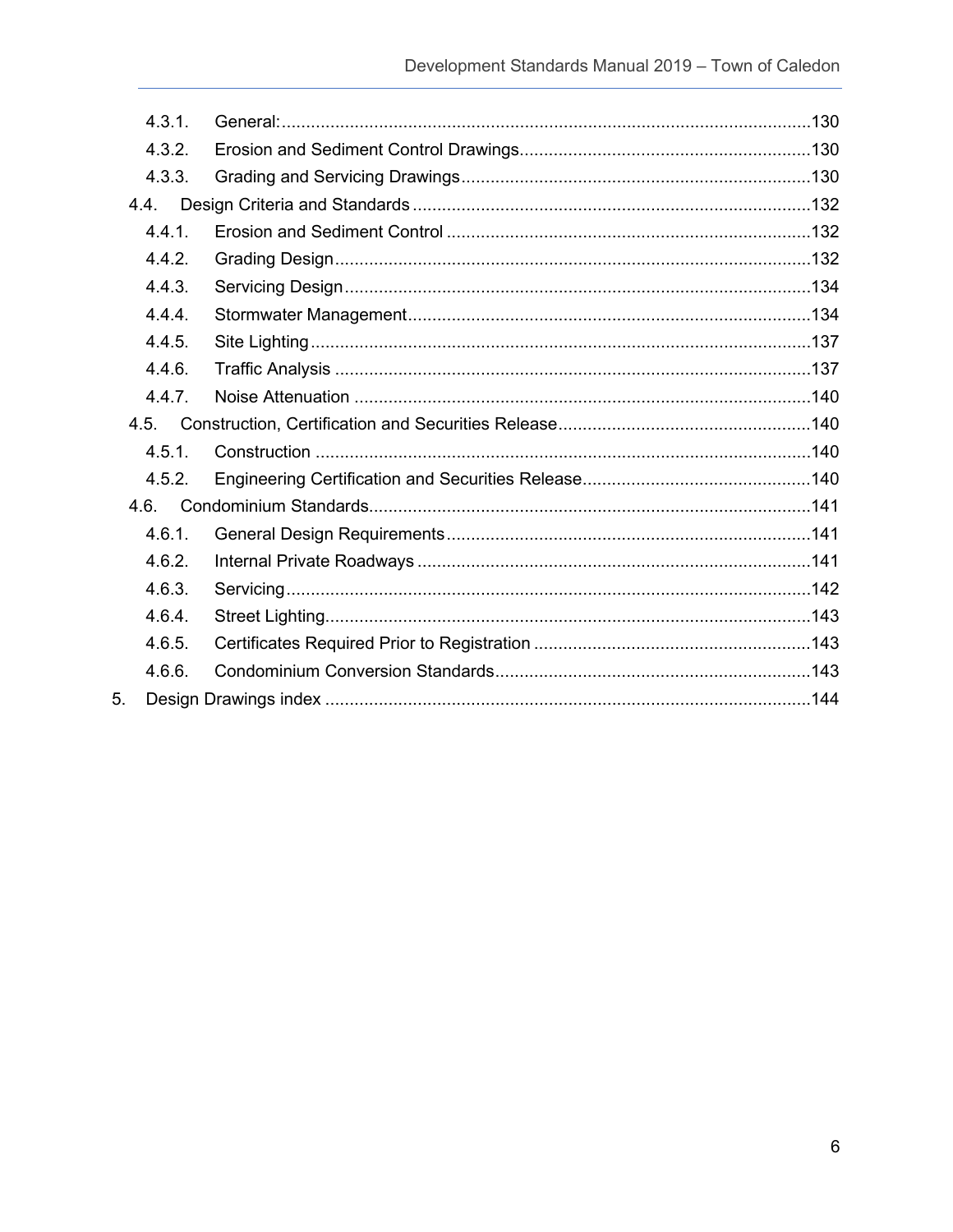#### <span id="page-6-0"></span>**FOREWARD**

This Development Standards Manual has been prepared by the Town of Caledon to reflect subdivision and site plan application through the development processes as they exist in 2019. Collaborative efforts from experts in multiple Town Departments/Disciplines, were obtained to provide the most accurate and current information as possible.

It is recognized that this manual cannot consider or provide direction for all circumstances encountered. The Town reserves the right to apply discretion in the interpretation of these guidelines and that the use of other applicable guidelines and good engineering judgement will be required when reviewing each project.

#### <span id="page-6-1"></span>**DISCLAIMER**

The Town of Caledon has supplied this manual with the express understanding that it shall not be liable in any manner whatsoever to any person, corporation or organization for damages, injuries or costs, resulting from the use of the information supplied.

It should be understood, that changes and revisions to these standards will be necessary over time and that it is the responsibility of the applicant/designer to obtain the latest version available at the time of design. Users shall refer to the Town of Caledon Website to ensure they are following the most recent version of the manual and that current revisions are being considered. Current Legislation shall be followed at all times.

#### Manual Update Record

| Revision No.                      | Date Approved | Comments |
|-----------------------------------|---------------|----------|
| Version 4.0                       | 2009          |          |
| $\overline{\mathsf{Version}}$ 5.0 | 2019          |          |
|                                   |               |          |
|                                   |               |          |
|                                   |               |          |
|                                   |               |          |
|                                   |               |          |
|                                   |               |          |
|                                   |               |          |
|                                   |               |          |
|                                   |               |          |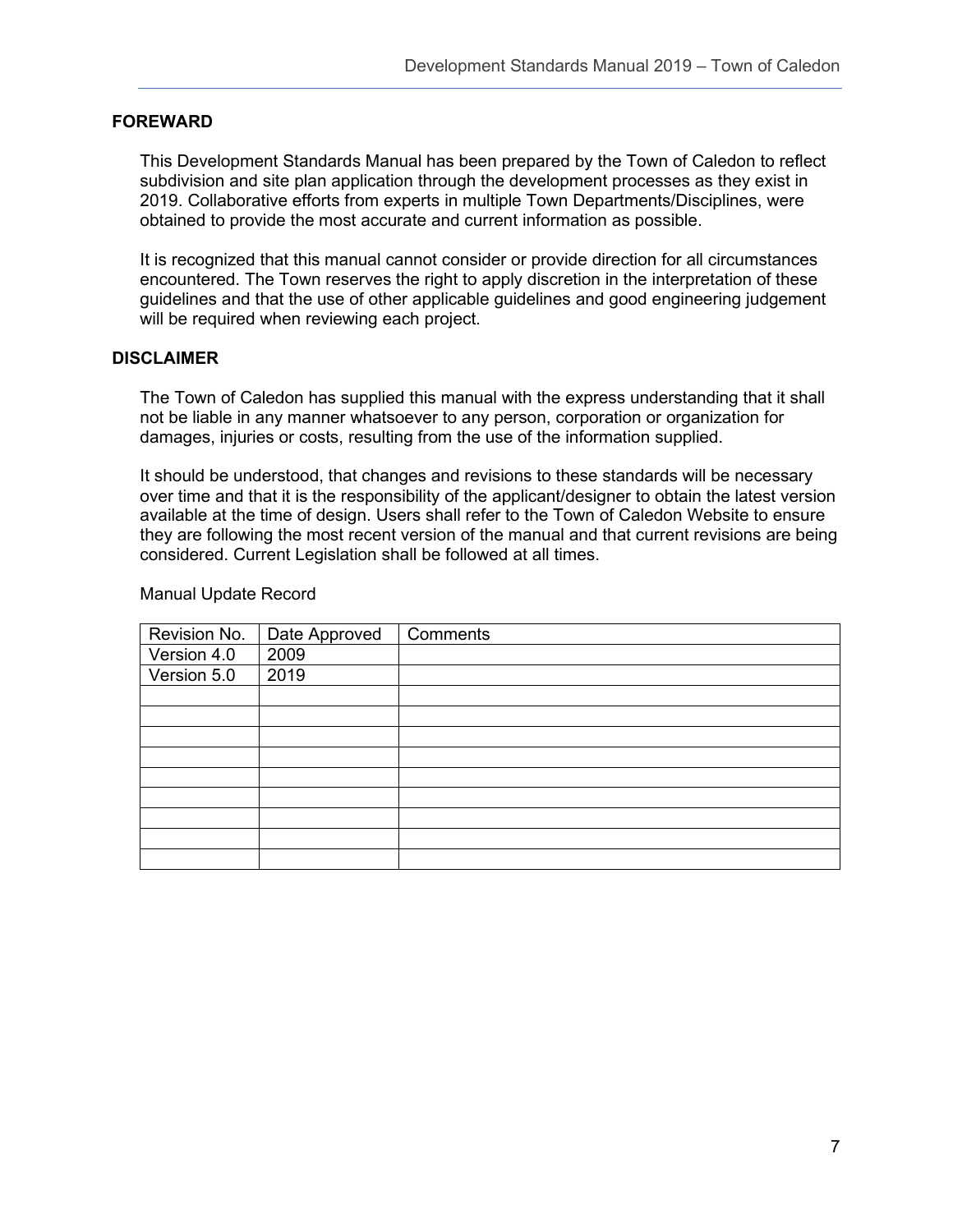#### <span id="page-7-0"></span>**LIST OF APPENDICES**

**Appendix A -** Outdoor Lighting Standard Manual (2018)

#### **Appendix B -** Development Digital Submissions Requirements Manual (2017)

**Appendix C -** Standard Forms and Letters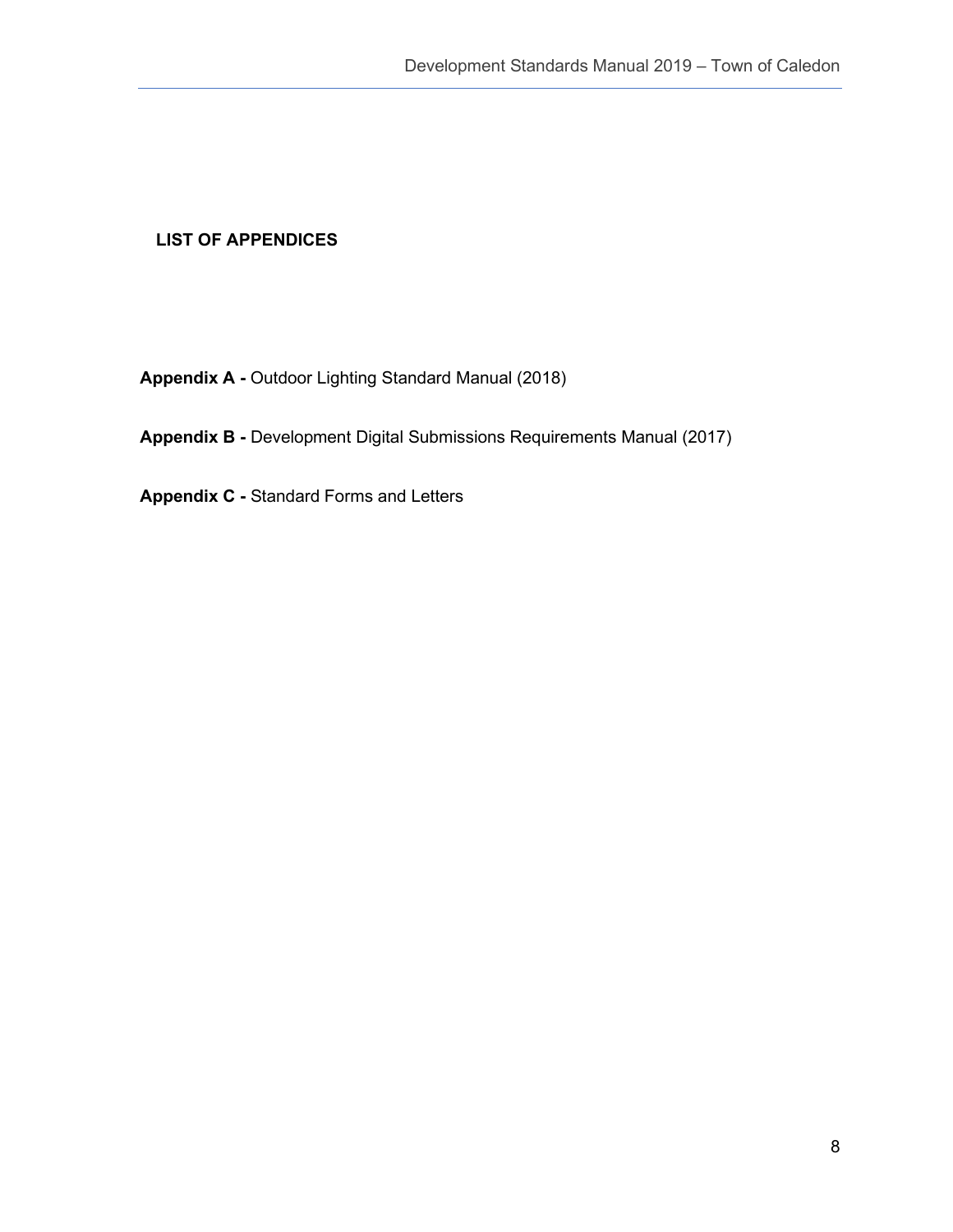#### <span id="page-8-0"></span>**INTRODUCTION**

The purpose of this manual is to provide guidance to Developers, Consultants and the general public through the Town of Caledon's development approval process.

The design information contained in this manual is intended to provide direction beyond legislative and standard design practices for use in the Town of Caledon (the Town). There will be site specific situations where the design will depart from these practices as it is not possible nor is it the intention of the Town to anticipate every situation.

The appropriate Town Manager (hereon in referred to as the Manager) must approve technological or economical changes that improve or maintain the quality of the design.

These standards are to be read in conjunction with Ontario Provincial Standards (OPS) and Drawings (O.P.S.D.), Region of Peel standards/manuals and any other applicable regulations. However, in the case of a discrepancy the Town Standards shall prevail.

The Town of Caledon maintains its right to accept or refuse any design submissions and requires an acceptable design for any given circumstance.

All construction & maintenance activities shall conform to the Occupational Health and Safety Act.

#### <span id="page-8-2"></span><span id="page-8-1"></span>**1. ENGINEERING**

#### **1.1. Design References**

This Manual applies to all new subdivisions, condominiums, site plans, and where deemed applicable by the Town, will apply to capital projects, and reconstruction projects. Note, that all Town policies, procedures, master plans and By-laws are also applicable. This manual is to be read in conjunction with the following Town of Caledon manuals:

- Outdoor Lighting Manual
- Site Plan Control Manual
- Subdivision Manual: Information Package
- Development Digital Submissions Requirements

These specifications and drawings may be revised from time to time as considered necessary by the Town of Caledon. It is the applicant's responsibility to obtain and check with the Town of Caledon for new revisions. Copies are available from the Town of Caledon or can be downloaded from the web site at: [https://www.caledon.ca/en/index.asp#](https://www.caledon.ca/en/index.asp)

#### <span id="page-8-3"></span>**1.2. Design Submission Requirements**

#### **1.2.1. Overview**

<span id="page-8-4"></span>The following requirements cover submissions to be made to the Town of Caledon's Community Services Department. All submissions are to be coordinated by the Consulting Engineer, unless otherwise directed by the Town.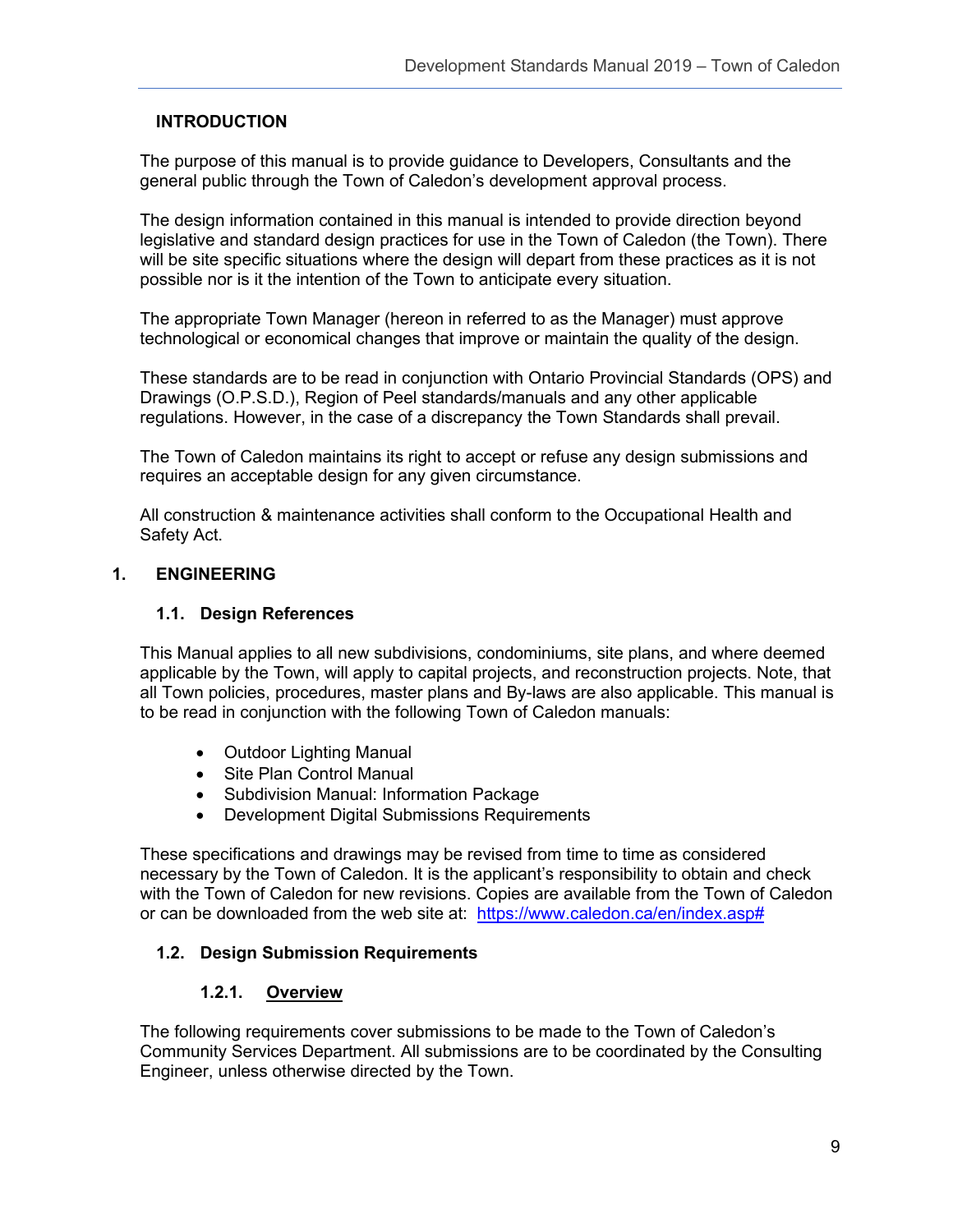Separate submissions are to be made to the Regional Municipality of Peel in accordance with their requirements. Second and Final submissions are not to be made until the Town's and Region's comments regarding the first and second submission, respectively, have been received and incorporated.

Prints of drawings for all subdivisions shall be in accordance with Town standards and each print shall be stamped with the submission number (1, 2, or 3) and date of submission.

This document covers the requirements of the Finance & Infrastructure Services Department, as well as the Community Services Department however, it should be noted that preparation of the Subdivision Agreement is through the Corporate Services Department. The applicant or their representative, must deal directly with the Legal Services Department on this matter.

It is highly recommended that the Consulting Engineer arrange a pre-consultation meeting with the Town prior to the first submission to understand the submission procedure/expectations of the Town and to receive copies of checklists, templates etc. If a Landscape Architect has been engaged, it is recommended that he/she also attend the preconsultation meeting.

#### **1.2.2. Submissions to Conservation Authorities**

<span id="page-9-0"></span>Credit Valley Conservation Authority (C.V.C.) – Toronto and Region Conservation Authority (T.R.C.A.) – Nottawasaga Valley Conservation Authority (N.V.C.A.) – Lake Simcoe Regional Conservation Authority (L.S.R.C.A.) – Niagara Escarpment Commission (N.E.C.) are the Conservation Authorities having interest within the boundaries of the Town of Caledon.

The Developer's Engineering Consultant shall deal directly with the Conservation Authority for works that fall within their jurisdiction, until he/she has received his/her conditions of approval from the Town for a Draft Plan of Subdivision, Rezoning or Land Severance Application. The works that will be of interest to the local Conservation Authority will be noted in their requirements.

When the Conservation Authority has sent preliminary approval in writing, to the Town, the Developer shall submit subsequent, more detailed submissions directly to the Conservation Authority. It is the Developer's Engineering and Landscape Consultant's responsibility to ensure that all correspondence and comments are provided to the Town of Caledon at the appropriate submission time.

#### **1.2.3. Procedures for Applications Containing Municipal Structures**

<span id="page-9-1"></span>When a new roadway structure (bridge, culvert, etc.) is required in a subdivision, the second engineering submission shall include two (2) copies of the following material for Ministry of Transportation review:

1. General Arrangement drawing(s). This drawing is to be prepared in accordance with the Ontario Ministry of Transportation (M.T.O.) Structural Manual. It includes the roadway structure plan, profile, elevation and cross sections.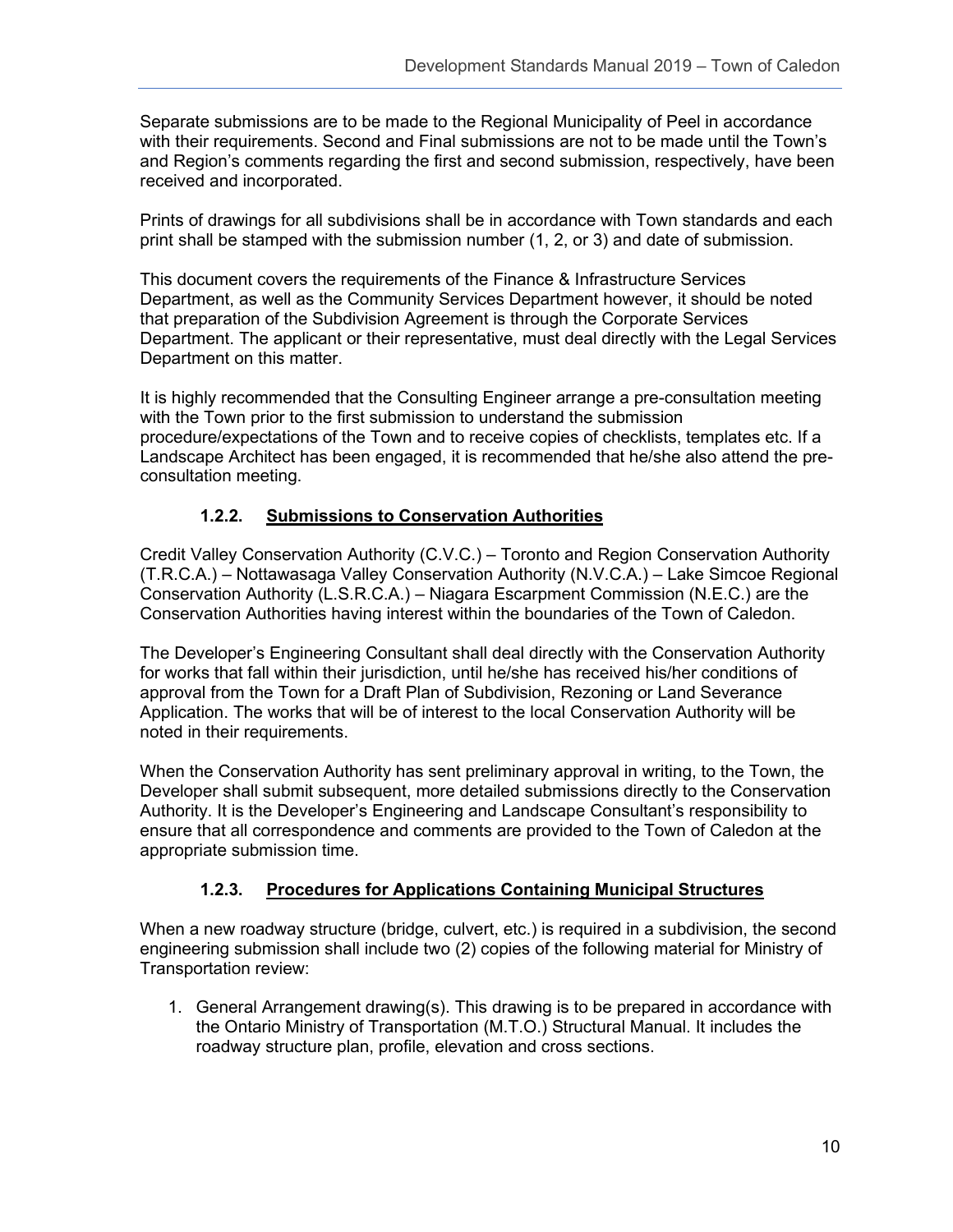- 2. Design Report. The design report includes but is not limited to, the description of the works, how the detail was arrived, different options and cost analysis/least expensive alternate to construct and maintain.
- 3. Design Criteria Sheet. General type/class of roadway, volume of traffic, geometric information and cost estimate.
- 4. Foundation Report.
- 5. Hydrology Report (when applicable).
- 6. Letter from the Engineer who certifies the design that Canadian Highway Bridge Design Code (C.H.B.D.C.) requirements are met. M.T.O. approval will only be required for General Arrangement drawings. The General Arrangement drawing will be reviewed together with items 2 to 5 above to ensure that:
	- The bridge type, length and width are appropriate
	- C.H.B.D.C. requirements are met
	- Ministry standards have been followed
	- The most economical life cycle cost solution has been selected for the site

The structural design drawings and details included as part of the Subdivision Agreement shall be stamped and signed by the two professional engineers who designed the roadway structure and by the professional engineer who checked the structural design drawings.

Although the M.T.O. will not be approving the final designs, they will be monitoring, on a selected basis, some final designs and hence will require submission of one complete set of final plans.

The final engineering submission shall include the consultants' covering letter to the M.T.O. confirming that the final drawings have been sent to the M.T.O.

#### **1.2.4. Palgrave Estate Residential Community**

<span id="page-10-0"></span>The Town of Caledon's Official Plan allows for the orderly development of an estate residential community known as the Palgrave Estates Residential Community (PERC). This community is located wholly within the Oak Ridges Moraine Conservation Protection Area therefore many environmental and grading restrictions apply to protect the unique natural landform features and functions of the Oak Ridges Moraine.

As such, as part of the Draft Plan Approval process, each applicant must:

- 1. Satisfy provisions set forth in Sections 7.1 and 7.10 of the Official Plan;
- 2. Satisfy the requirements of various agencies; and
- 3. Meet the requirements of the Town's Development Standards Manual.

The process requires the applicant to prepare numerous environmental, planning and engineering reports and plans that require extensive review by the Town and other agencies. Prior to Draft Approval, a typical engineering review would be similar to what the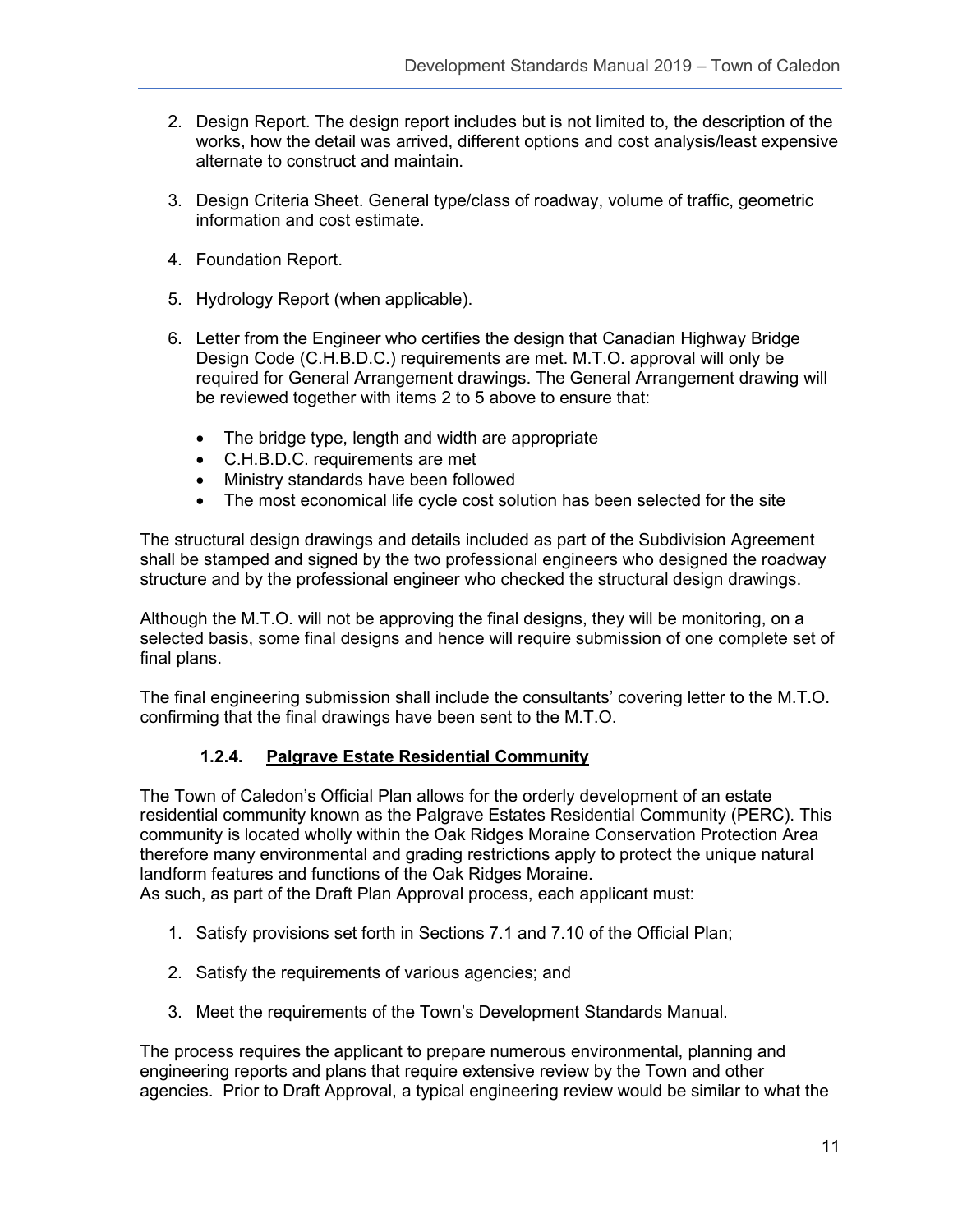Town requires in a First Engineering Submission as noted in Section 1.2.5. It is common that prior to Draft Approval, some reports will be peer reviewed at the applicant's expense.

To encourage environmental protection, proposals within PERC should investigate utilizing low impact development techniques as this initiative is supported by both the Town and the Conservation Authorities. Depending on the site, soil conditions within PERC generally have favourable infiltration rates and this may provide an excellent opportunity to install infiltration galleries and soak away pits.

#### **1.2.5. First Submission to Manager**

<span id="page-11-0"></span>Submissions to the Manager shall include, as a minimum, all items listed under Engineering Submissions as well as Open Space Design / Landscaping Submissions (please refer to Section 2.2 for requirements).

#### Engineering Submission

The following documents shall be submitted in accordance with the Town's current fee By-Law. This processing fee is credited towards the total Engineering fee which is due at time of Registration of the Plan of Subdivision. Only complete submissions will be accepted. The Consulting Engineer can reference Standard No. 106 - 108 to ensure minimum submission requirements are met.

The Consulting Engineer and Landscape Architect are required to meet with the Community Services department's review team to provide an overview of the development proposal and to show how they are in keeping with the Department's Development Guidelines.

Three complete rolled sets of the following engineering drawings are required:

- Proposed Plan for Registration
- Cover Sheet/Legend Sheet
- General Above Ground Services Plan(s)
- General Below Ground Services Plan(s)
- Town Asset Plan(s)
- Storm Drainage Plan(s)
- Erosion and Sediment Control Plan(s)
- Plan/Profile Drawings
- Miscellaneous Plans and Detail Drawings
- Grading Plan(s) (including lot grading, parks and school block)
- Topsoil Management Plan
- Detail Drawings for Outlets and Watercourse Improvements
- Street Light Plan(s) and Photometrics
- Cost Schedule
- Cut/Fill Drawings

Two complete copies of the following documents are required:

- Stormwater Management Report
- Storm Sewer Design Sheets
- Acoustic Report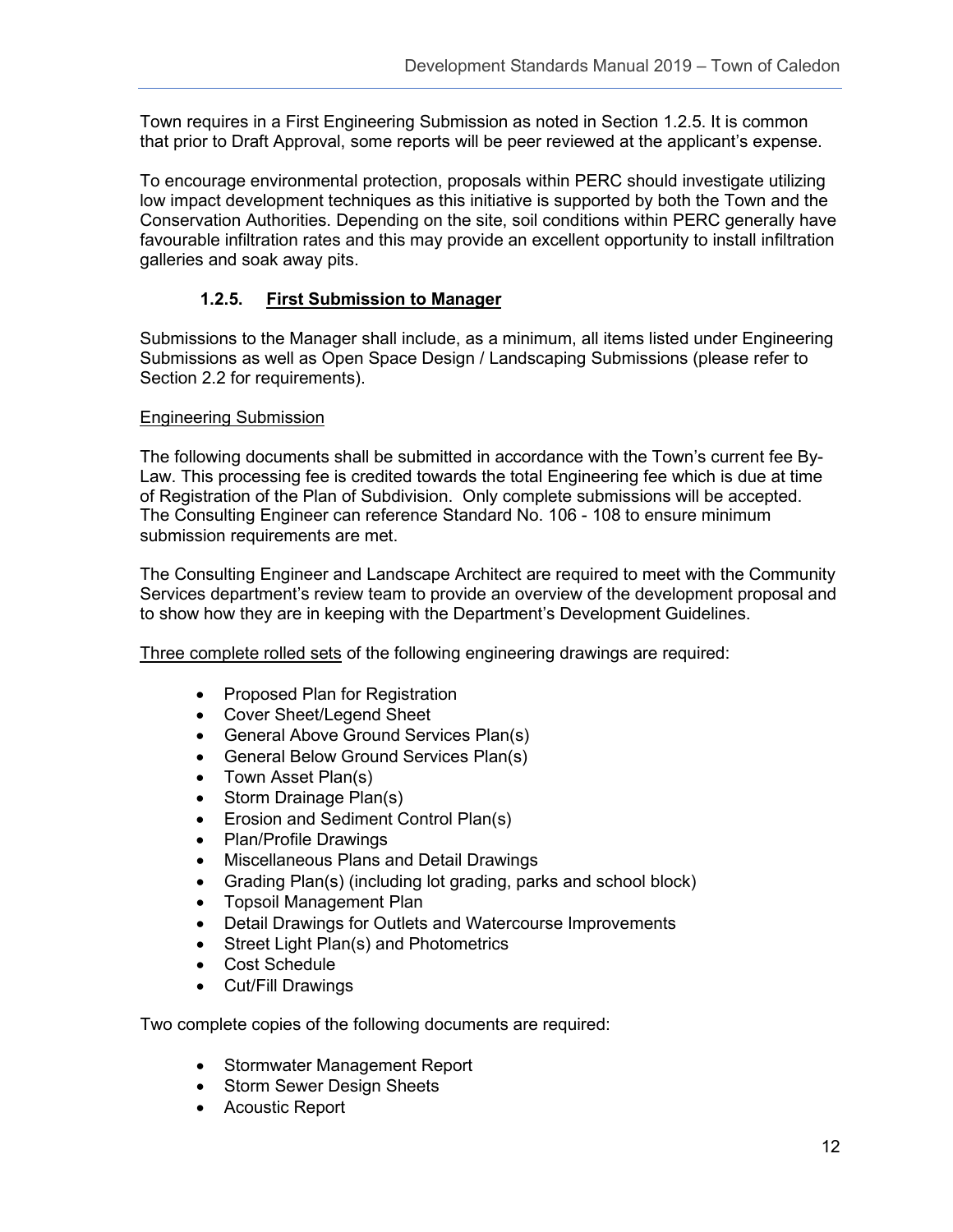- Soils Report
- Environmental Site Assessment (Phase 1 & Record of Site Conditions)
- Traffic Impact Study (if required)
- Topsoil Management Report
- Detailed Engineering and Landscaping Cost Estimates

The following letters are also to accompany the First Submission:

- Civil Engineer Letter of Retention
- Two copies of Ontario Land Surveyor (OLS) letter certifying no Changes to M-Plan since Zoning
- Electrical Engineer Letter of Retention
- Geotechnical Consultant Letter of Retention
- Letter regarding the Conditions of Draft Approval
- Consulting Engineer's Letter regarding Drawing Submission requirements

#### Note:

<span id="page-12-0"></span>Sample letters can be found in Appendix C – Standard Forms and Letters.

#### **1.2.6. Second Submission to Manager**

As with the first submission, the second submission to the Manager is to include the Engineering Submission as well the Open Space Design / Landscaping Submission (see Section 2.2).

#### **1.2.6.1. Environmental Compliance Approval**

At its discretion, the Town will Transfer Review MECP's Environmental Compliance Approval Applications for storm sewers, ditches, culverts, grassed swales and oil grit separators. The engineering consultant is to provide 2 complete copies of the following documents along with the Transfer Review payment (refer to the Town's Fee By-law for updated amount):

- Completed, signed and dated Environmental Compliance Approval Application Form and any documents required by the form;
- If the stormwater works discharge to a location or works that are not owned by the applicant, proof of consent from the owner of the receiving works;
- Confirmation that the local Ministry District Office was sent a copy of the complete application package; and
- If Conservation Authority clearance or a Niagara Escarpment Planning and Development Act permit is required, a copy of the approval, permit or clearance letter.

Environmental Compliance Approval for stormwater management ponds, engineered channels, storm sewers and conveyance systems within industrial subdivisions require a direct submission to MECP. The engineering consultant is to provide the Town with 2 copies of the Environmental Compliance Approval Application Form for review and signing.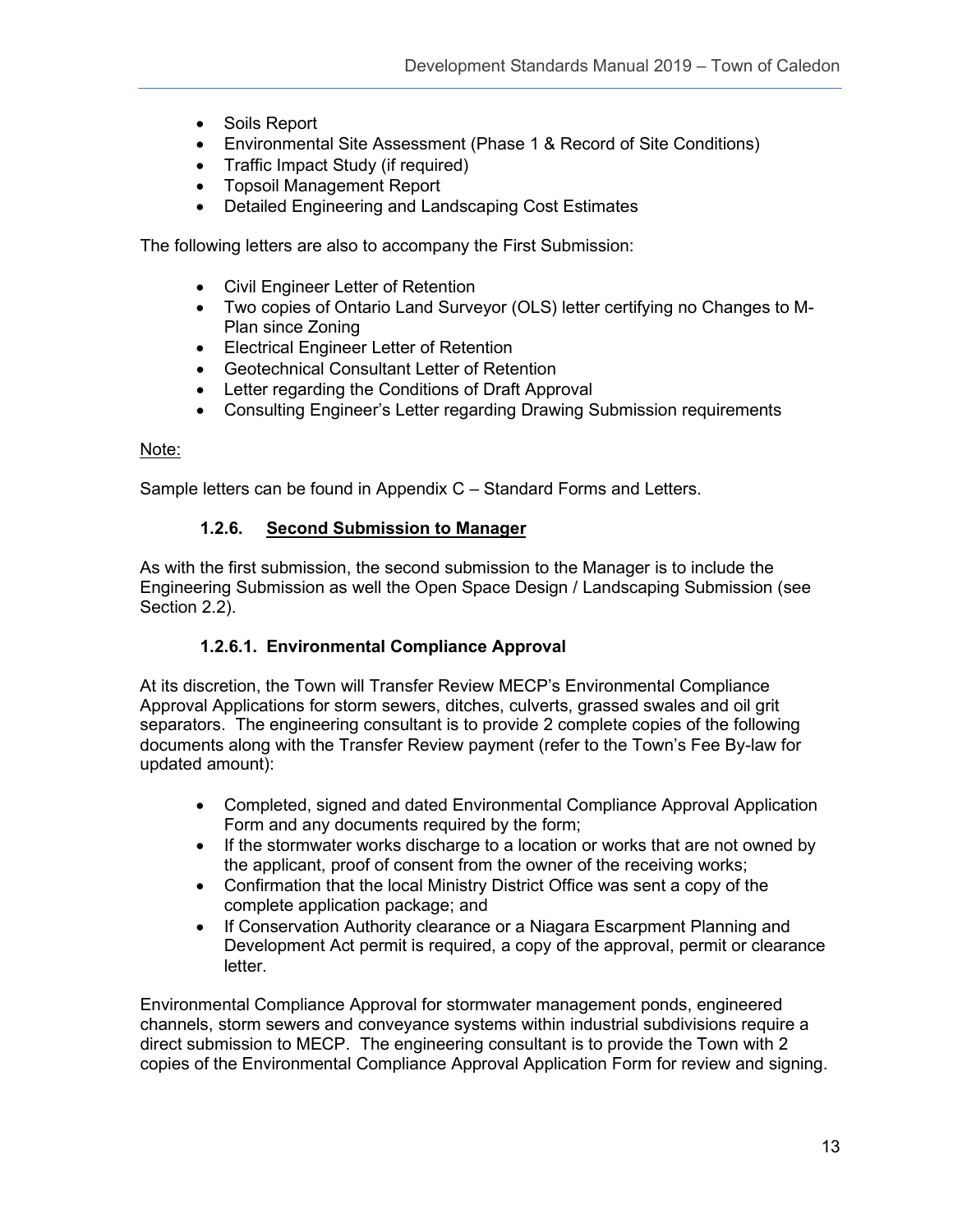#### Note:

The Town will not Transfer Review ECA applications for storm sewers until satisfied with the engineering design. The Developer's Consulting Engineer is responsible for forwarding the complete application to the MECP as applicable

#### Engineering Submission

Marked-Up Drawings from Review of First Submission - or copies of covering letters from the Manager indicating requested changes due to non-conformance.

Two complete rolled sets of the following drawings are required:

- All Revised Drawings;
- Proposed M- and R- Plan(s);
- Composite Utility Plan(s) (including Street Lighting Plan);
- Revised Topsoil Management Plan (indicating pre-development quantity of topsoil and depth of topsoil to be placed);
- Hydro One Servicing Plan(s);
- Topsoil Management Plan(s);
- Traffic Management Plan;
- Parking Plan.

Two complete copies (hard copies only) of the following documents are required:

- Acoustical Report (if required);
- Revised Stormwater Management Report;
- Revised Storm Sewer Design Sheets;
- Revised Soils Report (if required);
- Revised Topsoil Management Report;
- Revised Traffic Impact Study;
- Revised Schedules of Subdivision Agreement;
- Revised detailed Engineering Cost Estimates;
- Schedules to be included in the Subdivision Agreement:
	- $\circ$  Legal description of the property
	- o List of all drawings and reports
	- o Summary of Cost Estimates
	- o List of lands to be deeded or conveyed

The following letters are also to accompany the Second Submission:

- Consulting Engineer's Letter regarding addressed comments
- Two copies of all other Agency Comments (CVC, TRCA, Region, MECP, MTO etc.)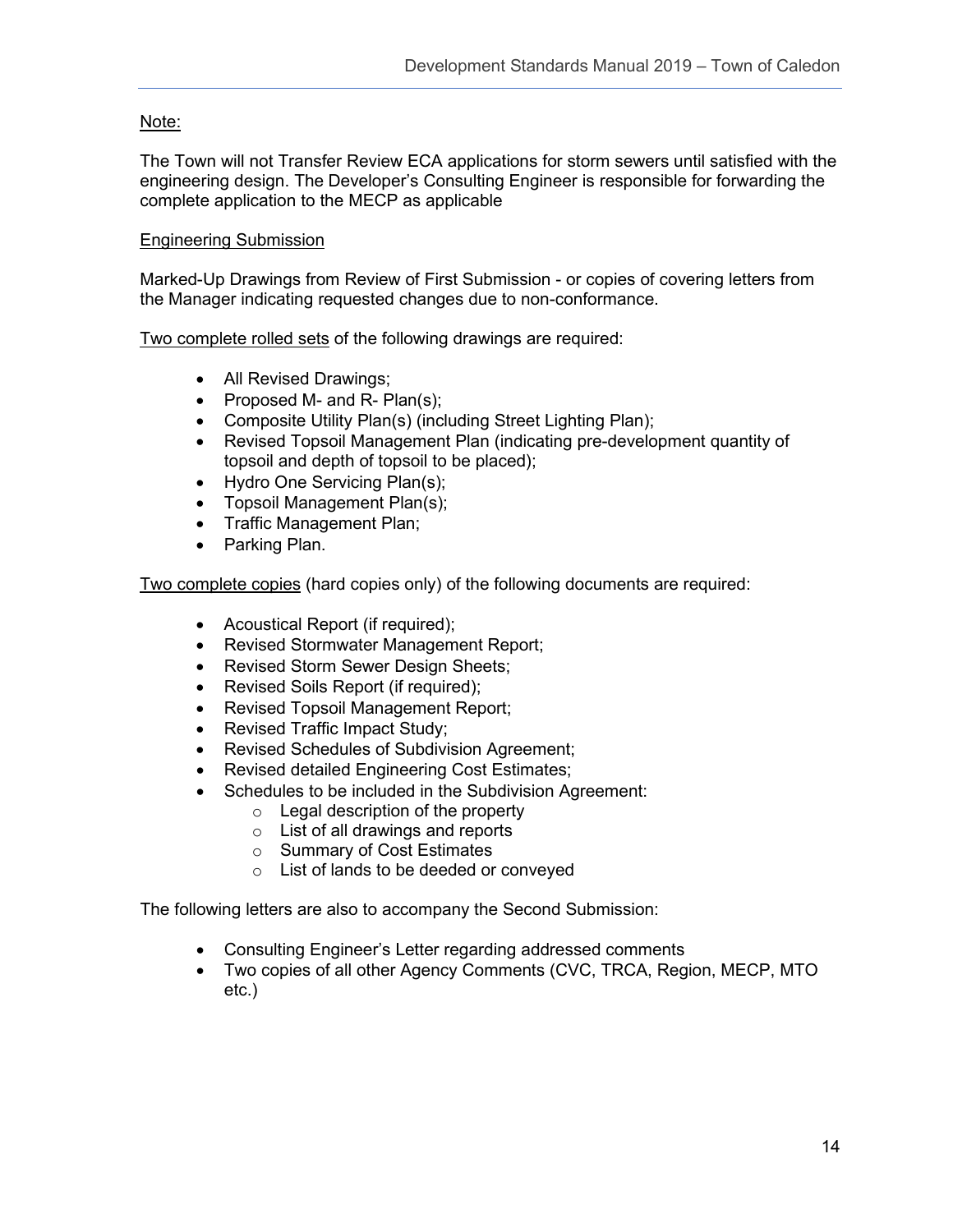#### **1.2.7. Final Submission to Manager**

<span id="page-14-0"></span>The following plans and documents are required for the final submission to the Manager (This shall include both Engineering and Open Space Design / Landscaping in one complete package):

- One copy of Proposed M-Plan(s) and R-Plan(s);
- Marked-Up Second Submission drawings (Engineering and Landscape) or copies of covering letters from the Manager indicating requested changes due to non-conformance;
- Consulting Engineer Letter regarding addressed comments;
- Landscape Architect Letter regarding addressed comments;
- One (1) hard copy, one (1) .pdf copy of all Final reports;
- One (1) complete set of all Engineering drawing originals as listed in the appropriate Schedule of the Development Agreement (stamped and signed by the Consulting Engineer);
- One (1) complete set of all Landscape drawing originals as listed in the appropriate Schedule of the Development Agreement (stamped and signed by the Landscape Architect);
- One (1) complete copy of all drawings listed in Schedule 'C' of the Development Agreement:
- Two (2) sets of storm sewer design sheets labelled final design. These are to be included in a Detail Drawing with the Final Submission;
- One (1) copy of the consultant's letter to the M.T.O. confirming that the final set of drawings for a roadway structure have been sent for M.T.O.'s files (if applicable);
- Copies of required approvals i.e. MECP, C.V.C., etc.;
- Detailed cost breakdown of all proposed works;
- Two (2) copies of the Insurance Certificate as per the Subdivision Agreement;
- The Developer must submit evidence in writing to the General Manager that they have made arrangements with the Bell Telephone Company, the Cable TV, and the Hydro One for the installation of their cables in a common trench in the prescribed locations on road allowances within the plan of subdivision;
- The Developer must submit evidence, in writing, to the General Manager that they have made satisfactory arrangements with Hydro One for the installation of hydro services;
- The Developer must submit evidence, in writing, to the General Manager that they have made satisfactory arrangements with Canada Post for the location of mailboxes;
- Consulting Engineer Letter regarding conformance.

#### Note 1:

Submissions are to include the items listed above and are to be submitted in their entirety by one (1) agent of the Developer in one (1) complete package. Any incomplete submissions, delivered to the Town, shall be returned immediately.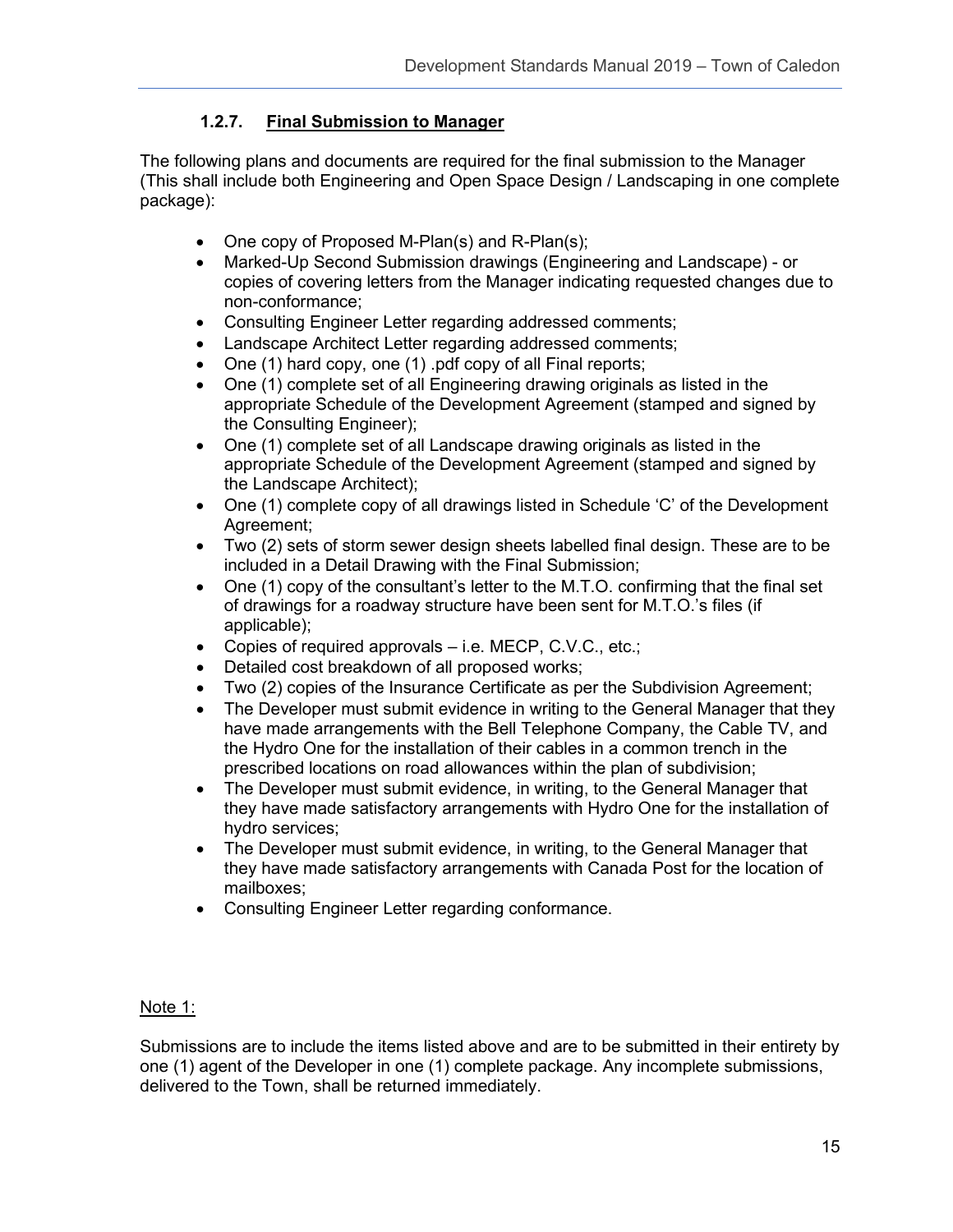#### Note 2:

All final drawings shall contain the following text in the title block for signing by the Manager:

| <b>Town of Caledon</b><br><b>APPROVED</b><br><b>AS NOTED</b>                                                                              |  |
|-------------------------------------------------------------------------------------------------------------------------------------------|--|
| This approval constitutes a general review and<br>does not certify dimensional accuracy.                                                  |  |
| This approval is subject to further certification of<br>the "as recorded" works by a Professional<br>Engineer of the Province of Ontario. |  |
| Date:<br>Approved By:<br>Print Name:                                                                                                      |  |

#### Note 3:

Once the drawings have been signed by the Manager, the original signed drawings as well as, one (1) complete copy set of full sized drawings, two (2) complete sets of reduced drawings, and one (1) electronic copy of all drawings are to be submitted to the Town, in accordance with the Development Digital Submissions Requirements Manual. See Section 1.3.1 Specifications for Engineering and Open Space Design / Landscaping Drawings for specific details on drawing requirements.

#### **1.2.8. Subdivision Pre-Servicing or Pre-Grading**

<span id="page-15-0"></span>Pre-Servicing and Pre-Grading is permitted, however no construction of any kind (including topsoil stripping, tree removal or any other works) shall commence until the Engineering Drawings have been approved, all necessary Permits (Region of Peel, MTO, or Conservation Authority) MECP Certificate of Approval have been received. In addition, the appropriate agreement has been approved and executed. Each Agreement has an associated fee, this fee is subject to the Town's fee By-law and may be revised on an annual basis.

#### **1.2.9. Subdivision Agreement Schedules**

<span id="page-15-1"></span>The following is a brief outline of some of the Schedules that accompany the Subdivision Agreement. For full information regarding Schedules, the Legal Services Department should be contacted.

- A reduced copy of the Plan of Subdivision;
- A description of the lands in the Agreement, which are the lands for which application for approval of a Plan of Subdivision has been made;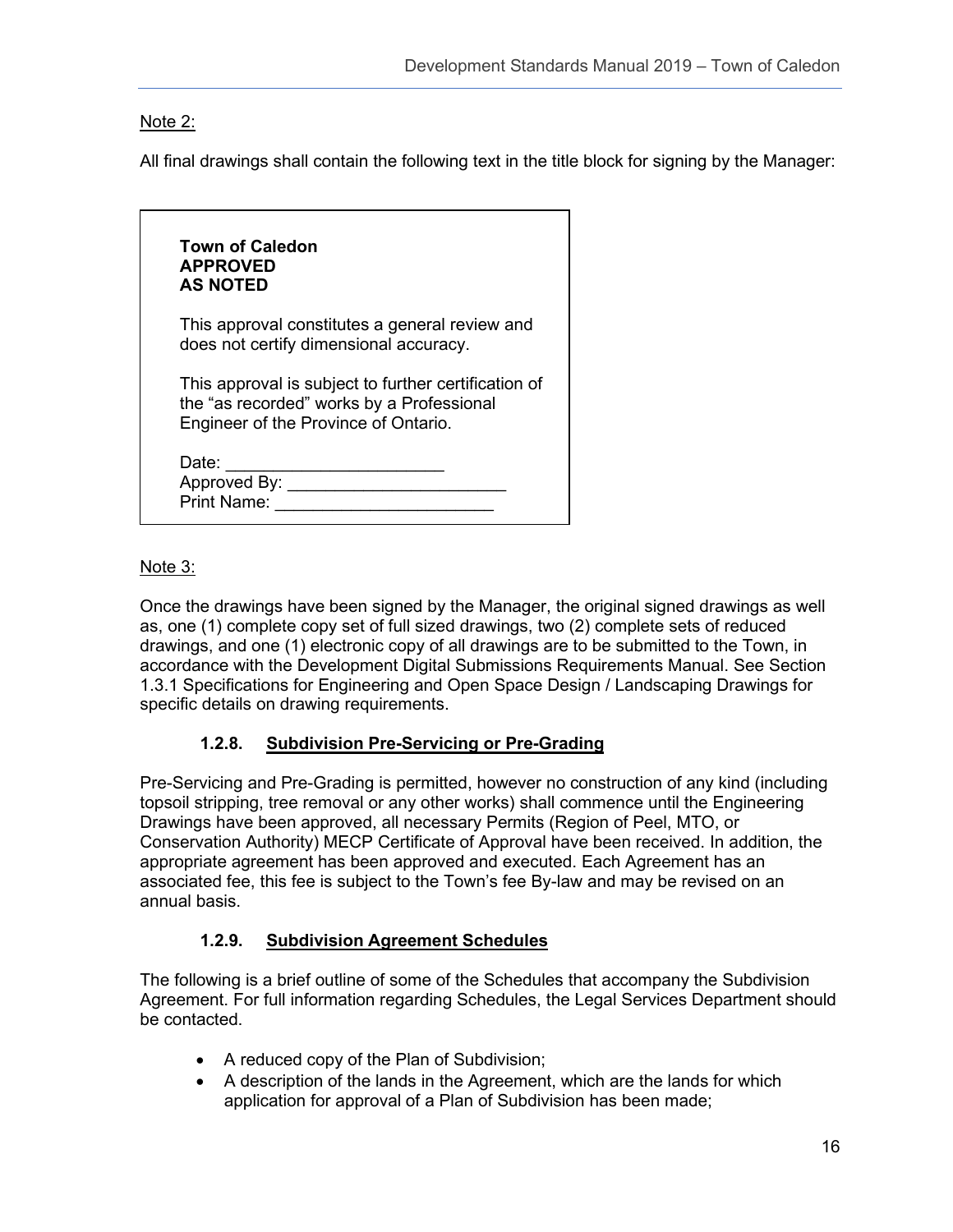- A list all drawings and reports that are applicable to the development;
- A list of all conveyances of land and easements as required by the Subdivision Agreement;
- All special conditions to be met by the Developer as required by the Subdivision Agreement;
- A summary spreadsheet of estimated costs for security purposes, cash contributions, and special notes as per the following example: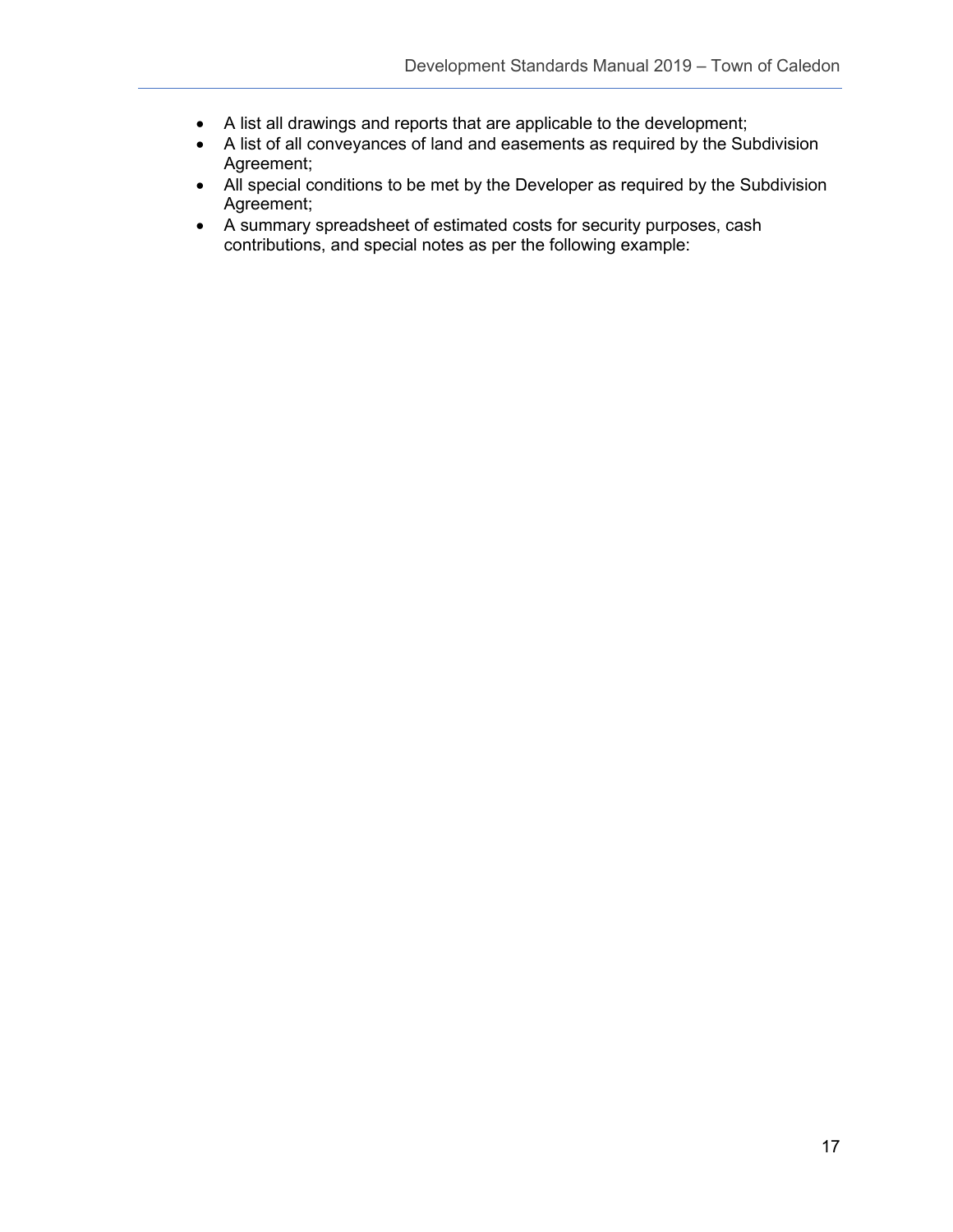#### **COST SCHEDULE**

SUBDIVISION: DEVELOPER: CONSULTING ENGINEER: DATE OF ESTIMATES:

#### **SUMMARY**

#### **A. Town Works**

| Rough Grading of Roads<br>Roads to Base Asphalt |  |
|-------------------------------------------------|--|
| <b>Storm Drainage Works</b>                     |  |
| <b>Stormwater Management Facilities</b>         |  |
| <b>Top Curb and Sidewalk</b>                    |  |
| <b>Driveway Construction and Paving</b>         |  |
| <b>Boulevard Topsoil and Sodding</b>            |  |
| <b>Top Asphalt</b>                              |  |
| <b>Street Lights</b>                            |  |
| Streetscape and Landscaping                     |  |
| Fencing                                         |  |
| <b>Driveway Aprons</b>                          |  |
| Other:                                          |  |
| <b>Sub-Total</b>                                |  |
| Contingencies and Engineering 10%               |  |
| <b>Total Town Works</b>                         |  |

#### **B. Region Works**

Sanitary Sewers \$\_\_\_\_\_\_\_\_\_\_ Watermain Regional roads Sub-Total Contingencies and Engineering 10% **Total Region Works** 

**Grand Total Town and Region Works** 

| 899999 |  |  |
|--------|--|--|
|        |  |  |
|        |  |  |
|        |  |  |
|        |  |  |
|        |  |  |
| \$     |  |  |

#### Note:

All cost schedule estimates to be updated prior to Registration to reflect current prices, if more than twelve (12) months old. Updated pricing to be stamped and signed by the Engineer.

#### Note:

10% of the Grand Total for all completed works, including Contingencies & Engineering, will be held by the Town until Assumption of the Subdivision.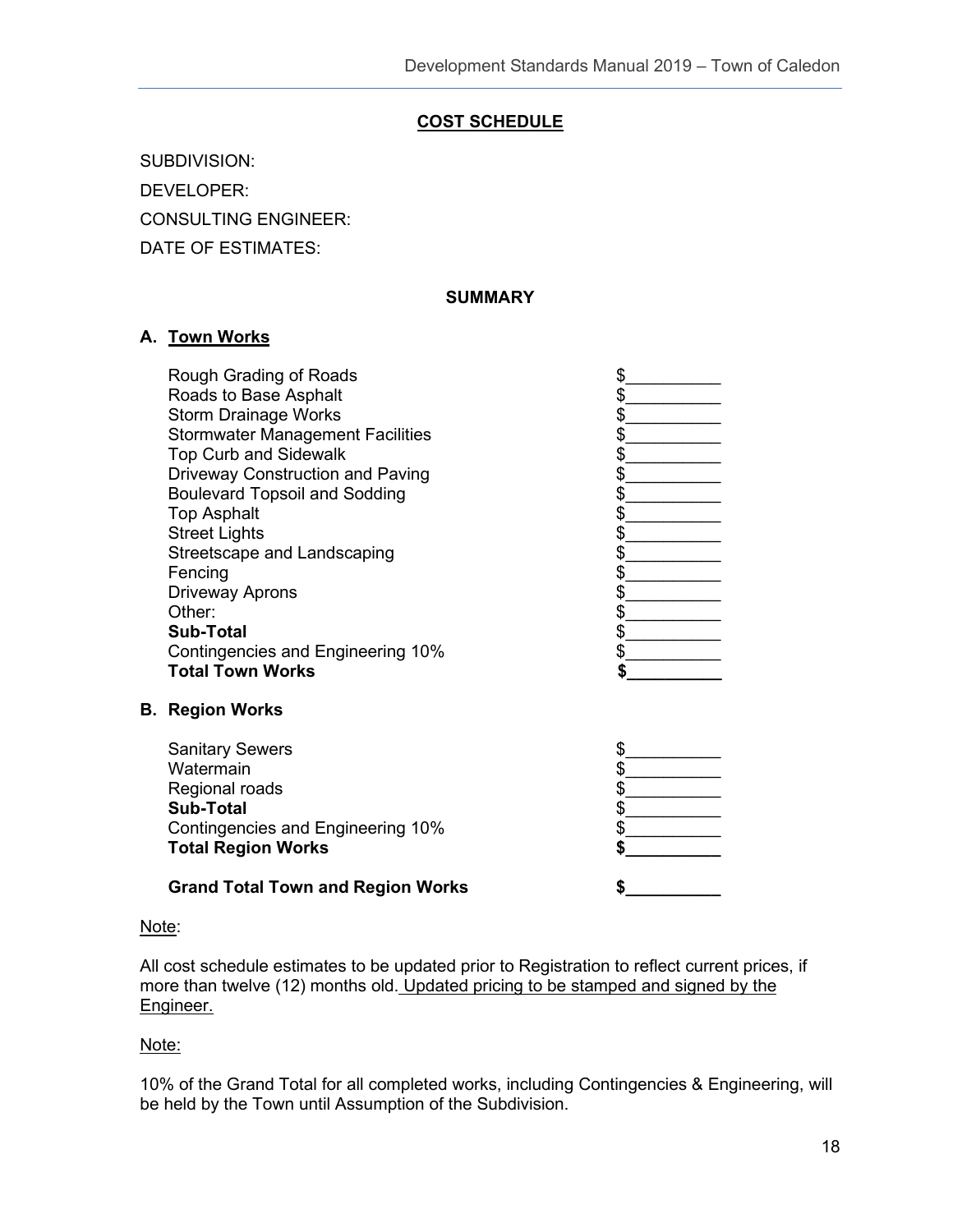#### <span id="page-18-1"></span><span id="page-18-0"></span>**1.3. Design**

| 1.3.1. | Specifications for Engineering and Open Space Design/Landscaping |
|--------|------------------------------------------------------------------|
|        | <b>Drawings</b>                                                  |

| Size:                           | Full sized drawings to be Arch D (610mm x 914mm)<br>(24" x 36"). Reduced drawings are to be (279.4mm<br>$x$ 431.8mm) (11" $x$ 17").   |
|---------------------------------|---------------------------------------------------------------------------------------------------------------------------------------|
| Format:                         | Same as Town of Caledon Finance and<br>Infrastructure Services & Engineering Department<br>standard sheets unless otherwise approved. |
| <b>CAD Standards:</b>           | Typical Plan Profile sheet complete with required<br>Symbol and Layering in AutoCAD 2017 (or latest)<br>format.                       |
| Material for Preliminary and    | <b>Bond</b>                                                                                                                           |
| <b>Second Submissions:</b>      | Black Ink (permanent)                                                                                                                 |
| Materials for Final Submission: | <b>Bond</b>                                                                                                                           |
|                                 | Black Ink (permanent)<br><b>USB</b>                                                                                                   |
| Material for As-Recorded        | USB containing all Digital Drawings and Full                                                                                          |
| Drawings:                       | Set/Stamped - PDF Drawings                                                                                                            |
|                                 | All AutoCAD Dwg. 2017 or latest                                                                                                       |
|                                 | *Refer to Appendix B - Development Digital                                                                                            |
|                                 | Submissions Requirements Manual (01/10/2017 or                                                                                        |
|                                 | latest version)                                                                                                                       |

#### General Drawing Requirements

The following basic information shall apply in preparation of the drawings:

- All plans shall include a north arrow in the mid to upper right-hand quadrant. All east-west streets shall generally be drawn with the north arrow pointing to the top, north-south streets with the north arrow generally pointing to the right, and all cul-de-sacs or other roads where this does not apply shall be drawn with the stations numbered from left to right;
- All drawings must have a Key Plan;
- Engineering drawings are to include the signature and seal of the Professional Engineer responsible for the design;
- Landscaping drawings are to include the signature and seal of the Professional Landscape Architect responsible for the design. Engineer stamp and signature may be required when requested by the Town;
- Elevations are to be geodetic and related to the Town of Caledon datum. The description of the benchmarks used shall be annotated on the drawings;
- All drawings to reflect 21T Number;
- All drawings must contain a revision submission name and date.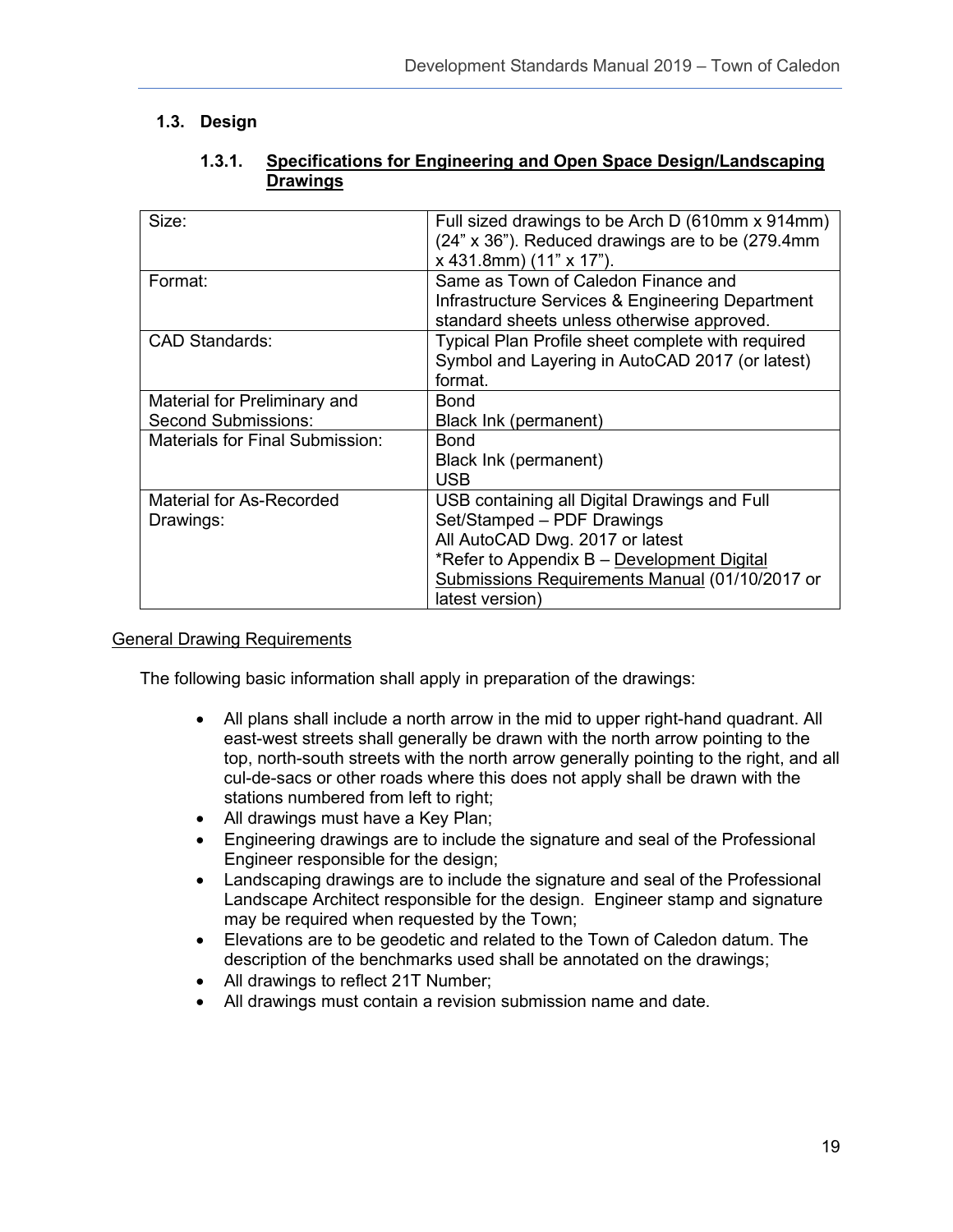#### **1.3.2. Computer Assisted Drawings (CAD)**

<span id="page-19-0"></span>All Drawings shall be prepared using the Town of Caledon Standard AutoCAD 2017 (or latest) Format. Template Drawings for Plan-Profile and Plan-View are available in AutoCAD 2017 (or latest) format and shall be used unless otherwise approved. The Town's Typical Symbol, Line Type, Line Thickness and Layering Scheme shall be in accordance with The Peel Group's Development Digital Submissions Guidelines - January 2017 Manual for all drawings.

Electronic files shall be submitted for review and acceptance and all file names shall reflect the drawing numbers in the Engineered Drawing Set. The Final submission and "As Recorded" submission shall also include an AutoCAD file that meets the Towns format; if layering, line type & thickness or format is not adhered to, the submission shall be deemed incomplete. Development drawing submissions, specifically tailored to the digital submission requirements shall be in accordance with "The Peel Group's Development Digital Submissions Guidelines" - January 2017 Manual.

#### **1.3.3. General Plans**

<span id="page-19-1"></span>See section 2.0 for further landscape requirements.

#### **1.3.3.1. Aboveground Plans**

General plans showing aboveground services and appurtenances are to be drawn to a scale of 1 to 1,000 or larger and shall indicate but not be limited to the following:

- School signs;
- Street signs;
- Future land use signs;
- Barricades;
- Fencing (existing and proposed);
- Retaining walls;
- Rear lot/block catch basins:
- Screen planting:
- Existing trees within 10 meters of the proposed development property boundary and trees to be preserved;
- Any required easements including dimensions and descriptions;
- Driveway locations (existing and proposed);
- Building envelopes for detached dwellings less than 12 meters, semi-detached dwellings and townhouse dwellings;
- A typical detail showing building envelopes, driveway location and widths;
- Driveway curb cut and dimension for detached dwellings less than 12 meters, semi-detached dwellings and townhouse dwellings;
- Bus stop platforms;
- Community mailbox;
- Hydro Vaults, street lights, street light pedestals, sidewalks;
- Manholes (c/w numbers) and catch basins;
- Existing structures adjacent to the proposed development limit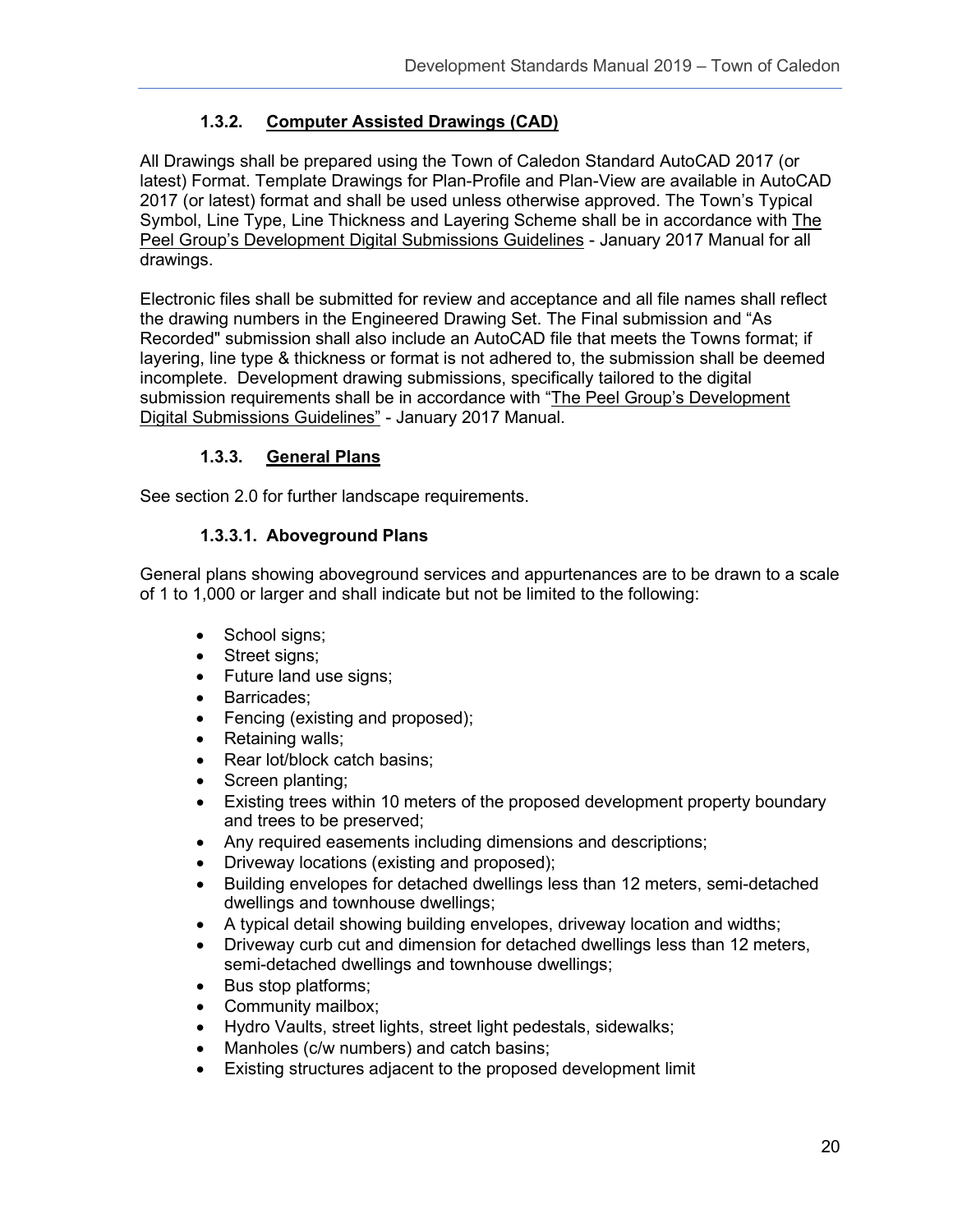#### **1.3.3.2. Below Ground Plans**

General plans showing all below ground services and appurtenances are to be drawn to a scale of 1 to 1,000 or larger and are to include any required easements, as well as:

- Street names;
- Watermain and appurtenances;
- Manholes (c/w numbers);
- Sewer size, slope and material;
- Directions of flow in the sewers;
- Driveway locations;
- All service connection locations to lots or blocks.

#### **1.3.3.3. Composite Utility Plan**

The Composite Utility Plan shall include all the requirements of the Aboveground Plans as well as the proposed location of deep service locations to lots or blocks, Bell, Hydro, Gas, Cable TV, streetlights, manholes/catch basins, Canada Post facilities, all crossings and driveway locations. All locations must be established and resolved by the Developer's Engineer in conjunction with the utility companies and following the locations shown on the typical cross-section.

#### **1.3.4. Town Asset Plans**

<span id="page-20-0"></span>The Town Asset plans shall include all aboveground and belowground services and appurtenances to be drawn to a scale of 1 to 1,000 or larger and shall indicate the location of, but not be limited to the following:

- Street Names;
- Street Lights, street light pedestals;
- Storm Sewer System:
	- o Sewer Sizes;
	- o Pipe Classifications;
	- o Manhole Locations (c/w numbers);
	- o Catch basin Locations; and
	- o Culverts
- Stormwater Management Facility;
- Fences;
- Pedestrian Ways:
	- o Sidewalks;
	- o Walkways;
	- o Multi-use Trails.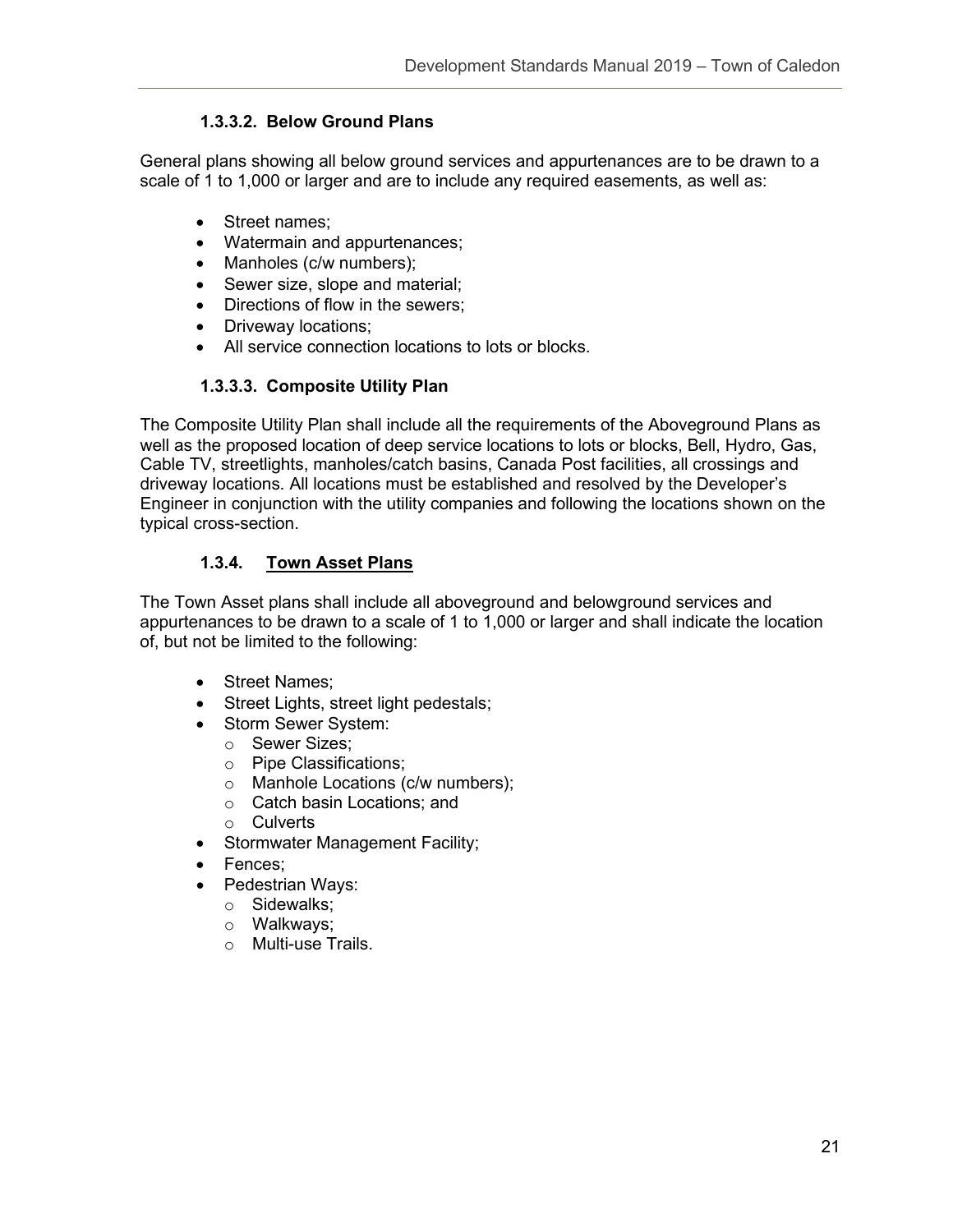#### **1.3.5. Storm Drainage Plans**

<span id="page-21-0"></span>Storm drainage plans are to be drawn to a scale of 1 to 1,000 or larger (a scale not exceeding 1 to 5,000 will be accepted for large external drainage areas) and using available grading information are to show the total area to be drained by the proposed storm sewers. The storm drainage plan is to be compatible with the grading plan and the Town's latest contour mapping. The storm drainage plan shall indicate but not be limited to the following:

- Existing contours including elevations @ 0.5 intervals;
- Drainage patterns of adjacent lands;
- Runoff coefficients and areas (ha) of tributary areas outside the development and for each section of the storm sewers within the development;
- Direction of runoff;
- Street names;
- Manhole locations (c/w numbers);
- Catch basin locations;
- Sewer sizes and slope;
- Directions of flow in the sewers;
- Any catch basins or swales, on the lots or blocks, required to pick-up the runoff;
- Temporary or permanent quantity and quality stormwater management facilities:
- Overland flow route;
- Culverts and other drainage appurtenances

#### **1.3.6. Grading Plans**

<span id="page-21-1"></span>Grading plans for lots and blocks are to be drawn to a scale of 1 to 500 or larger, clearly showings existing contours with corresponding elevations established from field information.

The grading plans shall indicate but not be limited to the following:

- Existing contours (c/w elevations);
- Proposed elevations at the following locations:
	- $\circ$  Along the center line of any existing or proposed roads (max. 20m apart);
	- o Centre line or break point of each lot;
	- $\circ$  At the front and rear building line:
	- o At the corners of each lot and block; and
	- o At frequent intervals along large block property lines;
- Proposed elevation contours for grading within large blocks and parks;
- Any other points necessary to give proper picture of the proposed drainage scheme including tops of catch basins, bottoms of swales and top and bottom of retaining walls;
- Existing contours and elevations within the plan and at least 30 meters externally. The external contours are to be extended far enough to determine the existing drainage pattern. In addition to the above, grading plans for parks are to indicate existing contours at 0.5m intervals along with all existing trees, structures, watercourses, etc.;
- Percent street grades for all roads within the development and the distance of the particular grade shall also be included;
- Overland flow routes: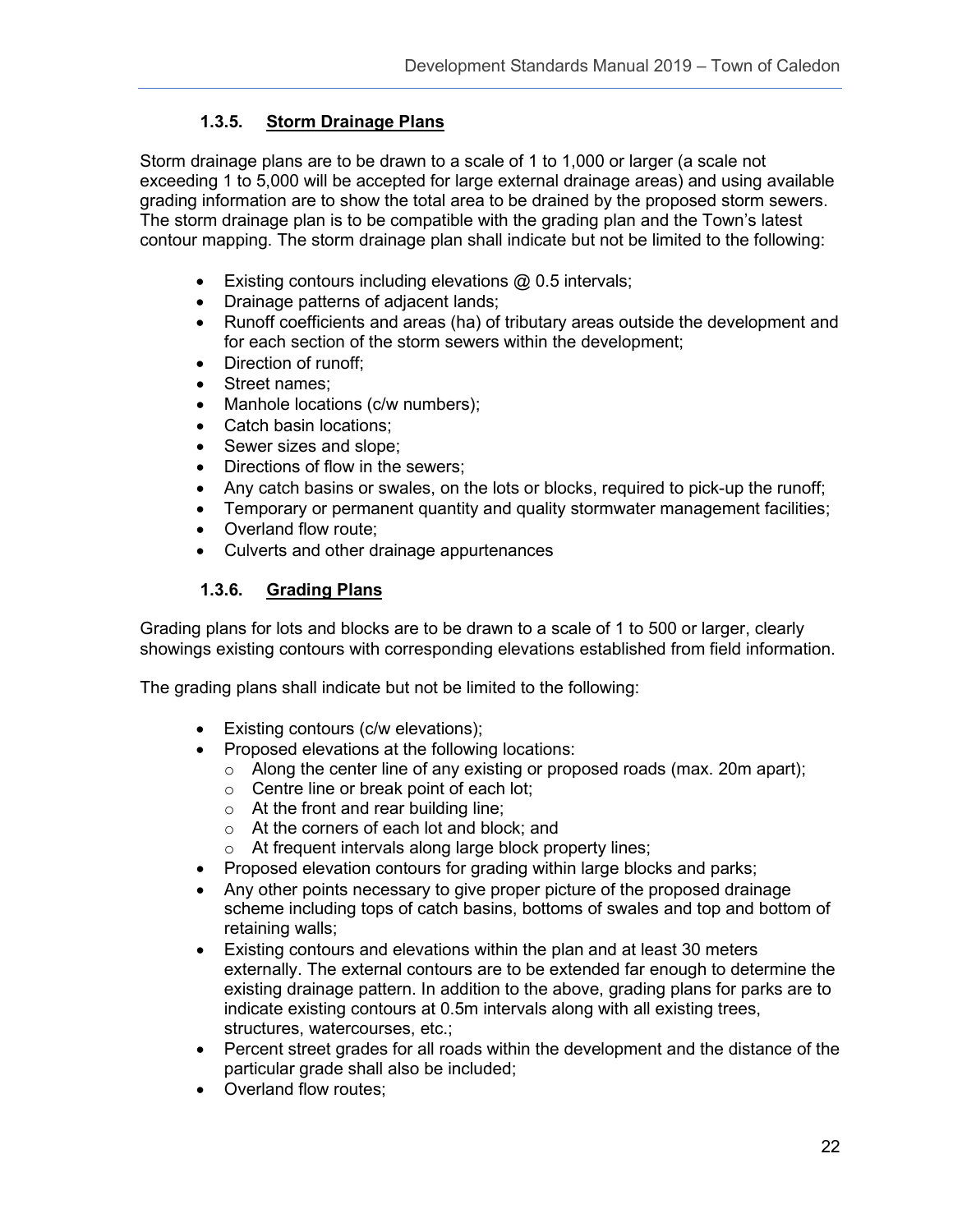- Easements/blocks including dimensions and descriptions;
- Retaining walls;
- Drainage types in accordance with typical details;
- Cut off swales and catch basins to intercept interim block drainage and external drainage;
- Areas of engineered fill;
- Proposed driveway entrances, street light poles, hydro transformers, underground utility vaults, Cable TV and Bell pedestals;
- Fencing both existing and proposed. A note is required on this drawing indicating that all proposed fencing is to be located on private property.

#### **1.3.7. Plan – Profile Drawings**

<span id="page-22-0"></span>Plan-profile drawings are to be drawn to a horizontal scale of 1 to 500 and vertical scale of 1 to 50 and are to conform to the following:

- Where two or more drawings are required for one street, match lines must be used and tied into the nearest full station and such station shall be indicated. Right-of-way, road and boulevard widths for all roads and partial legs must be indicated at the match line;
- Where intersecting streets are shown on a plan-profile, only the diameter of the pipe and direction of flow of the intersecting sewers are to be shown. This also applies to easements for which a separate plan-profile has been drawn;
- On plan-profile drawings the type of sewer (sanitary or storm), the diameter, length, grade and class of pipe are to be shown on the profile portion of the drawings only. Only the type and diameter are to be shown in the plan portion;
- Where possibility of conflict with other services exists, connections are to be plotted on the profile;
- Pavement/road base designs for the particular roadway are to be indicated on all plan-profile drawings;
- The detail information from all borehole logs is to be plotted on the profile drawings and located on the plan. If this interferes with some other detail such as a manhole, the exact location may be altered sufficiently for clarity. Borehole information should contain a borehole plot plus a brief description of soils and the water level. The borehole log must extend a minimum of one (1) meter below the lowest manhole in the vicinity;
- Gutter drainage details for temporary turning radii and cul-de-sacs;
- Storm sewers shall be shown as solid lines on both the plan and profile view. Directional arrows must be used throughout the plan drawings to show the direction of flow;
- Sumps of sanitary manholes are to be hatched to distinguish them from storm manholes;
- Centerline curve data information must be shown on the plan view;
- The profile view must show the bottom of granular road base/sub grade elevation;
- All manhole invert elevations shall be indicated below the profile view in the appropriate blocked space provided.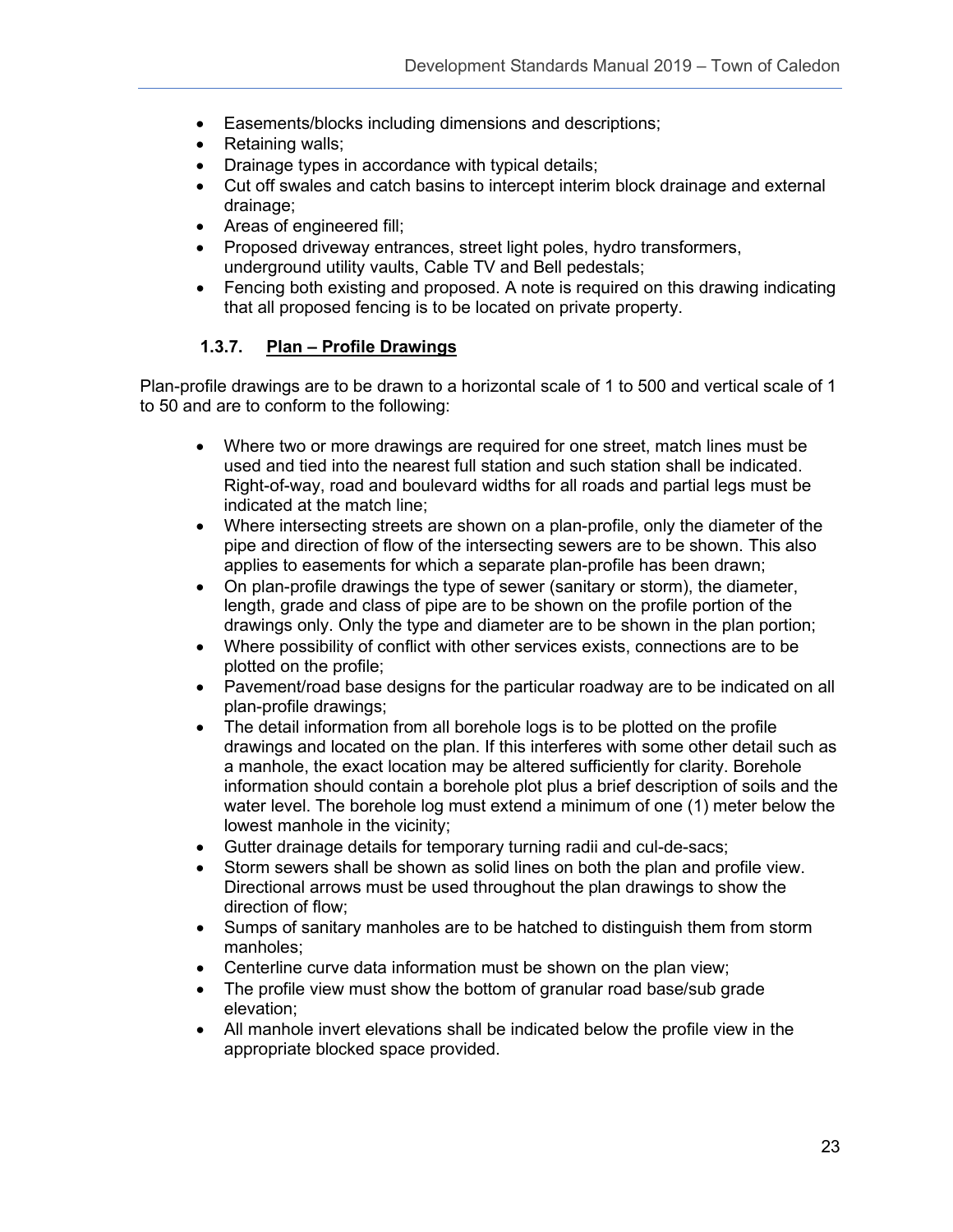#### **1.3.8. Erosion and Sediment Control Plans**

<span id="page-23-0"></span>The erosion and sediment control plans are to be prepared in accordance with the Town of Caledon and the Conservation Authorities requirements. These plans shall be in accordance with the latest Erosion and Sediment Control Guidelines for Urban Construction - 2006 and shall as a minimum show:

- Light duty and heavy-duty silt fencing;
- Mud mats;
- Rock check dams;
- Topsoil stockpiles with appropriate protection measures;
- Temporary sediment control ponds or basins;
- Swales;
- Staked straw bales;
- Existing Trees

#### Note:

Erosion and Sediment Control Plans are to be considered a living document which may require ongoing revisions/changes to the Plan.

#### **1.3.9. Access/Haul Route Plan/Information Stage**

<span id="page-23-1"></span>A detailed map indicating the access/haul route to be used by the suppliers, contractors and other agents during construction is required to be submitted to the Town for approval. Location of informational/directional signage, route arrows and road patterns and all other pertinent information that will be needed to satisfy the Town that the access/haul routes are limited and maintained to cause the least amount of disturbance to the adjacent land owners. Information signs are required at every access point to the subdivision and shall conform to Town standards.

The Developer is responsible to maintain the directional/informational signage until assumption by the Finance & Infrastructure Services Department or otherwise directed by the Town.

#### **1.3.10. As-Recorded Drawings**

#### **1.3.10.1. General**

<span id="page-23-2"></span>Upon completion of the construction of the services, the Developer's Consultants' shall obtain the 'As-Recorded' field information and revise the original drawings accordingly. Any changes to the approved drawings by the Consulting Engineer, Electrical Engineer or Landscape Architect are subject to approval by the Town.

Prior to assumption of the subdivision by the Town, the Developer's Engineers' and Landscape Architect shall provide a complete set of revised drawings (engineering, streetlight and landscaping) for the development to the Project Manager for review. Upon acceptance, the Developer's Engineer .and Landscape Architect shall provide a complete – stamped set of PDF drawings and AutoCAD digital drawings (Georeferenced) in accordance with Section 1.3.1. of these Guidelines for the Town of Caledon. All digital and PDF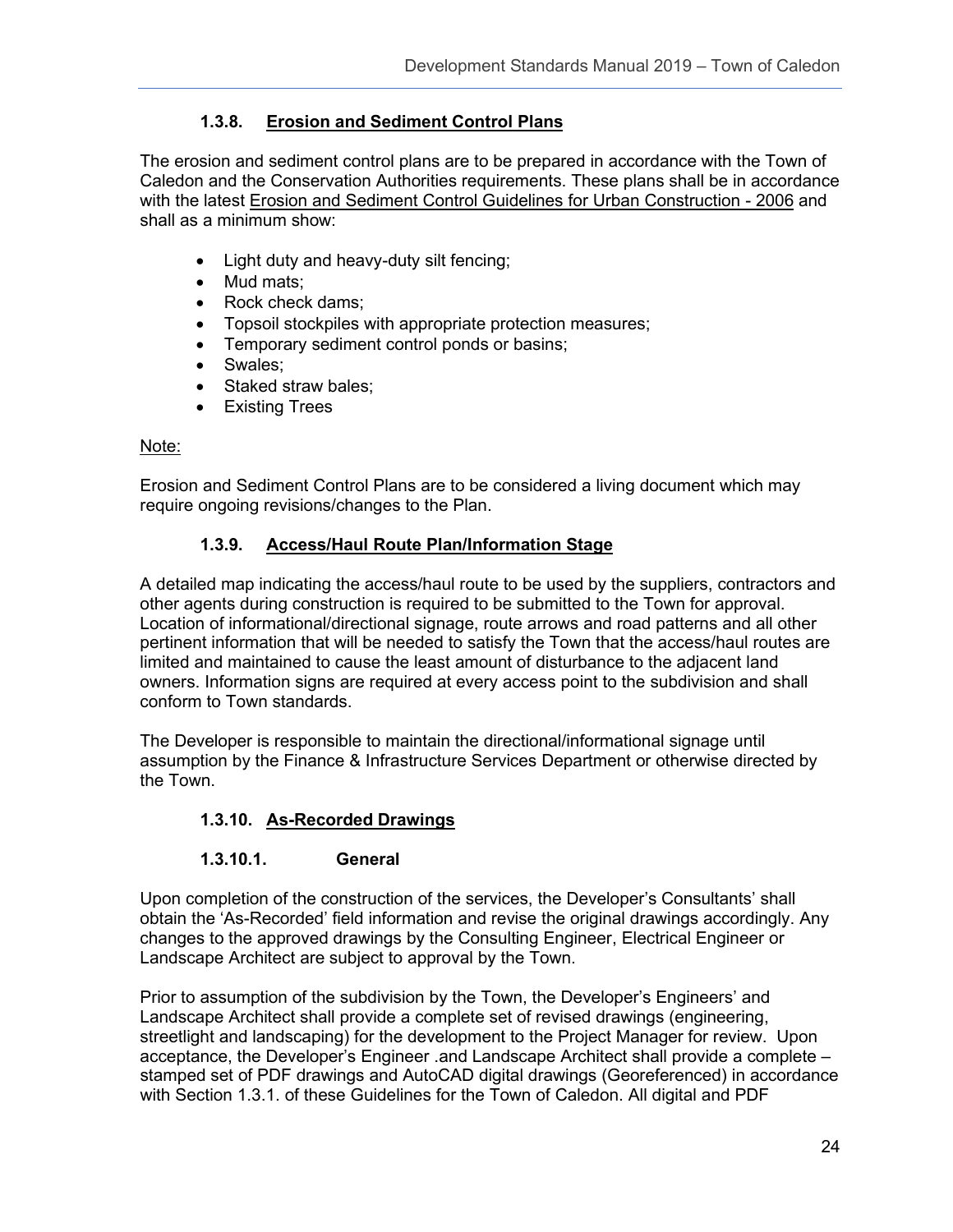drawings submitted to the Town, will be named and numbered to match the Title Page Drawing Index.

#### Note:

All drawings are to be accompanied by a Certification Letter from the Engineer (on company letterhead) bearing his/her stamp, signature and date, attesting that the drawings being submitted are "As-Recorded Drawings".

In addition, a complete set of PDF drawings, named to match Region of Peel's drawings number, shall be prepared from the 'As-Recorded' originals, as well as CAD compatible with Microstation v8/v8i digital copies. These will be supplied to the Public Works Department of the Regional Municipality of Peel, in accordance with the Region's requirements. All As-Recorded drawings submitted must meet the requirements of "The Peel Group's Development Digital Submissions Guidelines" - January 2017 Manual.

These drawings shall show the location both horizontally and vertically of everything, which is on, and under the lands to be accepted by the Town.

The Composite Utility Drawing is to show the final location of all utilities, service connections, as well as driveway locations.

The engineering drawings shall be sealed and signed by a Registered Professional Engineer and stamped 'As-Recorded' and dated in the revisions box.

The streetlight drawings shall be sealed and signed by the Electrical Engineer and stamped 'As-Recorded' and dated in the revisions box.

The Landscape drawings shall be sealed and signed by a Registered Professional Landscape Architect and stamped "As-Recorded" and dated in the revisions box.

The Town may perform a spot check of elevations and locations. If the Town finds major differences, the 'As-Recorded' drawings will be returned to the consultant to be corrected.

#### **1.3.10.2. Storm Sewers**

All sewer invert elevations, if different than proposed, are to be indicated on the 'As-Recorded" drawings. If the difference is greater than 50mm, affected portions of sewer (in profile) will be required to be redrawn. Hydraulic calculations are to be provided, reflecting these changes, for review and approval.

Any manhole or catch basin locations, which differ by more than 1.50m from the proposed locations, are to be redrawn in both plan and profile.

The following shall be indicated on the 'As-Recorded' drawings, if different than proposed:

- Type of manhole;
- Pipe size;
- Grade of sewer;
- Type of sewer material;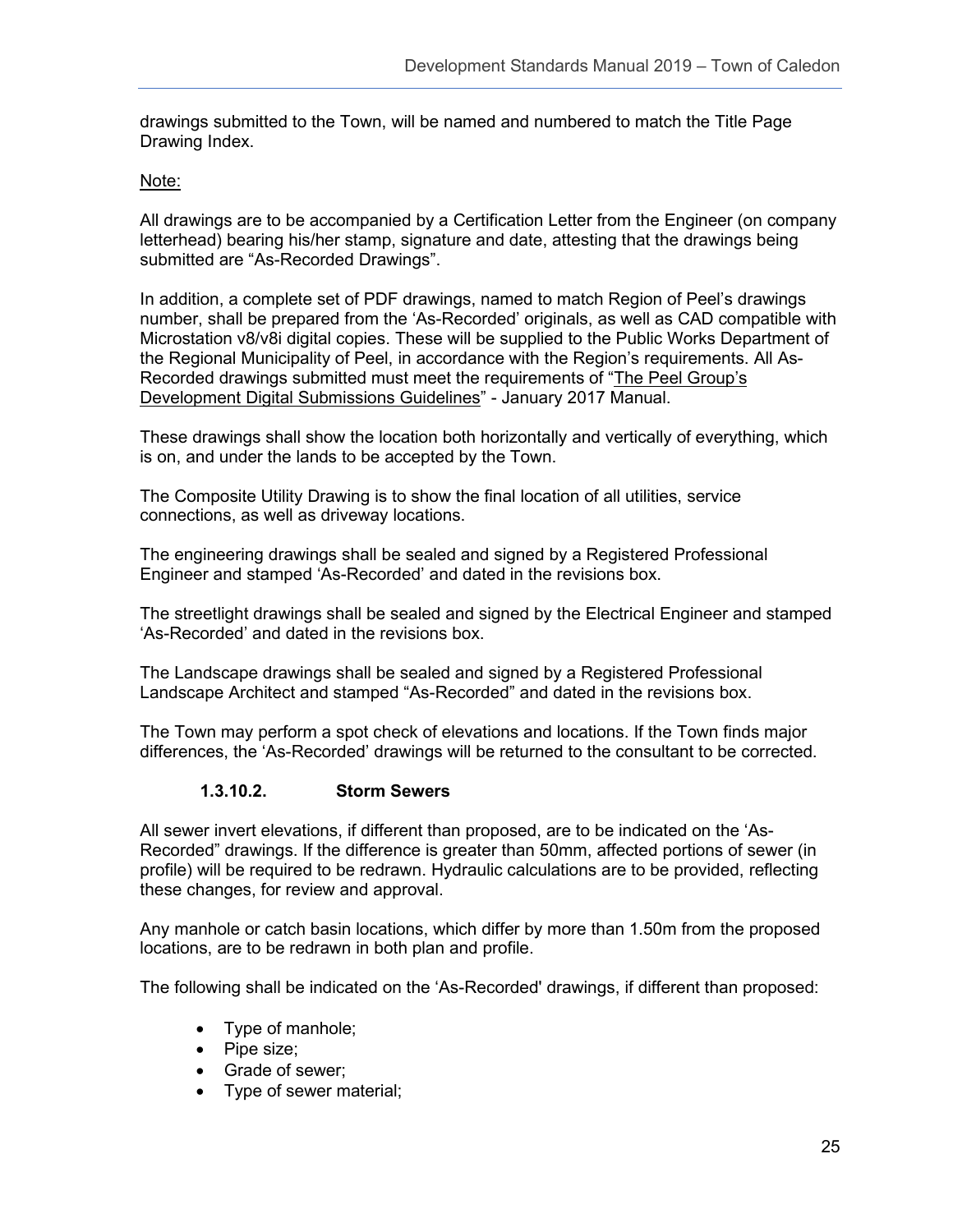- Class of pipe;
- Type of bedding;
- Proposed and "As Recorded" information is to be provided for such information as length of pipes, slope, inverts etc.

#### Note 1:

If the 'As-Recorded' grade of sewers differs by more than 1% of the design grade, the Consultant will be required to submit the revised hydraulic calculations.

#### Note 2:

 $Q_{\text{ACTUAL}}$  and  $Q_{\text{DESIGN}}$  will also be required on 'as-recorded' and recorded design sheets.

#### **1.3.10.3. Sanitary Sewers**

As-Recorded information is to be provided to the Region of Peel in accordance with their requirements as set out in the latest version of the Region of Peel's Public Works Design, Standards, Specifications & Procedures Manual.

#### **1.3.10.4. Watermains**

As-Recorded information is to be provided to the Region of Peel in accordance with their requirements as set out in the latest version of the Region of Peel's Public Works Design, Standards, Specifications & Procedures Manual.

#### **1.3.10.5. Stormwater Management Facilities**

All sewer sizes, sewer inverts, control structure inverts, control structure sizes, access roads, road grades, contouring of the pond if different than proposed are to be indicated on the 'As-Recorded' drawings.

Hydraulic calculations and volume calculations of the pond are to be provided reflecting these changes for review and approval.

Any control structure locations which differ by more than 1.5 meters from the proposed location, are to be redrawn in both plan and profile.

An as-built survey as well as a bathymetric survey are to be completed, in order to ensure that the facility was built and maintained according to the Certificate of Approval, and that the full volume, per the original design requirement is available. This volume includes the permanent pool volume beneath the surface.

Digital pictures of all components plus digital information of the Stormwater Management Facility are to be submitted to the Town for inclusion in the Town's electronic database.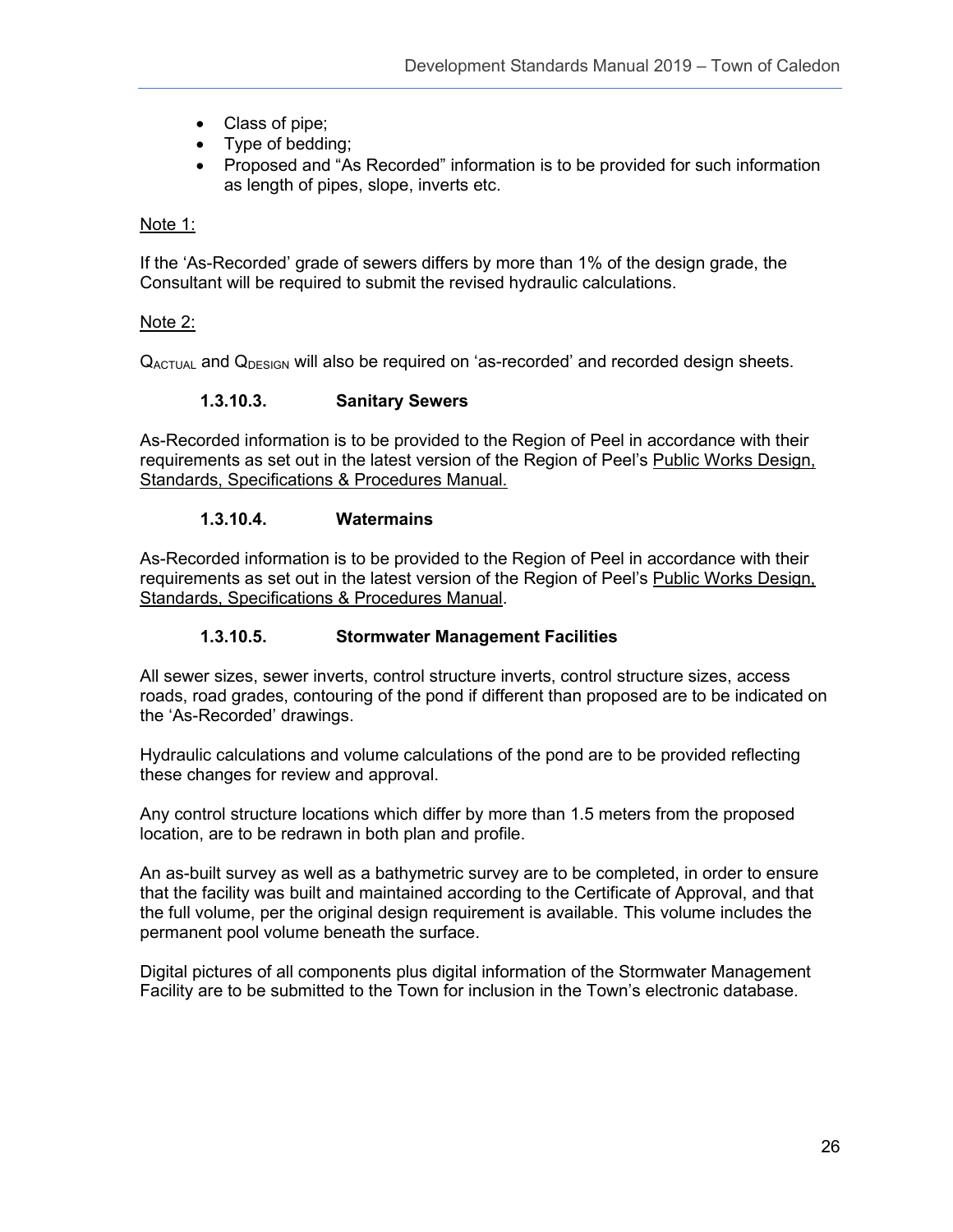#### **1.3.10.6. Noise Attenuation/Retaining Walls**

All 'As-Recorded' drawings shall include but is not limited to:

- Top & bottom elevations of the retaining wall;
- Top & bottom elevations of berms;
- Top & bottom elevations of noise attenuation structure.

#### **1.3.10.7. Roads**

<span id="page-26-0"></span>'As-Recorded' drawings will require centerline elevations, as well as show any changes in road profile and make-up, if different from proposed.

#### **1.3.11. GIS Submission Standards**

#### **1.3.11.1. Accuracy**

All features will be drawn with positional absolute accuracy or drawn accurately positioned with respect to its true position on the ground as opposed to conceptually drawn. All feature classes provided will be topologically correct within themselves and free of any overlaps, gaps, slivers, and duplications. All feature classes provided will be topologically correct with Town of Caledon GIS layers used as a reference including coincidence and shared boundaries (parcels/city boundary etc.). Curves will be represented as true arcs not segmented lines.

#### **1.3.11.2. GIS Deliverables**

An electronic copy of all GIS information is created in a digital GIS database. Data can be submitted to the Town of Caledon in a compressed format on an external hard drive, email, USB or FTP site. The Town of Caledon has standardized their GIS on the ESRI platform, currently leveraging version 10.7.1. All deliverables will be compatible with this platform and version.

#### **1.3.11.3. File Format**

All GIS data layers will be provided in a file geodatabase (.gdb) or Shapefile (.shp).

#### **1.3.11.4. Coordinate System**

The standard coordinate system for the Town of Caledon is Universal Transverse Mercator (UTM) Zone 17 North with the North American Datum 1983 - "NAD83 (Original)". All submitted geodatabase or shapefile layers will use this coordinate system: Projected Coordinate System: **UTM NAD 1983 Zone 17N (Original)**  Projection: **Transverse Mercator**  Geographic Coordinate System: **GCS North American 1983**  Datum: **North American 1983**  Linear Unit: **Metre** WKID: **EPSG 26917**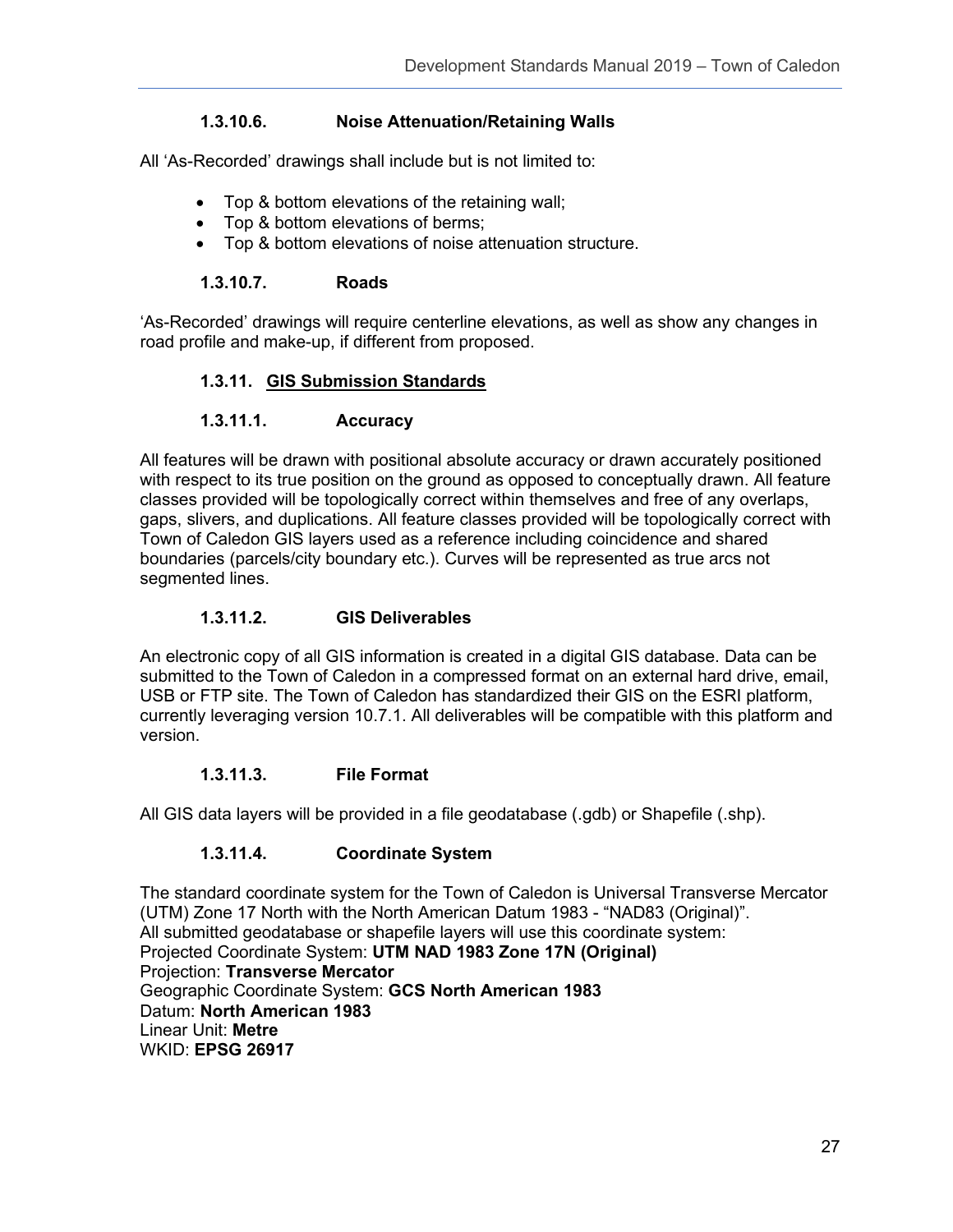| Layer                      | <b>Description</b>                                                                                         | <b>Feature Type</b> |
|----------------------------|------------------------------------------------------------------------------------------------------------|---------------------|
| <b>Storm - Catch Basin</b> | Catch basin locations for the<br>storm water management<br>system                                          | Point               |
| <b>Storm - Manhole</b>     | Manhole locations for the<br>storm water management<br>system                                              | Point               |
| Storm - Pipe               | Pipe locations for the storm<br>water management system                                                    | Line                |
| Storm - Pond               | Pond locations for the storm<br>water management system                                                    | Polygon             |
| <b>Culvert</b>             | <b>Culvert locations along</b><br>proposed/existing road,<br>railroad, trail, or similar<br>obstruction.   | Point or line       |
| <b>Bridge</b>              | <b>Bridge structure locations</b><br>that span an obstacle such<br>as a body of water, valley,<br>or road. | Point or line       |
| <b>Streetlight</b>         | Streetlight locations of<br>raised source of light on the<br>edge of a road or path.                       | Point               |
| <b>Sidewalk</b>            | Sidewalk locations along the<br>side of a road.                                                            | Line                |
| <b>Guardrail</b>           | <b>Guardrail structure locations</b><br>along the side of a road.                                          | Line                |
| <b>Soundwall</b>           | Soundwall structure<br>locations along the roadway.                                                        | Line                |
| <b>Road</b>                | Locations of proposed road<br>centreline                                                                   | Line                |
| <b>Trail</b>               | Locations of proposed trails<br>and multiuse paths.                                                        | Line                |

**1.3.11.5. Required Layers**

#### <span id="page-27-0"></span>**1.4. Stormwater Management Design Requirements**

#### **1.4.1. Overview**

<span id="page-27-1"></span>The purpose of this section is to outline the general design requirements for the construction of Municipal Services in the Town of Caledon. These requirements, however, are only general and do not relieve the Developer of the responsibility for submitting a finished product of competent engineering design and construction.

For the approval of any deviation from minimum Town Standards and requirements, the applicant shall specifically refer to such deviation(s) and/or their agent with a copy of written approval to the Town attached.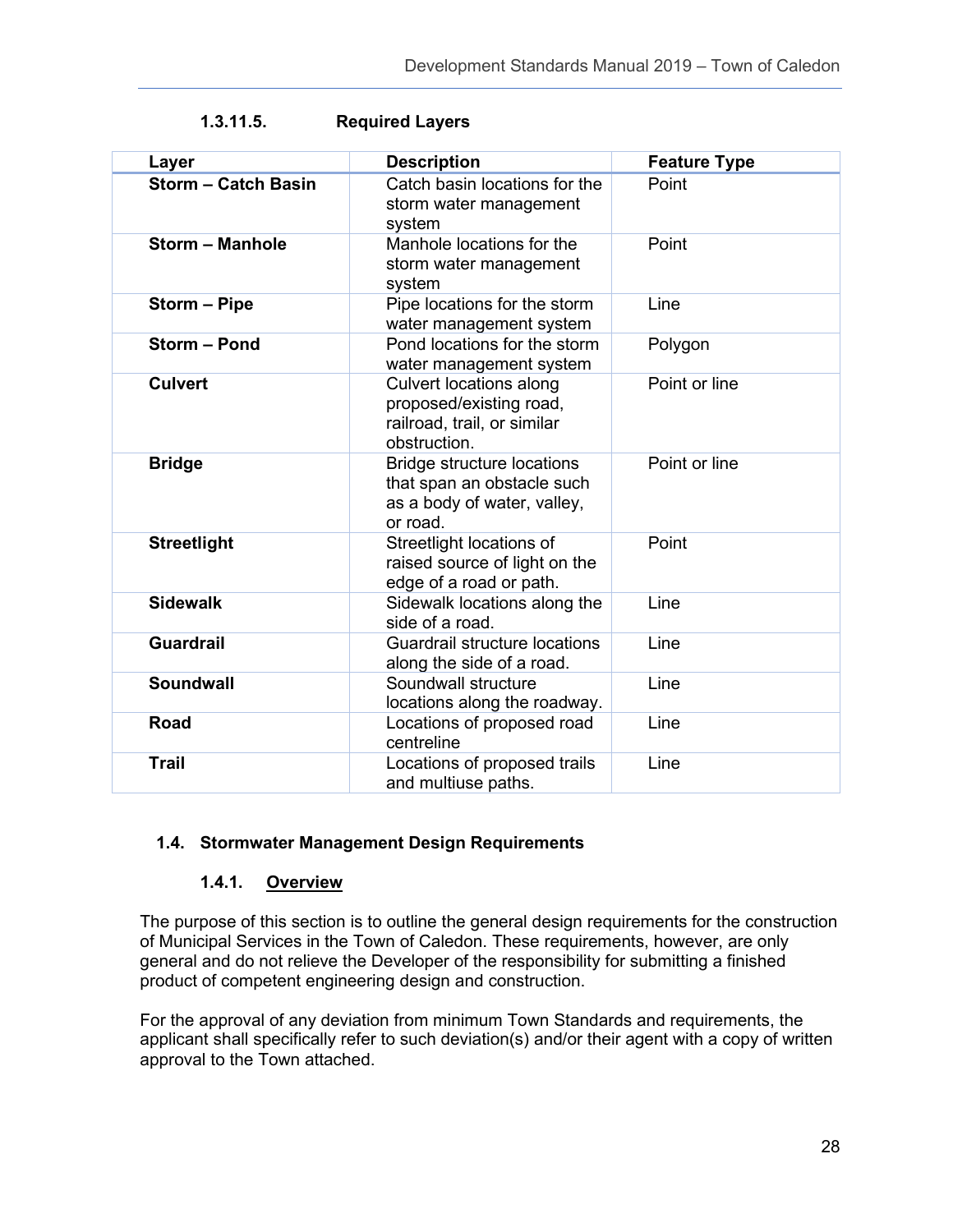#### **1.4.2. Storm Drainage System**

#### **1.4.2.1. Sewer System**

<span id="page-28-0"></span>Storm sewers designed and constructed in accordance with the most recent requirements and specifications of the Town of Caledon are required on every street within all proposed plans of subdivision. Inverts of service connections at the property line shall be surcharge free and be above the 100-year hydraulic grade line of the municipal storm sewer system. Storm sewers shall be of adequate size and depth to provide service for the development of lands within the upstream watershed and/or for the drainage of any areas designated by the Town. Storm drainage shall be directed to an outlet considered adequate in the opinion of the Town and applicable agencies.

Channel works, bridges, culverts and all other drainage structures or works shall be designed and constructed in accordance with the most recent drawings and specifications. Approvals by the Town and all other applicable agencies such as the Ministry of the Environment, Conservation and Parks (MECP), the Toronto Regional Conservation Authority (TRCA), Credit Valley Conservation (CVC), the Ministry of Natural Resources and Forestry (MNRF), Department of Fisheries and Oceans (DFO) and the Niagara Escarpment Commission (N.E.C) etc. are required.

#### **1.4.2.2. Storm Sewer Design**

#### **1.4.2.2.1. Run-off Calculations**

Storm sewers shall be designed on Town Standard 104 Design Sheets. Storm sewers shall be designed to drain all lands based on the Rational Method. The Rational Method calculations must be checked using a model approved by the Town, where the drainage area is greater than 5 hectares. The larger of the flows is to be used in the design of the sewer system.

 $Q = 0.0028$  CIA

- $Q =$  Flow in cubic meters per second (m<sup>3</sup>/s)
- $A =$  Area in hectares
- C = Run-off coefficient
- $I =$  Intensity in mm/hr

#### Intensity of Rainfall

The intensity of rainfall is to be determined from the most recent Town of Caledon standard INTESITY – DURATION – FREQUENCY RAINFALL CURVES in accordance with Town Standard Drawing No. 103. The equations for the I.D.F. curves are listed in Town Standard Drawing No. 103 and section 1.4.7. Meteorology.

#### Time of Concentration

The minimum initial time of concentration is to be 10 minutes.

#### Pre-Development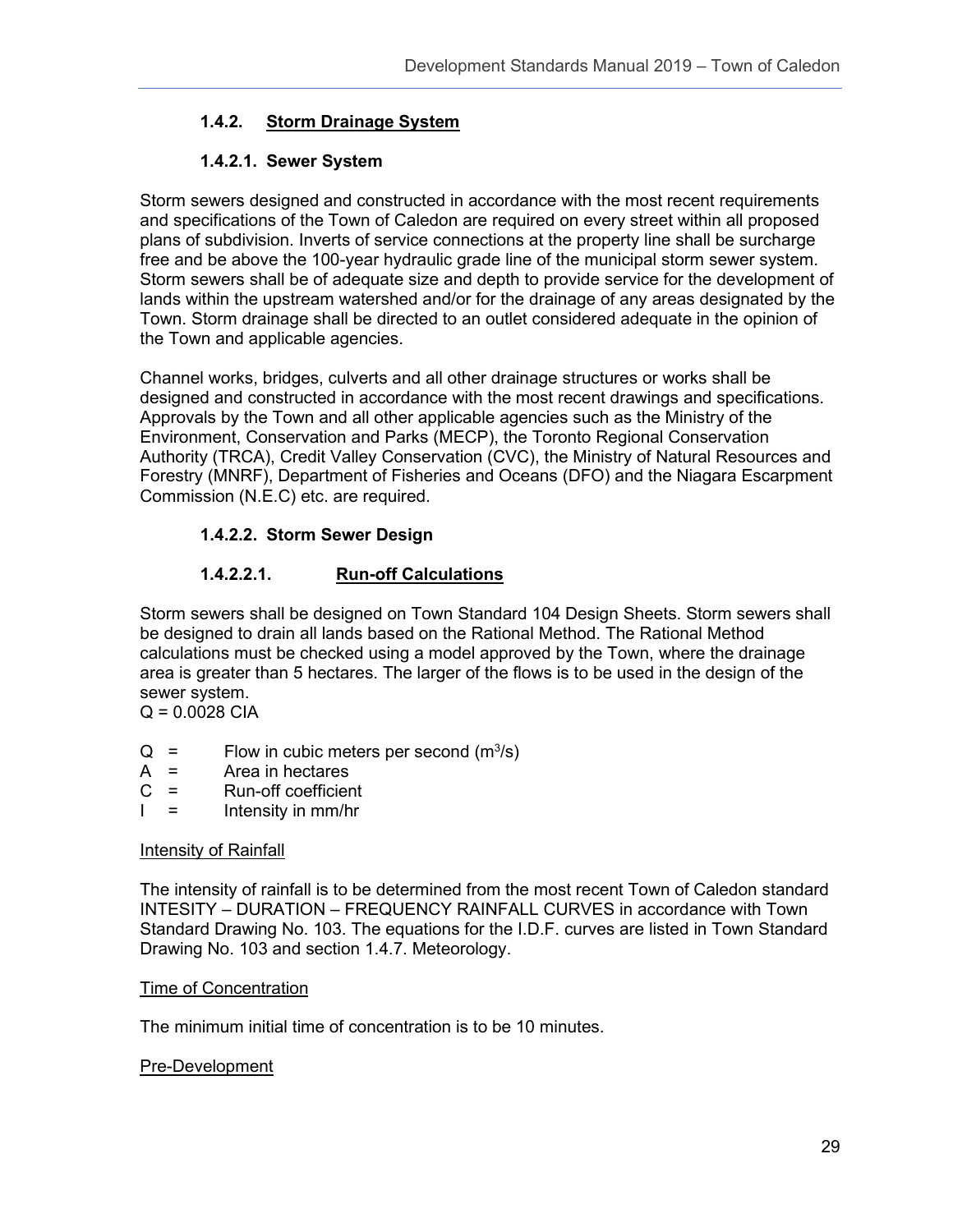To calculate the initial time of concentration  $(t<sub>c</sub>)$  for upstream, undeveloped lands, the following formulae may be used: Bransby Williams, H.Y.M.O./O.T.T.H.Y.M.O., S.C.S. Upland Method, etc. The most appropriate method will be determined at the discretion of the Town.

#### Post-Development

To calculate the initial external time of concentration  $(t<sub>c</sub>)$  for external lands that are scheduled for future development, a straight line is to be drawn from the furthest point within the watershed to the proposed inlet. The top 50 meters shall have an initial  $t_c$  of 10 minutes and the remainder shall have a  $t_c$  as the velocity in the sewer is 2m/s. The summation of the two  $t_c$ 's will give the future external time of concentration. If the upstream area has adequate storm sewers, channels or culverts the velocity of the flow through the sewers, channels or culverts shall supersede the 2m/s calculation.

#### Run-off Coefficient

Run-off coefficients are to be determined from the Town of Caledon standard INTESITY – DURATION – FREQUENCY RAINFALL CURVES (Town Standard Drawing No. 103).

A minimum run-off coefficient of 0.70 is to be used for undeveloped upstream area where future residential development is expected and 0.85, where future industrial, medium to high density residential or commercial development is expected, or as requested by the Town.

#### Drainage Area

Drainage systems must be designed to accommodate all upstream drainage areas for interim and ultimate conditions, as determined by contour mapping and drainage plans.

#### Note:

All drainage generated by the development shall be captured and treated within the limits of the development area.

#### **1.4.2.2.2. Storm Sewer Requirements**

#### Storm Sewer System

A storm sewer system shall be defined as the upper part of a drainage system draining areas less than 100 ha of land. Storm sewer systems shall be designed to accommodate a 10-year storm where foundation drains are to be connected. For systems that do not allow for foundation drains, a 5-year design will be allowed.

In Estate Residential designated subdivisions, a 2-year design is allowed. Overland flow routes will be utilized more frequently and flood proofing will have to be demonstrated if a 2 year design is proposed.

#### Trunk Sewer System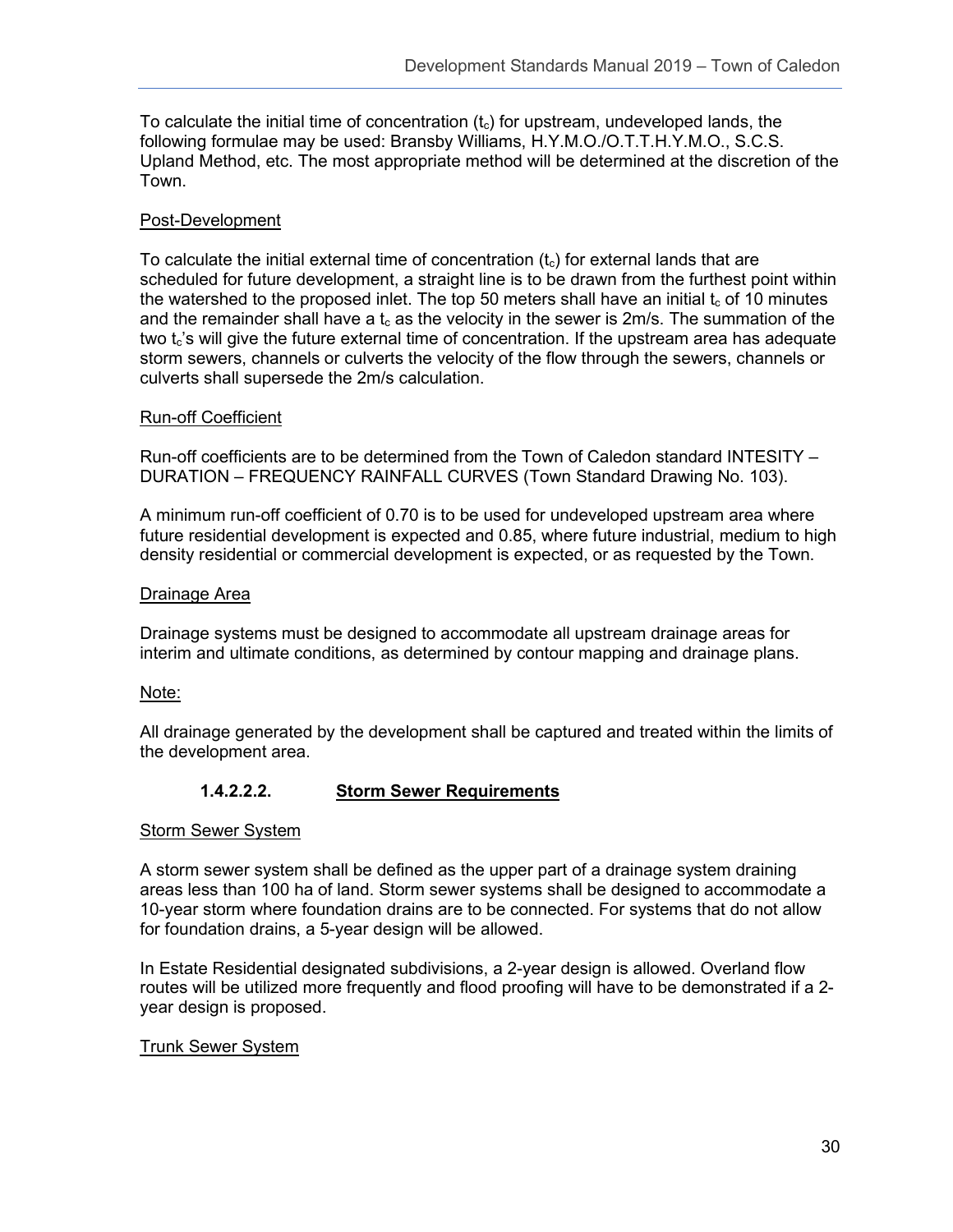A trunk sewer system shall be defined as part of a drainage system that drains an area of 100 ha of land or greater. Trunk storm sewer systems shall be designed to accommodate a 25-year storm.

#### Pipe Capacities

Manning's formula shall be used in determining the capacity of all storm sewers. The capacity of the sewer shall be determined on the basis of the pipe flowing full. Design flow shall not exceed 90% pipe flow capacity. The value of the roughness coefficient 'n' used in the Manning's formula shall be as follows:

| <b>Concrete Pipe</b>                    | 0.013 |
|-----------------------------------------|-------|
| <b>Concrete Box Culvert</b>             | 0.013 |
| Corrugated Metal 68 x 13mm corrugations | 0.024 |
| Corrugated Metal 25% paved invert       | 0.021 |
| <b>PVC Pipe</b>                         | 0.013 |

Design flow calculations must be completed on Town of Caledon forms.

#### Flow Velocities (Flowing Full)

For circular pipes the:

- Minimum acceptable velocity is 0.75m/s and the
- Maximum acceptable velocity is 4.0m/s
- Super critical flows will not be accepted

#### Note:

**The slope of the pipe shall not be less than 0.40%; however,** if conditions require a slope of less than 0.40%, then self-cleaning velocities must be maintained. Minimum Sizes

The minimum size for an on-street storm sewer shall be 300mm.

#### Depth of Storm Sewers

Storm sewers shall be located a minimum of one (1) meter below basement floor elevations to allow for the installation of foundation connections. In areas of no storm sewer connection, the sewers shall have a minimum frost cover of 1.5m.

#### Location

The storm sewers shall be located as shown on the standard Town of Caledon road cross section drawings. This standard location is generally 1.5 meters south or west of the center line of the right-of-way.

A minimum clearance of 500mm between the obvert of the sanitary sewer and the bottom of the storm sewer must be provided. The sanitary sewer connections are required to go under the storm sewer where possible.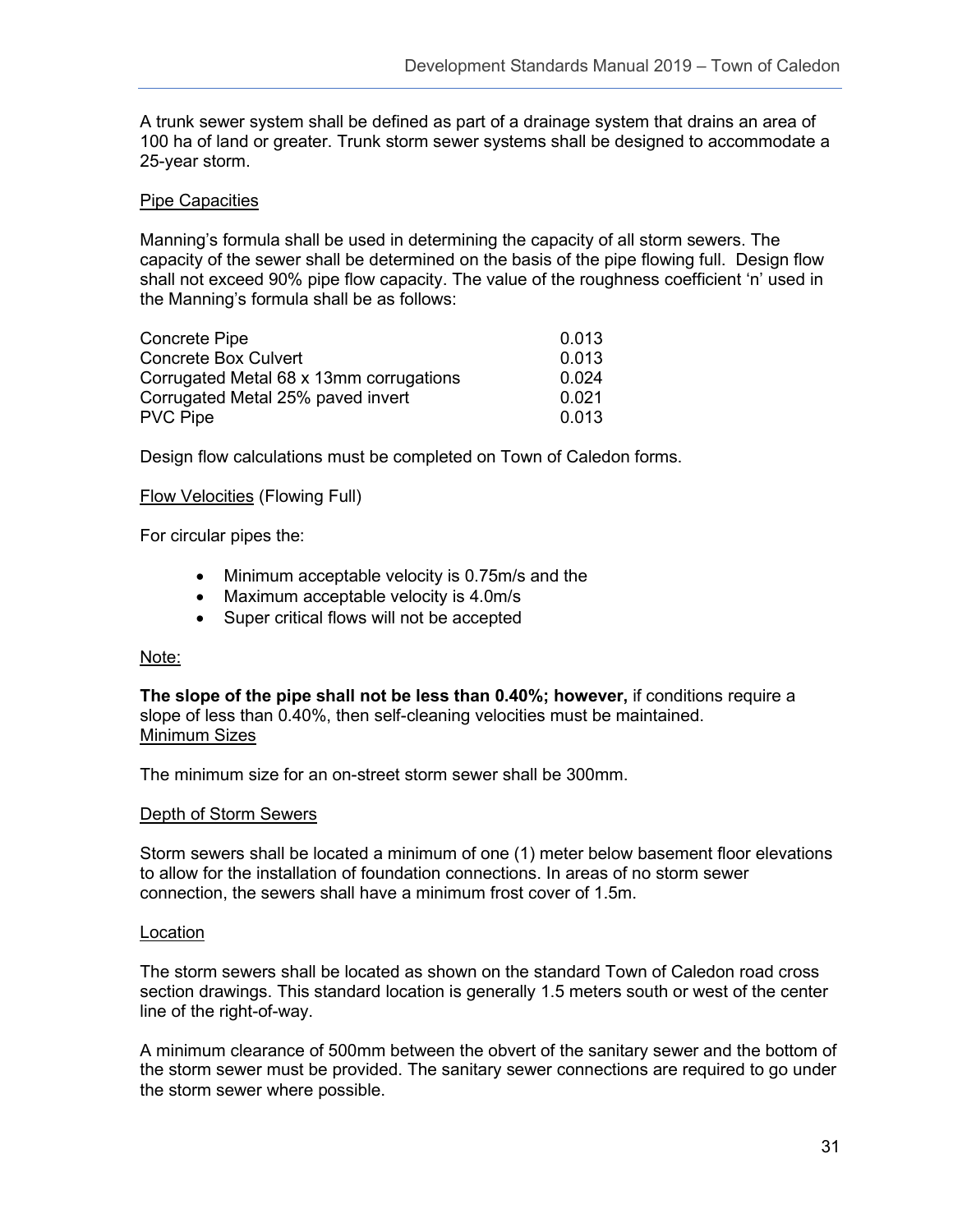#### Radius Pipes

Radius pipe shall be allowed for storm sewers 975mm in diameter and larger provided that a manhole is located at the beginning or at the end of the radial section. The minimum center line radius allowable shall be in accordance with the minimum radii table as provided by the manufacturer.

#### Limits of Construction

Sewers shall be terminated with a manhole at the subdivision limits when external drainage areas are considered in the design. The design of the terminal manholes must allow for the future extension of the sewer. When external areas are not included in the sewer design, the sewer shall extend at least half way across the frontage and/or flankage of any lot or block in the subdivision.

#### Sewer Alignment

Storm sewers shall be laid in a straight line between manholes unless radius pipe has been designed. Joint burial (common trenching) with sanitary sewers will be considered when supported by the recommendations of a soils report prepared by a qualified Geotechnical Engineering Company.

#### Changes in Pipe Sizes

No decrease of pipe size from a larger upstream to a smaller size downstream will be allowed regardless of the increase in grade.

#### Standard Easement and/or Drainage Blocks Requirements

The minimum width of easements and/or drainage blocks for municipal storm sewers shall be in accordance with the following guidelines:

| Size of Pipe  | Depth of Invert | Minimum Width of                |
|---------------|-----------------|---------------------------------|
|               |                 | Easement                        |
| 250 to 375mm  | 3.0m maximum    | 3.0 <sub>m</sub>                |
| 450 to 675mm  | 3.0m maximum    | 3.0 <sub>m</sub>                |
| 750 to 1500mm | 3.0m maximum    | 5.0 <sub>m</sub>                |
| 1650mm and up | 4.0m maximum    | 4.0m plus 3 times<br>OD of Pipe |

For easements containing more than one pipe or underground service the minimum width will be based on the above chart for the maximum pipe size plus 4.0m. Regardless of the above, all situations will be reviewed and judged on individual cases at the discretion of the Town.

#### Pipe Classification and Bedding

The type and classification of storm sewer pipe and the sewer bedding type shall be clearly indicated on all profile drawings for each sewer length.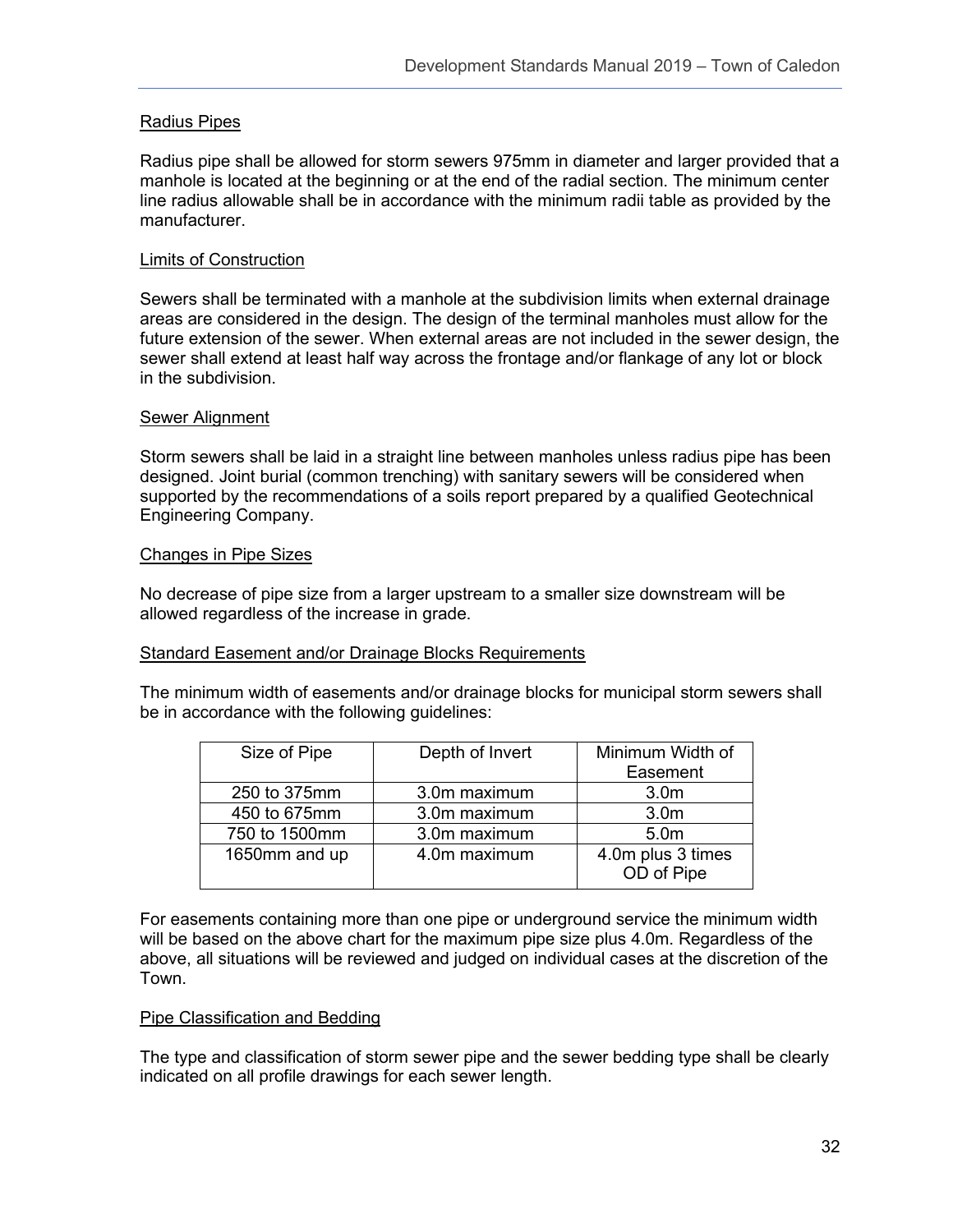All storm sewer pipes shall conform to the requirements of the Canadian Standards Association (CSA).

The class of pipe and the type of bedding shall be selected to suit loading and proposed construction conditions. Details are illustrated in the OPSD Standard Bedding and Backfill Details. In general, the Type "B" bedding (Granular A bedding with granular over the sewer) shall be used for storm sewers in new developments, and the class of pipe will be selected to suit this bedding detail.

In areas where it is difficult to control the infiltration of water in to sewer trenches a clear stone such as HL8 stone may be used. All clear stone must be completely wrapped in a suitable geotextile selected and installed in accordance with the manufacturer's requirement.

The width of trench at the top of the pipe must be carefully controlled to ensure that the maximum trench width is not exceeded unless additional bedding or higher strength pipe is used.

#### Polyvinyl Chloride (PVC)

Maximum allowable deflection of main line sewer is 5%. Deformation gauge (PIG) test will be required prior to acceptance, in accordance with OPSS 410.

Pipe shall meet the Canadian Standard Association requirement as noted within OPSS 1841. The basic material used in manufacturing this pipe shall have a cell classification of 12454-B or 12454-C or ASTM Standard D-3034 and OPSS 1841. Pipe Manufacturer must be approved by the Planning & Development Services Department. Note:

Maximum PVC pipe size that will be allowed to be installed in the Town of Caledon shall be 600mm diameter.

The compaction of all bedding and cover material shall be 95% Standard Proctor or better. Maximum cover shall be in accordance with OPSD 806.04 and 806.06. Special care must be given to contouring the bedding material to conform with the pipe bottom and projecting bells, along with proper compaction of the haunches in order to provide even support throughout the pipe. Backfill of manufacturer's specifications and all flexible pipes shall be in accordance with the Town standards and OPSS 514.

#### **1.4.2.2.3. Maintenance Hole Requirements**

Maintenance holes may be either precast or poured in place and shall be designed and constructed in accordance with the most recent Ontario Provincial Standard Drawings and Specifications.

#### Location and Spacing

Maintenance holes shall be located at each change in alignment, grade or pipe material, at all pipe junctions, at the beginning or end of radius pipe sections and at intervals along the pipe to permit entry for maintenance to the sewer.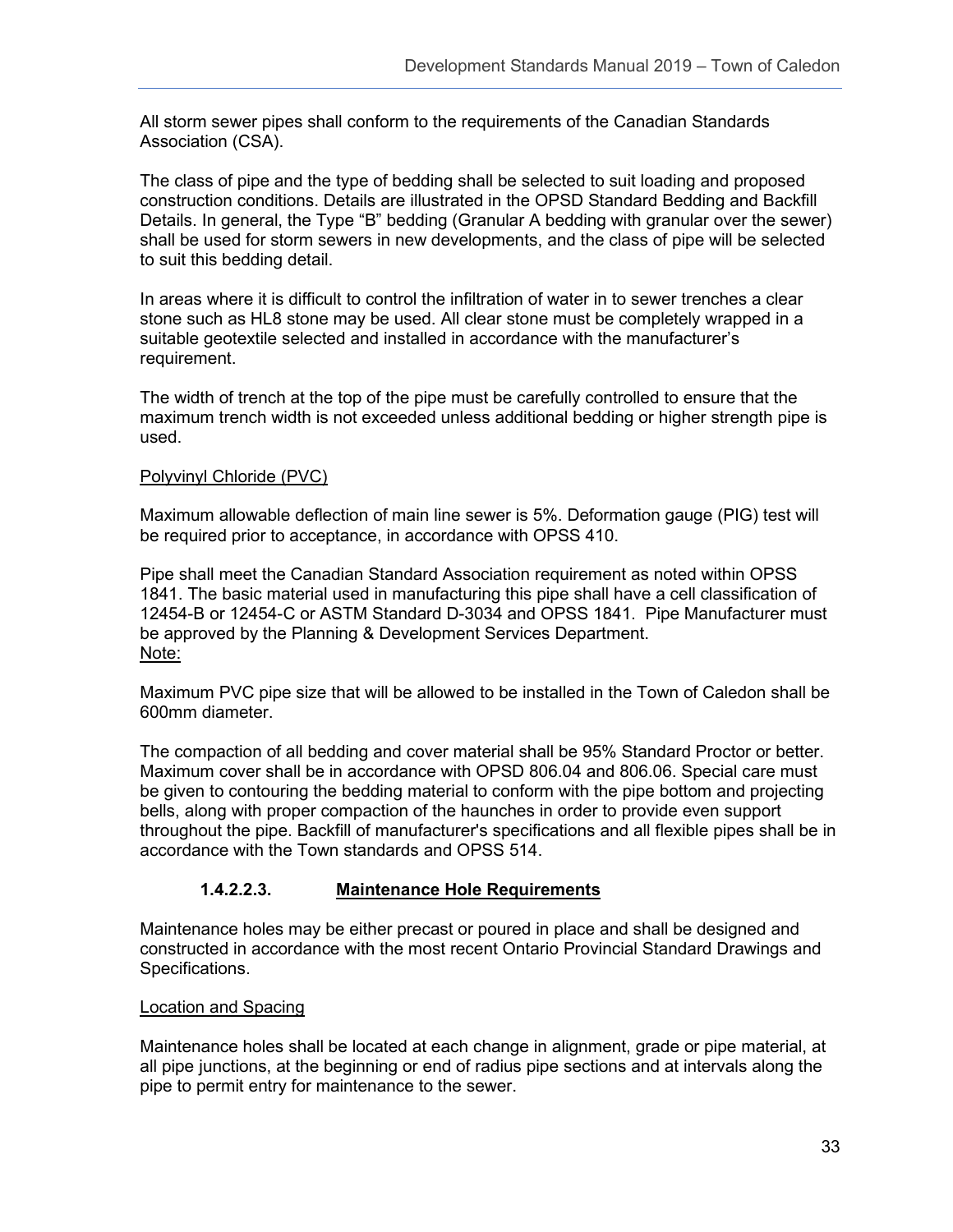Maximum spacing of maintenance holes shall be 120m for sewers 600mm or less in diameter and 150m for sewers 675mm or greater in diameter.

#### Manhole Types

Town of Caledon and OPSD Standard Maintenance Hole Details shall be used for maintenance hole design. Although these standard drawings provide details for manholes up to certain maximum depths and sizes, the Consulting Engineer shall analyze, individually, each application of the standard related to soil conditions, loading and other pertinent factors to determine structural suitability. In all cases where the standard drawings are not applicable, the maintenance holes shall be individually designed and detailed. A reference shall be made on all profile drawings to the type and size of storm maintenance holes.

#### Maintenance Hole Details:

- Maintenance hole chamber openings shall be located on the side of the maintenance hole parallel to the flow for straight run maintenance holes, or on the upstream side of the maintenance hole at all junctions.
- Change in direction of flow in any maintenance holes shall not be greater than 90 degrees perpendicular to the flow.
- Safety gratings shall be provided in all maintenance holes when the depth of the maintenance hole exceeds 5m. The maximum spacing between safety gratings shall not exceed 4.5m.
- The obverts on the upstream side of maintenance holes shall not be lower than the obvert of the outlet pipe.
- Where the difference in elevation between the obvert of the inlet and outlet pipes exceed 0.6m, a drop pipe as indicated on OPSD 1003.010 shall be placed on the inlet pipe.
- Storm sewer maintenance holes shall be benched to the obvert of the outlet pipe on a vertical projection from the spring line of the sewer.
- Maintenance holes shall be located, wherever possible, a minimum of 1.5m away from the face of curb and/or any other service.

#### Head Losses and Drops

Suitable drops shall be provided across the maintenance holes to compensate for the loss in energy due to the change in flow velocity and for the difference in the depth of flow in the sewers.

In order to reduce the number of drops required, the designer shall, wherever possible, restrict the change in velocity between the inlet and outlet pipes to 0.6m/s.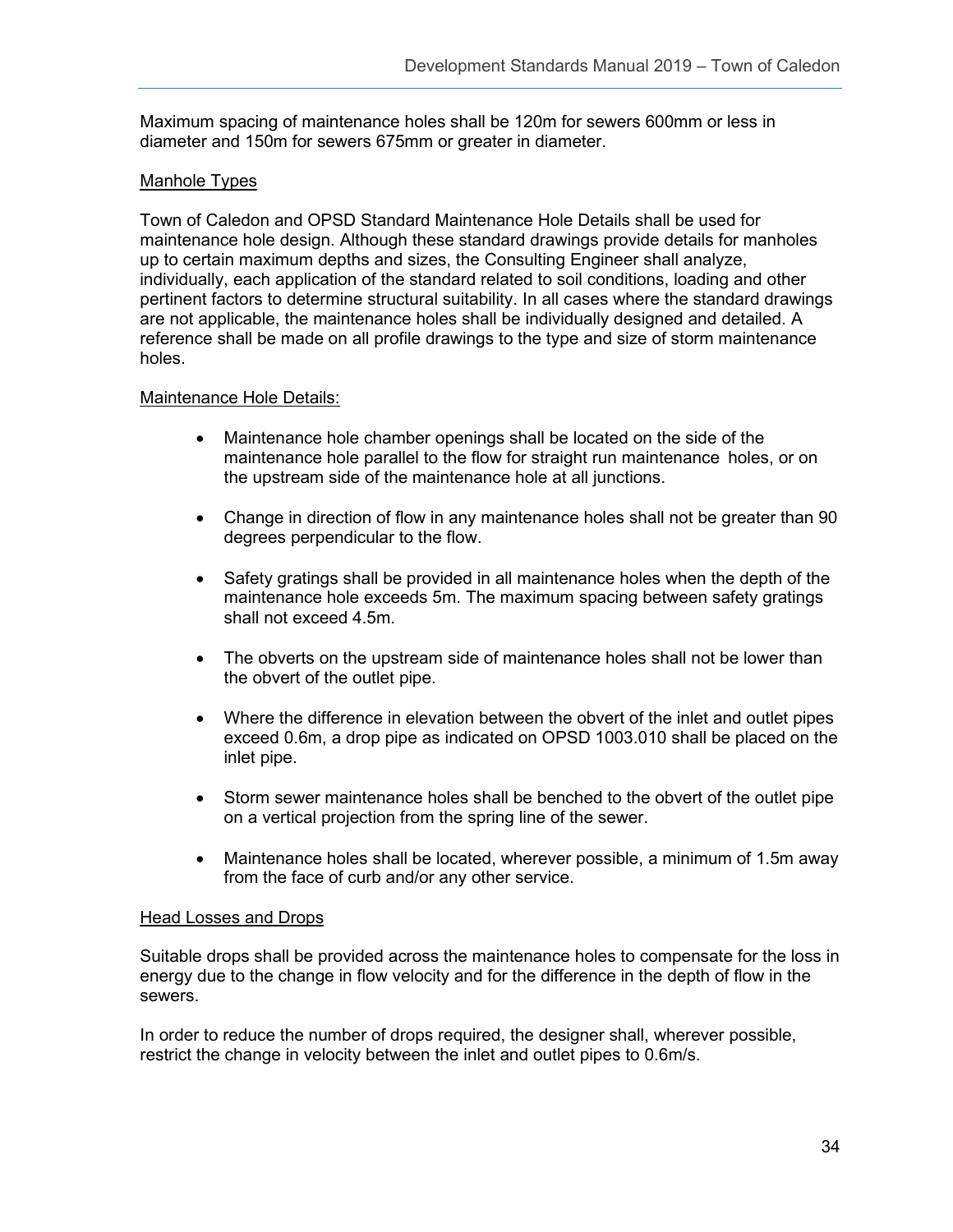Hydraulic calculations shall be submitted for junction and transition maintenance holes on sewers where the outlet is 1050mm diameter or greater. In addition, hydraulic calculations may be required for maintenance holes where the outlet pipe is less than 1050mm diameter if, in the opinion of the Town, there is insufficient invert drop provided across any maintenance hole.

Regardless of the invert drop across a maintenance hole as required by calculations, the obvert of the outlet pipe shall not be higher than the obvert of the inlet pipe at any maintenance hole location.

The minimum drops across maintenance holes shall be as follows:

|                                   | Change of Direction Minimum Drop (mm) |
|-----------------------------------|---------------------------------------|
| n۰                                | 20                                    |
| 1 <sup>o</sup> to 45 <sup>o</sup> | 50                                    |
| $45^\circ$ to $90^\circ$          | 80                                    |
|                                   |                                       |

#### **1.4.2.2.4. Catch Basin Requirements**

Catch basins may be either precast or poured in place and shall be designed and constructed in accordance with the most recent OPSD and OPSS requirements.

#### Location and Spacing

Catch basins shall be selected, located and spaced in accordance with the conditions of design.

The design of the catch basin location and type shall take into consideration the lot areas, the lot grades, pavement widths, road grades and intersection locations.

The maximum area to be served by any catch basin shall be  $2,000m^2$  of paved area or  $4,000$ m<sup>2</sup> of sodded area.

Maximum spacing for catch basins shall be as follows:

| Road Grade @ 0.75%         | $\equiv$ | 70m             |
|----------------------------|----------|-----------------|
| Road Grade @ 0.76% to 3%   | $=$      | 90 <sub>m</sub> |
| Road Grade Greater than 3% | $=$      | 70m             |

#### Note:

For cul-de-sacs the distance is to be measured along the gutter. Catch basins shall be generally located upstream of sidewalk crossings at intersections and upstream of all pedestrian crossings. Catch basins shall not be located in driveway curb depressions.

For rural estate subdivisions, catch basins may be spaced at greater intervals, however depth of flow shall not exceed gutter depth. In addition, volume of flow shall not exceed capture capacity of catch basin openings.

#### Catch Basin Types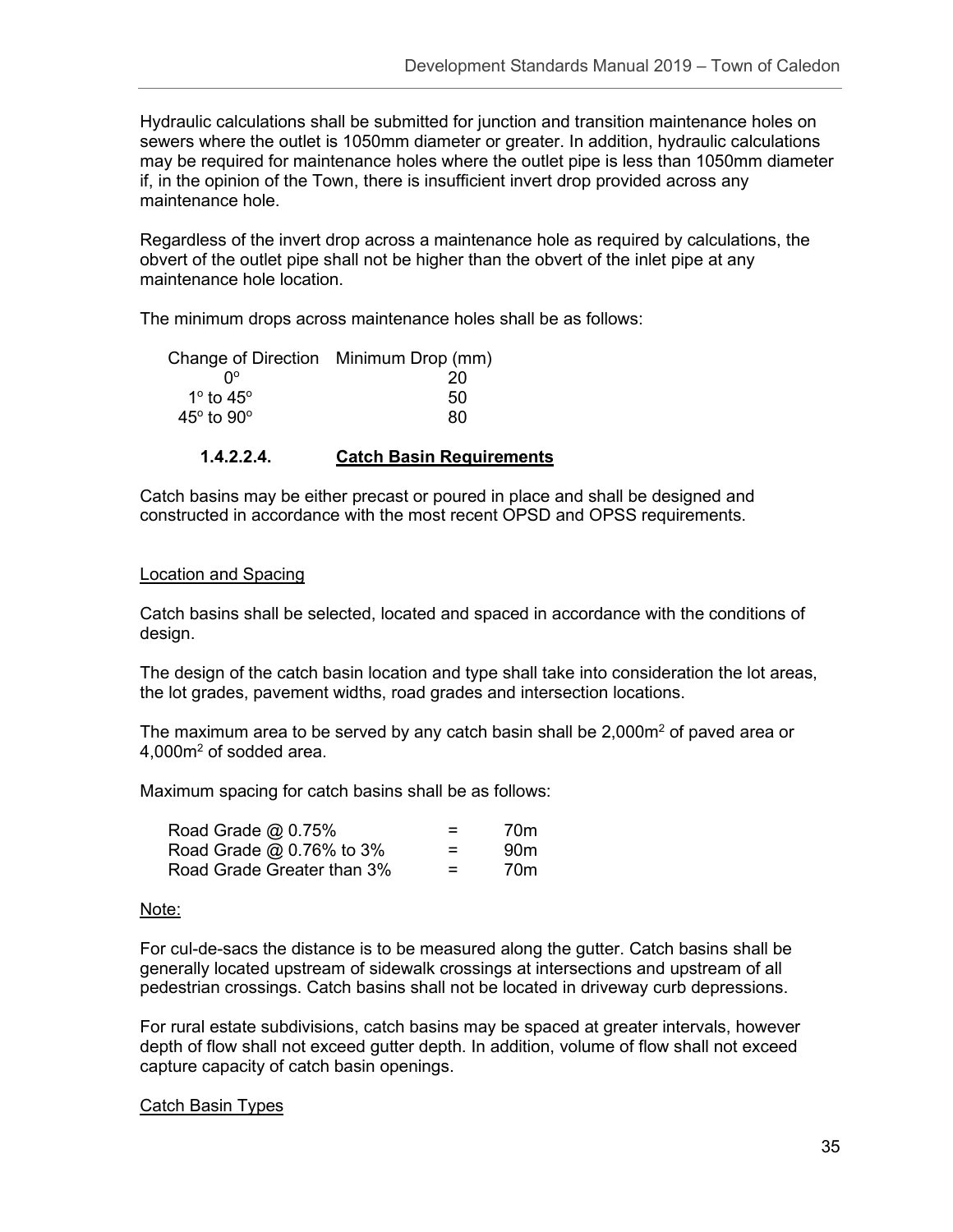Typical details for the single, double and rear lot catch basins are shown in the OPSD Standards.

Any special catch basins and inlet structures proposed must be fully designed and detailed by the Consulting Engineer for approval by the Town.

Double catch basins are to be installed at the low point of any road.

#### Catch Basin Connection

For single catch basins including rear lot catch basins, the minimum size of connection shall be 250mm and the minimum grade shall be 2.0%.

For double catch basins, the minimum size of connection shall be 300mm and the minimum grade shall be 2.0%.

In general, catch basins located in close proximity to a downstream manhole shall have their leads connected to the storm sewer. Long catch basin connections (in excess of 20m) shall be connected to a manhole.

Rear lot catch basin leads shall be installed as follows:

• All pipes are to be concrete encased the entire length, from the property line to the rear lot catch basin.

#### Frame and Grate

The frame and cover for catch basins shall be as detailed in the OPSD 400.100 (Perforated) Standards.

Catch basins located within the travelled portion of a roadway, shall have the frame elevation flush with the surface of the base course asphalt. The adjustment and setting of the frame and cover shall be completed in accordance with the details provided in the OPSD Standards.

Catch basins located within the rear lot shall have the Beehive Type Frame and Grate per Town of Caledon Standard No. 503.

Catch basins located within a park shall reference Section 2.3.5. of this manual.

Catch basins located within Greenway Corridors and Naturalized Areas shall reference Section 2.3.3. of this manual.

#### **1.4.2.2.5. Roof Leaders, Foundation Drains and Storm Connections**

#### Roof Leaders

Roof leaders must not be connected directly to the storm sewer system, and the following conditions must be complied with: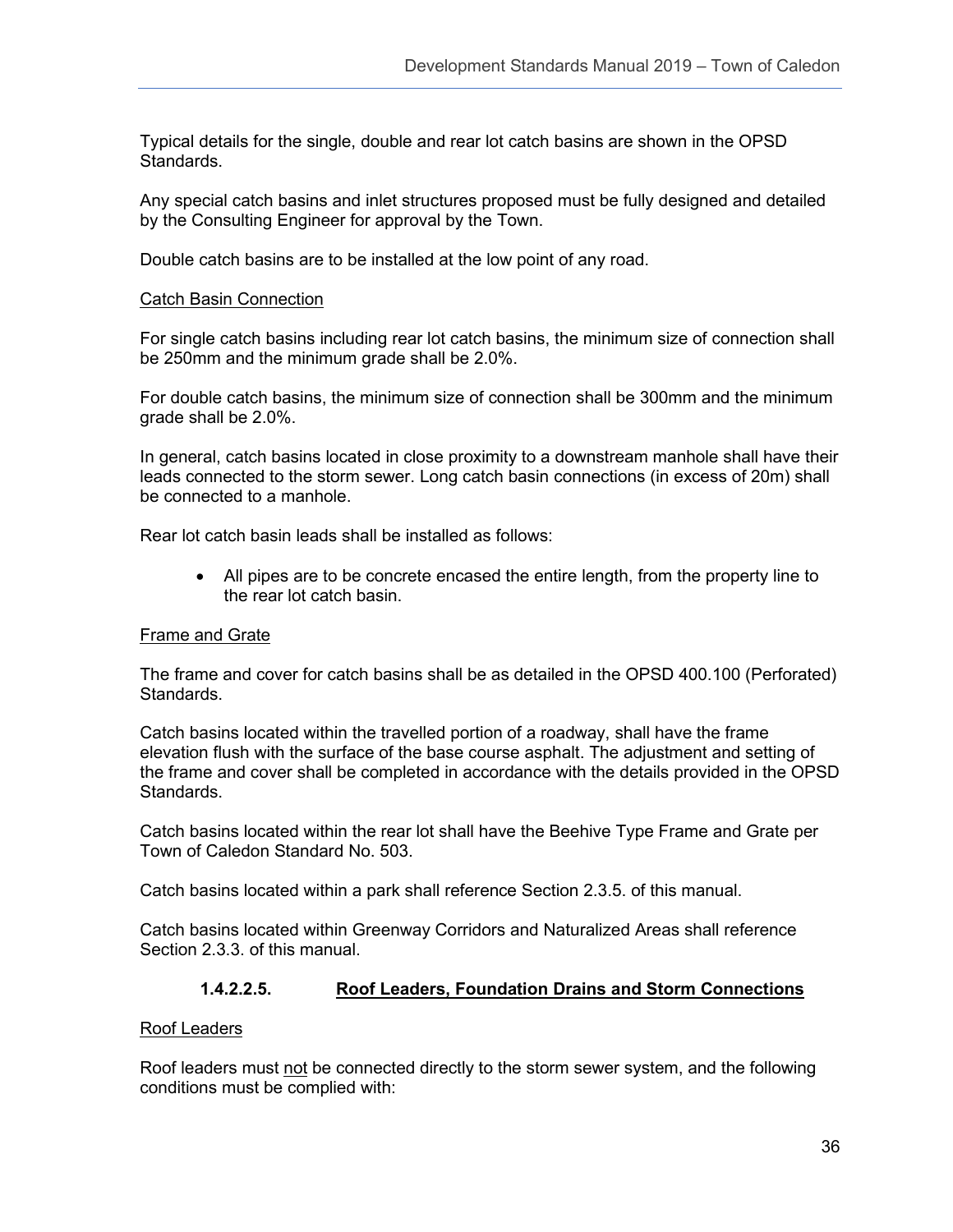- Roof leaders must discharge onto concrete splash pads which direct the water into side yard swales. These swales must discharge to the front of the lot, no roof leaders shall drain to the rear of the lot, unless approved by design.
- It is recommended not to discharge onto driveways or walkways.
- For walkouts, a note is to be added to the drawings that all roof drainage is to be directed to the front of the lot, unless otherwise approved by the Town.
- Houses located on corner lots have roof leaders located at the corner(s) of the house, closest to the street lines.
- Roof leader down spout locations are to be indicated on site grading plans.

#### Note:

"Add-on" roof conditions, such as extended kitchens or sunrooms, which are drained separately and do not receive drainage from the main roof, may discharge to the ground, with flows directed to the side yard swale.

## Foundation Drains

It is the Town's policy to permit the connection of foundation drains by gravity to the storm sewer system provided that the elevation of the basement floor is at least 1.0 meter above the elevation of the storm sewer obvert at that point.

Multi-unit Blocks: Freehold developments shall be provided with individual unit service connections to the foundation drainage system. Condominium Shared Ownership developments shall be provided with a minimum of two (2) connections per block.

Where the above provisions for gravity connection of foundation drains cannot be met, a sump pump system must be installed in the building and discharge to an acceptable location, which is satisfactory to the Town.

#### Storm Connections

Storm connections are to be sized in accordance with the following sizes:

|                                          | <b>Minimum Pipe Size</b>   |
|------------------------------------------|----------------------------|
| Single Family                            | Single Service - 125mm; or |
| Semi-Detached                            | Double Service - 150mm     |
| Town House                               |                            |
| <b>Multiple Family Residential Block</b> | All Service(s) - 300mm     |
| <b>Commercial and Industrial Areas</b>   |                            |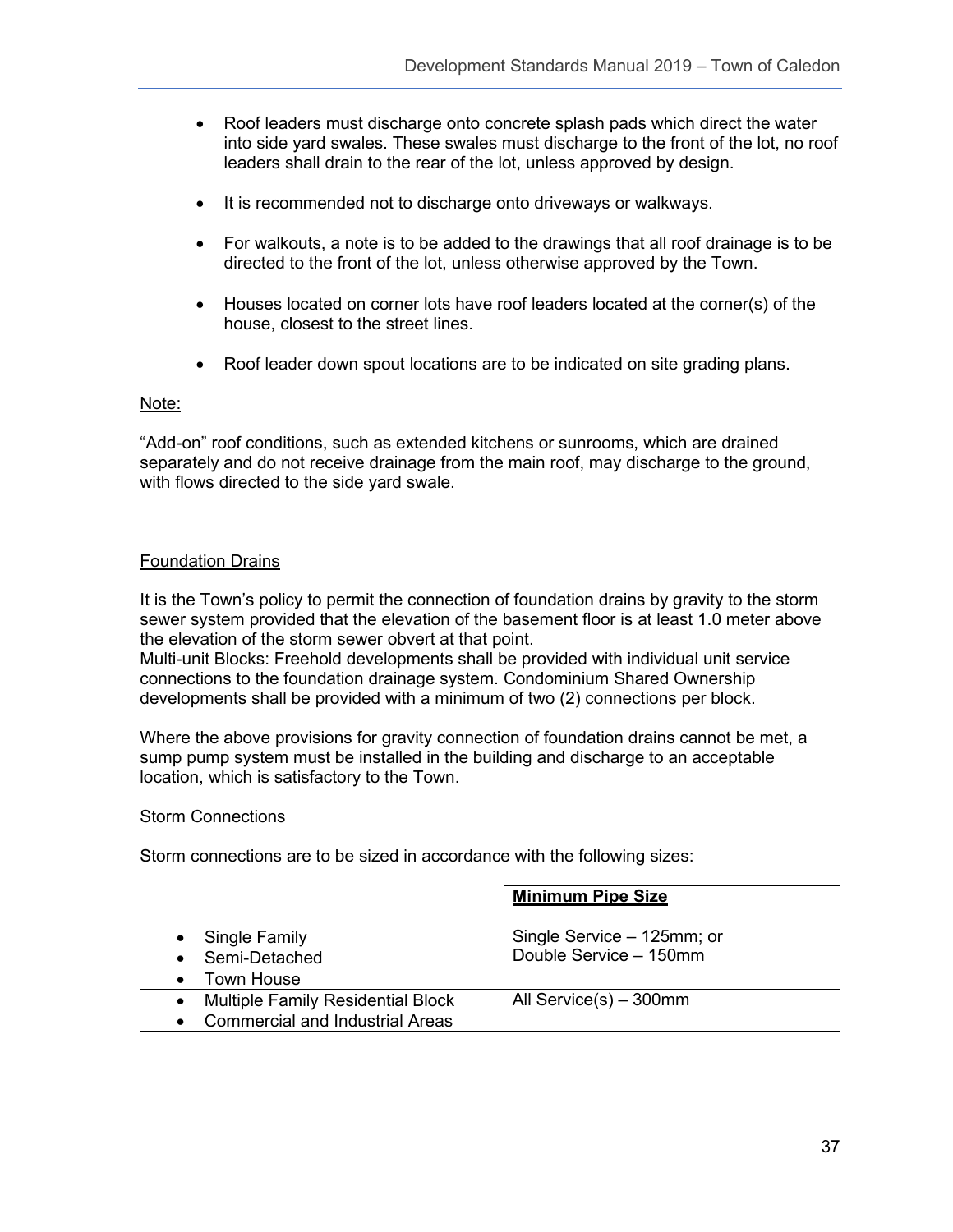## Note:

The table above reflects pipe sizes within the Town R.O.W. only and may be design specific beyond the property line. Storm connections shall be designed in accordance with the following Town of Caledon Standards:

| Standard 500 | Storm Sewer Service Connection for Flexible Pipe             |
|--------------|--------------------------------------------------------------|
| Standard 501 | Storm Sewer Service Connection for Rigid Pipe                |
| Standard 502 | Storm Sewer Service Connection for Services in Common Trench |

#### Joints and Bedding

Joints and bedding for connections are to be equivalent to joints and bedding as specified for storm sewer pipes.

#### Connections of Services to Main Sewer

Double connections may be acceptable in residential areas where all other utilities can be accommodated and where the difference in the two connecting basement elevations does not exceed 600mm.

Manufacture of service tees at the main sewer shall be as follows:

- For storm main sewer pipe sizes 600mm or smaller, factory made tees from the manufacturer shall be utilized;
- For all other main sewer pipe sizes, either factory made tees, strap on saddles or other approved saddles may be used. All saddles shall be inspected by the Consulting Engineer at time of installation;

In the cases above, the storm sewer shall either be drilled or scribed at the plant or field fit, using an approved cut-in tool. Field fit tees may not be installed by breaking through or saw cutting the pipe wall.

38mm x 89mm (2 x 4) wooden markers placed from the invert of the service to a minimum 600mm above ground level shall be placed at the ends of each residential connection (1.5m beyond street line). Markers are to be labelled as "storm" and a depth to invert provided.

#### **1.4.2.2.6. Channel, Culvert and Overland Flow**

• For channel, culvert, bridge and/or erosion control projects, the Developer is responsible for retaining all necessary approvals from the governing agencies, such as the Toronto Region Conservation Authority (TRCA), Credit Valley Conservation (CVC), Ministry of Natural Resources and Forestry (MNRF), Department of Fisheries and Oceans (DFO) and/or the Niagara Escarpment Commission (N.E.C).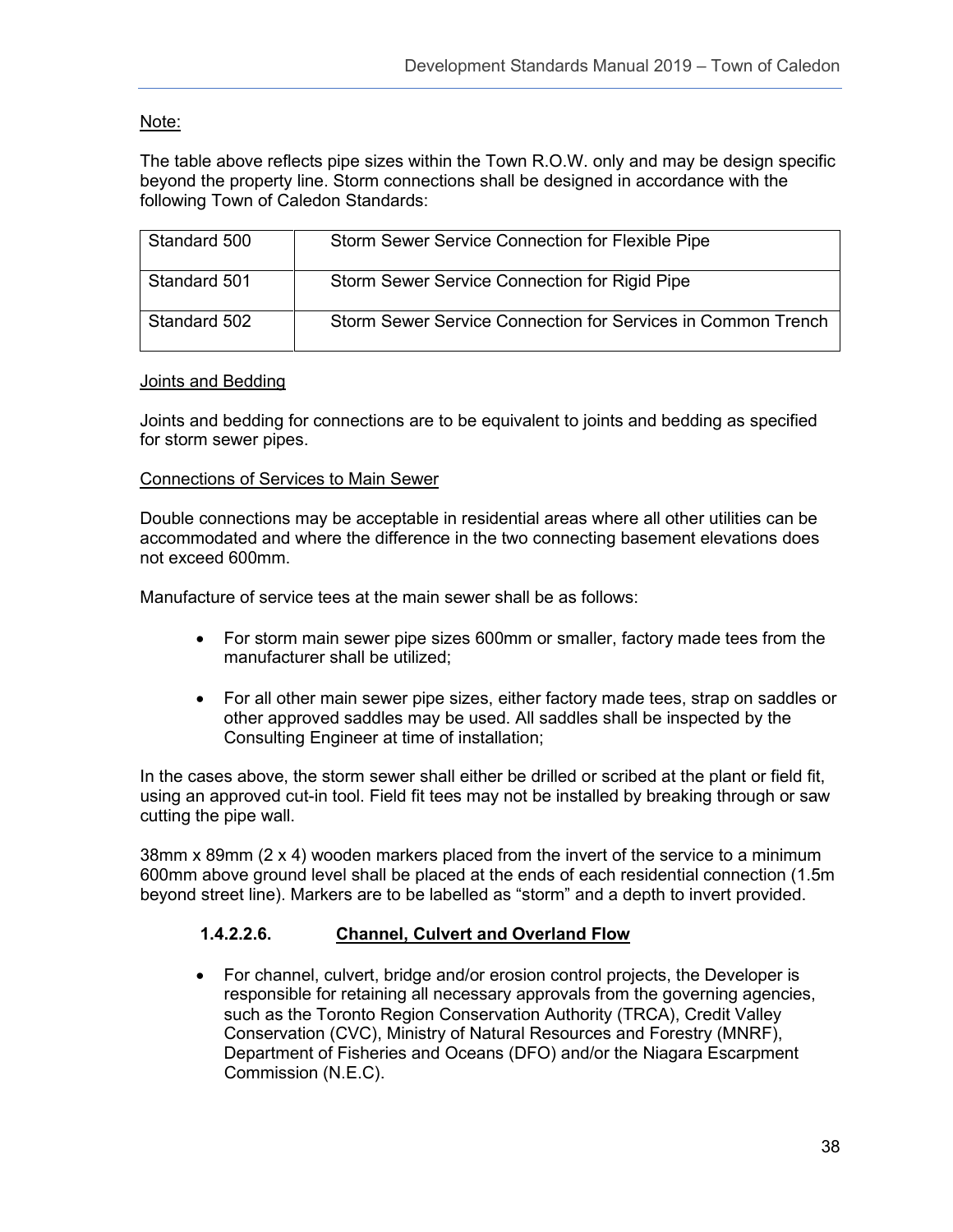### **1.4.2.2.7. Culverts and Bridges**

| Road Classification     | Design Flood Frequency |
|-------------------------|------------------------|
| Arterial                | 1:100 year to Regional |
| Collector               | $1:50$ year            |
| <b>Urban Local</b>      | $1:25$ year            |
| <b>Rural Local</b>      | $1:25$ year            |
| <b>Temporary Detour</b> | $1:10$ year            |
| Driveway                | 1:5 year               |

Headwalls are not permitted on driveway culverts. All culverts must be of sufficient length to provide for a minimum 4:1 slope off the driving surface to the ditch invert. All driveway culverts require entrance approval on assumed Municipal roads.

Bridges and the other major drainage structures shall require special designs as determined by the Town. Hydraulic calculations will be required.

The frequency and magnitude of flooding or erosion should not be increased on upstream or downstream properties.

#### **1.4.2.2.8. Open Channels**

The proposed criteria for an open channel design shall be submitted to the Town for approval prior to the actual design being undertaken. Open channels shall be defined as major system overland flow channels, minor system outfall channels or natural channels. Major system overland flow channel designs may be required to accommodate the Regional storm or the 100-year storm for new development.

"Natural" channel design criteria will be determined on a site by site basis. The following guidelines must be considered:

| <b>Open Channels</b>         | <b>Minimum Velocity</b> | <b>Maximum Velocity</b> |
|------------------------------|-------------------------|-------------------------|
| <b>Grass lined - Natural</b> | 0.7 <sub>m</sub>        | $1.5m$ /s               |
| Grass lined - Maintained     | $0.7m$ /s               | 1.5 <sub>m</sub> /s     |
| <b>Gabion lined</b>          | $0.7m$ /s               | $2.5m$ /s               |
| Concrete lined               | 0.7 <sub>m</sub> /s     | 4.0 <sub>m/s</sub>      |

#### **1.4.2.2.9. Watercourse Erosion and Bank Stability**

Where erosion or bank instability is already evident in an area to be developed or redeveloped, the Town of Caledon requires that the situation be stabilized by appropriate remedial measures. Where development will cause significantly increased downstream erosion, the Town also requires the Developer to mitigate further damage by appropriate remedial measures.

When designing remedial erosion or bank stabilization works; preservation of the watercourse dynamics and natural valley aesthetics must be secondary only to achieving a sound technical solution. A normal bank flow channel has a capacity of about 1:2-year flood. Protection to this level will be adequate provided care is taken to prevent any damage by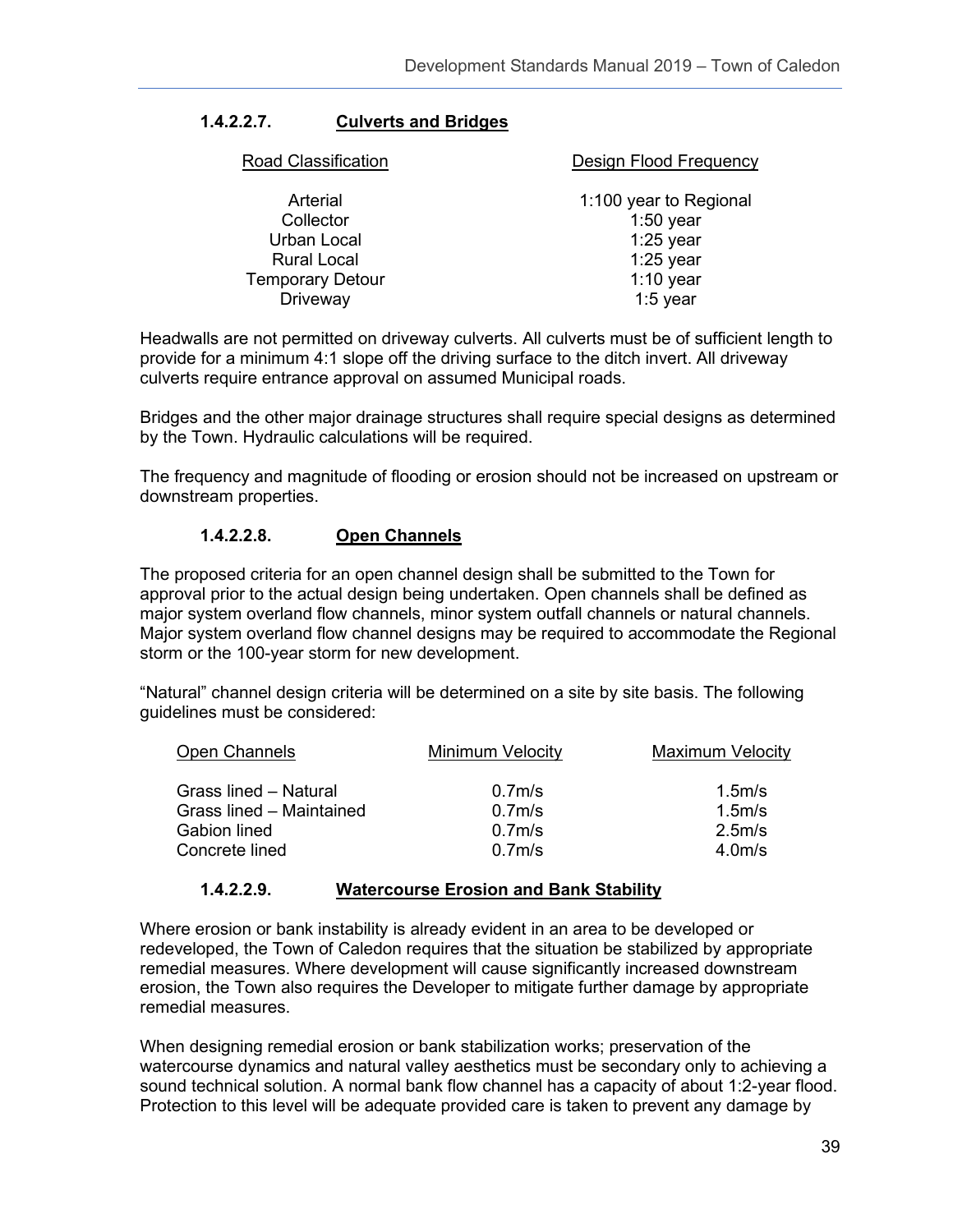higher floods and provided that the channel bank is not coincident with a higher valley. In this latter case, it may be necessary to protect the bank to a level as high as the 1:100-year flood or even the flood resulting from the Regional Storm.

The proposed criteria for an erosion or bank stability design shall be submitted to the Town and to the appropriate Conservation Authority for approval, prior to the actual design being undertaken.

## **1.4.2.2.10. Overland Flow Routes**

An overland flow route which continues to the nearest major channel must be established through all areas and shall be contained within either the road right-of-way or by Town properties used for lineal passive parks/walkways. Overland flow routes shall not cross private property.

The depths of flooding permitted on streets and at intersections during the 1:100-year storm are as follows:

- No building shall be inundated at the ground line, unless the building has been flood proofed.
- For all classes of roads, the product of depth of water (m) at the gutter times the velocity of flow (m/s) shall not exceed 0.65m²/s.

Flow across road intersections shall not be permitted for minor storms (generally 1:10 year). To meet the criteria for major storm run-off, low points in roads must have adequate provision for the safe overland flow.

The depths of flooding permitted in lineal passive parks/walkways during the 1:100-year storm are as follows:

- No building shall be inundated at the ground line, unless the building has been flood proofed.
- The depth of water shall not exceed 0.6m and/or flood outside of the Towns property.

## **1.4.2.2.11. Inlet/Outlet Structures**

#### General:

Inlet and outlet structures shall be fully designed on the engineering drawings and receive local Conservation Authority approval where required. The details provided shall include the existing topography, proposed grading and the works necessary to protect against erosion of channels and undermining of any structures.

Adequate structural means such as rip-rap or concrete shall be provided at all inlets to protect against erosion and to channel the flow to the inlet structure.

Gabion, rip-rap, concrete or other erosion protection shall be provided at all outlets to prevent erosion of the watercourse and to the area adjacent to the headwall. The extent of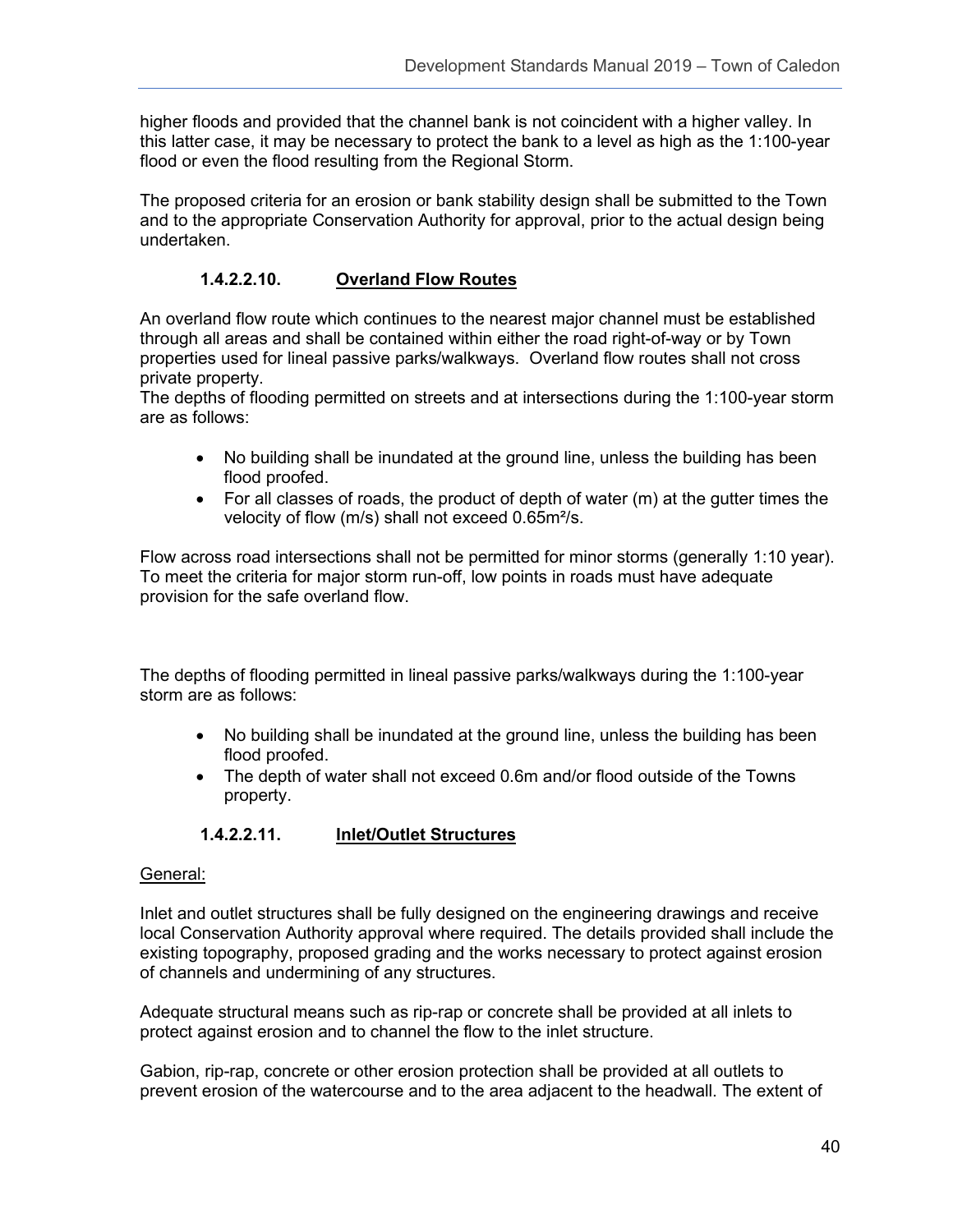the erosion protection shall be indicated on the engineering drawings and shall be dependent upon the velocity of the flow in the storm sewer outlet, the soil conditions, the flow in the existing watercourse and site conditions.

The inlets and outlets must be protected to prevent unauthorized access and debris accumulation. Safety grates are required where pipes exceed 300mm diameter. Large culverts may not require grates where the system is open at both ends and the length is determined to be acceptable. Safety fencing is required on structures where a vertical face exists greater than 1.0m in height.

Outfall structures to existing channels or watercourses shall be designed to minimize potential erosion or damage in the vicinity of the outfall from the maximum design flows.

The obvert of the outlet pipe is to be above the 25-year flood elevation of the receiving channel.

Barrier Hedge plantings must be used to deter persons from accessing or protect persons from accidentally falling onto thin ice or into turbulent waters within 10m of any inlet or outlet structures.

#### **1.4.2.3. Stormwater Management**

## **1.4.2.3.1. Reporting and Legislative Framework**

The policies and criteria documented herein are intended to guide the user as to:

- Complementary Federal and Provincial policies and legislation,
- Town of Caledon's policy, criteria and role in implementation of the foregoing policies and legislation,
- Application of stormwater management techniques or practices unique to the Town of Caledon.

Although stormwater management planning and design is influenced by the mandate of various Ministries and public agencies, the Town of Caledon plays a central role in integrating the objectives of each policy into new development and associated stormwater management works, as well as bearing ultimate responsibility for operation, ownership and maintenance of such works. Hence, the Town primary objectives must include ensuring the economic sustainability and functional effectiveness of stormwater management works within the Town.

## **1.4.2.3.2. Stormwater and Environmental Management Studies**

## **1.4.2.3.2.1. General/Criteria**

Any proposed changes in land use will affect the mechanics of storm runoff. Regardless of the status of land use planning, any proposed change in land use will need to be accompanied by stormwater and environmental management studies.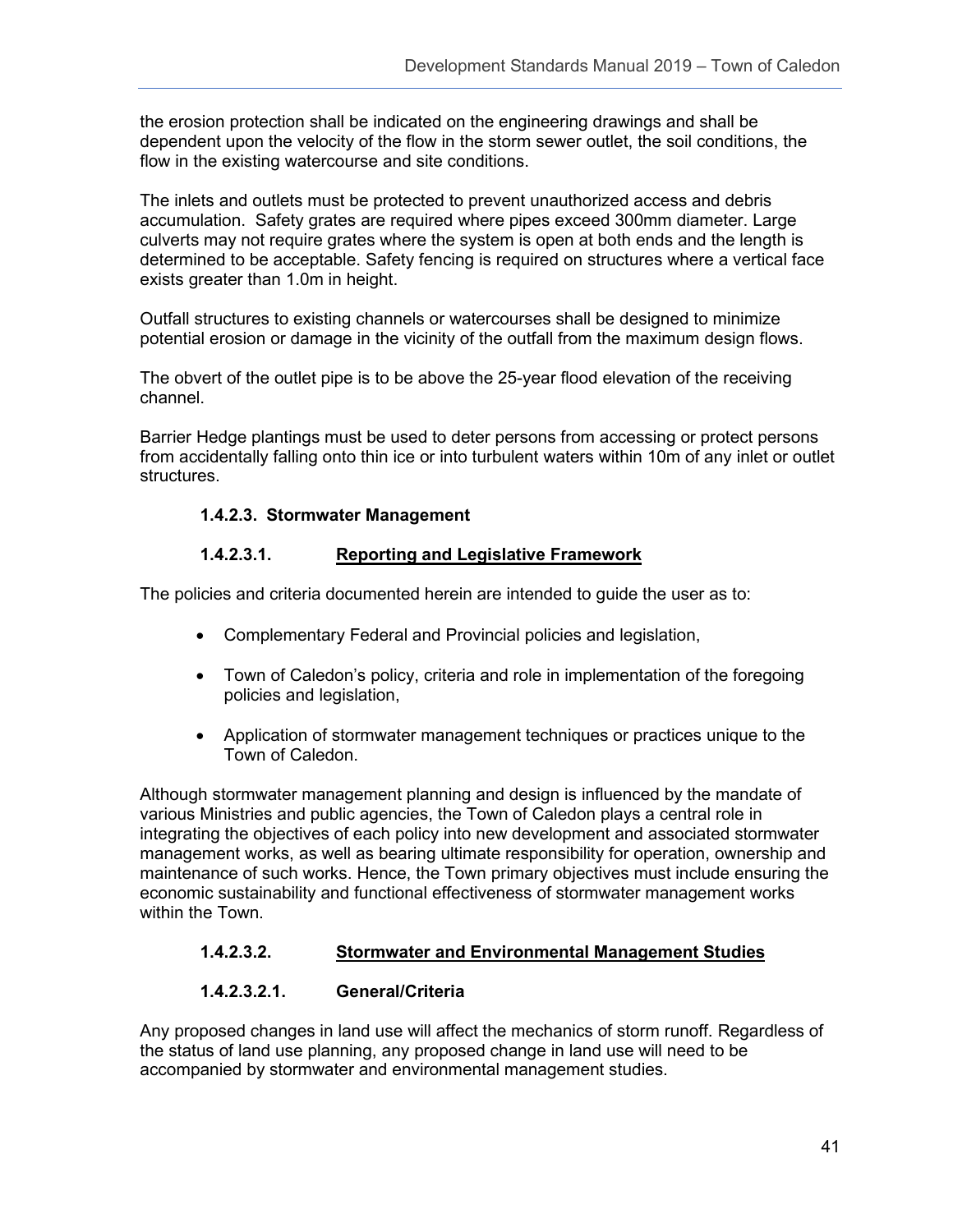## Design

Typically, stormwater management planning and design occurs through a multi-phase process which is completed in concert with the land use planning process. The following preferred hierarchy of planning studies in the Town of Caledon has been identified:

- Watershed Plans;
- Subwatershed Plans;
- Subwatershed Impact Studies;
- Stormwater Management Plans:
	- o Functional Servicing Report;
	- o Detailed Design

In some instances where there are limited numbers of landowners, and drainage areas are discrete, there may be an opportunity to combine the Subwatershed Impact Study with the Functional Stormwater Management Plan. Prior to initiating such a process, the proponent is required to review specifics with the Town and either the CVC or TRCA or applicable Conservation Authority.

## **1.4.2.3.2.2. Specifications/Terms of Reference**

#### Watershed and Subwatershed Plans

The Town of Caledon supports the implementation of Watershed and Subwatershed Planning Studies in concert with the land use planning process. Watershed and Subwatershed planning plays an important role in the development of Official Plan Land Use Designations and Secondary Planning.

The determination as to whether a Watershed or Subwatershed Planning Study is necessary for Official Plan Amendments, Secondary Plans or individual developments will be determined in consultation between the Town of Caledon, the development proponent(s), CVC and TRCA and other Ministries or public agencies having jurisdiction.

Rationale and justification to undertake Watershed or Subwatershed Planning Studies must include consideration of:

- Type and extent of proposed land use changes;
- Area of land use change with respect to the total watershed/subwatershed area;
- Physical sensitivity/significance of the receiving watercourse;
- Existing downstream conditions and land use (i.e. flood and erosion hazards, water usage); and
- Location and characteristics of the development area with respect to the potential to provide integrated servicing and stormwater management which would minimize long term maintenance and operation cost incurred to the Town.

It is important to recognize that each Watershed or Subwatershed plan will have widely varying goals and objectives specific to the issues within each area. For these reasons, the study objectives, organization, and funding arrangements will necessarily differ for each study.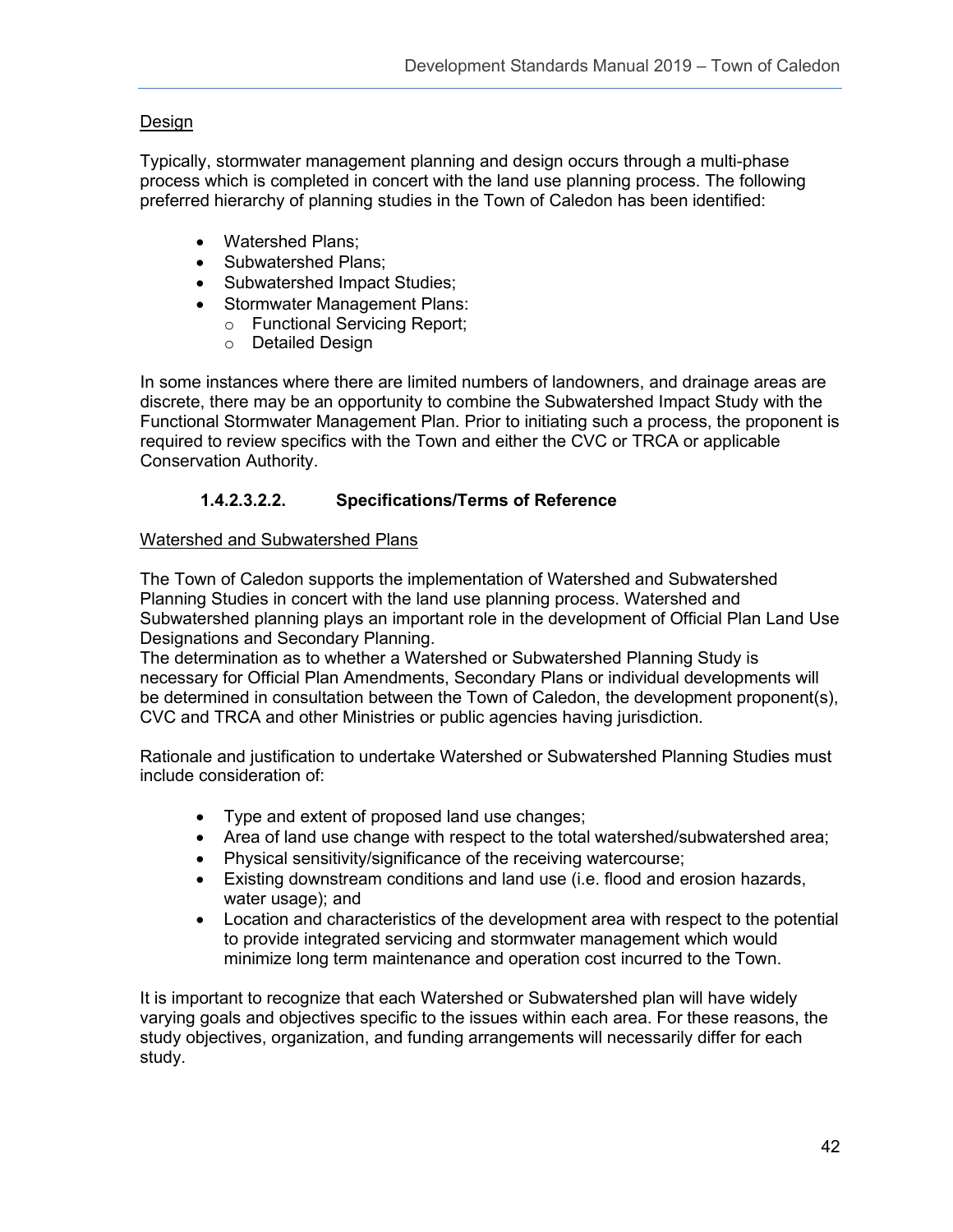#### Subwatershed Impact Study

This intermediate level of study may be required in areas where multiple land ownership within the subwatershed occurs. This level of study would focus on integrating servicing and stormwater management of adjacent development to a greater level of detail than is normally achieved through the Subwatershed Plan. Typically, this study would be required if the Subwatershed Plan has been completed prior to the development of preferred land use and lot plans. The objectives of this level of study will be to determine:

- Preferred servicing plan;
- Road layout;
- Integration of stormwater management facilities;
- Opportunities to integrate recreation opportunities with stormwater management;
- Phasing and cost sharing in areas of multiple ownership.

The decision as to whether a Subwatershed Impact Study is warranted would be determined through consultation between the various development proponents, the Town of Caledon, CVC and TRCA, and would depend on:

- Level of planning information completed in the Secondary Plan process such as road layout, facility locations and multiple servicing concept;
- Number of development proposals/proponents involved in the study area and opportunity to integrate facilities and phase developments.

#### Stormwater Management Plans

Stormwater Management Plans are prepared in support of individual development applications. The plans complement the planning process associated with Draft Plans of Subdivision or individual Site Plans. Stormwater management reporting associated with this planning stage would be the "Functional Design" plan. Subsequently, in support of final subdivision design a "Detailed Design" plan is required.

#### Functional Design

This level of design typically involves demonstrating the feasibility of providing stormwater management for a particular development. In areas where no Subwatershed Plan has been completed, the Stormwater Management Plan will be required to address additional issues such as environmental baseline conditions and screening of various stormwater management strategies and techniques.

#### Detailed Design

The detailed design submission shall demonstrate how the required information, outlined in Functional Design report, has been integrated as well as addressing details related to minor system design details, landscaping, safety and maintenance aspects of facility design, and monitoring requirements.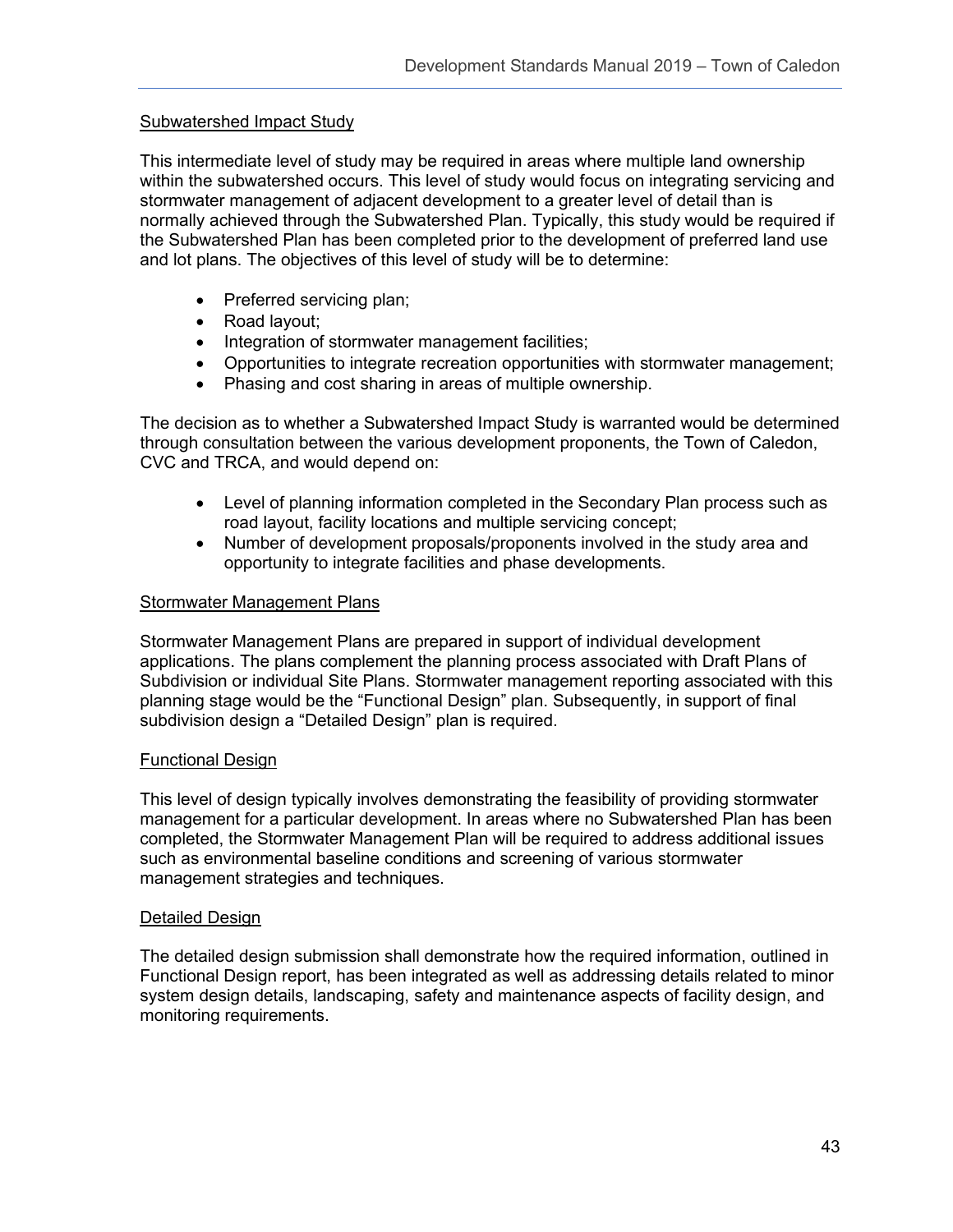### Low Impact Development (LID)

Low Impact Development (LID) technologies are to be incorporated into the stormwater management design. See "Low Impact Development Stormwater Management Planning and Design Guide" Version 1.0 by the CVC and TRCA. The Town will consider the use of technologies that utilize efficient design of features such as roof drain collectors, soak away pits, lot level controls, etc. wherever they are deemed appropriate and acceptable.

### **1.4.3. Stormwater Quantity, Quality and Erosion Control**

Stormwater management is required to control increases in storm runoff due to development. Typical methods of quantity control are temporary storage of water on flat roof tops and parking lots, discharging rainwater leaders onto grassed areas or infiltration galleries, and downstream stormwater retention or detention ponds. Stormwater quantity controls are to be implemented on all applications in accordance with any applicable master drainage or subwatershed plan.

#### **1.4.3.1. Quantity Control**

A. Flood Management

#### Criteria

All newly developing or redeveloping areas must assess their potential impacts on local and regional flooding and mitigate accordingly.

#### Design

In areas where no Watershed or Subwatershed Planning or Subwatershed Impact Study has been completed, it is the policy of the Town of Caledon to require that runoff peak flows are controlled to pre-development levels, unless the proponent can demonstrate through appropriate modelling and analysis that uncontrolled flow will not cause detrimental impacts on flood conditions on downstream properties and watercourse systems. Before the Town will accept any increase in runoff rates, it must also receive endorsement from the agencies having jurisdiction.

Where the Subwatershed Plans or Subwatershed Impact Studies have been completed, the development proponent will be required to comply with the recommendations of the specific plan. Any variations will need to be appropriately supported by detailed analysis and also be approved by any agencies having jurisdiction. Refer to Section 1.4.8. for analytical methodologies.

B. Erosion Control

#### **Criteria**

Depending on the downstream water level and the nature of the soil strata affected, streambanks can be subject to increased erosion potential. In these cases the proponent(s) will be required to provide appropriate protection in accordance with the Watershed or Subwatershed Plans or with the Subwatershed Impact Study, as well as policies of the appropriate Conservation Authority.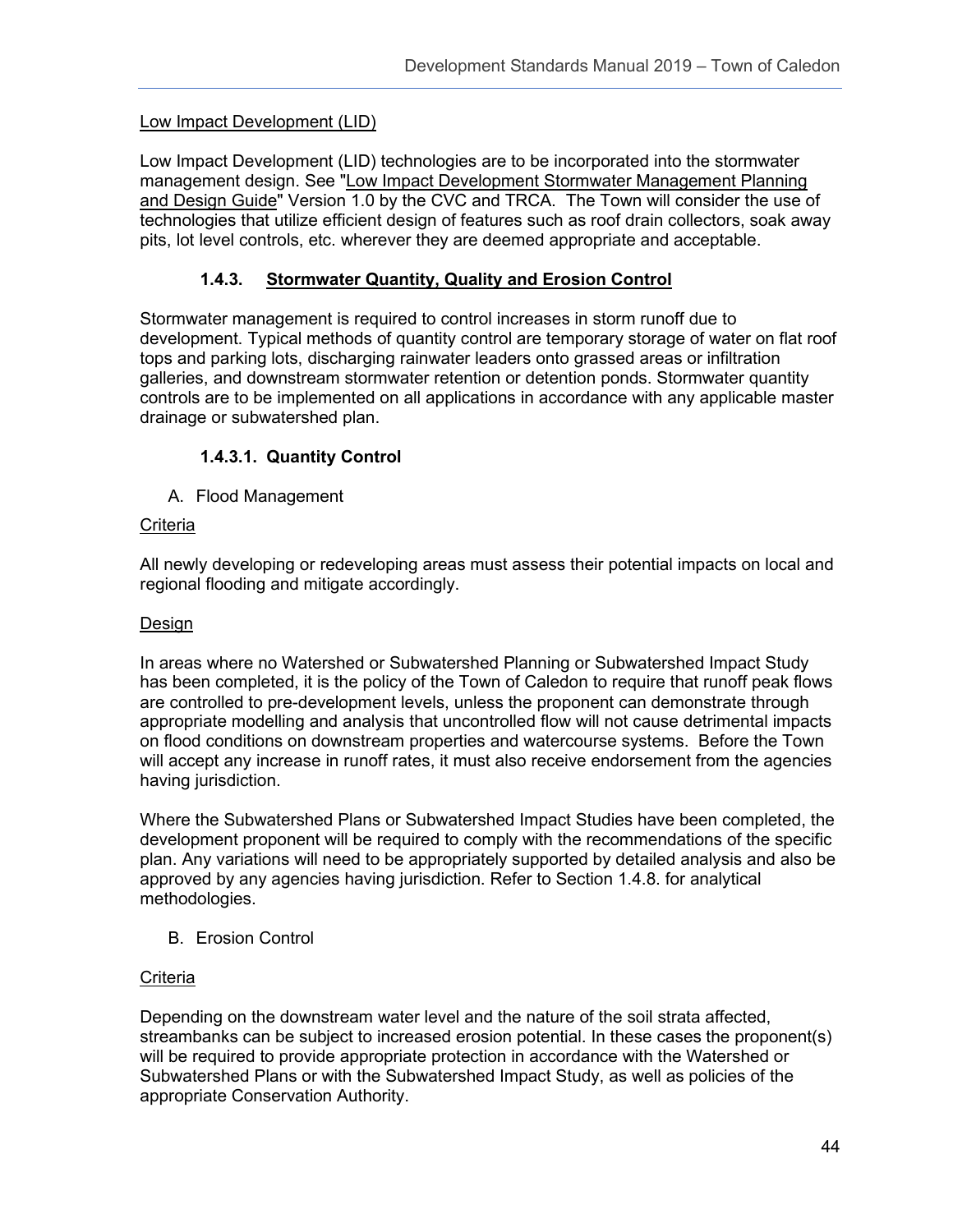In areas where no Subwatershed Plan exists, it shall be the responsibility of the development proponent to provide adequate erosion protection in accordance with Provincial Guidelines, unless it can be demonstrated through appropriate modeling and/or analysis that erosion processes will not be adversely affected by the proposed development.

#### Design

Erosion Control and management involves:

- Extended Detention storage for the 25 mm rainfall event as outlined in the Provincial Guidelines (ref. SWM Planning & Design Manual, MOECC, 2003), in the absence of specific direction from a Subwatershed or Watershed Plan.
- Assessment of downstream erosion susceptibility and critical flow values in conjunction with event modelling.
- Assessment of downstream erosion critical velocity or shear forces in conjunction with continuous simulation techniques (duration analysis).

In areas where the downstream receiving watercourse is determined to be unstable, or where control/over control of flow rates is ineffective or not feasible, design of channel alterations may be considered, subject to design in accordance with natural channel design principles (refer to "Adaptive Management of Stream Corridors in Ontario", Ministry of Natural Resources, 2001).

Storm sewer outfalls in natural channels should be provided with proper protection against erosion which includes appropriate bank scouring protection on either side of the outfall and creek. Where storm sewer outfalls outlet to steep and/or deep valleys, drop structures should be designed in such a manner as to provide integral bank stability. Such local erosion protection measures should be designed so as not to interfere with the natural channel forming processes of the receiving watercourse system. Refer to Section 1.4.8. for analytical methodologies.

## **1.4.3.2. Quality Control**

## **Criteria**

Water quality treatment will be required for all new development within the Town of Caledon. Water quality treatment performance shall conform to Provincial requirements (refer to Stormwater Management Planning and Design Manual, MOECC, 2003).

In areas of existing development where re-development is proposed, provisions for water quality measures will be evaluated on a site-specific basis, based on the feasibility of implementation. Where on-site measures are considered infeasible, the Town of Caledon may consider the potential for contributions to off-site improvements (i.e. cash-in-lieu), subject to agency concurrence.

In areas where a Subwatershed Plan has been prepared and approved, the guidelines and criteria cited within the plan shall be adopted by the Development Proponent.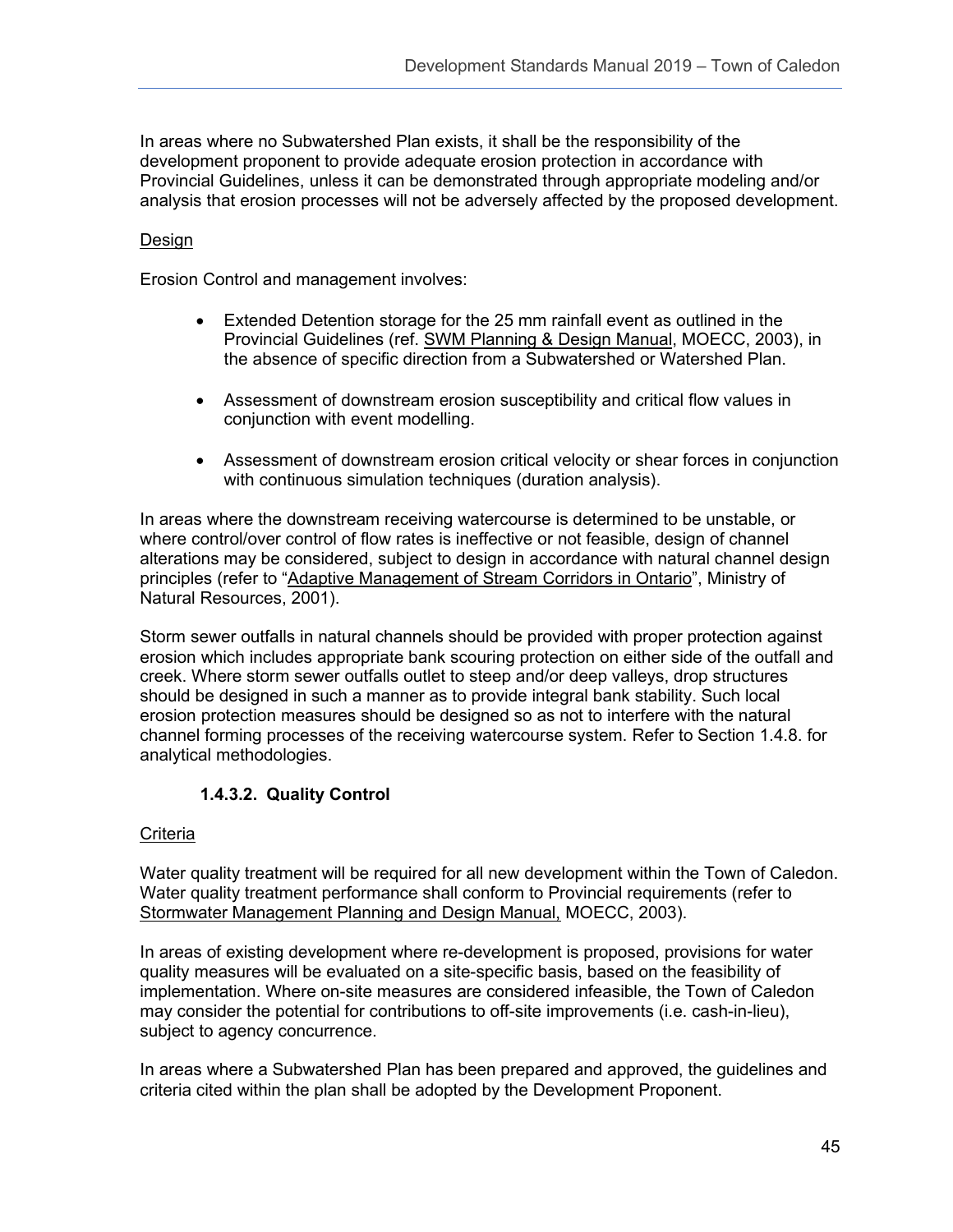#### Design

Specific guidelines for SWMP application have been developed by the Province based on the type of fisheries habitat downstream of the proposed development.

Three levels of protection are given, with the goal to maintain or enhance existing aquatic habitat, based on the suspended solids removal performance for the different end-of-pipe stormwater management facilities developed in the continuous simulation modelling. These levels of protection are based on a general relationship between the end-of-pipe stormwater management facilities long-term suspended solids removal and the lethal and chronic effects of suspended solids on aquatic life. The levels of protection correspond to the following long-term suspended solids removal:

- **Enhanced** protection corresponds to the end-of-pipe storage volumes required for the long-term removal of 80% of suspended solids;
- **Normal** protection corresponds to the end-of-pipe storage volumes required for the long-term removal of 70% of suspended solids; and
- **Basic** protection corresponds to the end-of-pipe storage volumes required for long-term removal of 60% of suspended solids.

As a general consideration, maintenance of the natural hydrologic cycle including infiltration is encouraged where soil conditions permit. Therefore, the use of stormwater management practices which enhance or maintain infiltration should be considered for each development. Generally active infiltration measures will be applicable in permeable soils areas only and their use will require supporting soils documentation. Passive measures such as disconnection of roof leaders have been historically utilized in many areas and should be implemented as a matter of course in all areas unless specific constraints preclude these measures.

In all cases, the potential for groundwater contamination shall be considered, particularly where infiltration of road runoff is contemplated.

In areas where hydrogeological concerns are identified and/or critical linkages to fisheries habitat are present, additional study and analysis may be required to determine the appropriate level of mitigation.

#### **1.4.4. Stormwater Quantity/Quality Erosion Techniques**

#### **1.4.4.1. General**

Current stormwater management practice advocates the consideration of SWMP's on a hierarchical basis, whereby more pro-active techniques are considered first. The SWMP's are grouped under the following headings in order of preferred application:

- A. Lot Level Techniques and Source Controls and Alternative Development Standards
- B. Transport or Conveyance Controls
- C. End-of-Pipe Management Techniques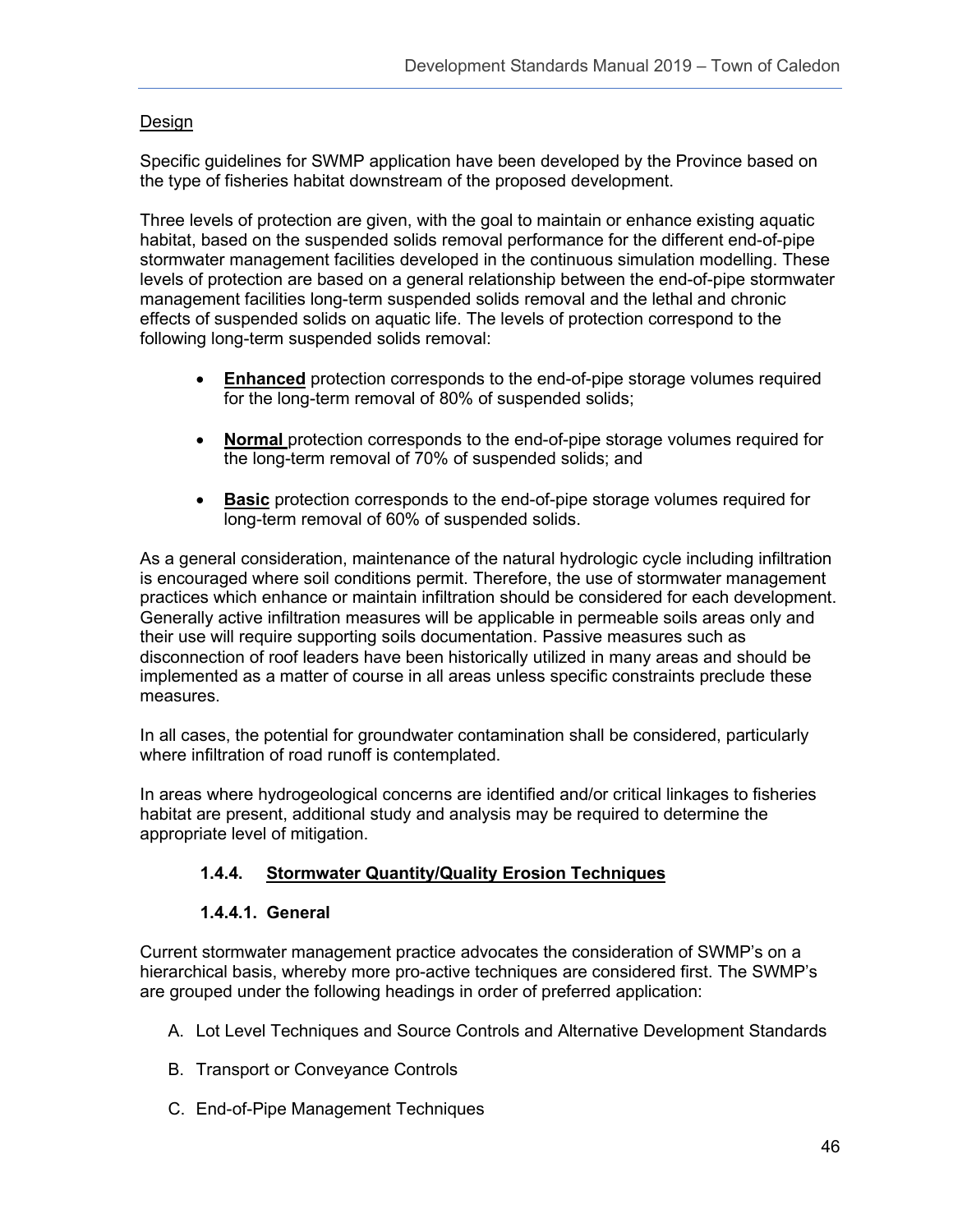The philosophy behind this hierarchy is that stormwater management techniques are usually more effective when applied at the source. Table 1.1 constitutes a comprehensive list of currently available techniques associated with each of the foregoing categories. It is recognized that stormwater management remains an emerging science; hence this list will change over time. It will be the responsibility of the proponent to demonstrate that any technique, not currently approved by the Town, will address the intended function within expected maintenance and cost parameters, to the satisfaction of the Town of Caledon.

Stormwater management solutions should take into account multi-uses for the site. Integrated pathways, trails and passive recreational uses must be integrated in all designs. Stormwater management facilities shall be designed as an amenity and an asset and not as a rear yard, out of sight, piece of infrastructure. The use of Stormwater management facilities for passive recreational uses is not considered in lieu of parkland dedication, this is just considered good engineering principles.

During construction of the stormwater management facility, over excavation of the stormwater management pond cells is not allowed.

| <b>TABLE 1.1</b>                                                  |
|-------------------------------------------------------------------|
| 'COMPREHENSIVE LIST OF AVAILABLE STORMWATER MANAGEMENT PRACTICES_ |

| <b>Source Controls</b>             |                                          |
|------------------------------------|------------------------------------------|
| <b>Stormwater Management</b>       | Town of Caledon Perspective <sup>1</sup> |
| Technique                          |                                          |
| • reduced lot grades               | Not currently endorsed                   |
| • roof leader discharge to surface | Endorsed                                 |
| at front of dwelling               |                                          |
| • roof leader and sump pumps       | Not currently endorsed                   |
| discharge to soakaway pits         |                                          |
| • rear yard ponding                | Not currently endorsed                   |
| • rooftop storage                  | Applicable for peak flow control only in |
|                                    | industrial/commercial applications       |
| • parking lot storage              | Applicable for peak flow control only in |
|                                    | industrial/commercial applications       |
| • porous pavement                  | Will be considered for rural sites and   |
|                                    | driveway/parking lot applications        |

## **Conveyance Controls**

| <b>Stormwater Management</b><br><b>Technique</b> | Town of Caledon Perspective <sup>2</sup>                                              |
|--------------------------------------------------|---------------------------------------------------------------------------------------|
|                                                  |                                                                                       |
| • pervious pipe systems                          | Will be considered at Town's discretion                                               |
| • pervious catch basins                          | Not currently endorsed                                                                |
| • grassed swales (semi-urban<br>road sections)   | Encouraged where applicable (ref. Official<br>Plan) ref. Hybrid Roadway Cross-section |
| • oversized pipes (Superpipes)                   | Appropriate in redevelopment of existing<br>areas only                                |

<span id="page-46-0"></span><sup>&</sup>lt;sup>1</sup> The use of any of the foregoing SWMP's is subject to appropriate soil conditions.

<span id="page-46-1"></span><sup>&</sup>lt;sup>2</sup> The use of any of the foregoing SWMP's is subject to appropriate soil conditions.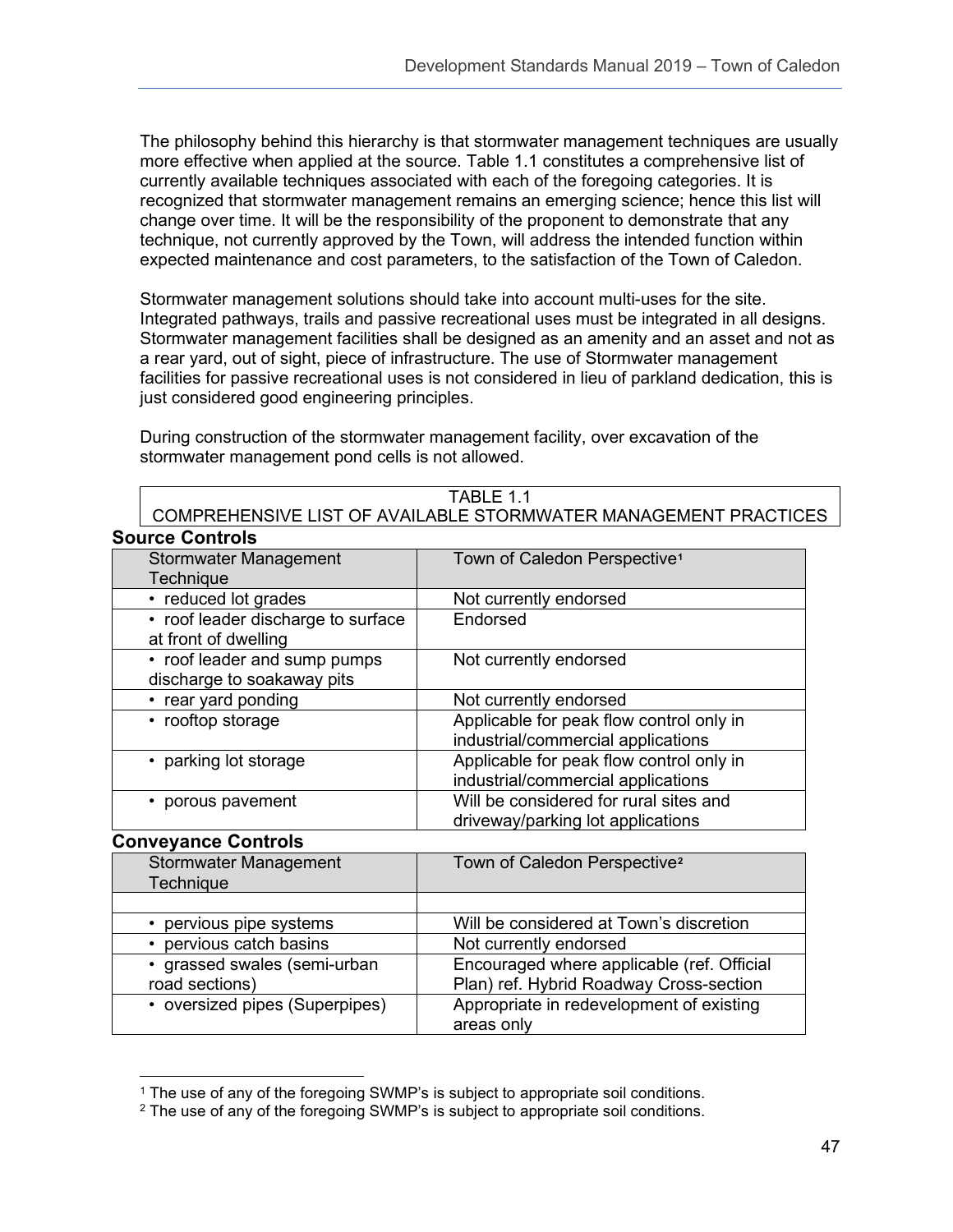Commercial/Industrial land use; require consideration of treatment train philosophy

| Low impact Development (LID) I Tachecs    |                                                                      |
|-------------------------------------------|----------------------------------------------------------------------|
| <b>Stormwater Management</b><br>Technique | Town of Caledon Perspective <sup>3</sup>                             |
| • buffer strips                           | Only considered appropriate for low density,<br>small drainage areas |
| • infiltration basins                     | Will be considered for rural and industrial<br>sites                 |
| • infiltration trenches                   | Will be considered for rural and industrial<br>sites                 |
| • vegetated filter strips                 | Only considered appropriate for low density,<br>small drainage areas |
| <b>End-of-Pipe Facilities<sup>4</sup></b> |                                                                      |
| <b>Stormwater Management</b><br>Technique | Town of Caledon Perspective <sup>5</sup>                             |
| • dry ponds                               | Applicable for water quantity control only                           |
| • wetlands                                | Applicable for water quality/quantity<br>treatment                   |
| • wet ponds                               | Applicable for water quality/quantity<br>treatment                   |
| • oil/grit separators and                 | Applicable; most appropriate for                                     |

## **Low Impact Development (LID) Practices**

## **1.4.5. Sediment and Erosion Control During Construction**

### **Criteria**

equivalent systems

In all cases, it is required that sediment loading be controlled as per the guidelines "Erosion and Sediment Control Guidelines for Urban Construction" published by the Greater Golden Horseshoe Area Conservation Authorities (including the Credit Valley Conservation and Toronto Region Conservation Authority) December 2006, and the "Ontario Guidelines on Erosion and Sediment Control for Urban Construction Sites" 1987. All Erosion and Sediment Control facilities shall be inspected and maintained until the site is stabilized to the satisfaction of the Town. Inspection reports must be submitted to the Town as per the requirements of the "Erosion and Sediment Control Guidelines for Urban Construction" published by the Greater Golden Horseshoe Area Conservation Authorities (including the Credit Valley Conservation and Toronto Region Conservation Authority) December 2006.

## Note:

All Erosion and Sediment Controls will follow the most recent updates (if any) to the guidelines provided above.

## Design

<span id="page-47-0"></span><sup>&</sup>lt;sup>3</sup> The use of any of the foregoing SWMP's is subject to appropriate soil conditions.

<span id="page-47-1"></span><sup>4</sup> The Town requires appropriate signage for all surface end-of-pipe techniques.

<span id="page-47-2"></span><sup>&</sup>lt;sup>5</sup> The use of any of the foregoing SWMP's is subject to appropriate soil conditions.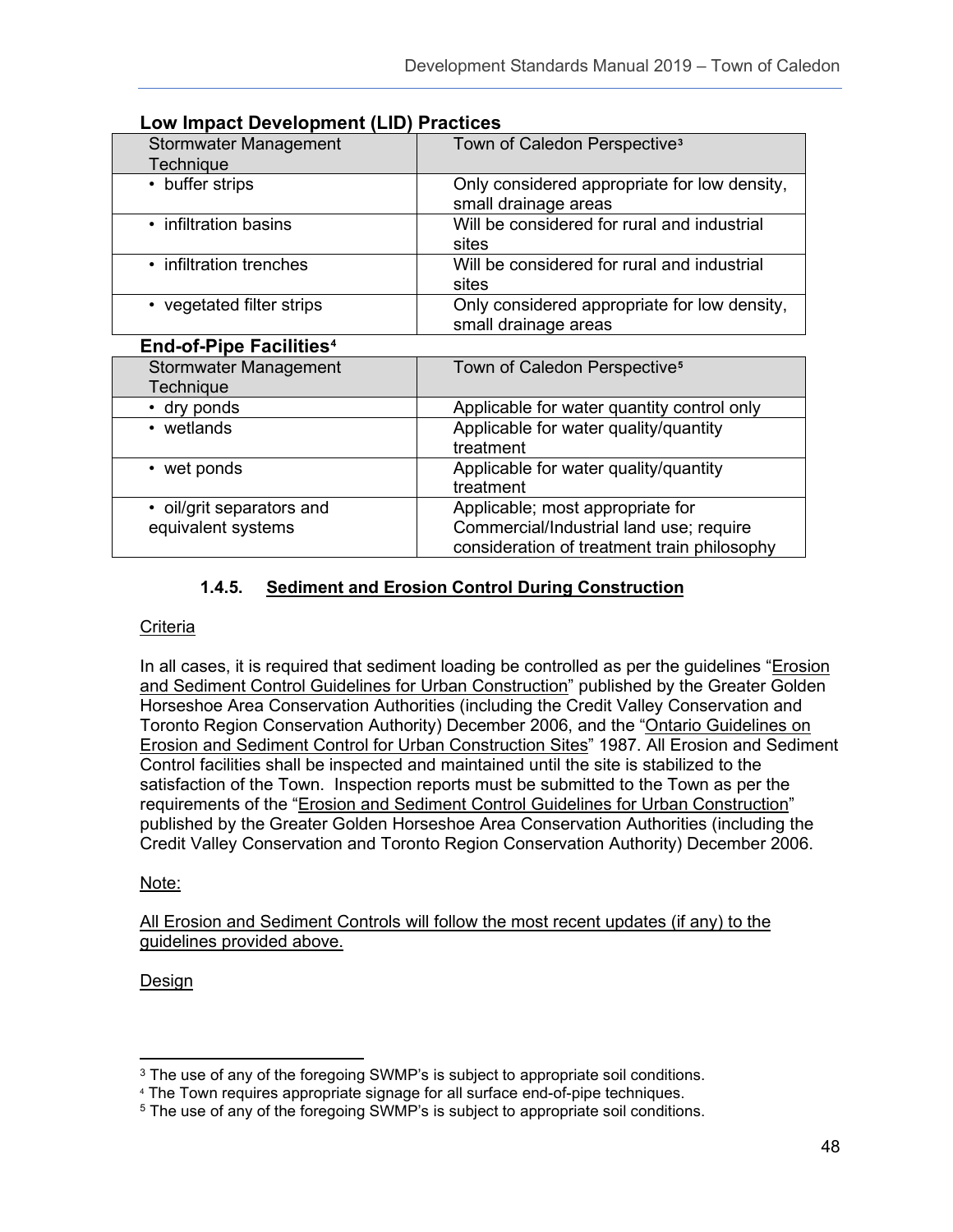As a minimum all Erosion and Sediment Control Plans should incorporate recommendations and protection measures pertaining to:

- Construction Scheduling/Development phasing
- Minimizing soil exposure and re-establishment of vegetative cover
- Minimizing unnecessary clearing
- On-site sediment and erosion techniques
- Site Supervision
- Monitoring and Maintenance
- Submission of Inspection Reports
- Site Restoration
- Special Considerations (i.e. in-stream construction/crossings, fisheries timing constraints)

#### **1.4.6. Storm Facility Maintenance**

Storm facility designs shall consider future maintenance requirements and accesses shall have a minimum width of 5.0 meters. A Maintenance Report is required that meets the latest MECP guidelines and shall outline maintenance and monitoring requirements. The Maintenance Report shall determine which method of cleaning the facility of accumulated materials is economically feasible, either in the wet or in the dry.

#### Storm Facility Cleaning in the Dry

Storm facilities that are designed to be cleaned in the dry shall have a bypass storm sewer system and a diversion structure constructed that will divert a 2-year storm event around the facility to the outfall. Any storm intensity greater than the 2-year event shall be directed into the facility when the diversion is in operation.

The facility shall be designed to allow for gravity draining. There will be no pumping of facilities allowed for maintenance purposes. It is recognized that in some instances, unique circumstances may arise where this requirement cannot be accommodated. In these cases, pumping of the facilities shall be kept to a minimum. Accesses shall be designed to enable excavating equipment to reach all areas of the facility such as outfalls, discharge pipes. If during cleaning of the facility in the dry requires equipment to enter the facility, then the bottom of the facility shall be designed to withstand heavy equipment where it is necessary for this equipment to work.

For Stormwater Management Facilities designed to be cleaned in the dry without the use of a by-pass, a drying area must be provided and indicated on the appropriate drawings.

#### Storm Facility Cleaning in the Wet

Storm facilities that are designed to be cleaned in the wet shall have access capable of withstanding the weight and size of the equipment and will enable equipment to reach all areas of the facility without having to enter the pond with the equipment.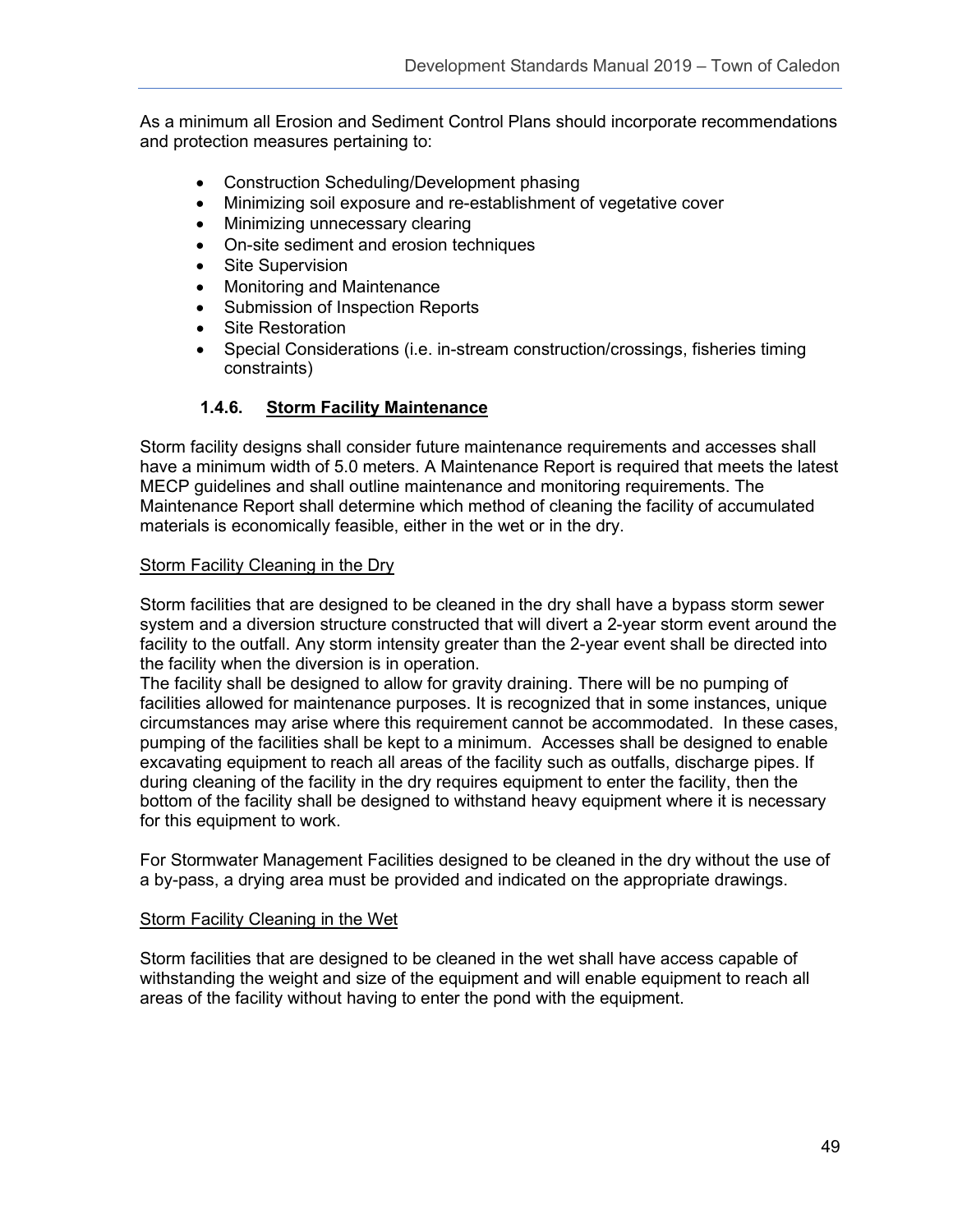## **1.4.7. Meteorology**

Town of Caledon intensity-duration frequency curves were originally derived from the rainfall data taken from the Guelph O.A.C. (Town Standard Drawing No. 103). The equations for these curves are as follows:

| <b>Return Period</b><br>(Yrs.) | A    | в      |      |
|--------------------------------|------|--------|------|
|                                | 1070 | 0.8759 | 7.85 |
|                                | 1593 | 0.8789 |      |
|                                | 2221 | 0.9080 | 12   |
| 25                             | 3158 | 0.9335 | 15   |
| 50                             | 3886 | 0.9495 | 16   |
| 100                            | 4688 | 0.9624 |      |

$$
I = \frac{a}{(1-x)^b}
$$

 $(t + c)^b$ 

Where:  $a, b, c = above$  $I =$  intensity (mm/hr)  $t =$  storm duration (min)

Based on these I.D.F. curves, the Consultant is to develop the proper design storms for use in hydrologic studies. In general, the S.C.S. design storms should be used for determining the hydrographs for undeveloped watersheds and for checking detention storage required for quantity control. The Chicago design storms should be used for determining hydrographs in urban areas and also for checking detention storage. In many cases, the consultant will be required to run both sets of design storms to make sure that the more stringent is used for each individual element of the drainage system (pipe flow, street flow, channel flow, detention storage).

The time step for discretization of the design storm can vary according to the size of the subwatershed but must not exceed the estimated time of concentration. The maximum rainfall intensity should be compatible with that of real storms on record. In detailed design of storage structures, the operation must be checked for spring flood conditions due to combined snowmelt and rain. Wet ponds are to be checked for spring flood conditions due to combined snowmelt and rain. Wet ponds are to be checked for evaporative losses. Temperature data is to be submitted with these calculations. Operation of storage facilities must also be checked in order to verify that a sequence of storms is not more critical than a design storm.

# **1.4.8. Stormwater Management Analytical Methods**

# **1.4.8.1. Rational Method**

The Rational Method of determining design flows should only be used as an approximation of flows for relatively small drainage areas (i.e. less than 5 ha) due to the conservativeness of the approach. Flows determined using the Rational Method are typically higher than those resulting from complex hydrologic models.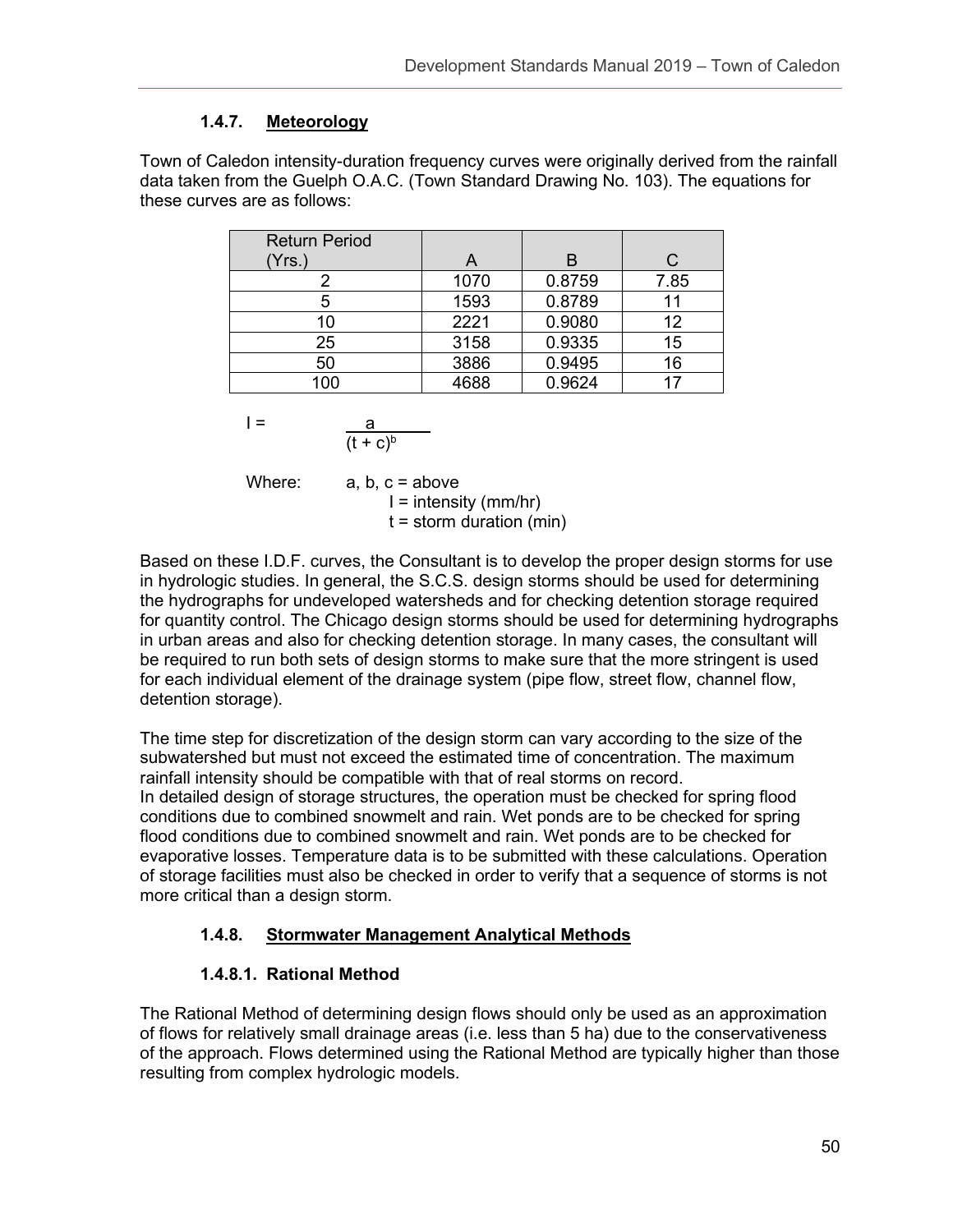The Rational Method can be used for storm sewer design regardless of the total contributing area, using the Town of Caledon storm sewer design sheet and IDF relationship.

## **1.4.8.2. Even Based Hydrologic Models**

Both the Flood Plain Management in Ontario Technical Guidelines, Ontario Ministry of Natural Resources, 2001 and the Drainage Management Manual Parts 3 and 4, Ministry of Transportation, 1997 provide general guidelines on the selection of hydrologic models. The Ministry of Transportation document lists the characteristics of each model, from which the proponent can evaluate the appropriateness of certain event based hydrologic models.

Sound hydrologic modelling standards of practice should be followed in developing an event based hydrologic model. The following standards of practice are intended to guide general model preparation for most hydrologic programs and techniques, however, this list should not be considered exhaustive:

- 1. The modeler should provide the purpose for developing the hydrologic model, such as determining flow rates, runoff volumes, flow routing effects for proposed development, existing land use conditions etc.;
- 2. The modeler should provide the study objectives and how they relate to the hydrologic modelling;
- 3. The modeler should provide the model selection criteria and how the model matches the criteria;
- 4. The modeler should provide the basis for the storm design information, outlining how the design storm has been selected;
- 5. The modeler should provide drainage area plans outlining both internal and external catchments, modeling schematics and tables providing drainage area parameters.
- 6. Background information on the selection of the drainage area parameters should be provided to assist the Town in understanding on the assumptions leading to the drainage area parameters;
- 7. Background data on overland and minor storm systems should be provided with plans clearly presenting and labelling both systems;
- 8. Data should be provided on routing through natural and manmade storage systems, with detailed plans and calculations outlining how the stage/discharge relationship has been developed;
- 9. Sensitivity analysis should be conducted on a minimum number of parameters which varies with model complexity;
- 10. Verification or validation of results should be provided through various methods such as calibration to recorded streamflow, unit flow rates and runoff volume comparisons using the techniques such as the MTO index method or equivalent. The application of the validation technique (number and type) will depend on the availability of data and the sensitivity of the analysis.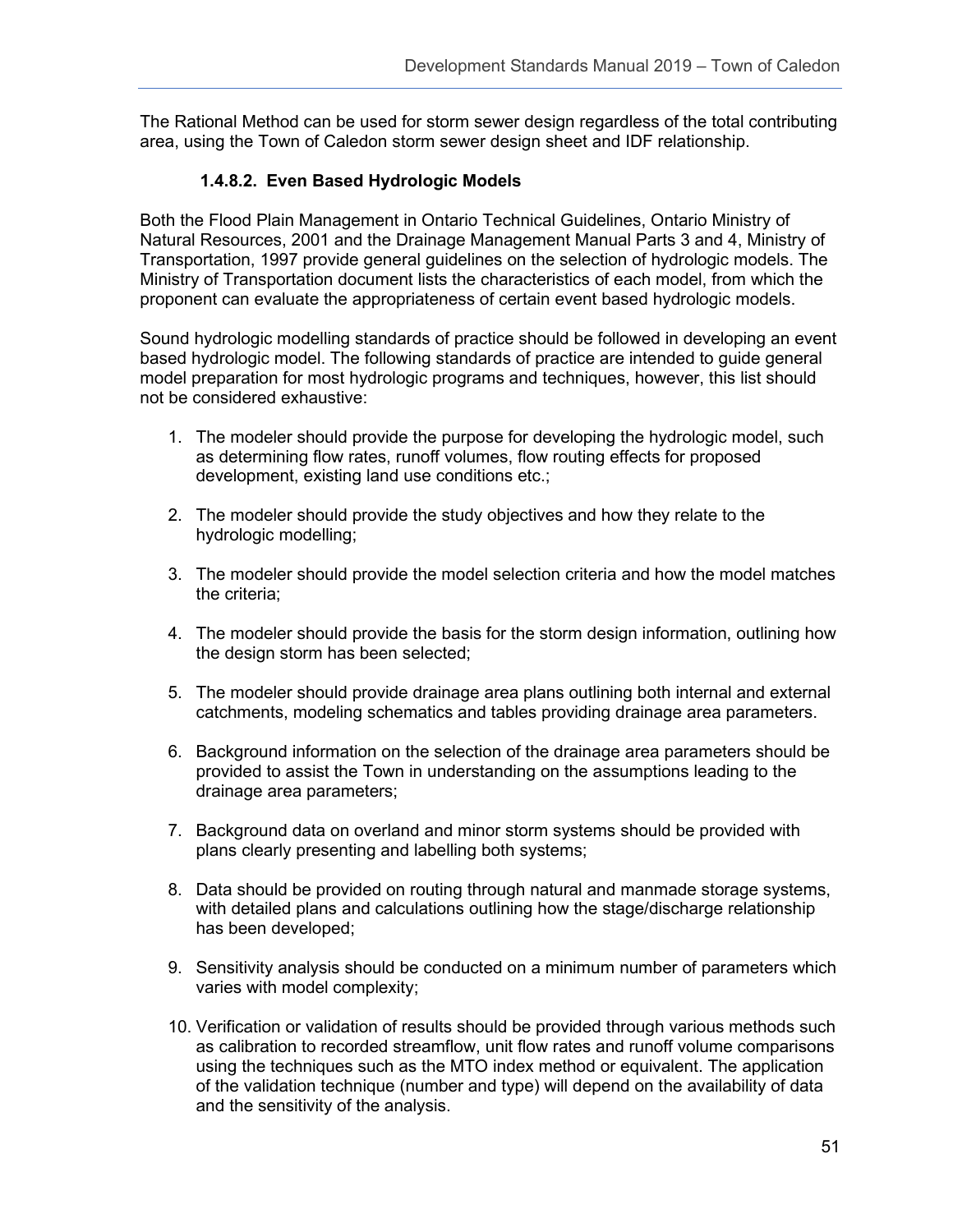The modeler should provide all input and output details in a logical manner, with an explanation for potential errors.

## **1.4.8.3. Continuous Models**

Continuous models differ from event based hydrologic models in that rather than using a synthetic design storm based on IDF data, a long-term time series of historical meteorological data is used for the input driving function. In addition to historical rainfall data, continuous models typically require seasonal state variables. Continuous models are usually more complex than event based hydrologic models, as typically the models consider more processes including temperature, evapotranspiration, snow conditions and groundwater. Notwithstanding, the modeling standards of practice for event based hydrologic models also apply to continuous models. Continuous models are typically used but are not limited to higher level studies such as watershed and subwatershed studies. Continuous modeling may also be used for studies with a scope requiring historical data inclusion.

In addition to the standards of practice for event based hydrologic models, the proponent should demonstrate that the historical meteorological time series selected has been obtained from the nearest rainfall gauge to the proponent's study area. This will often lead to a trade-off between duration of record and proximity. Typically, the minimum duration for meaningful continuous simulation is 20 to 25 years. Historical rainfall data is available from the Conservation Authorities and Environment Canada.

The proponent in selecting a continuous hydrologic model usually intends to develop frequency flows for the historical data period. The proponent should specify the assumptions and methodology for determining the frequency flows and typical year hydrographs. The proponent should provide validation of the selected probability distribution by using statistical tests.

The proponent should select the continuous model giving consideration to development and/ or redevelopment characteristics to the satisfaction of the Town. In addition, approval agencies (i.e. Conservation Authorities, MNRF, MTO and others) other than the Town should be consulted to determine modeling requirements.

## **1.4.9. Hydraulic Capacity**

Drainage systems can be subdivided into both closed and open systems. The hydraulic capacity of the receiving minor and major storm system is to be determined to verify that drainage can be safely conveyed as proposed. For each system various analytical techniques can be employed. Discussions with the Town and review agencies (Conservation Authorities, MNR, MTO and others) would be required to confirm the appropriateness of using selected hydraulic analytical techniques. The hydraulic capacity of a storm system can be determined through hydraulic modeling and for certain applications through the use of standard 'hand calculations'. As for hydraulic modeling, standards of practice relate to the use of various techniques. The following standards of practice are intended to provide direction:

1. The proponent should clearly identify the study objectives and how they relate to the hydraulic modeling;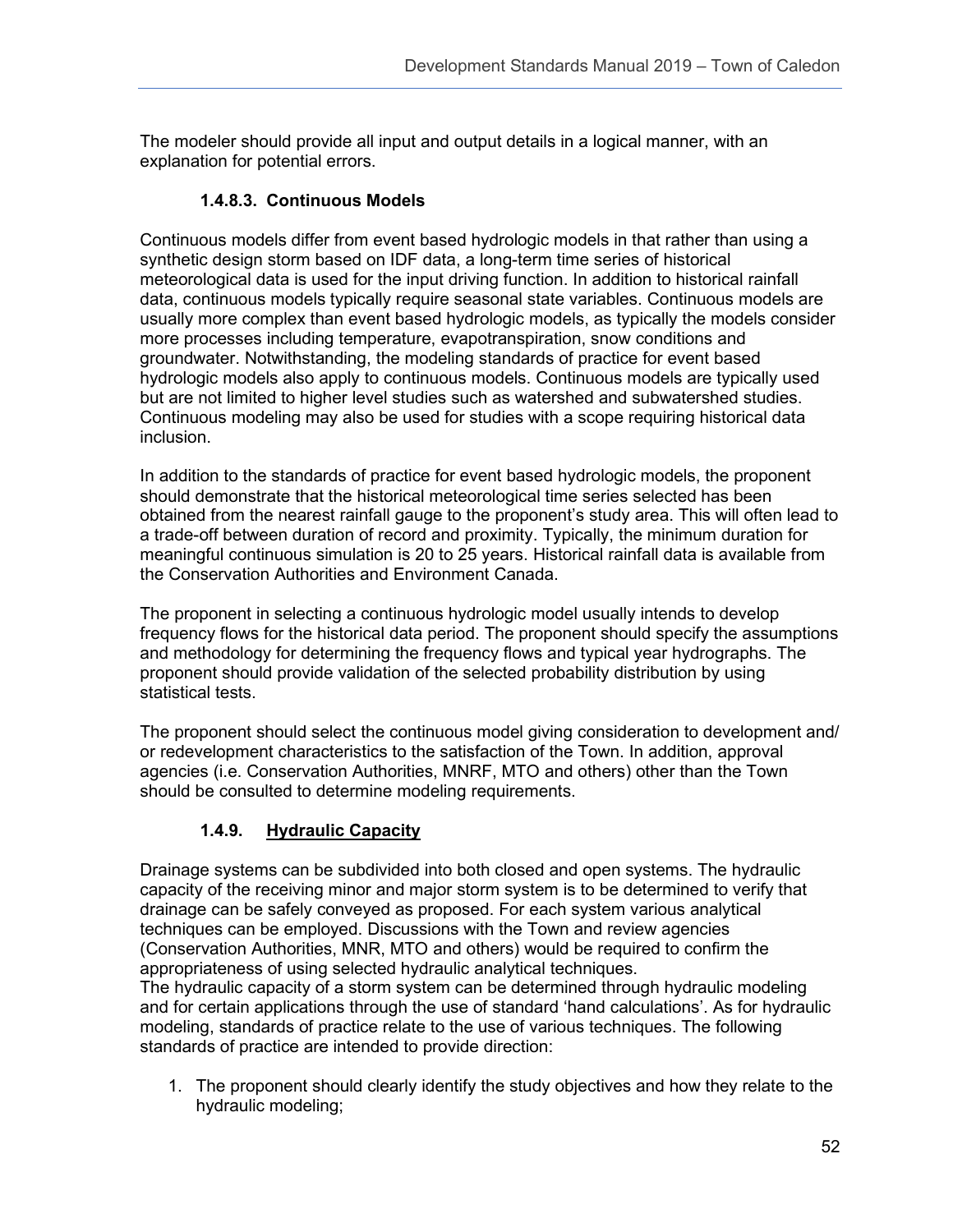- 2. The proponent should provide the purpose for the hydraulic modeling;
- 3. The modeler should provide the model selection criteria and how the model matches the criteria;
- 4. The proponent should provide plans clearly presenting the closed and/or open hydraulic system;
- 5. For plans describing open systems, the proponent should note cross-sections, study limits, land use, crossing details, spill areas, ineffective flow areas, and flooding limits and elevations for the appropriate design event(s);
- 6. For plans describing open systems, the proponent should note cross-sections, study limits, land use, crossing details, spill areas, ineffective flow areas, and flooding limits and elevations for the appropriate design event(s);
- 7. For combined hydrologic/hydraulic models such as SWMM, the proponent should provide plans that not only describe the closed system but also the contributing drainage areas and overland flow system;
- 8. For all hydraulic models, the proponent should provide the downstream and, if applicable, the upstream boundary conditions for each storm modeled and the assumptions used to define the boundary conditions;
- 9. For all hydraulic models, the proponent should document the parameters established for hydraulic losses such as Manning's 'n', inlet and outlet losses and other appropriate losses;
- 10. The proponent should summarize the selection of procedures for determining the computed energy grade line and water surface elevations;
- 11. The proponent should document the hydraulic results in summary form for the relevant storm events;
- 12. The proponent should prepare the model of an open system such that it fully contains the modeled flows without exceeding the hydraulic cross-section. Should it not be possible to contain the flows within the defined geometry of the open storm system, the proponent should provide details on the spill characteristics. In the event of a spill, a rationale should be provided on whether or not to include a flow loss in the calculation;
- 13. The proponent should document potential impacts on existing infrastructure and possible mitigative measures;
- 14. Sensitivity analysis should be conducted on a limited number of parameters depending on the model type and complexity;
- 15. The proponent should, if possible, verify hydraulic results for an existing closed/open storm system by documenting historical flood elevations for specific storm events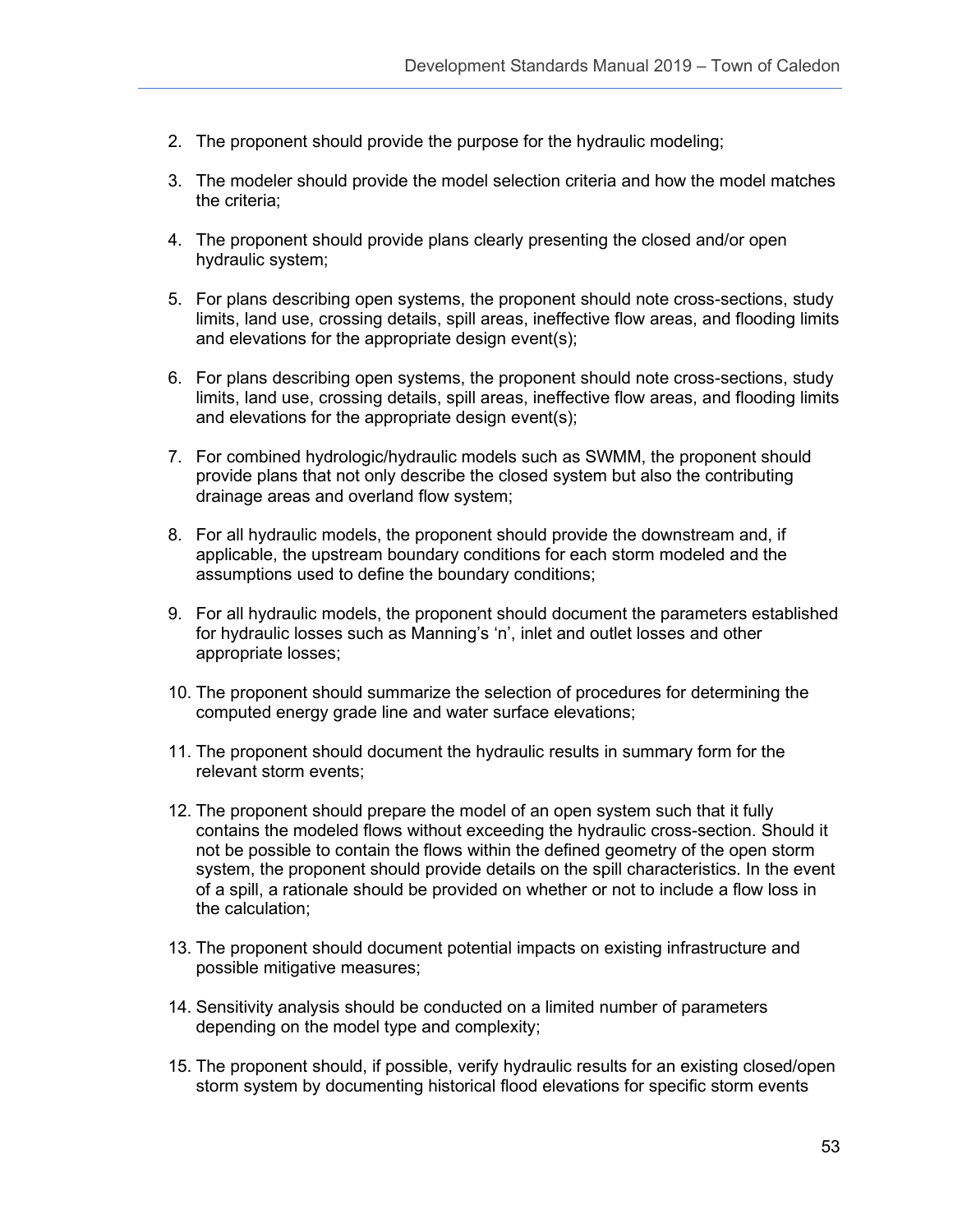and comparing the hydraulic modeling results to the historical data; calibration of losses should be included, if sufficient data exists;

16. The proponent should provide the input and output data in a logical manner with an explanation of the potential error.

The hydraulic capacity of storm sewers is to be determined using the Town of Caledon Storm Sewer Design Sheet. The proponent is required to abide by the relevant hydraulic modeling codes of practice (i.e. specifically No.'s 1, 3, 6, 8 and 9). In addition, the proponent should document in both plans and text, the hydrology for the storm sewer design. The storm sewer design should be conducted using the Town's 10-year IDF storm data of the Town's approved storm event for the study area (regardless of the return period used previously to size downstream storm sewers).

# **1.4.10. Stormwater Management Facilities**

# **1.4.10.1. General**

All new SWM facilities shall be designed to meet the Enhanced (Level 1) level of protection per the MECP SWM manual as a minimum requirement unless otherwise specified in this document. An Operation and Maintenance Manual for the SWM facility shall be submitted to the Town for the site and shall be implemented by the owner to ensure that the continued performance of the facility as designed is achieved.

New development shall be designed to mitigate impacts to the watercourse including erosion, flooding and water quality. Existing watercourses shall be left in their natural state as much as possible.

Stormwater quantity control is required to mitigate the detrimental impacts of flooding and erosion on the watercourse due to increased stormwater runoff from new development. Stormwater quality controls are to be implemented based on all approved Subwatershed or Master Drainage Plans.

Source controls are encouraged where soil conditions allow infiltration. Owners are required to maintain and monitor the operation of quality ponds and shall ensure the facility meets current Ministry of the Environment criteria prior to the Town assuming control of the facility. The length of period required before the Town assumes responsibility of the facility depends upon the timeframe of housing completion.

# **1.4.10.2. General Design Considerations**

Generally, a SWM facility will need to be located at or near the lowest point of the site to ensure that both the major and minor system flows are conveyed to the facility from the entire site. In certain circumstance, due to site topography, it may not be possible for all site drainage to be conveyed through the SWM facility before leaving the site. In these cases, it may be necessary to provide additional SWM facility storage so that the post-development flows are equal to pre-development (i.e. provide overcontrol). For greenfield development sites, however, the proponent must provide reasons and supporting documents as to why a single SWM facility cannot meet the MECP's development criteria. This will be required, prior to proposing additional SWM measures (i.e. Superpipes and OGS) to satisfaction of the Town.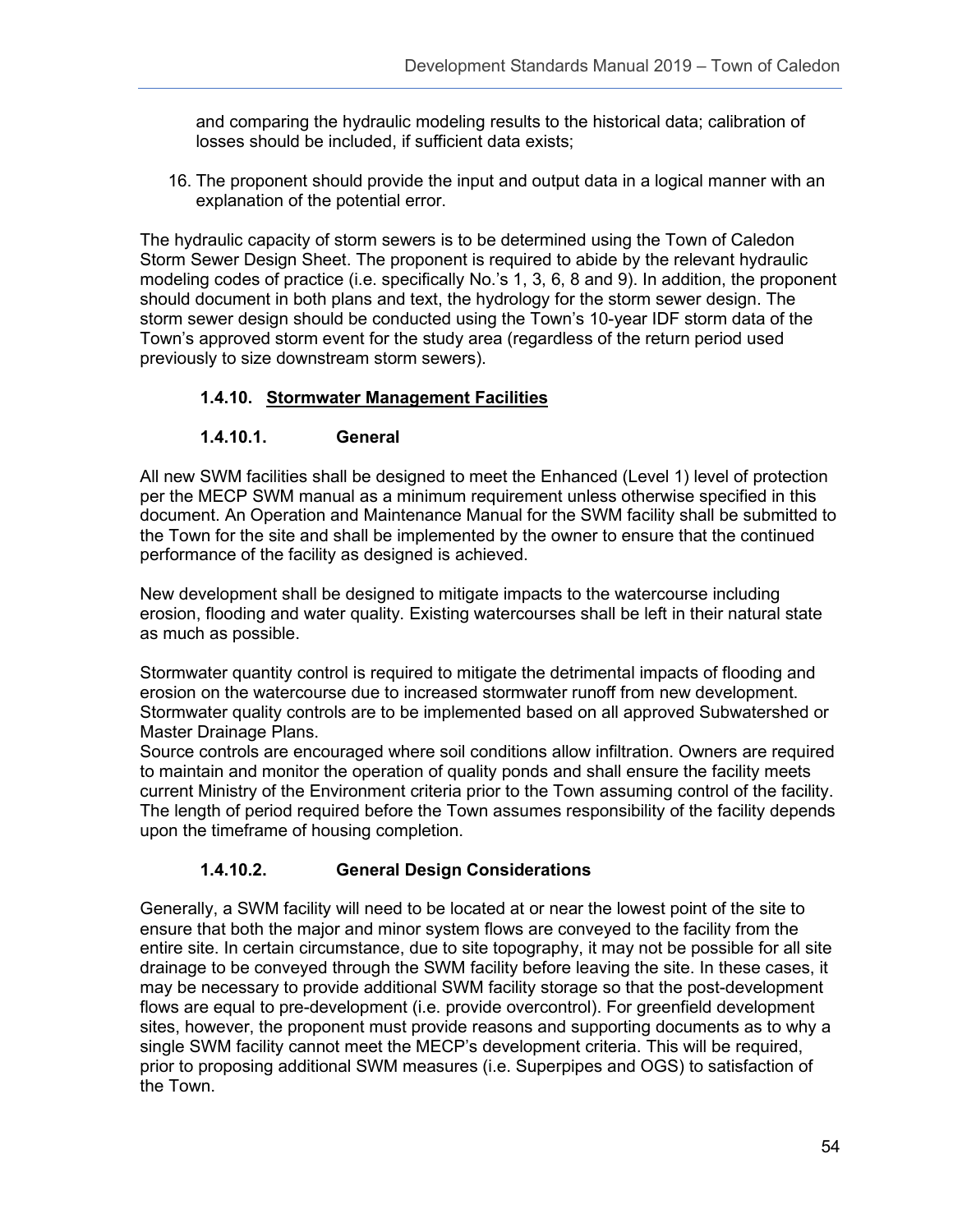SWM facilities must not be located adjacent to kindergartens, elementary schools, walkway routes leading to kindergartens, elementary schools or other active recreating areas frequented by young children.

## **1.4.10.3. Design Guidelines**

#### Length to Width Ratio

The length-to-width ratio of a pond is a key factor of the pond's overall removal efficiency. The minimum length-to-width ratio shall be 4:1. Baffles and berms should be used to maximize the length-to-width ratio.

#### Grading and Retaining Walls

The maximum slope requirements for the various components of the facility are as follows:

- 4:1 (H:V) from the bottom of the permanent pool to up to 0.5m below the normal water level (NWL)
- 7:1 above the 4:1 sloping zone up to the berm/maintenance access road.

- 4:1 where the slope backs on to the rear yard lot line, adjacent road system or valley.

## Note:

## **Retaining walls are not permitted within SWM facilities.**

## **Overland Drainage Routes**

Overland drainage routes that direct flows from the 100-year storm event to the pond area shall be provided. Under any circumstances, overland drainage route cannot be established over retaining walls. Sufficient design calculations and erosion control measures shall be provided for the Town's review.

Permanent Pool, Quality and Quantity Storage Requirement

The SWM facility sizing, including the permanent pool volume, quality and quantity volume shall be designed in accordance with the governing guidelines which are currently documented in the MECP SWM manual.

For greenfield development sites a detailed erosion control analysis based on a geomorphic assessment to determine critical erosion flow thresholds shall be completed. The erosion analysis shall be completed using a continuous hydrology model with a specified precipitation data set as per governing conservation authority requirements.

## Forebay

The forebay, including dispersion length, minimum required bottom width and forebay berm, shall be designed in accordance with in the MECP SWM manual.

A berm shall be constructed with appropriate erosion protection to enable, at a minimum, the flow of the water quality event (25 mm, 4 hour event using the Chicago Storm distribution) without inundating any other part of the forebay into the main cell of the facility.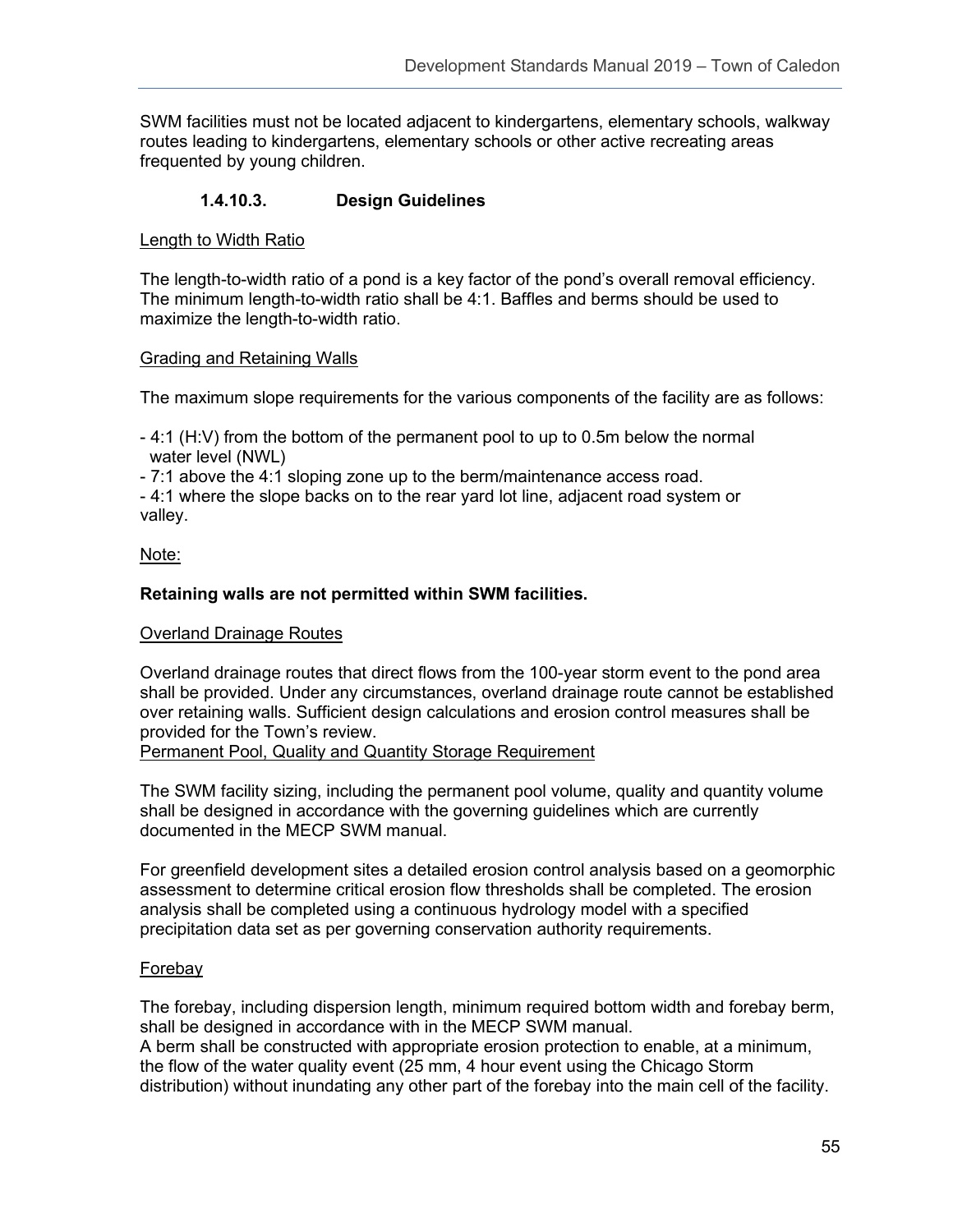The minimum top width of the berm shall be 1.0 m with a forebay spillway invert at the normal water level (NWL).

Where feasible, the forebay sump shall be connected to the pond outlet structure with a control valve to drain by gravity. Where draining by gravity is not feasible, a dewatering sump shall be constructed to enable the drawdown of the permanent pool for maintenance and sediment removal by pump.

If possible, a maintenance pipe should be installed in the forebay to allow drawdown of the forebay for maintenance purposes. The maintenance pipe should be connected to a bypass pipe around the pond. Otherwise, the forebay will have to be pumped out. If only the forebay is to be pumped out or drawn down during maintenance, the forebay berm must be designed as a small dam since the rest of the pond will not be drained. Care must be taken not to compromise the structural integrity of the berm or liner during drawdown conditions.

The bottom of the forebay shall be lined with 300 mm of 50 mm diameter crusher run limestone, or as recommended by a geotechnical engineer, to enable the use of maintenance equipment during sediment removal. Unstable native soils may warrant the use of geotextile lining under the limestone as per geotechnical recommendations. A geotechnical engineer shall certify that the forebay lining will provide adequate support for maintenance equipment.

A minimum of 1.0m thick compacted clay liner shall be placed under the crusher run limestone liner and shall be min. 0.5m extended to the permanent pool or season high groundwater table whichever is greater.

#### **Berming**

Berms around wetlands and wet ponds shall be designed with a minimum top width of 2.0 m (where trails and access roads are not located) with a 4:1 maximum side slope on the outside. The core of the berms shall be constructed with engineered fill on the basis of the recommendations of a licensed geotechnical engineer. Topsoil is not permitted for berm construction except as a dressing to support vegetation on the top of the core. If pond berms exceed 2.0 m in height, the berm must be designed and stamped by a geotechnical engineer with experience in the related field.

The length of pipe through the embankment should be minimized to the greatest degree possible and engineering designs will need to select the appropriate pipe material and bedding, determine if the pipe needs to be encased in concrete, minimize the number of pipe joints to ensure water tightness, design filters and/or anti-seepage collars.

#### Note:

**The top of berm elevation shall be established at a minimum 0.3m above the 100-year water level or highest water level within the facility. Retaining walls within the stormwater block are not acceptable to the Town.**

#### **Hydraulics**

The 100-year elevation will be established taking into consideration the adjacent footing elevations. When the SWM Facility is at the 100-year elevation, water should not back up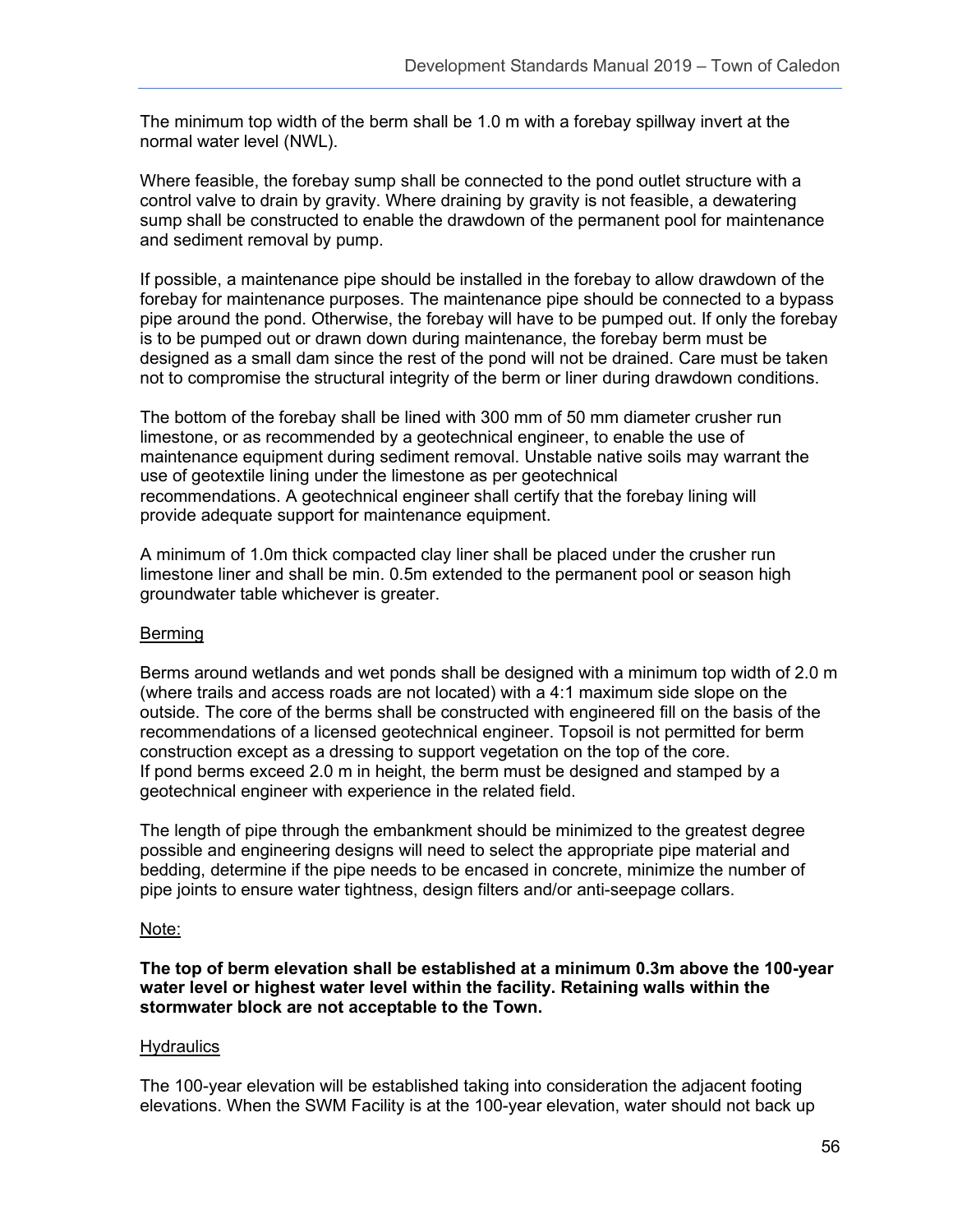through the storm sewer and weeping tile connections to create hydraulic pressure on foundations. Areas affected by the High Water Level (HWL) and resulting hydraulic grade line should be kept to a minimum. Free flow conditions are preferable; this is achieved when the crown of the closest incoming storm sewer(s) is at or above the HWL. All hydraulic conditions must be approved by the Town and must consider the requirements of Section 1.4.2. as applicable.

When free flow conditions are not achieved based on the HWL, hydraulic grade line (HGL) elevations in the storm sewers must be determined based on the wetland at HWL and the appropriate losses taken into account (ie. junction losses, pipe losses, etc.). **Surrounding footing (or slab) elevations must be a minimum of 0.3 m above the HGL.** Other options to protecting weeping tile connections include a separate weeping tile system connected downstream of the wetland, or sump pump to surface.

Surcharging to ground surface will **not** be permitted.

#### Maintenance Access

Maintenance access roads are required to all inlets, outlet structures, spillways, sediment forebays, sediment drying areas and outfall channels associated with SWM facilities. Colocation of access roads with trails shall be implemented wherever possible. Access roads for emergency spillway outfall channels shall be incorporated into the design of the spillway where feasible (i.e., the access road is the outfall channel from the emergency spillway). Where feasible, two access points shall be provided from the municipal road allowance such that the access road is looped to key hydraulic features. In situations where this is not practical, dead end access roads shall be designed with a hammerhead turning area consisting of a minimum hammerhead width of 17.0 m and a 12.0 m centerline turning radius.

Maintenance access for ponds must be min. 5.0m wide with a maximum grade of 8% with 2% cross fall. Maintenance access roads shall be paved with the following minimum pavement thickness:

- 40mm HL3;
- 50mm HL8; and
- 200mm 20mm Crusher Run Limestone

#### Note:

Maintenance access ramp into the forebay or pond bottom shall be constructed with cable concrete matting.

#### Warning Signs

If pedestrian traffic routes or walkways are located within or adjacent to the stormwater management block, warning signs are to be installed. The number of signs required will be determined by the Town on a site specific basis. Signs are to conform to the Town's standard and shall be supplied and installed by the developer.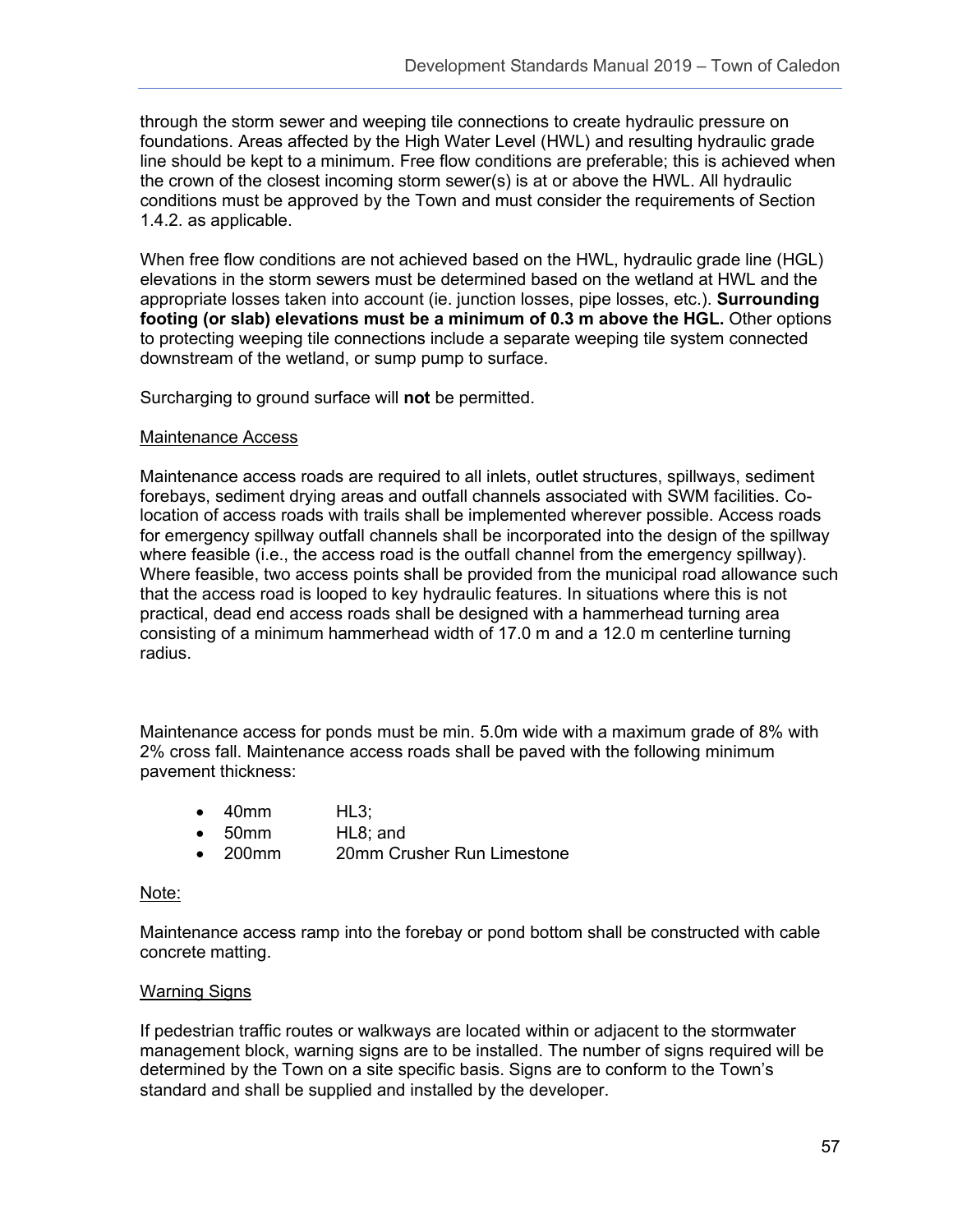## **1.4.10.4. Maintenance Costs**

The maintenance costs represent the costs to ensure the proper operation, longevity and aesthetic functioning of the stormwater control measures. The necessary tasks to achieve these objectives include sediment removal, trash removal, maintenance of the vegetation and inspections of the inlet and outlet. The Consulting Engineer shall provide a report to the Town detailing maintenance recommendations based on the approved stormwater management plan. The report shall include the following recommendations:

- Inspection of all structures and how frequently (minimum of once annually);
- Removal of all sediments and how frequently;
- Method of re-stabilizing of all disturbed areas;
- Sediments to be tested to determine method of disposal;
- Effluent sampling protocol.

The required maintenance interval and unit price for each of the required maintenance activities shall be in accordance with the "Ministry of Environment Stormwater Management Planning and Design Manual" (March 2003, or as amended).

## **1.5. Roadways**

## **1.5.1. Road Works**

Asphalt roadways complete with concrete curbs and gutters designed and constructed in accordance with the most recent requirements and specifications of the Town and the Ontario Provincial Standards are required on all road allowances within the plan of subdivision. The balance of the road allowance not occupied by the roadway, driveways, splash pad or sidewalks shall be graded, top soiled and sodded (estate subdivisions may be seeded where appropriate) to the satisfaction of the Town.

## **1.5.2. Geometric Design**

## **1.5.2.1. Roadways**

Roadway geometric design will be in accordance with the Town of Caledon Geometric Design Standards and Road Sections as outlined in Town Standard Drawings.

A traffic distribution analysis is needed for all applications; this is in addition to a traffic impact study, if one is required. This analysis is to be completed by a qualified traffic engineer and the analysis must indicate the estimated two-way AADT for *all road sections* (road sections are segments of roadway between intersections) within the plan of subdivision. Several decisions are based on AADT and the Finance & Infrastructure Services Department needs this information to properly process an application.

Road widths and Right-of-Ways are to be in accordance with the most recent Town of Caledon Standards (see Table 1.2):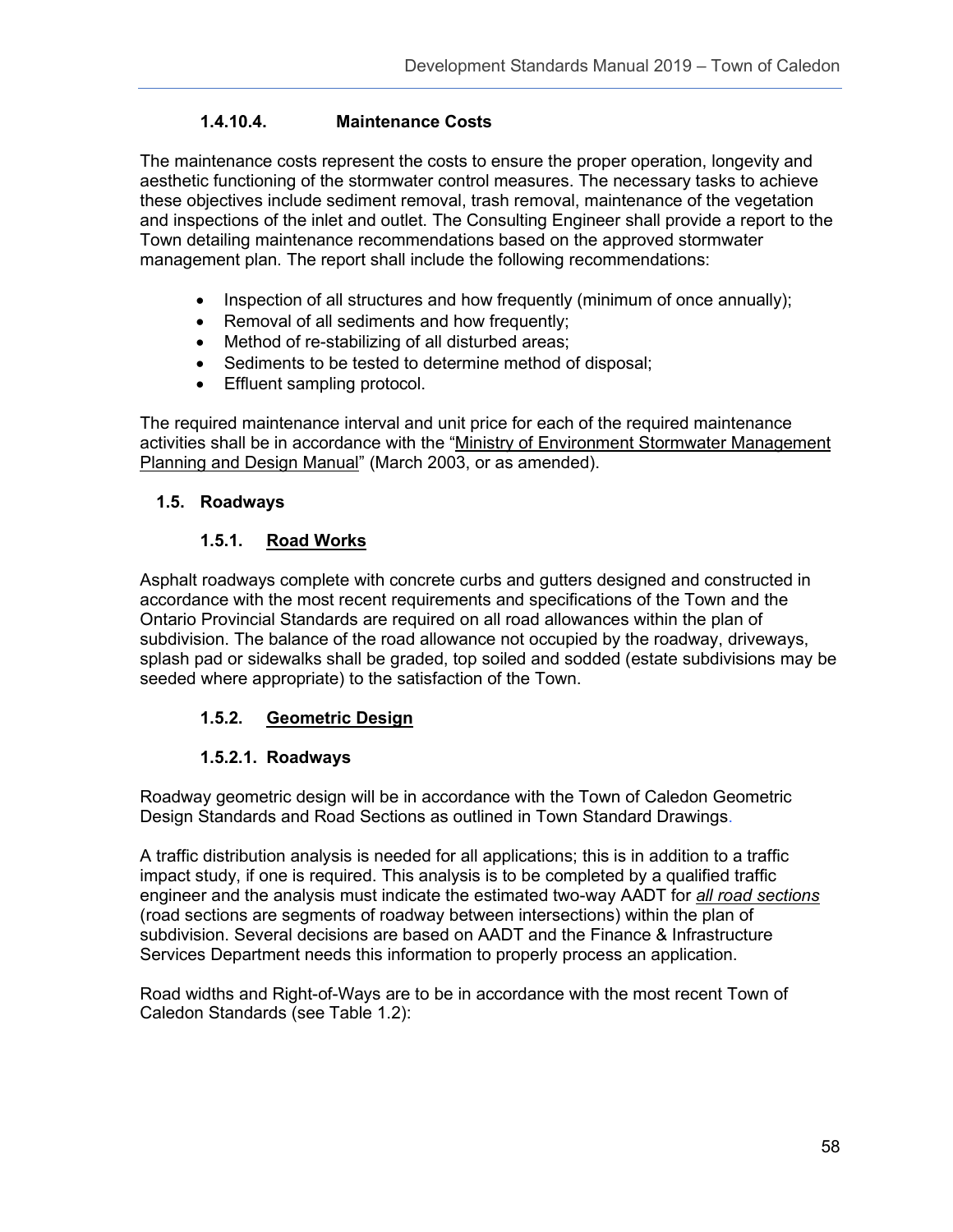#### **TABLE 1.2 TOWN OF CALEDON GEOMETRIC ROAD DESIGN STANDARDS**

| <u>ULUMLIINU INUAD DLUIUN UIANDAINDU</u> |                    |                                         |                              |                                      |                                                         |                                 |                                 |                                                        |                                                    |                                     |                       |                            |                                               |                                       |
|------------------------------------------|--------------------|-----------------------------------------|------------------------------|--------------------------------------|---------------------------------------------------------|---------------------------------|---------------------------------|--------------------------------------------------------|----------------------------------------------------|-------------------------------------|-----------------------|----------------------------|-----------------------------------------------|---------------------------------------|
|                                          | <b>ADT</b>         | <b>Posted</b><br><b>Speed</b><br>(km/h) | Hor.<br>Curve<br>Rad.<br>(m) | Vert.<br>Curve<br>(Min.<br>k)<br>Sag | Vert.<br>Curve<br>(Min.<br>$\mathbf{k}$<br><b>Crest</b> | Road<br>Grade<br>Max.<br>$(\%)$ | Road<br>Grade<br>Min.<br>$(\%)$ | <b>Grade at</b><br><b>Intersections</b><br><b>Stop</b> | Grade at<br><b>Intersections</b><br><b>Through</b> | <b>R.O.W</b><br><b>Width</b><br>(m) | Pav't<br>Width<br>(m) | Inter-<br>section<br>Angle | Cul-<br>de-sac<br><b>Radius</b><br>Pav<br>(m) | Cul-<br>de-sac<br><b>Max</b><br>Grade |
| Local<br>Residential                     | < 1000             | 50                                      | 90                           | 12                                   | 8                                                       | 6.0%                            | 0.75%                           | 2.0%                                                   | 3.0%                                               | 18                                  | 7.9                   | $85 - 95$                  | 15                                            | 3.0%                                  |
| Local<br>Industrial                      | < 1000             | 50                                      | 115                          | 18                                   | 15                                                      | 4.0%                            | 0.75%                           | 2.0%                                                   | 3.0%                                               | 22.5                                | 10.4                  | $85 - 95$                  | 20                                            | 3.0%                                  |
| Residential<br>Collector                 | 1000<br>to<br>3000 | 60                                      | 130                          | 18                                   | 15                                                      | 6.0%                            | 0.75%                           | 2.0%                                                   | 3.0%                                               | 20                                  | 8.9                   | $85 - 95$                  | N/A                                           | N/A                                   |
| Industrial<br>Collector                  | 1000<br>to<br>3000 | 70                                      | 190                          | 25                                   | 25                                                      | 6.0%                            | 0.75%                           | 2.0%                                                   | 3.0%                                               | 26                                  | 13.9                  | 85->95                     | N/A                                           | N/A                                   |
| Arterial                                 | ⋗<br>6000          | 80                                      | 250                          | 30                                   | 35                                                      | 6.0%                            | 0.75%                           | 2.0%                                                   | 3.0%                                               | 30                                  | $7.0 -$<br>15.0       | $85 - 95$                  | N/A                                           | N/A                                   |

| 1.<br>Climb Lane                                  | Add where grade is more than 4%        |
|---------------------------------------------------|----------------------------------------|
| 2.<br>Widen R.O.W.                                | Through Intersection as Required       |
| 3. Hor. Curve Radii                               | Given at Centerline                    |
| 4.<br>Max. Cul-de-sac                             | 150m Without Emergency Access          |
| 5.<br>Dual Carriageway                            | Where 2nd. Access Not Available        |
| 6.<br>Min. Fire Route                             | 6.1m for One Way Traffic               |
|                                                   | 9.0m for Two Way Traffic               |
| 7. Min. Lane Width                                | 3.8m for Through of Right Turn         |
|                                                   | 3.25m for Left Turn                    |
|                                                   | 2.5m for Curb Side Parking             |
| 8.<br>Min. Sight Distance                         | 30.0m for industrial driveway setback  |
| 9. Corner Lot Rad.                                | 5.0m Min. Property Radius              |
| 10. Cul de Sac                                    | Min. 0.75% Grade at Gutter             |
| 11. Driveway Grade                                | 2.0% Min.                              |
|                                                   | $6.0\%$ Max.                           |
|                                                   | 4.0% Preferred                         |
| 12. Vertical Curves                               | When there are grade changes in excess |
|                                                   | of 1.5%                                |
| 13. Minimum Intersection Curve Radii              |                                        |
| (measured at Edge of Pavement)                    |                                        |
| Arterial to Residential Collector                 | 12.0 <sub>m</sub>                      |
| Arterial to Industrial Collector                  | 15.0m                                  |
| Industrial Collector to Residential<br>$\bullet$  | 15.0m                                  |
| Collector                                         |                                        |
| Industrial Collector to Local Industrial          | 15.0m                                  |
| Local Industrial to Local Industrial<br>$\bullet$ | 15.0m                                  |
| Residential Collector to Local                    | 10.0 <sub>m</sub>                      |
| Residential                                       |                                        |
| Local Residential to Local Residential            | 10.0 <sub>m</sub>                      |
| Residential Road to Laneway<br>٠                  | 10.0m                                  |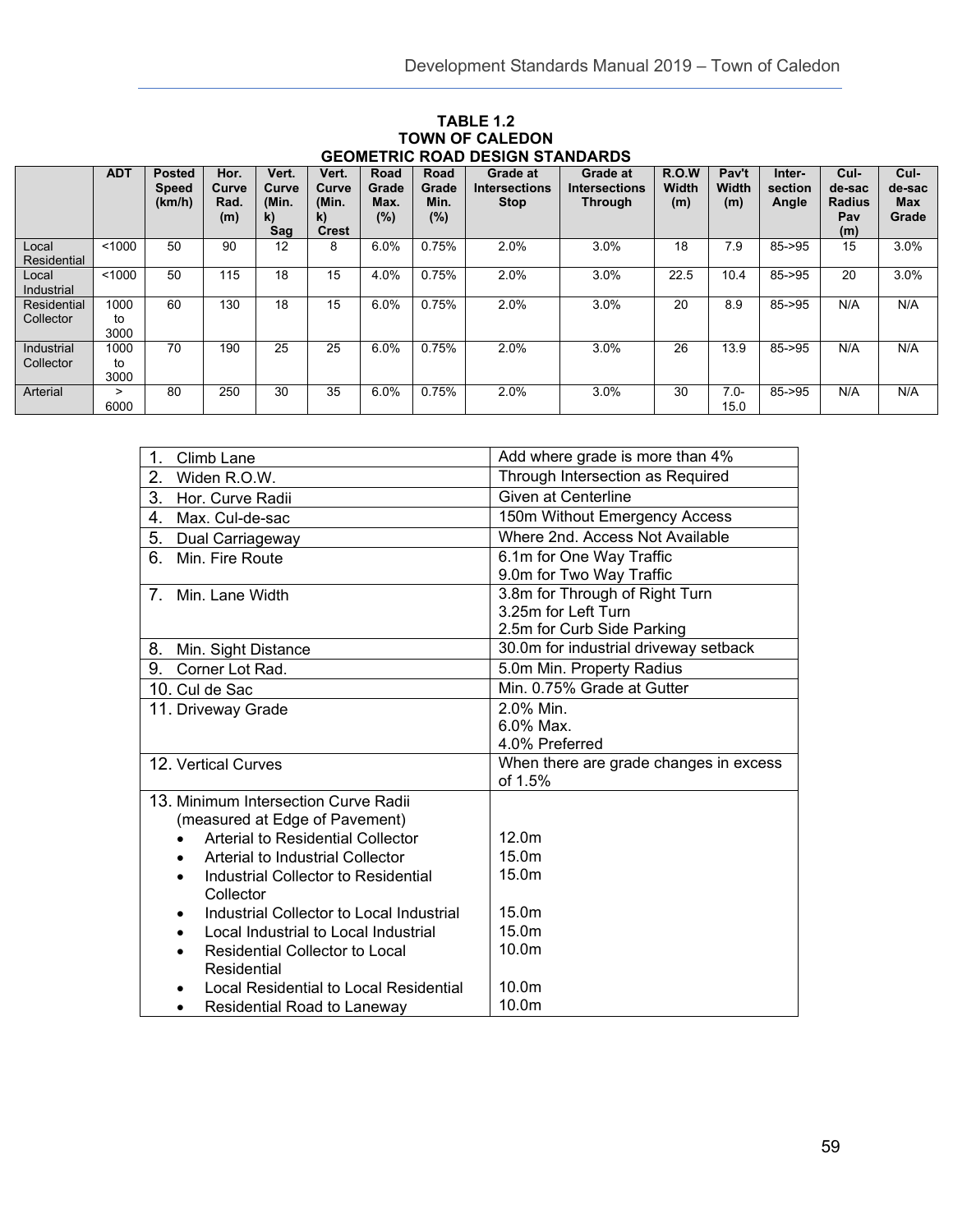#### **1.5.2.2. Rear Lanes**

The function of rear lanes is to provide vehicular access to parking garages/areas located to the rear of a house/development that have frontages on another public street.

Rear lanes shall be in accordance with the Town of Caledon Standard Drawing 200 and shall have 5.4m of paved surface for an 8.0m ROW. Double loaded driveways to be avoided where possible.

Storm sewers shall be required along the length of the rear lanes, but all other municipal infrastructure is prohibited along rear lanes. Catch basins shall be spaced a maximum of 100m apart.

Streetlight easements are required where streetlights are located on private property for maintenance purposes.

Install an asphalt or concrete strip (as directed by the Town) from the back of curb to the property line, where residential rear yards abut laneways.

#### **1.5.2.3. Driveway Entrances**

Driveway entrances and drop curbs shall be in accordance with the Town of Caledon Standard Drawing 402 and the most recent standard drawings for this purpose.

Special designs are required for commercial, industrial and industrial commercial driveways, dependent on the expected use and anticipated loads.

All new residential driveways must be paved with two (2) lifts; one (1) lift to a minimum 40mm HL8 and one (1) lift to a minimum 40mm HL3 from the curb to the property line on a base of a minimum of 150mm granular 'A' or 150mm of 19mm crusher run limestone. In Rural Estate subdivisions the driveway is to be paved a minimum of 1.0m behind the curb to provide support for the curb. In Estate Residential subdivisions, paving of driveway entrances may not be required for final assumption if the lot has not yet been developed.

Boulevard driveway slopes should be a maximum of 6% and a minimum of 2% wherever possible. Town policy will dictate the widths of curb depressions for driveways.

A minimum 0.6m separation at the curb shall be provided between driveways. Joint driveways are permitted in Semi-detached and Townhouse type developments. All driveway locations are to be indicated on the Aboveground General Plan and the Composite Utility Plan.

A minimum clearance distance of 1.0m is required between the edge of the driveway and a utility structure or hydrant.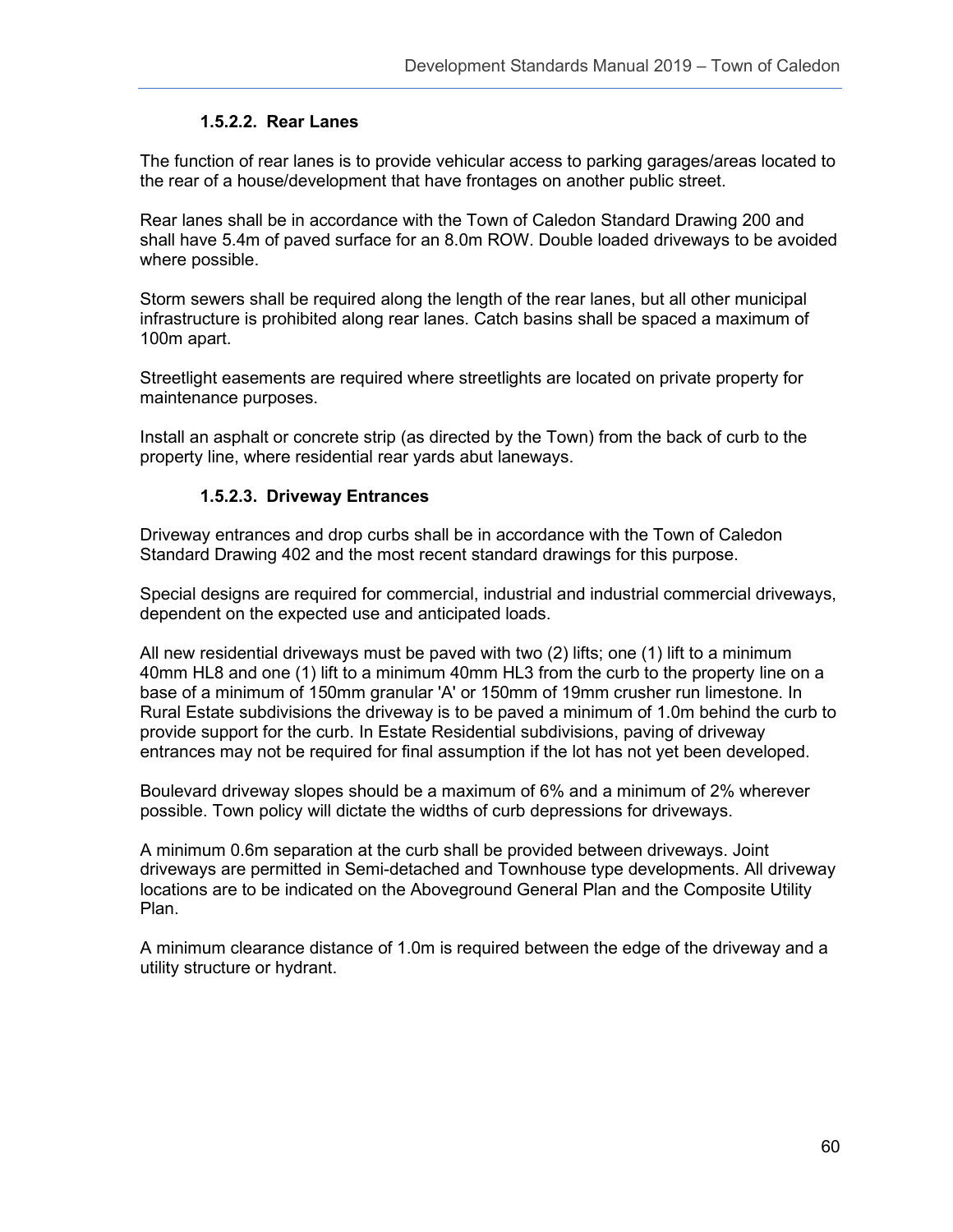## **1.5.2.4. Road Patterns**

All new streets shall have regard for the following:

- 1. All new Town streets shall provide access, where possible, from two connecting directions to every private property, with qualified exception as shown in point 3 below. Connecting pedestrian ways may be required by secondary plan policy, despite exceptions for streets.
- 2. Existing non-conforming streets are permitted to continue as an exception:
	- a. Unless indicated otherwise by secondary planning process, or
	- b. Where infrastructure has been configured for continuity, or
	- c. The access is required to bring adjacent development into conformity.
- 3. An exception to 1 may be considered where:
	- a. The second access is only available in future development in which case such access should be planned for and pre-serviced with a temporary cul-de-sac, or
	- b. Extenuating natural topographic features prevent the reasonable design of road and related services in connecting patterns, or
	- c. Environmental Policy Areas or other environmentally regulated areas prevent second access, or
	- d. The necessary lands cannot be acquired, or
	- e. A one-way street or link is accepted as a preferred traffic solution, or
	- f. The General Managers of Finance and Infrastructure Services and Engineering, Planning & Development and Fire & Emergency Services shall make the determination of whether an application is eligible for one of the exemptions. The proponent may be required to submit documentation to support an exemption.
- 4. Where a terminal road is permitted under 3 it must not exceed an average annual daily traffic (AADT) of 400 or a gradient of 4%.
- 5. Proposed patterns for lands around significant intersections should develop road patterns, which support reasonable alternate emergency routes around the intersection. Such intersections are identified to be intersections of streets of a collector/arterial nature:
	- a. Alternate routes can be laid over private lands by way of permanent easements for unobstructed vehicular access in favour of the Town. These easements must be maintained in good condition, and kept clear of obstruction, by the Owner.
	- b. Points of local commercial and/or institutional interest which front on arterial roads should have secondary access to/from the adjacent local and/or collector road pattern. Exemptions may be required or considered with regards to historical development patterns and land use compatibility.

# **1.5.2.5. Special Road Designs**

Special road designs not covered by the Town of Caledon Standards, shall conform with the most recent provisions of the geometric design standards manual and urban street geometrics, as adopted by the Transportation Association of Canada (TAC).

Special designs will be required in high density residential, commercial and industrial areas.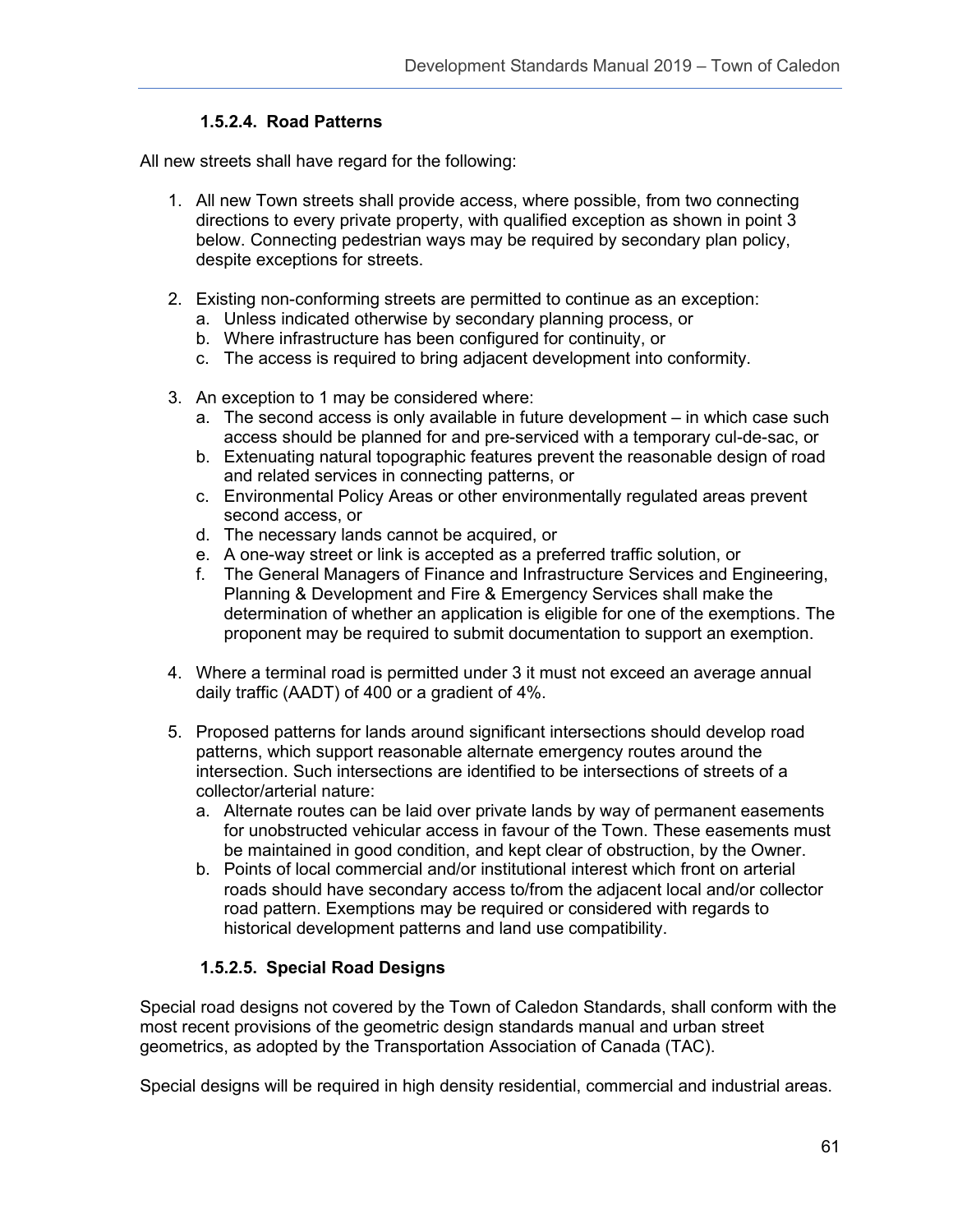Pavement design shall be in accordance with the most recent Town of Caledon Standards and the Ontario Provincial Standards Drawings and Specifications.

Complete mechanical analyses of the proposed sub-grade are to be taken at a minimum of 150m intervals along proposed roads. On small sites a minimum of two mechanical analyses will be required.

## **1.5.2.6. Pavement Design (Roadways)**

A soil analysis must be conducted by a recognized and licensed Geotechnical Engineering Firm that is acceptable to the Town of Caledon. The proposed road designs, along with copies of the soil analysis will be submitted to the Town.

#### Note:

The minimum thickness of asphalt and granular material make-up shall be designed in accordance with applicable Town Standard Drawings.

In all cases:

- Base course of asphalt:
	- o Local Roads- O.P.S.S. HL8
	- o Arterial, Collector & Industrial Roads O.P.S.S. HDBC
- Wearing course of asphalt:
	- o Local Roads O.P.S.S. HL3
	- o Industrial Roads & Collector Roads O.P.S.S. HL3 HS
	- o Arterial Roads HL1
- Asphalt job mix designs, approved by the Owner's Geotechnical Engineering consultant, shall be submitted to the Town for review a minimum of 5 working days prior to the commencement of paving for review.
- O.P.S.S. Granular 'A' and Granular 'B' materials are to be used in roadway construction in the Town of Caledon as per the Geotechnical Consultant.
- Crusher Run materials are an acceptable alternative to the approved O.P.S.S. Granular 'A' and Granular 'B' materials for the use in roadway construction.
- Roadways containing four or more paved lanes require an increase to the curb lane roadway pavement specification:
- Binder course (base) asphalt under the bus route or curb lane must be increased by 50mm.
- Four lane roadways, bus routes and industrial roads require the base course asphalt to be Heavy Duty Binder Course (H.D.B.C.), OPSS.MUNI 1150 and the wearing course shall be HL 3 HS.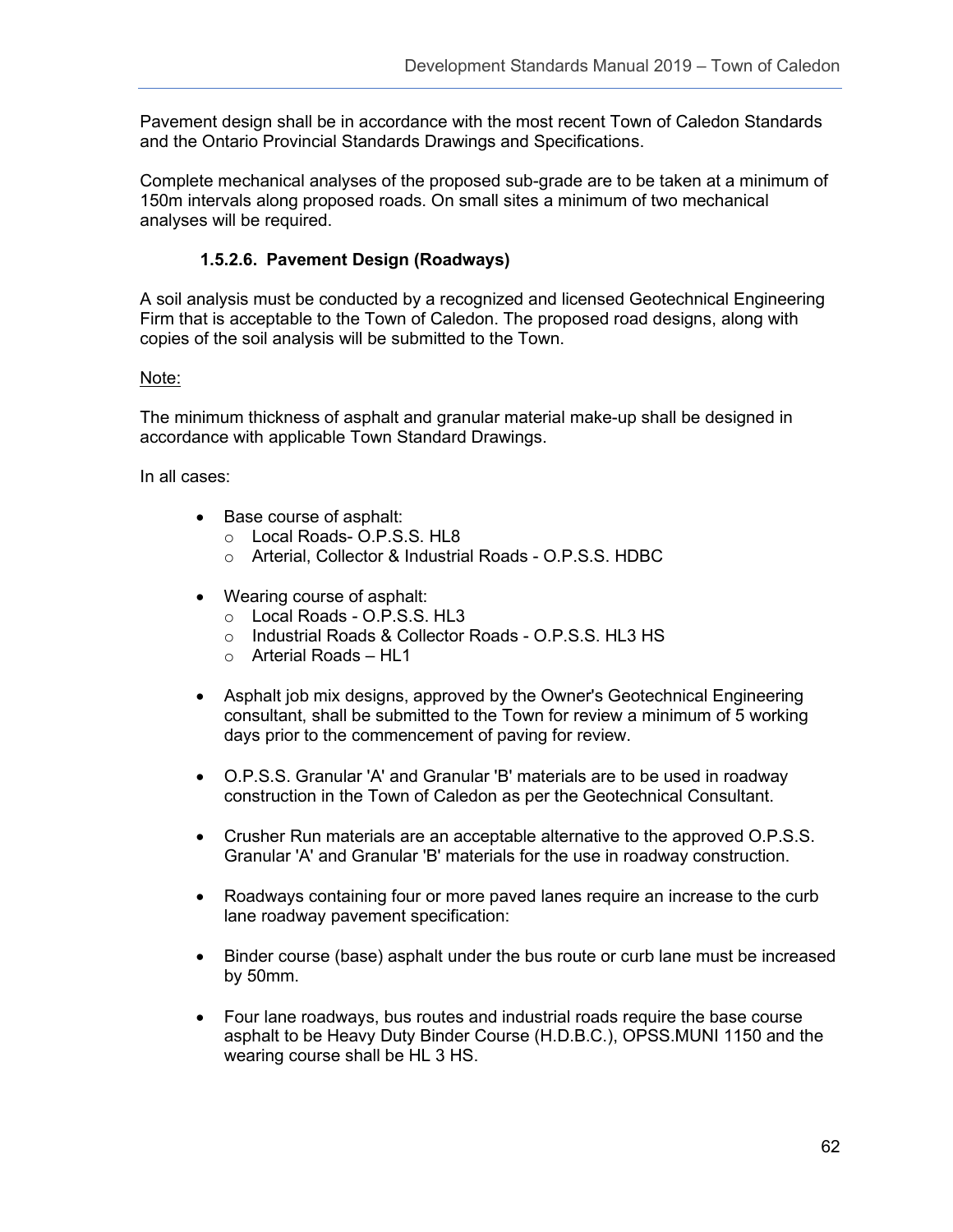## **1.5.2.7. Placement of Top Course Asphalt within the Subdivision**

The following must be completed and approved by the Town, before the placement of top course asphalt can commence:

- Complete all sidewalk works;
- Complete driveway works;
- Complete all curb works;
- Complete boulevard works;
- Grading Certifications submitted to the Town;
- Falling Weight Deflectometer (FWD) Test;
- All manhole and catch basin frames and grates must be raised and the rims painted with orange fluorescent paint to make them visible to drivers. Warning signs must be placed at all entrance points to the subdivision, indicating the raised manhole and catch basin frame covers ahead. Placement of the top course asphalt must be completed within two weeks of raising the frames and grates;
- Install any delineation required for raised manholes and catch basins that are in excess of the 40mm top course asphalt lift. Delineation is required on any road with a posted speed limit of 60km/hr or greater;
- Flush and sweep surface and evenly apply tack coat;
- Base course asphalt padding as required in accordance with OPSS;
- Place top course asphalt in accordance with OPSS;
- Written confirmation from the Region of Peel that all Regional infrastructure deficiencies have been repaired to the Region's satisfaction.

## Note:

All wearing course of asphalt shall be placed using a Material Transfer Vehicle (Shuttle Buggy). In combination with OPSS MUNI 310, during placement of asphalt on roads greater than 200m in length, a 12m ski shall be used to ensure smooth placement of asphalt, unless otherwise approved by the Town.

## Note:

Under no circumstances will top course paving between October  $15<sup>th</sup>$  and May  $1<sup>st</sup>$  be accepted no matter the weather conditions unless approved by the General Manager of Finance & Infrastructure Services. Any paving done between these months without the approval of the General Manager, must be removed and replaced at the owner's expense;

## Note:

The owner shall not request permission to place the top layer of asphalt until Lot Grading Certificates have been issued for:

- 1. 80% of the lots or blocks on the Plan, in respect of a rural subdivision located beyond a Settlement Area;
- 2. 80% of the lots or blocks on the Plan, in respect of an industrial subdivision; or
- 3. 100% of the lots or blocks on the Plan, in respect of a subdivision located within a Settlement Area,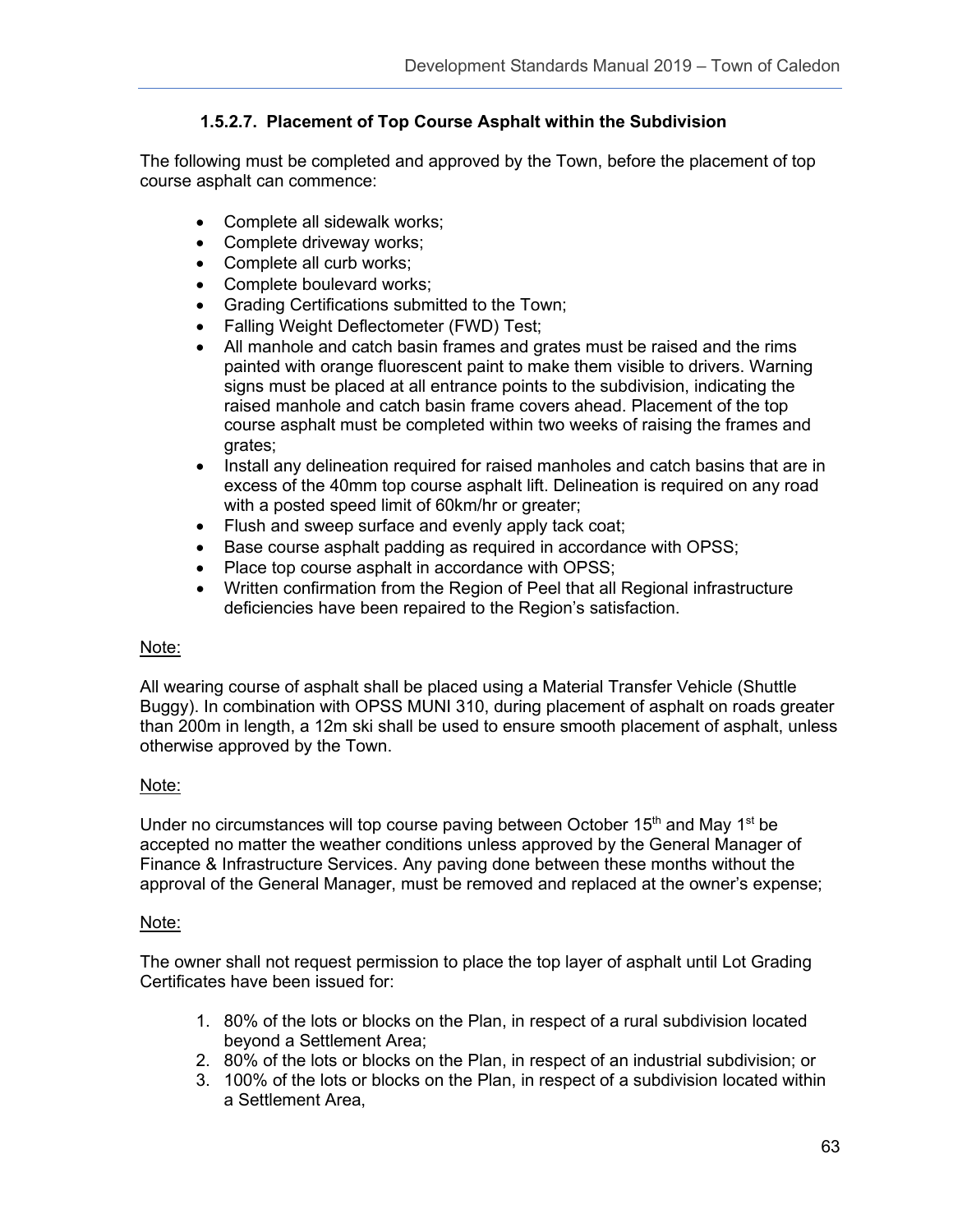## **1.5.3. Curbs and Gutters**

All new Town streets are to be constructed with a concrete barrier curb with a standard gutter in accordance with OPSD 600.040. In locations where an Impressed Concrete Splash Pad (STD 221) is required, a 50mm concrete ledge will also be required along back of curb. Roads with an AADT less than 100 and a minimum lot frontage 30m and greater will be constructed with semi-mountable curbs with a standard gutter in accordance with OPSD 600.060.

A driveway entrance is required for each lot as detailed within Town Standard No. 402. Curb depressions are required at all pedestrian road crossings.

Curb and gutter is to be designed and constructed to the most recent Town Standards and Ontario Provincial Standards.

Single-stage curb installation must be in accordance with OPSD 600.040.

Two-stage curb installation must be in accordance with OPSD 600.070.

Minimum curb grade is 0.75%, including cul-de-sacs and outside road elbows.

## **1.5.4. Concrete Specifications**

The concrete shall meet the requirements of the most current OPSS MUNI 1350; shall have a minimum compressive strength of 32 MPa at 28 days (CSA A23.1); air content of  $6.5\% +$ 1.5%; a maximum slump of 80mm + 30mm for handwork, 40mm + 20mm for machine work.

## **1.5.5. Cul-de-Sacs**

Permanent Cul-de-Sacs and Allowances

All local roads which permanently terminate at one end (dead end streets) shall be provided with a turning circle (cul-de-sac) of sufficient area to enable the turning of garbage trucks, snow removal equipment, school buses and other emergency vehicles. Residential cul-desacs shall have a maximum allowance of 150 m in length, unless there is emergency access. Cul-de-sacs shall have a minimum radius of 13m at the edge of pavement, as per Town Standard No. 216

#### Temporary Cul-de-Sacs and Allowances

Temporary cul-de-sacs shall be required for all temporary dead end streets, when incremental road construction and/or phasing is requested by the Owner for future extension. Should the Owner fail to extend the roadway, the property within the temporary allowance shall then be permanently dedicated to the Town.

Extent of works to be determined on a site specific basis and approved by the Town.

All underground servicing works to be extended to the limits of the temporary cul-de-sacs to avoid damage to the roadway once phasing works resume.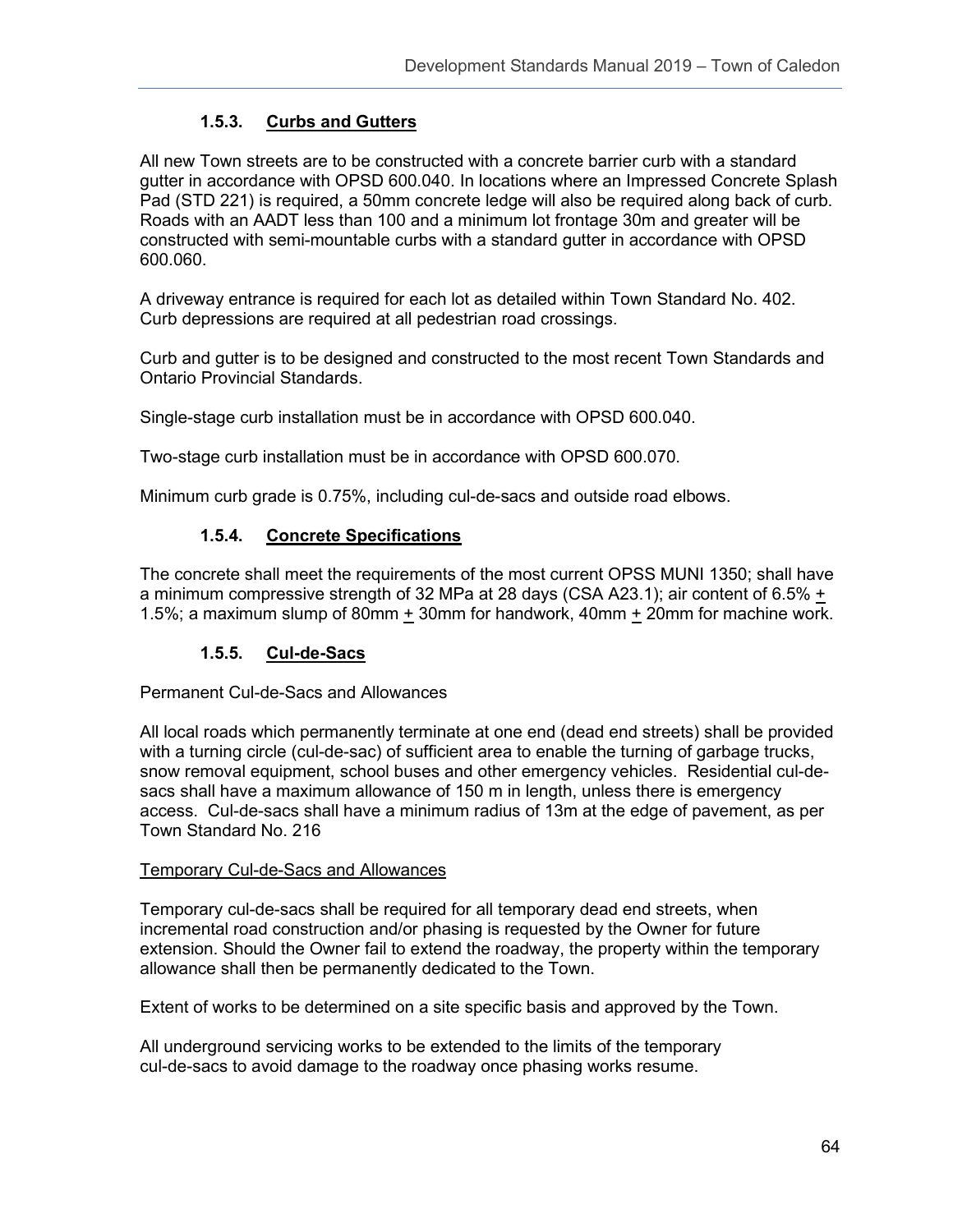Temporary cul-de-sacs shall conform to all of the criteria of permanent cul-de-sacs and Town Standard No. 217.

All lots adjacent to a temporary cul-de-sac shall be frozen until the road is extended.

## **1.5.6. Traffic Calming**

Proper disbursement of traffic should be inherently built into the road pattern of the development, having many alternative routes through a community is the best way to disburse traffic and reduce the impact on the surrounding land uses. Having long lineal tangent road lengths must be avoided to reduce the potential of aggressive driving behaviour. A Traffic Management Plan (TMP) is required for all subdivision development applications. If it is determined through the TMP that traffic calming measures will be required in specific locations; then the principles contained in this section will be applied when selecting and implementing traffic calming measures. This will ensure that the measures are compatible with the community's needs, and that any potential negative impacts are minimized. While each situation is unique, the principles of traffic calming are relevant to each situation. Application of these principles will maximize effectiveness of the traffic calming plans and help build community acceptance and support of the final traffic calming plans.

Prior to considering traffic calming, any potential negative impact on adjacent streets will be considered. Impacts may include traffic diverted to another street, or changes in turning movements with increase delays with other intersections. These effects will be considered in advance of approval, so traffic calming solutions do not create or exacerbate existing problems.

Since traffic calming measures should not be applied to all types of roadways, for a variety of operational and public safety reasons, traffic calming designs will be limited to installation on roadways that have been identified in the TMP as having potential cut through traffic, or in areas of school zones, parks or where vulnerable roadway users could be negatively impacted. Traffic calming designs that involve vertical alignment shifts will not be permitted on arterial roads and primary routes for emergency response agencies. Traffic calming designs should not be required on roads that carry local traffic only with less than 500 ADT, such as, short cul-de-sacs and short crescents. Traffic calming will not be supported on roadways that do not have more than 200m of uncontrolled length, i.e. 200m between stop conditions or from a curve in a road greater than approximately 70 degrees.

The design of all traffic calming measures shall be subject to the guidelines of the Institute of Transportation Engineers (ITE), Canadian Guide to Neighbourhood Traffic Calming, TAC's urban traffic calming guidelines as well as the Town of Caledon's Traffic Calming Strategy. Designs will strive to improve the "quality of life" in the neighbourhood but must always be respectful of the safety of the motorists and have regard for operational matters.

Traffic calming usually involves the installation of or a combination of the following roadway design characteristics or features:

- Installation of special pavement markings and/or signage;
- Installation of visual treatments that may include entrance or gateways features, roadside trees, and/or ground cover;
- Changes to the roadways surface texture and/or colour;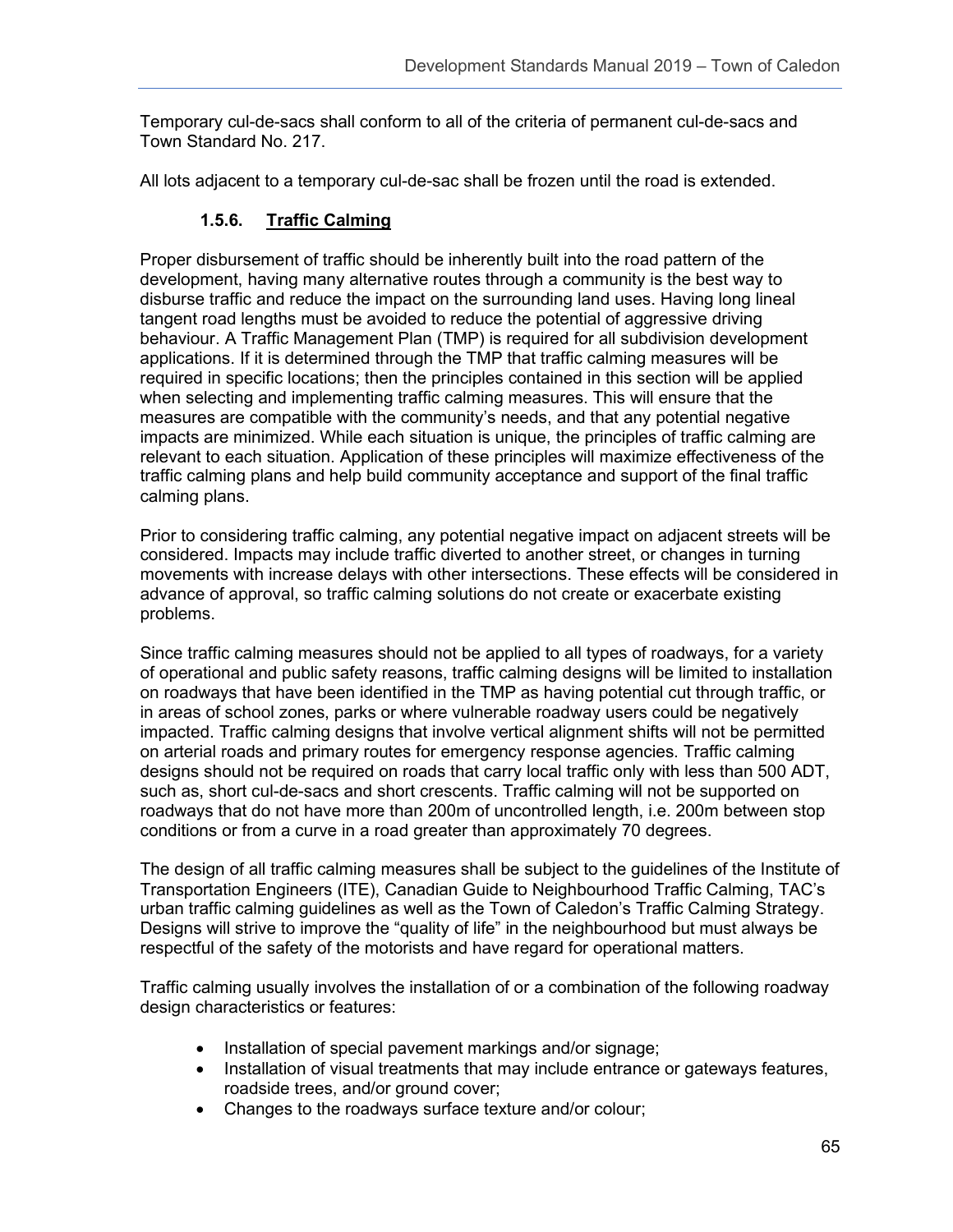- Changes to the vertical and/or horizontal alignment of the roadway;
- Changes to the travelled portion of the roadway through pavement and/or lane narrowing;
- Restricting directional flows of traffic (one-way streets);
- Traffic circles

Through well planned road patterning and proper disbursement of traffic the need for extreme traffic calming measures should not be necessary, however if proven through a TMP that traffic calming measures are required it should be noted that it has proven to be effective in the management of neighbourhood vehicular traffic. The behaviour of motorists can be safely altered through the successful design and installation of a well thought out plan that meets the needs of neighbourhood residents, roadway users and emergency response agencies.

At the discretion of the General Manager of Finance and Infrastructure Services and Engineering, traffic calming enhancements may be implemented in high pedestrian usage areas and the design shall be to the satisfaction of the General Manager.

## **1.5.7. On Street Parking in Settlement Areas**

When requested by the Town, a street parking plan shall be prepared in accordance with the following:

- Where development density exceeds 12 residential units/100m of street, the Town requires detailed plans illustrating the capability of providing 3.5 regular parking spaces per residential unit; including garages, driveways, "on street" parking, parking strips, parking zones, and parking lots. If a development cannot meet the rate above or current Zoning By-law standards; a Parking Utilization/Justification Study shall be submitted to the Town for review and approval:
- Detailed plans must show curb drops for all driveway entrances. Changes to entrance locations shown on an approved plan require permit application;
- Required parking spaces should be located within 100m of the residential lot serviced;
- Parking spaces on public lands will not be designated to individual users;
- Parking spaces will not be required to meet handicapped requirements;
- Related infrastructure must be constructed according to acceptable geometric and design, standards and specifications;
- All parking spaces on or adjacent to Town streets will be surfaced with a permanent pavement on sub-grade comparable with the adjacent roadway;
- A parking space envelop shall be no less than 3m x 6m, rectangular, applying also to car ports and garage interiors. Fractions of spaces will not be recognized. Access is required to at least one side of each parking space from a travelled road, except in private driveways. Measurements may be made from face of barrier curb, center line of a guttered curb, the edge of sidewalks, buildings and the edge of pavements;
- No parking space can overlap a municipal sidewalk, extend into the travelled street, or overlap a driveway entrance. Fire hydrant setbacks must be respected;
- No designated parking space can be along the curb on the sidewalk side unless the sidewalk has a clearance from the barrier curb face of at least 6m.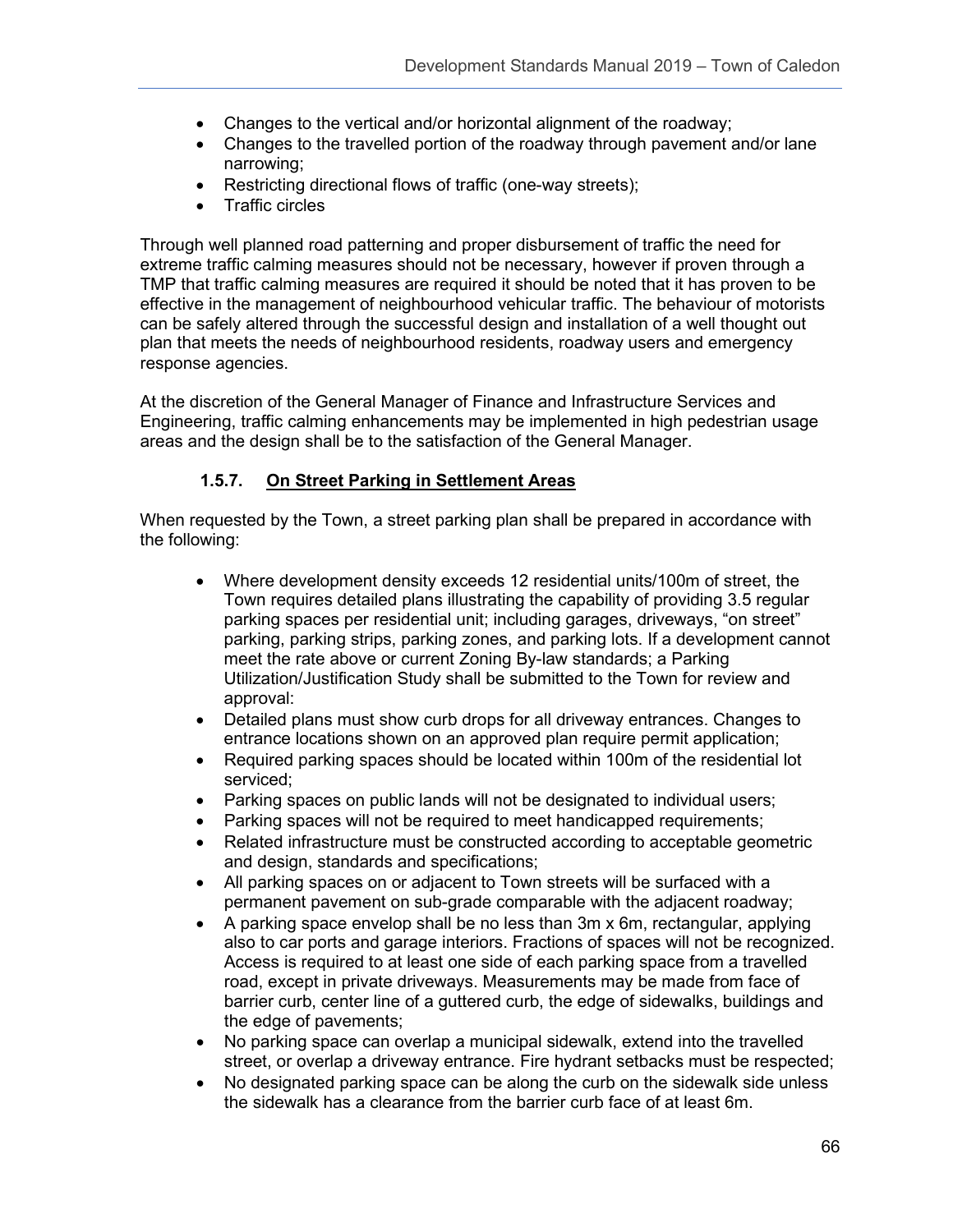As per the Town's on-street parking policy, the developer is required to meet the following criteria:

- Review the parking supply on each side of the road;
- Function of the roadway;
- Review the proximity to school;
- Review to consider snow plow routes and maneuverability; and
- Consider pavement width (curb to curb):
	- $\circ$  Less than 8.6 meters no parking will be allowed at any time;
	- $\circ$  8.6 meters to 10.6 meters parking may be permitted on one side only;
	- $\circ$  Greater than 10.6 meters parking may be permitted on both sides of road

#### Note:

It is important to consider that emergency access needs to be maintained at all times. Therefore, there will be no exceptions to the above.

#### Note:

It is preferred that parking is placed on the side opposite the fire hydrants.

## **1.5.8. Roundabouts**

Whenever a new intersection is planned that warrants or may warrant a traffic signal or an all-way stop, a roundabout should be considered as a preferred option of traffic control unless justified as unsuitable. Roundabouts are easier to construct initially rather than retrofitting an existing intersection. Having a roundabout evaluation as part of the planning and development approval process will ensure that appropriate right of way is protected and construction staging is considered.

While warrant procedures and requirements are used to determine when stop and signal controls are justified, there is no similar warranting procedure for roundabouts. As such, engineering judgment and traffic analysis shall be the basis into the decision making process when roundabouts are being considered, not simply policy. Careful study is required to identify the most appropriate traffic control method at any given location. However, experience with modern roundabouts suggests that some traffic situations are more suitable for roundabout construction whereas other situations are not.

Generally speaking, roundabouts are suitable at intersections having:

- High number of head-on, right angle, and left turn across path collisions, if applicable;
- High collision severity due to excessive speed, if applicable;
- Heavy delay expected on the minor street;
- Traffic signals that would result in greater delay;
- High left turning volumes, especially those with single lane approaches;
- "T" and "Y" shapes where there are high left turn volumes;
- Limited storage capacities for signalized intersections;
- Changing traffic patterns;
- U-turns are desirable;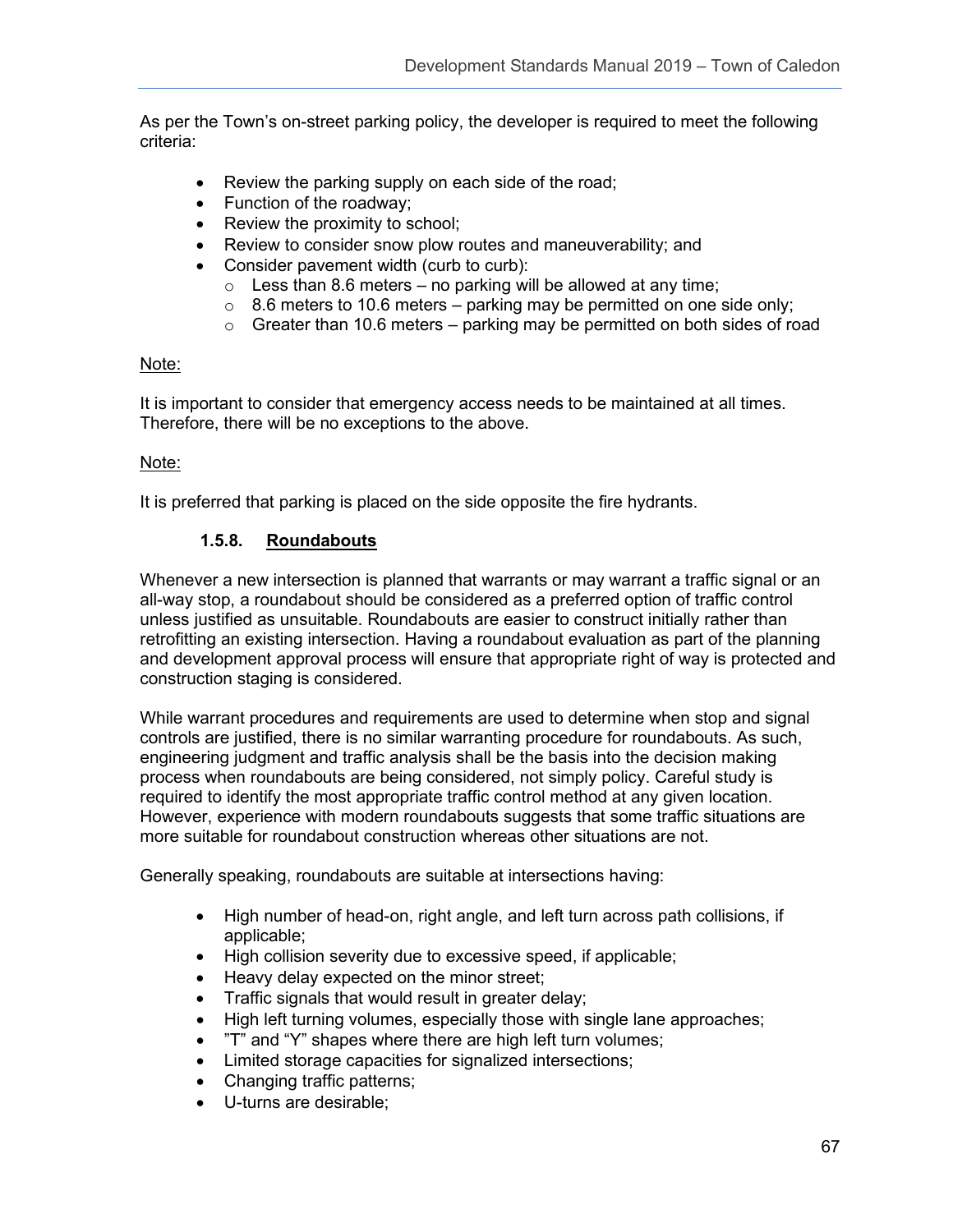• A benefit for slower speed and/or lower traffic volume.

By contrast, roundabouts are generally unsuitable at intersections:

- Where satisfactory geometric design cannot be provided. These could include right of-way limitations, utility conflicts, drainage issues, etc.;
- Where there are insufficient gaps in the major flow to allow vehicles from the minor flow into the roundabout, creating unacceptable delays for the minor flow;
- Where queuing would frequently back up traffic into the roundabout or adjacent traffic control, such as nearby signals, freeway entrance ramps, etc.;
- Along a coordinated signalized corridor, where signalization would provide a better level of service;
- Where traffic control devices or services require preemption, such as railroad tracks, LRT tracks, police & fire stations, etc.;
- With approach grades of 4% or more;
- Steep grades pose sight distance concerns, lead to collision issues in icy weather and may pose issues during construction;
- Along routes where large combination vehicles or over-dimensional vehicles will frequently use the intersection and insufficient space is available;
- With heavy pedestrian movements that would have trouble crossing the street because of high traffic volumes. This includes unique pedestrian areas (areas with a large number of children, elderly people, people with disabilities, etc.);
- Where a large number of cyclists are expected.

Designing the geometry of a roundabout involves choosing between trade-offs of safety and capacity. Roundabouts must operate safely when their geometry forces traffic to enter and circulate at slow speeds. Horizontal curvature and narrow pavement widths are used to produce this reduced-speed environment. Conversely, the capacity of roundabouts is negatively affected by these low-speed design elements. As the widths and radii of entry and circulatory roadways are reduced, the capacity of the roundabout is also reduced. Furthermore, many of the geometric parameters are governed by the maneuvering requirements of the largest vehicles expected to travel through the intersection. Thus, designing a roundabout is a process of determining the optimal balance between safety provisions, operational performance, and large vehicle accommodation. While the basic form and features of roundabouts are uniform regardless of their location,

many of the design techniques and parameters are different, depending on the speed environment and desired capacity at individual sites. In rural environments where approach speeds are high and bicycle and pedestrian use may be minimal, the design objectives are significantly different from roundabouts in urban environments where bicycle and pedestrian safety are a primary concern. Additionally, many of the design techniques are substantially different for single-lane roundabouts than for roundabouts with multiple entry lanes. Figure 1, (An informational guide. Transportation Research Board; 2010.), provides a review of the basic geometric features and dimensions of a roundabout.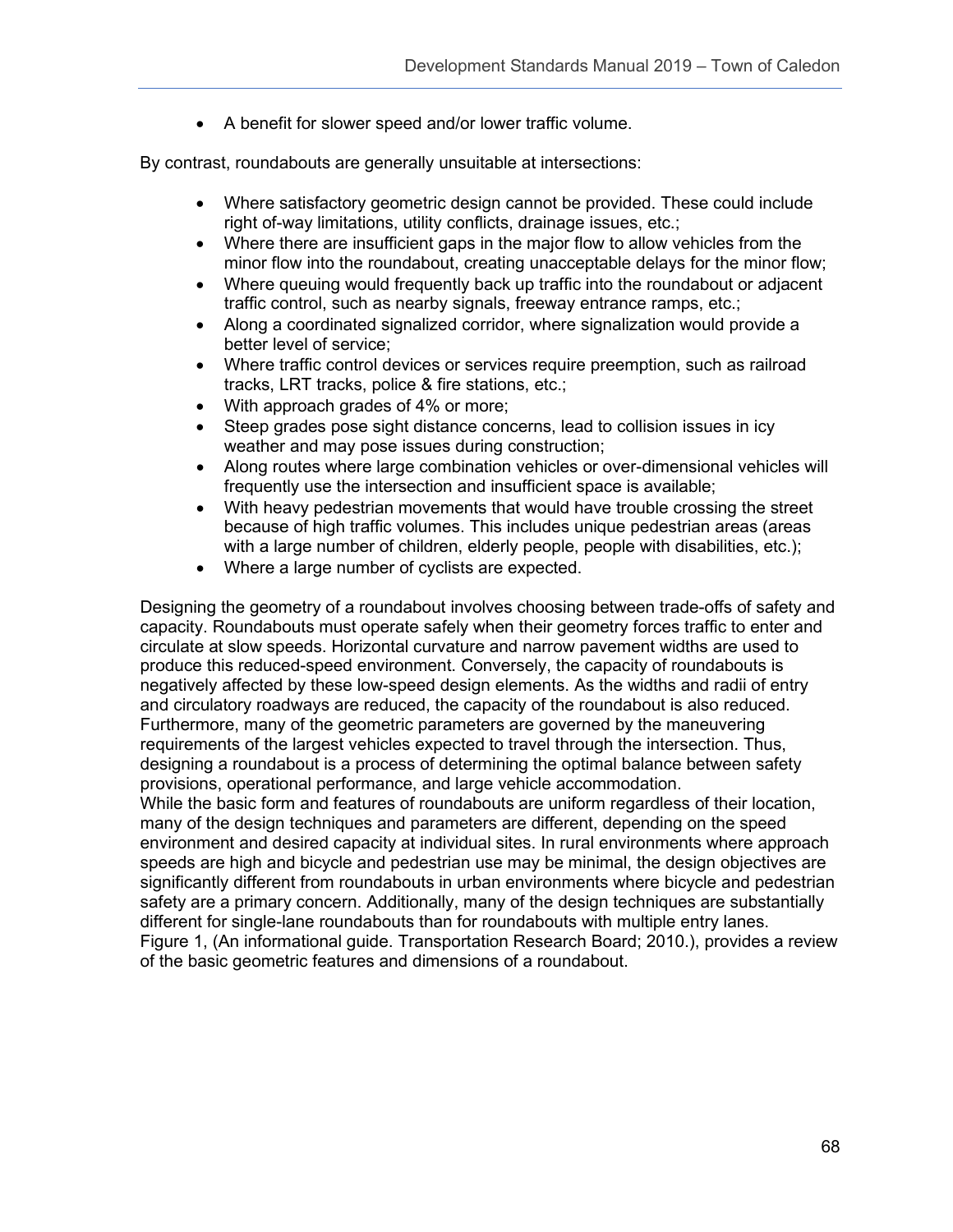

**Figure 1: Basic Geometric Elements of Roundabouts**

FHWA publication Roundabouts: An Informational Guide and Facilities Development Manual published by Wisconsin Department of Transportation provide more recent information on roundabout geometric design.

## **1.5.9. Sight Triangles**

On a corner lot within the sight triangle, the following provision shall apply:

• The distance from the point of intersection of the street lines and forming the sight triangle shall be 9 meters, except where one of the street lines is a Regional Road, the distance shall be 15 meters.

Within any area defined as a Sight Triangle, the following uses shall be prohibited:

- A building structure or use which would obstruct the vision of drivers;
- A fence, tree, hedge, bush or other vegetation to which the top exceeds 1 meter in height above street elevation;
- Any portion of a parking space;
- A berm or other ground surface which exceeds 0.5m in height above street elevation;
- A sign, to which the body is less than 4 meters above street elevation.

#### Note:

The provisions of the above, shall not apply at any intersection controlled by traffic light signals.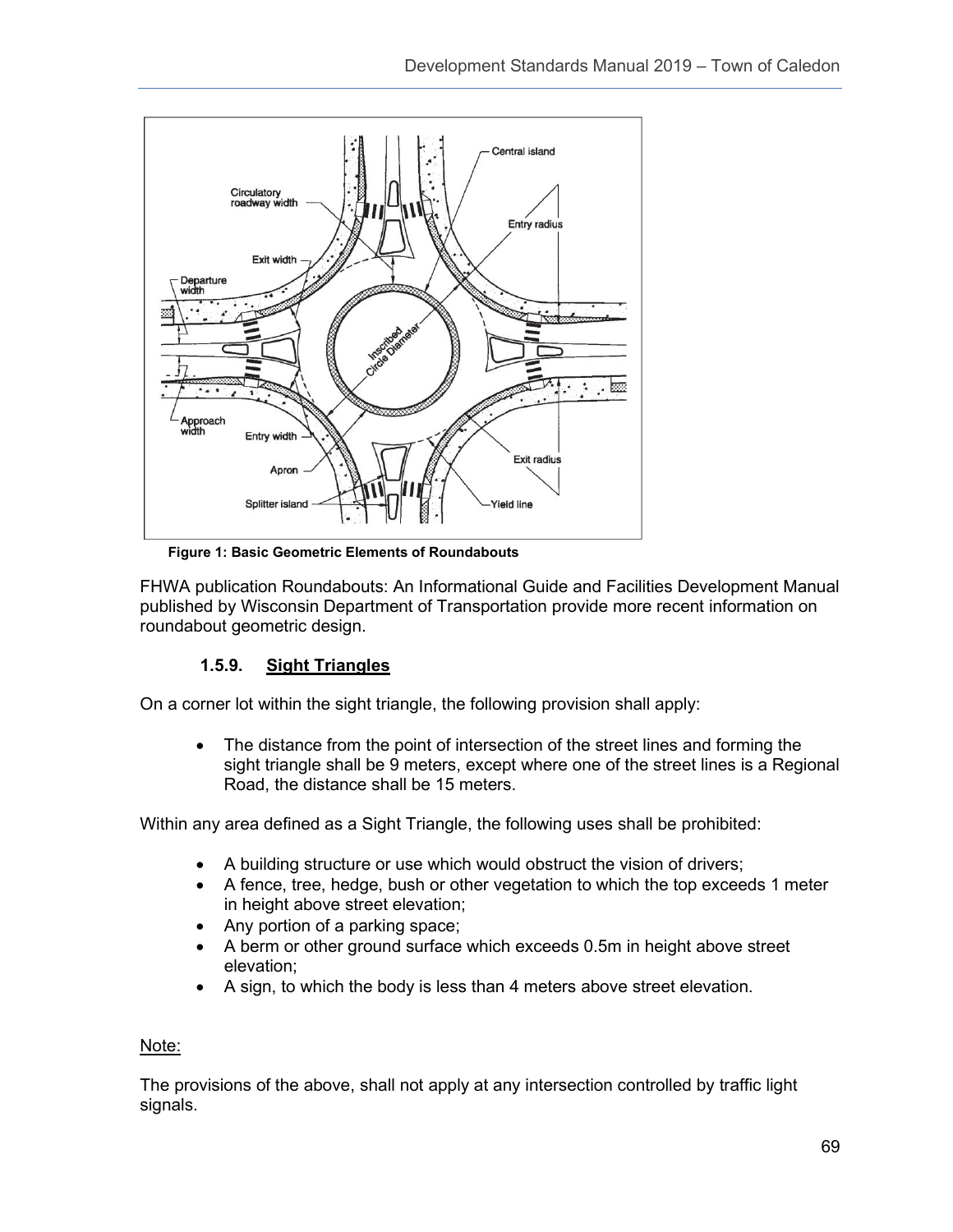## **1.6. Pedestrian Ways**

## **1.6.1. Sidewalks and Walkways**

Sidewalks are required in subdivisions where specified by the Town and in accordance with Town Standards and Guidelines and OPS Standards. This will include the use of tactile plates at road crossings.

Where the development generates the need, in the opinion of the Town, sidewalks may be required on existing streets external to the plan or streets where reverse frontage is proposed.

Walkways shall be constructed as required for adequate circulation of pedestrian traffic and shall be in accordance with the most recent requirements and specifications of the Town of Caledon and in accordance with the Caledon Transportation Master Plan, Community Design Plan and The Town of Caledon Trails Master Plan.

#### Note:

Exterior travel routes (sidewalks and walkways) shall comply with the technical requirements of the Design of Public Spaces of the Integrated Accessibility Standards (IASR) of the Accessibility for Ontarians with Disabilities Act, 2005. (AODA)

#### **1.6.1.1. Location**

Sidewalks shall be constructed on Town of Caledon streets as shown on the Town's Road Cross-section Standards.

Concrete sidewalks are required:

- A. Along only one (1) side of local streets, with an AADT of approximately 100 or greater;
- B. Along both sides of a Local Road with a Right of Way (R.O.W.) of 18 meters or greater, as per the Town's direction
- C. Along both sides of a Local Road that is on a main school route or provides access to a community center, park or commercial;
- D. Along both sides of collector and arterial streets;
- E. Along the inside of crescents or as determined by the Town;
- F. On one (1) side of cul-de-sacs if:
	- cul-de-sac is longer than 100 m to the bulb;
	- cul-de-sac leads to a pedestrian node (i.e. a park, a school, a commercial area, an apartment building); or
	- cul-de-sac is of such a design within the subdivision that through pedestrian travel is required; or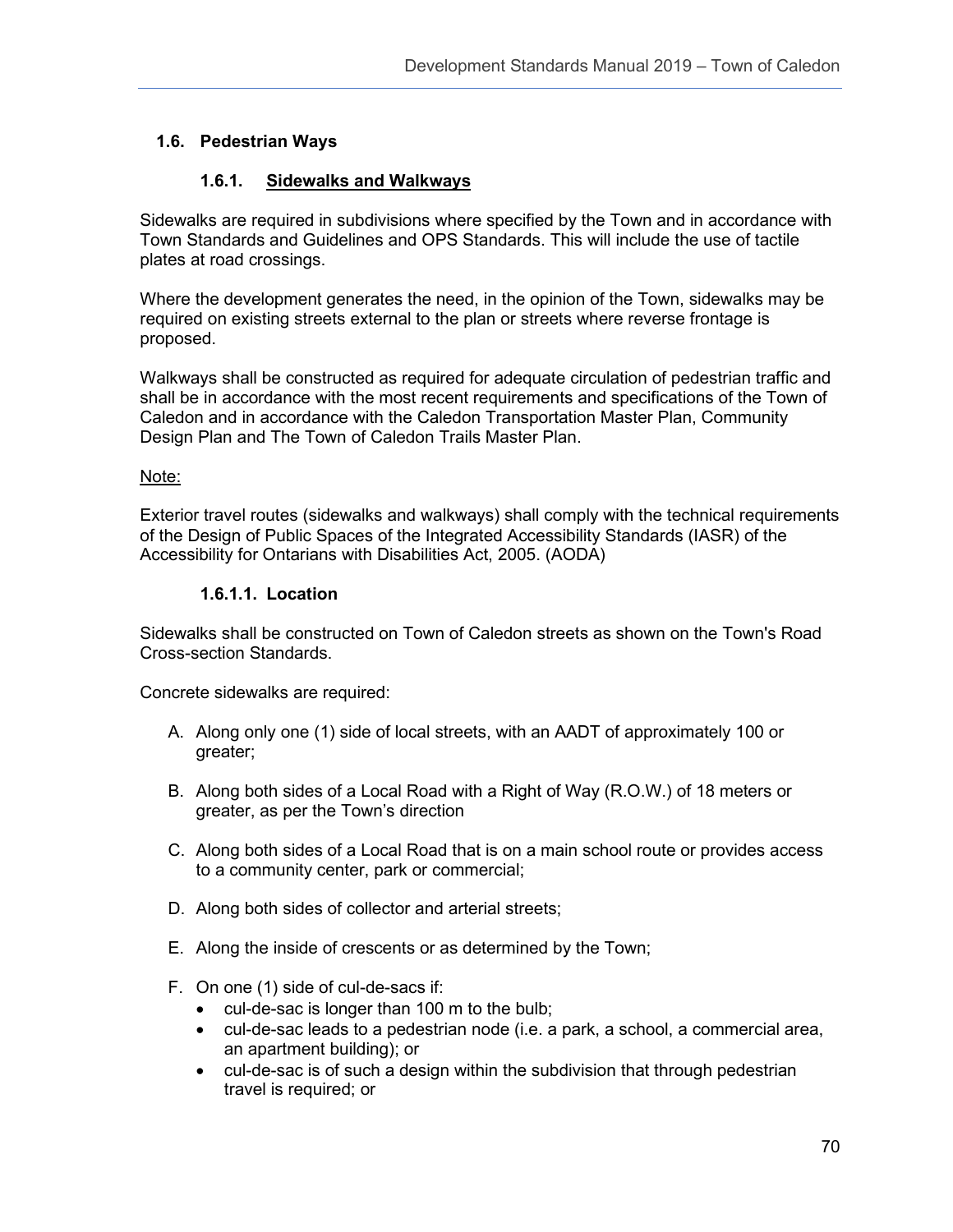G. On one (1) side up to the built section of cul-de-sacs. The terminus of the sidewalk shall not conflict with driveways and services and the exact location shall be determined by the Town prior to construction.

## Note:

Concrete sidewalks are not required in the "Bulb" section of cul-de-sacs or along the longer side of crescents, unless otherwise specified by Town.

Placement of the sidewalk shall generally be in the following priority:

- Same side as schools, parks and other areas that are pedestrian generators;
- North and east-side of road to take advantage of the sun;
- Minimum driveway crossings;
- Reduced road crossings;
- Inside side of Road Elbows.

#### **1.6.1.2. Specification**

Sidewalks shall be designed and built according to the specifications below, as well as OPS Standards where applicable:

- Sidewalk widths vary depending on the road designation (see standard drawings for widths);
- Concrete shall have a minimum compressive strength of 32 MPa at 28 days (CSA A23.1); air content of  $7.0\% \pm 1.5\%$  measured prior to placement;
- Concrete sidewalks shall normally be a minimum of 125mm thick, 150mm thick across residential driveways and 200mm thick across commercial or industrial driveways respectively;
- The sidewalk shall be constructed 25mm higher than the finished sod on the downstream side and flush to the finish sod on the upstream side;
- Sidewalks shall comply with OPSD 310.010 and 310.030 on a minimum of 150mm Granular "A" material compacted to 95% Standard Proctor Density;
- Sidewalks shall not be constructed on organic soils.

## **1.6.2. Walkway Block, Bike Lanes and Trails**

Sidewalks, walkway blocks, bicycle lanes and multi-use trails shall be shown on the Traffic Control Plan(s) drawn to a scale of 1:1000 or larger.

The Developer may be required to develop trail systems, coordinating walkways and linkages to existing trail systems. Pedestrian/bike linkages shall be implemented according to the Town of Caledon Trails Master Plan, any relevant secondary plans, and/or Community Design Plans. All Trail access points shall be gated according to Caledon Trailway Standards. All trail and walkway developments shall be shown on the landscape plans.

Refer to section 2.3.4. for trail standards.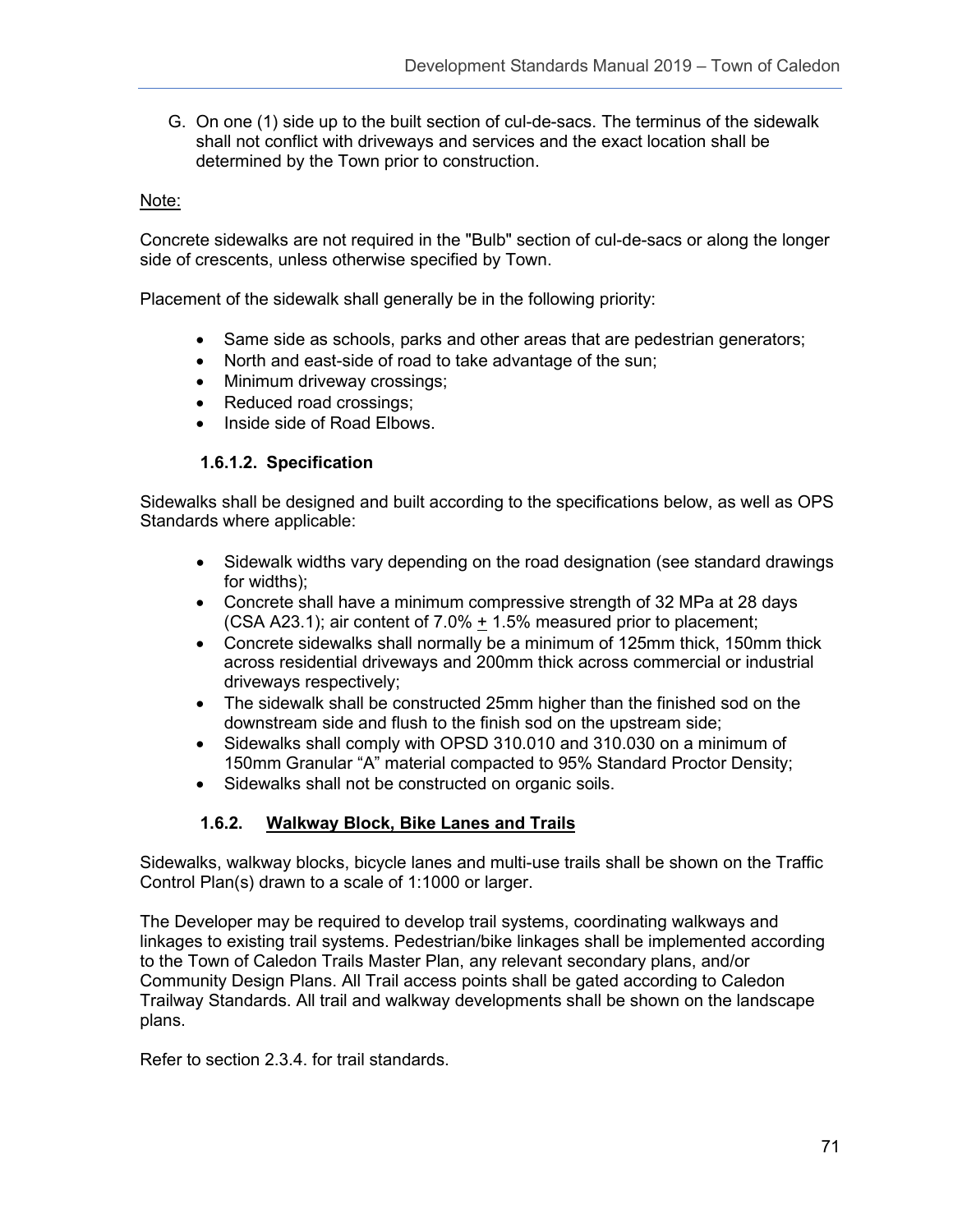All street to street walkway blocks are to follow the Town's Standard Drawing No. 911. Alternate walkway block widths and design features may apply at the discretion of the Town.

Bicycle lanes shall have the same structural standard as the road base with a 1.5 m lane in addition to the normal road cross-section designated by appropriate markings, as per the Traffic Control Plan. The final design, timing of bicycle circulation signage and markings will be determined by the Town.

The Developer is responsible for supplying and installing all traffic, pedestrian and bicycle control signs where required by the Town.

## **1.6.2.1. Walkway Block (street to street) Lighting**

Walkway block lighting may be required upon a photometric analysis or as directed by the Town. If required, the consultant is to complete the walkway block lighting design in complete accordance with Section 1.11 of this document. Light posts within the walkway block shall be proposed within a location that will not interfere with equipment access for snow removal and/or general maintenance purposes.

## **1.7. Regional Services**

## **1.7.1. Sewer System**

Sanitary sewers designed and constructed in accordance with the most recent requirements and specifications of the Region of Peel are required in all residential subdivisions designated for sanitary servicing. Sanitary sewers shall be of adequate size and depth to service the adjacent external lands where so required by the Region of Peel Finance and Infrastructure Services Commissioner. A sewer connection from the sewer main to the edge of the road allowance shall be constructed for each lot or building block in the plan of subdivision.

## **1.7.2. Water System**

Watermains and appurtenances shall be constructed on all streets within the plan of subdivision and shall be designed and constructed in accordance with the most recent requirements and specifications of the Region of Peel.

A separate water service connection shall be provided to the edge of the road allowance for each lot or building block within the plan of subdivision. Water services shall be constructed in accordance with the most recent requirements and specifications of the Region of Peel.

All fire hydrants are to be located on the same side as the watermain.

## **1.8. Street Name and Traffic Signs**

# **1.8.1. Plan**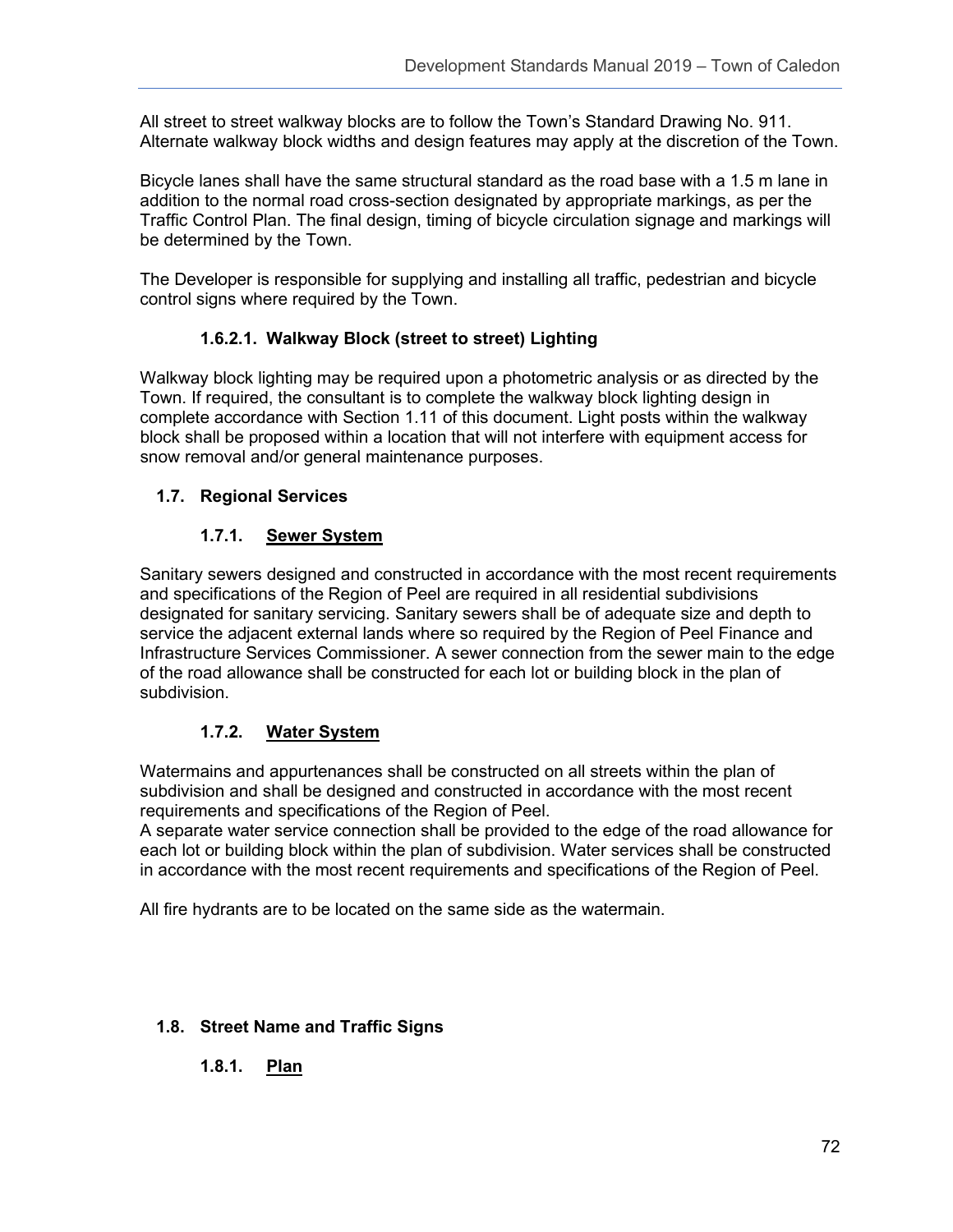A Traffic Control Plan is to be prepared showing the location of all signs and markings to be installed in the subdivision.

All traffic and pedestrian control signs are to be made with High intensity type reflective sheeting approved by the Ministry of Transportation Ontario. All signs shall be mounted on galvanized steel "U" channel posts 3.6 m in length. Signs and markings shall be manufactured and installed in accordance with the current Ontario Traffic Manual (OTM) and the Highway Traffic Act Regulation for Ontario.

All stop signs at Regional intersections and arterial roads are to be per O.T.M. Stop signs at 'all way' stop intersections are to be mounted with an 'all way' tab and a red and white horizontal hazard marker.

Stop signs are to be installed on all minor approaches to intersections.

Parking will be prohibited on both sides of laneways and roads with a width of less than 8.5 meters, curb face to curb face.

Parking will be prohibited on one side of the road (adjacent to fire hydrants) with a width of less than 8.5 meters to 10.6 meters, curb face to curb face.

"No Parking" signage must be 15 to 20 meters from each intersection with additional signs every 45 to 50 meters and shall not conflict with street tree planting.

Parkland and park facilities will be designated to provide barrier free access to wheelchair users and others with mobility limitations. Each park will contain a pedestrian system of walkways, trails, bridges and ramps to provide continuous direct access from the access or entry point at the edge of the park or parking lot to the park facilities.

The Aboveground Plan and Pavement Marking Plan shall show the proposed location of signs to be installed in the subdivision. The plans shall be part of the engineering drawings, which must be approved by the Town. The signs must be clearly shown without cluttering other details.

# **1.8.2. Street Name Signs**

Street name signs shall be placed at every intersection and shall be double sided. These signs shall be placed in the locations and shall be of the type shown on Town Standard Drawing No. 400.

Temporary street name signs, approved by the Town, must be erected at intersections upon completion of base asphalt on roadways. These signs must be maintained in legible condition until such time as the permanent street name signs are in place.

Street name and traffic signs shall be supplied and erected by the Developer. Temporary street name signs shall be supplied, erected and maintained by the Developer in order to facilitate deliveries during the construction period.

Temporary regulatory signs must be reflective. All permanent signs must be to Town Standard.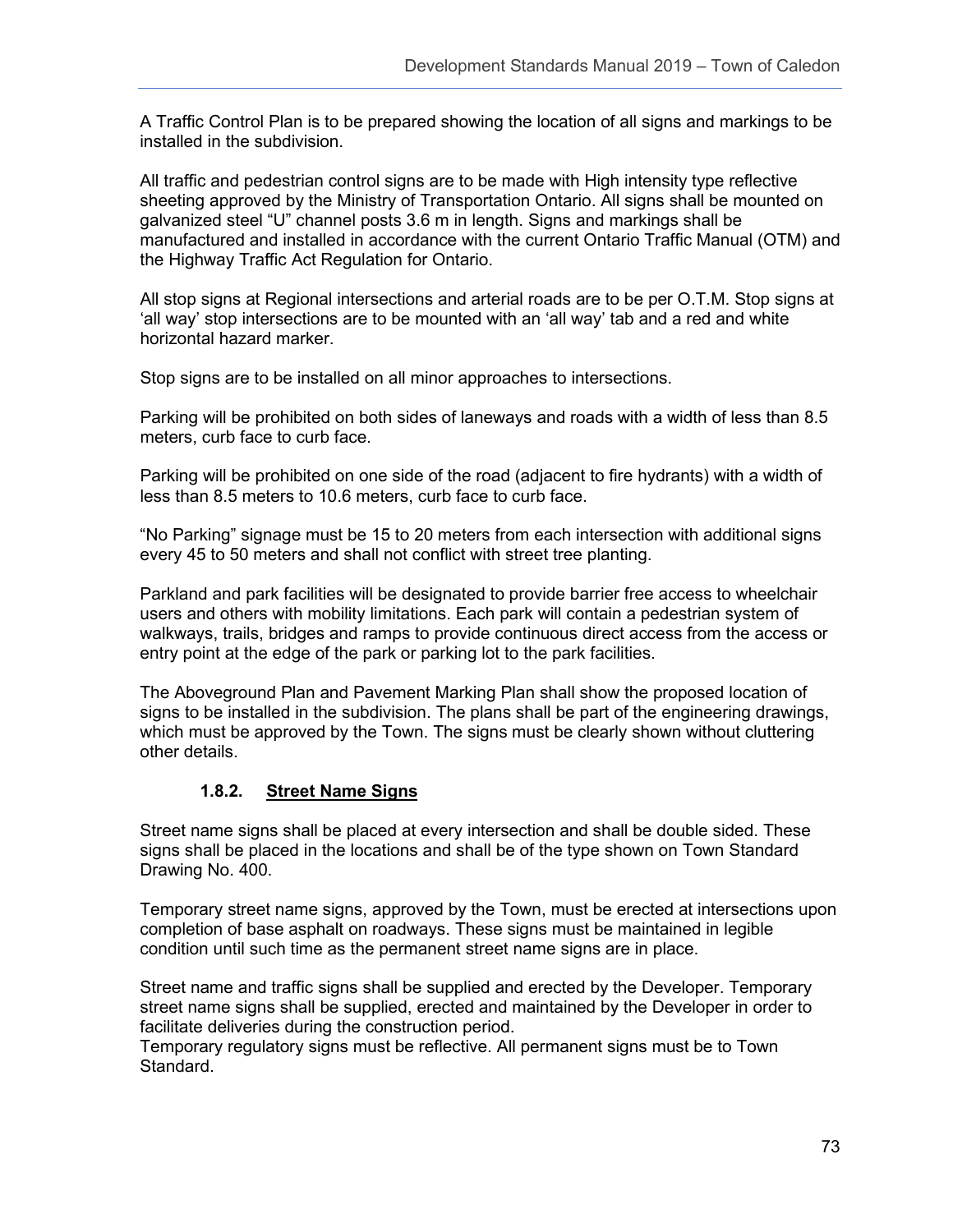Once the proper traffic signs and street name signs have been installed, the Town will inspect the installations.

Traffic control signs shall be located as shown on Town Standard Drawing No. 400. Where the standard drawing does not cover the positioning, the location must conform to the most recent versions of the Ontario Traffic Manual (OTM) for Ontario or the Highway Traffic Act Regulations for Ontario.

Signs shall be located on the right-hand side of the roadway. Signs in any other position will be considered only as supplementary to the signs in the normal position.

Signs shall be mounted at right angles to the direction of and facing the traffic they are intended to serve.

Signs are to be aluminum, anodized on both sides, and comply with the following requirements:

Sizes

600mm – 1.6mm utility series 600mm to 900mm – 2.0mm No. 6T6 Over 900mm – 3.2mm No. 655T6

All traffic control signs are to be made with high intensity type reflective sheeting approved by the Ministry of Transportation Ontario, the current standard of the OTM, the Highway Traffic Act Regulation for Ontario and the Town, including colours.

## **1.9. Roadway Markings**

The Developer will design pavement markings for all roadways in accordance with the Ontario Traffic Manual (OTM) and in accordance with the Town Standards or approved by the Town. These pavement markings will be installed on the top coat of asphalt, or at the discretion of the Town, in accordance with OPSS 710.

## **1.9.1. Stop Bars and Pedestrian Crossing Lines**

The Developer shall be responsible for stop bars at all stop signs. All roadway markings shall use either Thermoplastic Pavement or Field Reacted, Polymeric Pavement Marking Materials.

## **1.9.2. Lane Delineation**

The Developer shall be responsible for pavement lane delineation markings on Collector Roads, Arterial Roads, on roads with more than 2 lanes and on Local Roads as directed by the Town. All roadway markings shall use Thermoplastic Pavement Marking Materials.

## **1.10. Traffic Signals**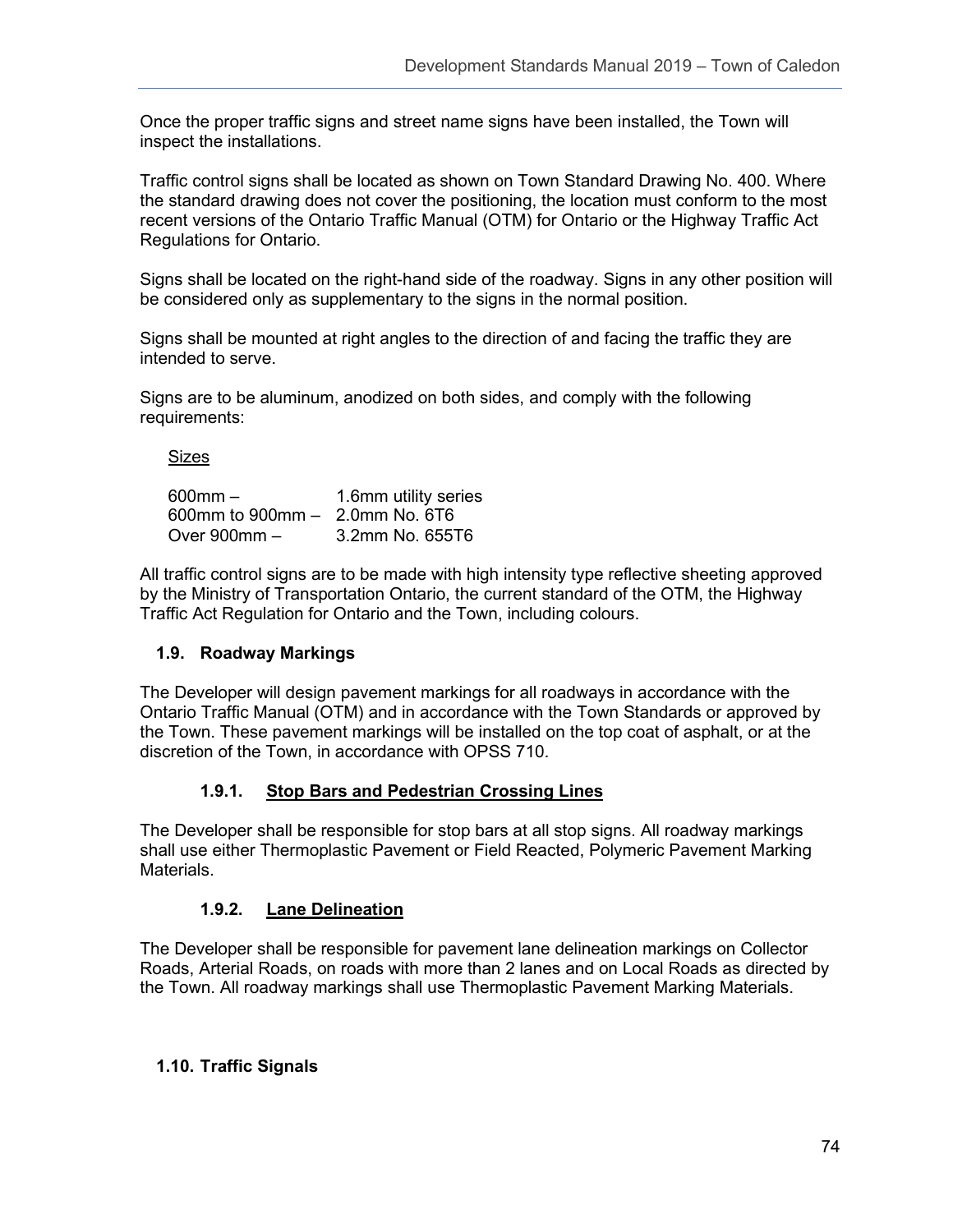Traffic Signals are to be designed on individual site-specific bases and must conform to Region of Peel Standards. The signals shall include *Opticom* Pre-emption Devices as per Region of Peel Standards

# **1.11. Street Lighting**

Streetlights are to be designed by an Electrical Consultant and installed along all streets and most public walkways in accordance with the most recent lighting requirements and Town of Caledon's Outdoor Lighting Standard Manual (2018) *(Appendix A)*. Electrical work is to be designed, certified, and constructed in accordance with the most recent requirements and specifications of the Town and Hydro One.

All street lighting poles shall have a one foot stripe located 1.5m above the ground identifying the wattage of the luminaire from the ground.

# **1.11.1. Lighting Levels and Uniformity Ratio**

Street lighting shall be supplied and installed on all streets and pedestrian walkway blocks in the subdivision as per the Town of Caledon's Outdoor Lighting Standard Manual (2018) (Appendix A).

Estate Residential development lighting shall be based on an average pole spacing of 100 meters and at key locations such as intersections, horizontal and vertical curves.

# **1.11.2. Approval and Construction**

Approval of plans for street lighting must be obtained from the Planning and Development Department. The Developer must guarantee and maintain the lighting until assumption of the development. The Developer is required to provide an extra pole for every 50 required in a subdivision.

# **1.11.3. Energization**

Approval by the Electrical Safety Authority (ESA) is required before any street lighting will be energized and assumed into the Town's streetlight inventory. The Developer must guarantee and maintain the lighting until Assumption. Payment of initial energization fees and ongoing streetlight energy charges will be the responsibility of the Developer in accordance with the Subdivision Agreement.

Energization of street lights occurs once the subdivision has been registered. Once registered, the Developer will submit a completed *"New Subdivision Street Light Connection Questionnaire",* to the Town's Analyst, Capital Assets with the following information:

- Streetlight Connection Summary and Load Calculator
- Electrical Safety Authority Certificate of Inspection

Town of Caledon staff will forward all information to Hydro One Business Centre requesting a New Connection.

Hydro One will coordinate the site visit in order to complete the *Electronic Layout* for each transformer. Once site visits have been completed and Hydro One provides Town with the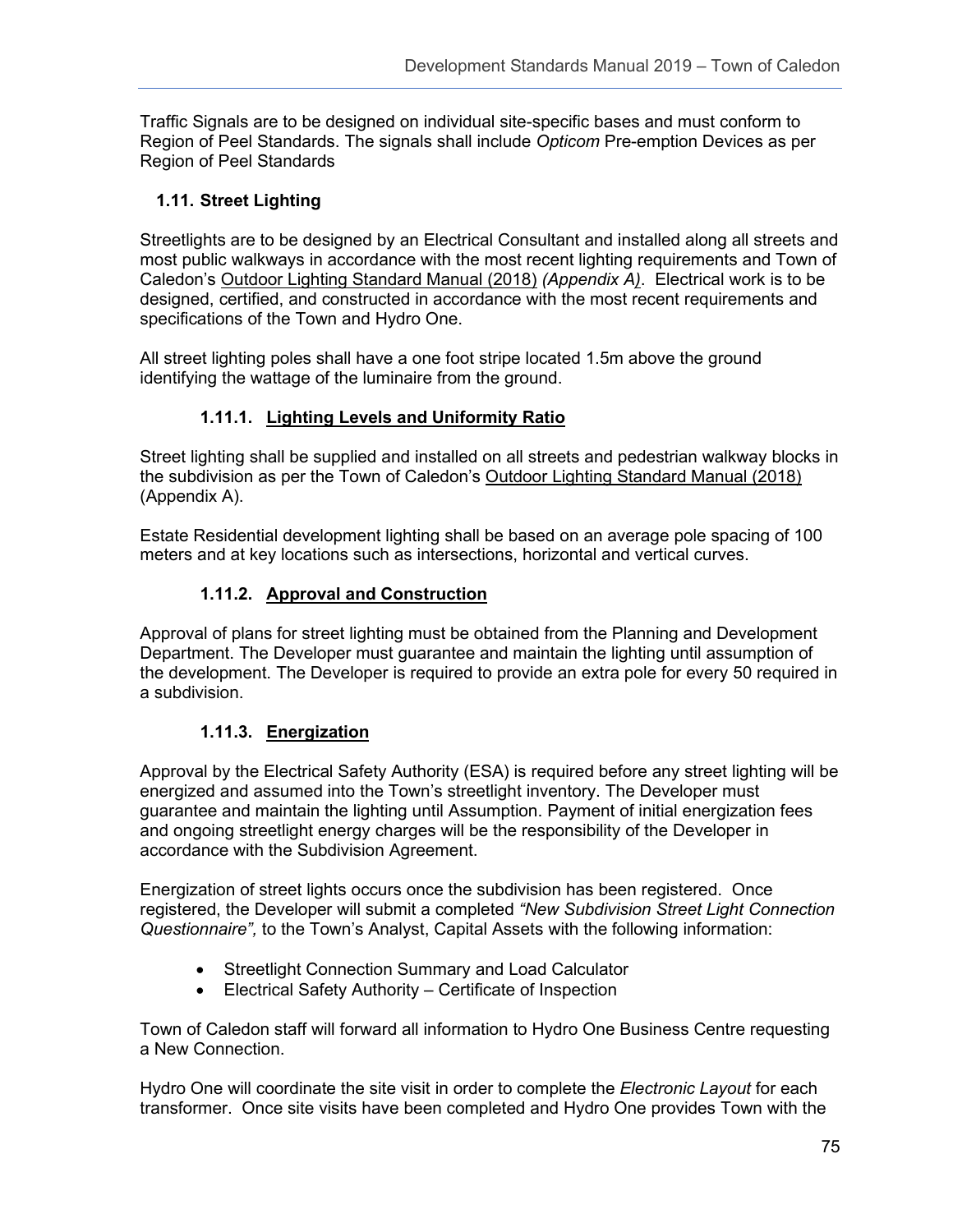"*5 Steps to Critical Connection Package"*, staff will sign the package and submit payment to Hydro One.

## **1.12. Residential Lot Drainage and Sodding**

## **1.12.1. General**

The Owner shall endeavor to retain all topsoil on site; the Topsoil Management Report shall address how much topsoil is located on the site and where the topsoil will be placed at what depths. Written permission from the Town is required to remove any topsoil from the site.

Lots, including drainage ditches and swales, as well as road boulevards are to be completely topsoiled and sodded with 300mm of topsoil for lot or boulevard grading and 600mm of topsoil for stormwater management facilities (to a maximum depth of 1.0 meters) and No. 1 Nursery Sod. Rural Estate residential lots rear yards may be seeded on a sitespecific basis (except areas such as front yards/boulevards, septic systems, ditches, swales, slopes and tile beds which must be sodded).

- Grade areas to:
	- o Provide proper surface drainage and maximum usable land area.
	- o Preserve existing trees where possible.
	- o Direct flows away from houses;
- Minimum yard slope shall be 2.0% for split lots and walkouts and 3.0% for back to front side swale drainage;
- Minimum driveway slope 2.0% and all driveways must slope away from the dwelling;
- Maximum driveway slope 6.0% (from standard sidewalk location);
- Maximum slope between houses in any direction:
	- 4 horizontal: 1 vertical for urban areas, use steps and/or retaining walls or low maintenance landscaping if this requirement cannot be met.
- Provide a 0.6m gently sloping area (at 2.0%) away from the house on at least one side of the building where side yard setback permits. (Usually the garage side or side door entrance.);
- A minimum of 100mm of clear stone rather than topsoil and sod is required for combined side yards between two buildings which are 1.80m or less. If the combined side yard on the other side of the same building is 2.4m or more, then back-to-front drainage may be considered through that side.

## **1.12.2. Type of Drainage Pattern**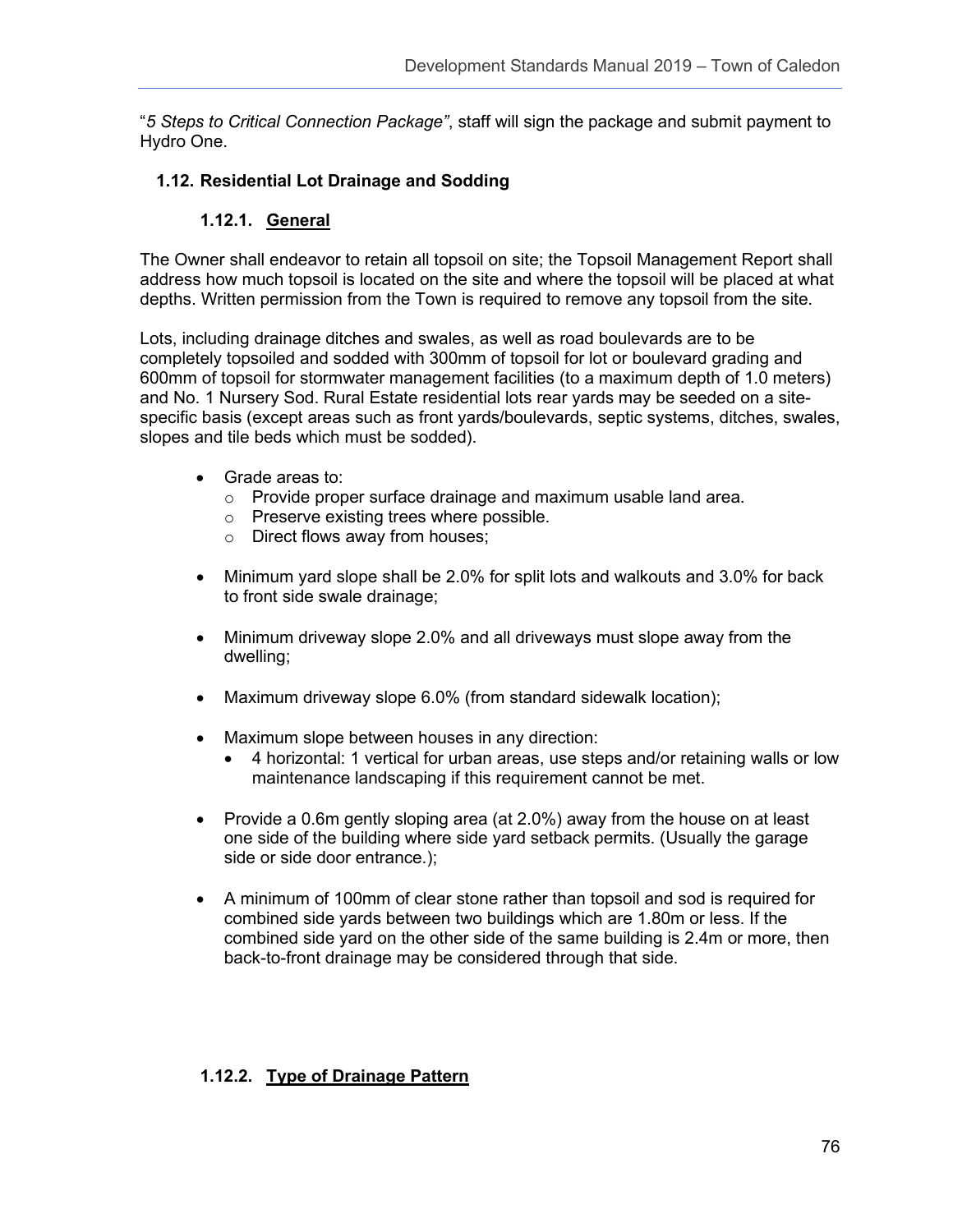Back to front grading is preferred where feasible. Where this is not feasible the high point where the drainage is split from back to front should be located at the rear of the dwelling. If a lineal park/walkway is located at the rear of the dwellings, then the drainage split is to be located at the front of the dwelling and all roof leaders are to be directed to the rear of the lot or infiltration trench.

Rear yards which drain through abutting lower back-to-front type lots are permitted where:

- Sufficient fall is available between the adjacent streets to achieve desired grades for swales and yards;
- Cut-off swales at the rear of the upper lots direct runoff into the lower lot side yard swales;
- Downspouts on the upper lot do not direct flow to the lower lots;
- Lower lot frontages are of sufficient width to provide side yard swales;
- If roof water cannot be directed to the front, rear lot LID system will be required.

## **1.12.3. Rear Yard**

A minimum of 7.5m of the rear lot area is to be sufficiently level (2% to 5% slope) to be usable or at the discretion of the Town.

Rear yards in urban development areas must have a minimum of 75% of the yard area sufficiently level (2% to 5%) to be usable. This useable area shall be adjacent to the rear of the house.

### **1.12.4. Swales**

Longitudinal slope:

- minimum 2.0% for split lots and walkouts and 3.0% for back to front side swale drainage
- Side slopes 4 horizontal to 1 vertical or less.

Rear Yard Swale to Rear Yard Catch basin:

- Maximum length of rear yard swale in an urban area:
	- $\circ$  On lots less than 12m in frontage five lots
	- $\circ$  On lots 12m and greater in frontage three lots
	- o Rural areas will be determined on a site specific basis

Location of centerline:

• 1.0m maximum offset from the rear lot line

Maximum swale depth:

- Preferred 250mm
- Absolute 450mm
- Minimum 150 mm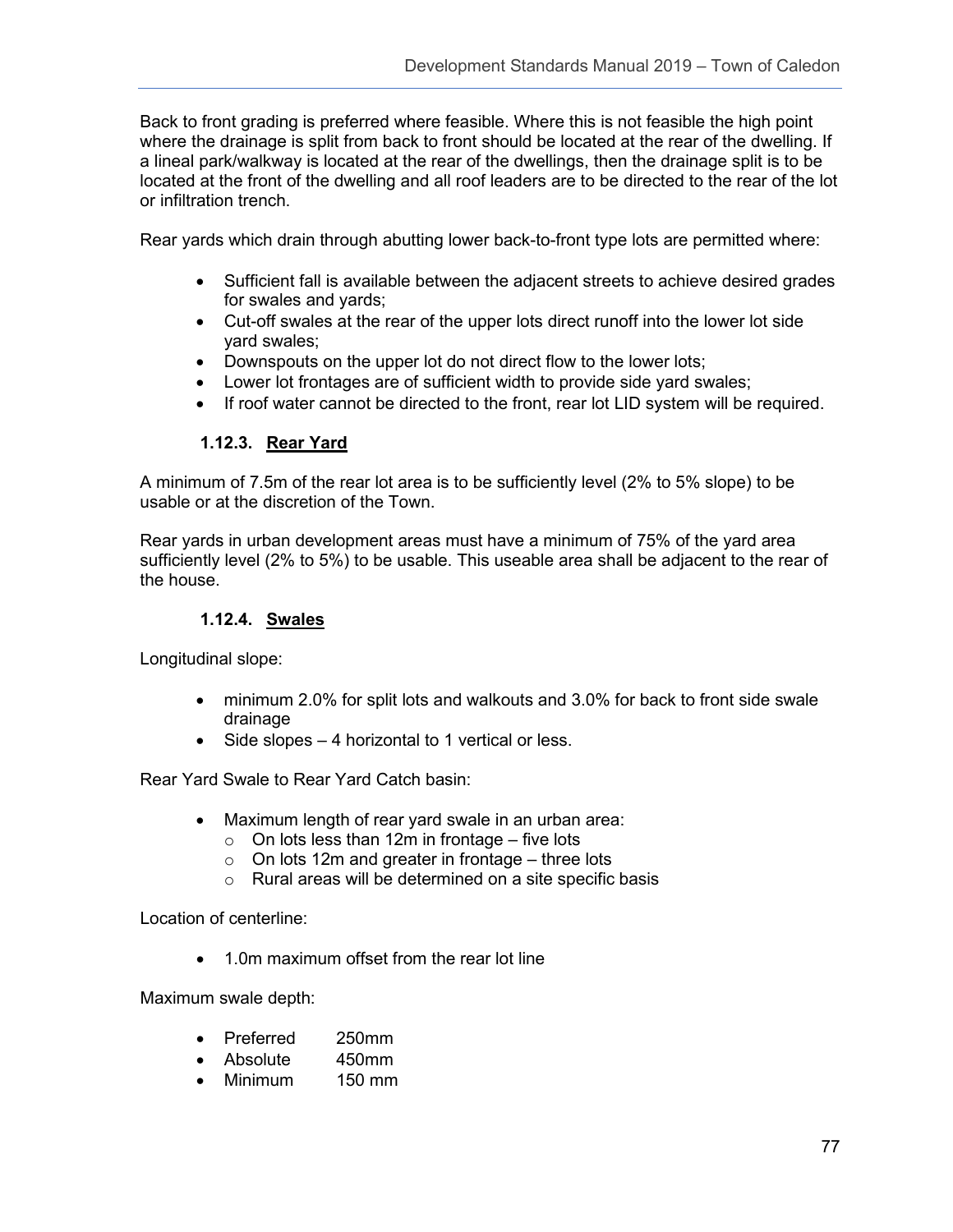Cut-off Swales:

• Minimum gradient of 2.0%

Maximum upstream lot area added to drain to a side yard swale is 500m<sup>2.</sup>

Flows carried around houses are to be confined to defined swales located as far from the home as possible.

## **1.12.5. Rear Yard Catch Basins**

Requirements:

- Rear yard catch basins and outlet pipes shall be located entirely on one lot;
- The edge of a rear yard catch basins shall be located 1.0m clear of property line;
- Rear yard catch basins shall have a maximum drainage area of 1000 $m^2$ ;
- Leads shall be a minimum diameter of 250mm and shall be encased in concrete up to the property line;
- Cross sections are required where pipes go between houses;
- All rear yard catch basin frame and grates shall be as per Town Standard Detail 503 Beehive Catch Basin, Frame & Grate.

## **1.12.6. Retaining Walls**

Requirements:

- Retaining walls are not encouraged but may be employed where necessary to achieve the required useable rear yard areas;
- Retaining walls are generally required where the difference in elevation between lots exceeds 0.60m;
- Construct retaining walls entirely on the upper lot so that tie-backs do not cross property boundaries;
- Certification by the Engineer stating that the retaining wall has been constructed to meet the approved design is required;
- For walls 0.9m and shorter in height: lightweight prefabricated concrete retaining wall products are to be utilized. For retaining walls greater than 0.9m in height, lightweight slab or stone component prefabricated walls are not permitted, heavy block or ready-mix concrete are to be utilized;
- Fencing or railing will be required where retaining wall height exceeds 0.6m. Structural stability of this wall must be such that it can withstand the force exerted on the fence as well as earth loads;
- Screen fencing will generally be placed on top of the retaining wall; however consideration should be given to the aesthetic impact of the combined wall/fence height;
- Design details of walls over 0.6m are to be submitted with grading plans and stamped by a Professional Engineer. It is preferable that the Engineer who stamped the plans certifies the wall construction;
- Building permits, in accordance with the Ontario Building Code may be required;
- The maximum allowable height for a retaining wall shall be 2.5m;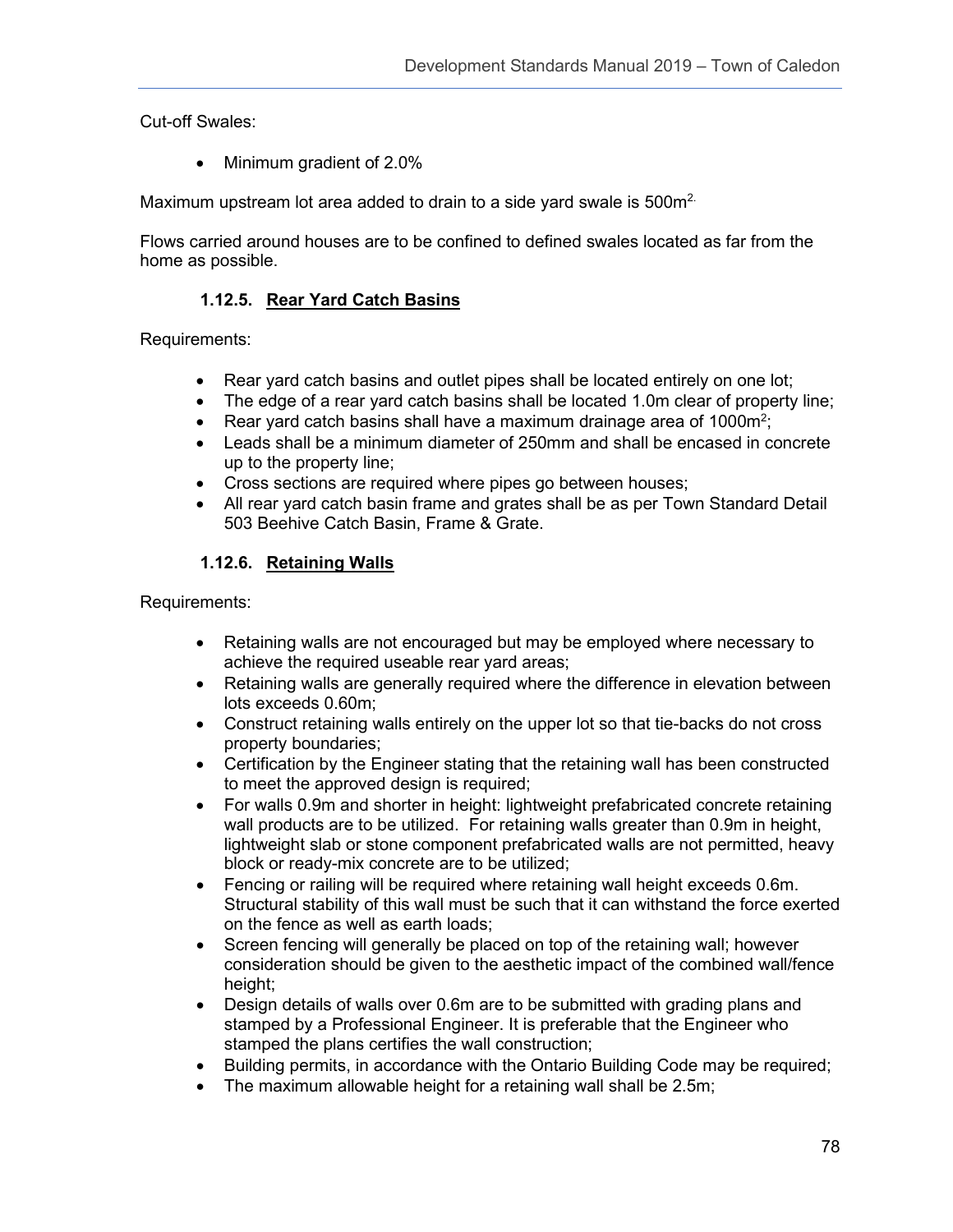• Only Engineered Product (concrete, masonry, and armour stone) shall be permitted as retaining wall material.

# **1.12.7. Roof Leaders**

Roof drain connections to the storm service connection are prohibited. Roof leaders shall discharge on ground via splash pads and shall be directed away from the building foundation walls, without causing any erosion or inconvenience to adjacent property. Roof leaders may also be directed to infiltration trenches or rain collection facilities such as rain barrels or cisterns.

## **1.13. Erosion and Sediment Control**

# **1.13.1. General**

All Erosion and Sediment Control Facilities are to be inspected by the Consulting Engineer once a week and after each rainfall of 10 mm or greater or a significant snow melt. Daily inspections are required during extended rainfall or snow melt periods. These inspections are to ensure that the facilities are in proper working condition and all damaged ESC facilities are to be repaired and/or replaced within 48 hours of the inspection. A permanent record of these inspections must be forwarded to the Town's Finance & Infrastructure Services Department within five (5) days of the inspection.

All erosion and sediment controls are temporary applications constructed prior to any land grading or disruption activities on the site. They are to be inspected and maintained by the Developer throughout the duration of the construction period, including building construction, until the site is stabilized.

All activities on the site shall be conducted in a logical sequence to minimize the area of bare soil exposed at any one time.

All disturbed ground left inactive shall be stabilized by seeding, sodding, mulching or covering, or other equivalent control measure. The period of time of inactivity shall not exceed 30 days, unless otherwise authorized by the Town.

# **1.13.2. Sediment Control Facilities/Basins**

All Sediment Control Facilities/Basins are to be designed and constructed in accordance with Appendix "C" of the Erosion and Sediment Control Guidelines for Urban Construction published by the Greater Golden Horseshoe Conservation Authorities in December 2006, as amended and as per Section 1.4.5. of this manual.

Construction safety fence shall be securely erected along the perimeter of any sediment pond/basin. A warning sign shall be attached to the security fencing stating that the area is off limits to the general public and advising that the pond/basin is used for sediment control purposes and that the enclosed area is subject to flash flooding.

# **1.13.3. Catch Basin Sediment Control**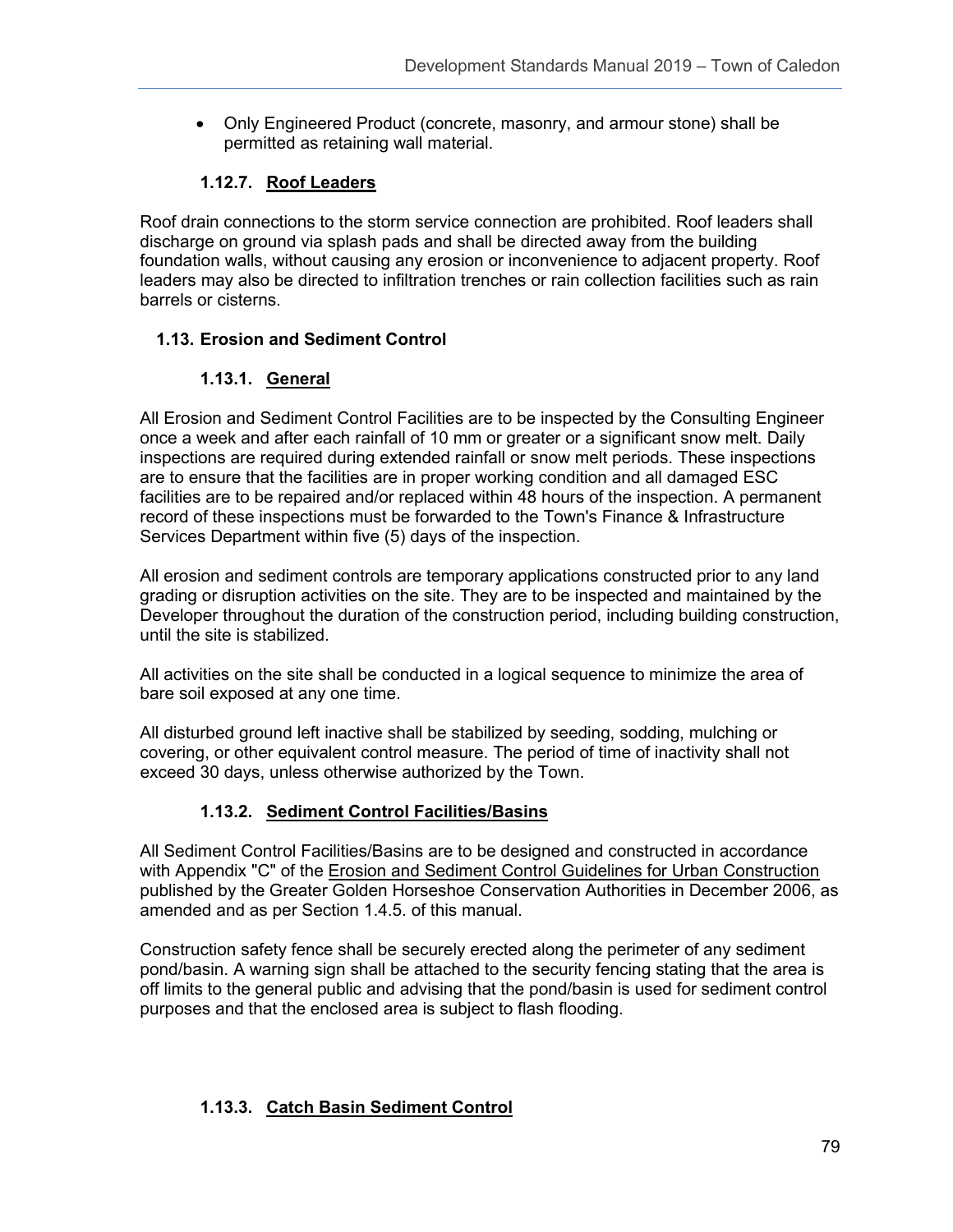During construction, all catch basins shall be provided with sediment control, in accordance with the following requirements:

### Catch Basin Sediment Trap

Catch basin sediment traps shall be provided for unpaved areas draining 2 hectares or greater and less than 4 hectares and shall be constructed in accordance with Town Standard Drawing No. 302.

Sediment removal is required when the depth from the underside of frame to top of the accumulated sediment is reduced to 300mm.

### Catch Basin Sediment Barrier

All rear lot catch basins or catch basins within unpaved areas draining less than 2 hectares shall be provided with a sediment control barrier in accordance with Town Standard Drawing No. 303.

### Roadside Catch Basin Sediment Protection

Under appropriate drainage circumstances, all non-low point roadside catch basins shall be provided with sediment protection by double wrapping the catch basin grate with a woven geotextile. All low point catch basins must utilize alternative sediment control measures so that the drainage outlet is not completely blocked. Regular weekly cleanings of the sump or the use of sediment bags shall be considered for these catch basins. All sediment controls must be inspected and maintained on a regular basis.

## **1.13.4. Sediment Control Fence**

Sediment control fences shall be placed along all down-slope sides of a site along the edges of a drainage channel passing through the site, and along the perimeter of all other areas sensitive to sediment accumulation. All heavy-duty sediment control fences shall be constructed in accordance with Town Standard No. 304, or approved equal.

## **1.13.5. Vegetative Buffer Strips**

A minimum 3m wide vegetative buffer strip shall be provided along the limits of the development adjacent to existing road boulevards and existing residential properties. Where a sediment control fence is required, it shall be constructed in front of the buffer strip.

## **1.13.6. Topsoil Stockpile Protection**

All topsoil stockpiles containing more than  $100<sup>m</sup>$  of material shall be located a minimum of 10m away from the roadway, drainage channel or an occupied residential lot. The maximum side-slopes for topsoil stockpiles shall be 1.5 horizontal to 1.0 vertical or at the angle of repose whichever is less, and the maximum height shall not exceed 5.0 meters.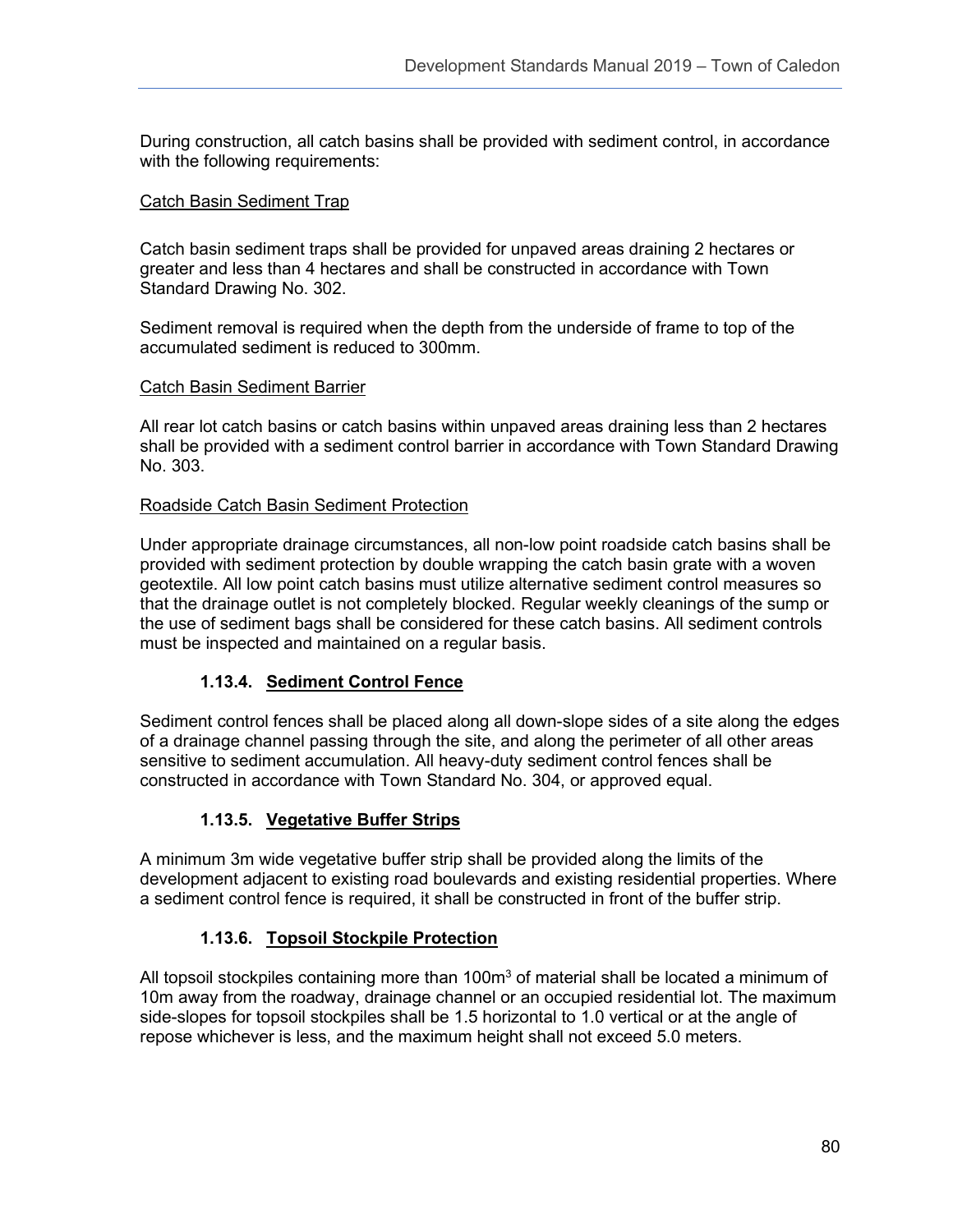Location of Topsoil Stockpiles on lands to be dedicated to the public is prohibited. Topsoil Stockpiles should be located where possible on private lands between houses and on rear yards.

Runoff from all topsoil stockpiles shall be controlled by a sediment control fence or other approved devices.

# **1.13.7. Stone Pad Construction Entrance – Construction Access**

In order to reduce the tracking of mud onto a paved street, a pad of crushed stone shall be constructed at the site entrance and exit leading onto any existing road. The stone pad shall be a minimum of 450mm thick, 30m long and 5m wide. The first 15m from the entrance/exit shall be constructed with 50mm clear stone. The remaining 15m shall be constructed with 150mm rip rap.

This stone pad must be maintained as required given the site conditions to ensure mud tracking is kept to a minimum.

# **1.13.8. Rock Check Dam**

Rock check dams are to be installed in ditches and swales in accordance with OPSD 219.210 or 219.211.

## **1.13.9. Mud and Dust Control**

The Town of Caledon requires all owners and builders in new subdivisions to take an active effort in controlling mud and dust deposited on neighbouring streets by vehicles exiting sites under development:

- 1. Once any house has been occupied, the adjacent streets adversely affected by mud and dust build-up shall be cleaned at least twice a week. If cleaning is not completed to the satisfaction of the Town, the Town of Caledon has the rights to clean the neighbouring streets at the expense of the Owner.
- 2. Once homes have been occupied, neighbouring streets shall be kept clear of building materials and dirt or mounds of soil.
- 3. Construction access routes shall be scraped and flushed daily.

Owners and Builders are required to have all internal and external roads scraped daily, as well as flushed and swept twice weekly or as deemed necessary by the Town. This work shall be completed every Tuesday and Friday of each week and continue until all lots are sodded.

## **1.14. Utilities**

The appropriate utility company or their approved Contractor shall install the services for Tele-communications, Hydro, Gas and Cable TV. The Developer must bear the cost of any surcharges for underground installation made and must grant any necessary easements for their services.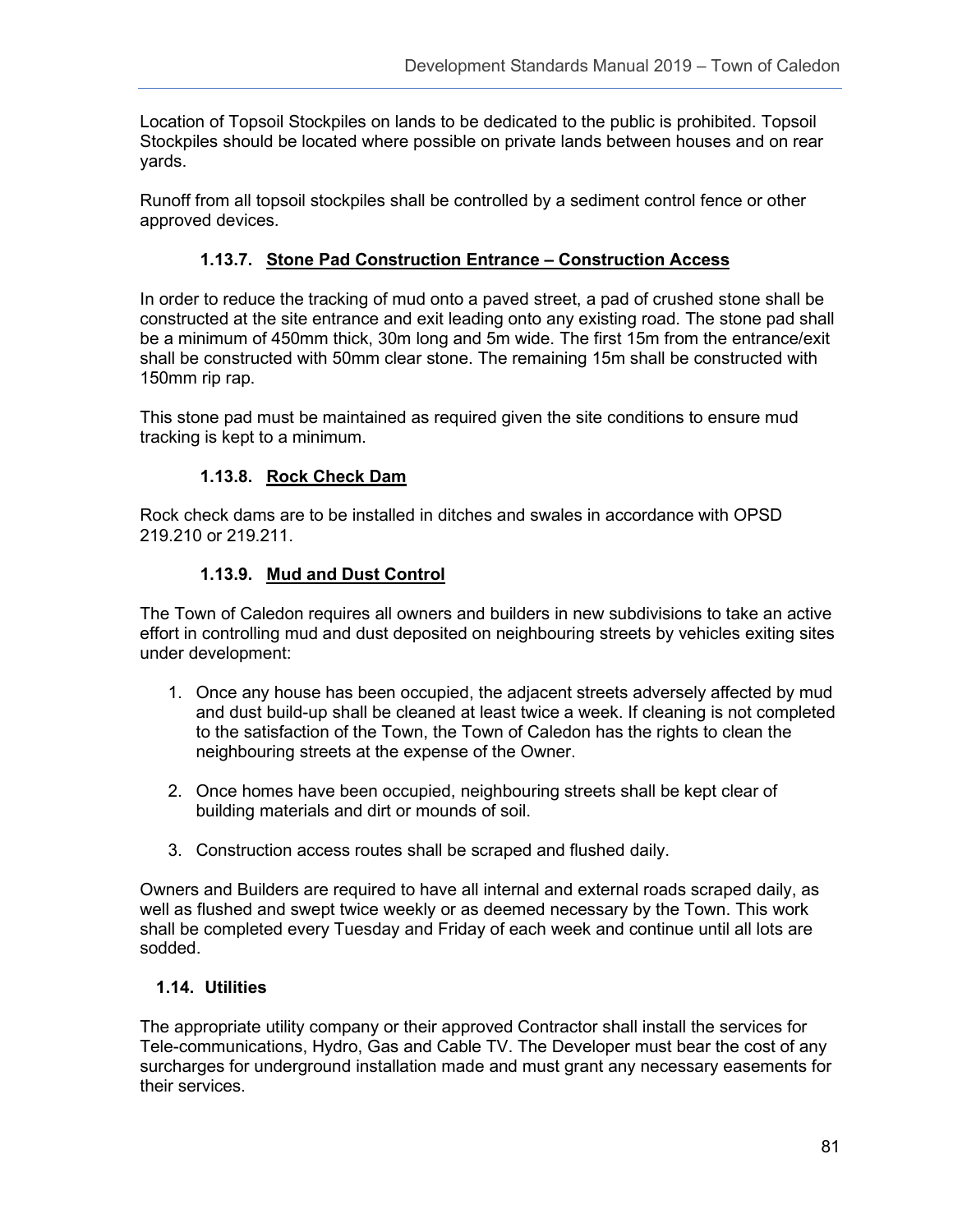Utility crossings for new roads shall be placed prior to placement of granular road base material and curbs. Utility crossings for existing roads shall have the asphalt surface saw cut and removed for the width of the trench plus a minimum of 0.5m out from each side of the trench walls.

Compaction of backfill for utility trenches shall be 95% Standard Proctor Density within boulevards and 100% for driveways and under travelled roads.

## **1.14.1. Direct Buried – Joint Use Trench**

For Direct Buried – Joint Use Trenches, a spare duct will be required for future use by the Town. Reference Standard Drawing No. 219 for location of conduit within trench.

### Note:

Standard Drawing No. 219 is only a guideline. Contractor must follow all applicable regulations and requirements for utility installation in a joint use trench.

Joint Use trenches providing service to a proposed Town of Caledon Facility (ie. Library, Community Centre, Fire Hall, etc.), shall have an additional duct available for future use by the Town's IT Department.

### Requirements:

- 1. Standard across all locations:
	- a. Conduit Type HDPE Conduit;
	- b. Conduit Size 100mm  $(4")$ ;
	- c. Conduit Colour;
		- i. Peel Service Network (PSN) Blue
		- ii. All other conduit Grey preferred (any colour that isn't Blue)
	- d. Conduit Requirements Internally:
		- i. Tracerwire for locating purposes;
		- ii. Fish Rope (Recommended "Flatline" 1600lbs) must be placed in each conduit to facilitate "pulling" of the fibre optic cable through the duct.
- 2. Arterial Roads:
	- a. Distance between access points (Electrical Handhole OPSD 2112.020) of 300m, where appropriate with road design;
	- b. Conduit Quantity four (4), can be on one side of road. One duct to be dedicated to PSN (Blue).
- 3. Local and Collector Roads:
	- a. Distance between access points (Electrical Handhole OPSD 2112.020) of 60-90m is preferred, where appropriate with road design;
	- b. Conduit Quantity two (2), on each side of road. One duct on each side to be dedicated to PSN (Blue).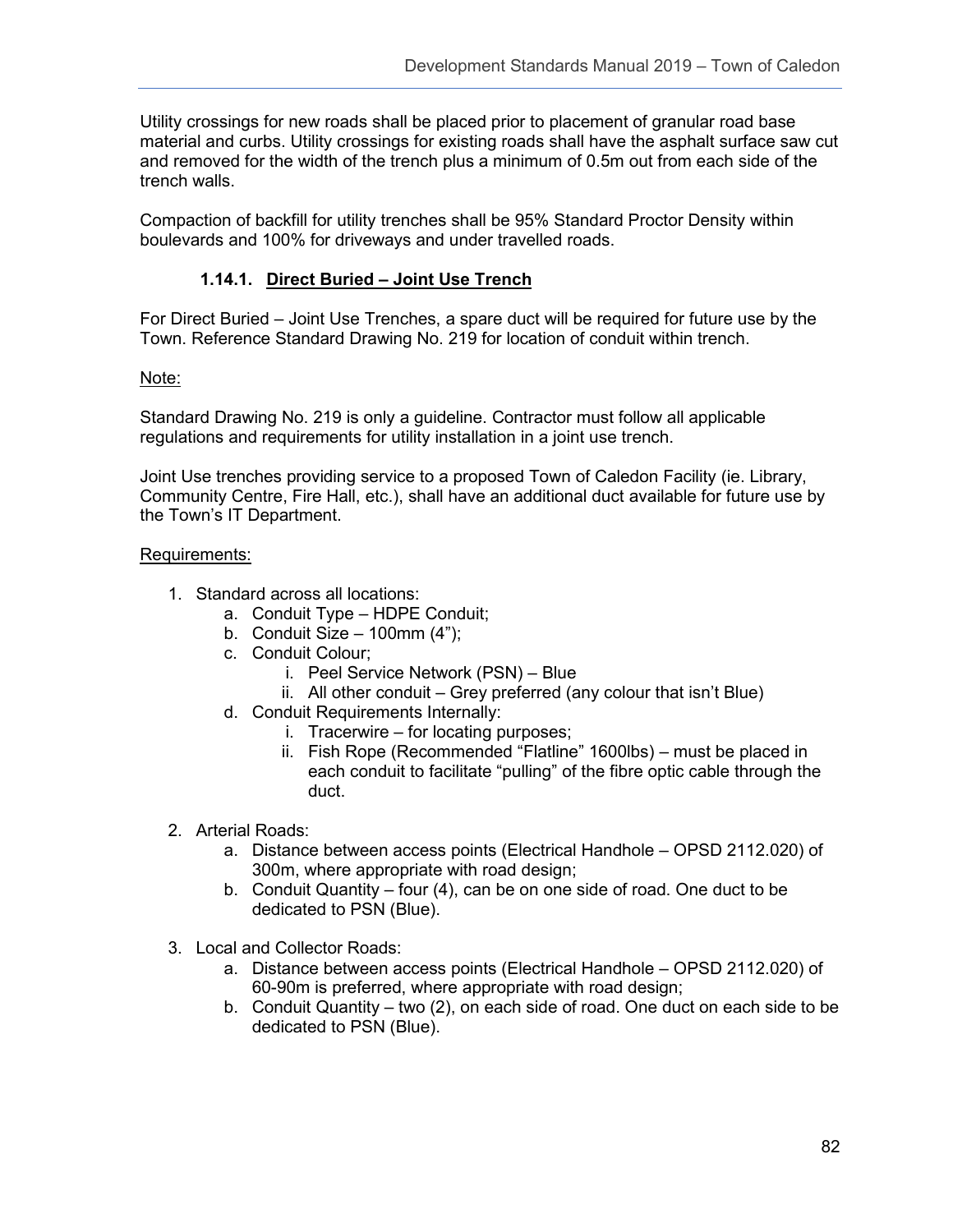# **1.15. Canada Post**

The number and locations of community mail boxes must be approved by Canada Post and the Town. Design and layout must comply with Canada Post standards for postal facilities. The permanent and temporary location shall be clearly shown on the approved engineering drawings. Warning clauses are required in the purchase and sale agreements for lots adjacent to Canada Post facilities.

# **1.16. Fencing**

Fencing shall be in accordance with the most recent requirements and specifications of the Town of Caledon and series 600 drawings.

## Note:

For Highway Fencing installation, use (O.P.S.D. 971.101).

Fencing is required:

- Where public property abuts private property;
- Along public walkways;
- Parks, SWM Facilities, Open Space Blocks and Reforestation Blocks;
- Acoustic fencing per approved acoustic report;
- Fencing of property lines along non-developed bordering properties must be done with a minimum of Post and Wire Fence Highway Fence. To allow independent future upgrading of the fence, the wood posts must be placed at every rear lot corner to allow individuals to remove the Highway Fence and not disturb the neighbouring fence, "T" bars must be placed at a spacing in accordance between O.P.S.D. 971.101;
- Fencing along property lines of active agricultural properties must be done with a minimum Town standard chain link fence;
- As designated by the Town.

The minimum requirement for residential chain link fence is 1.5m high and screen fencing is 1.8m. Existing and proposed fencing is to be shown on the Above Ground Engineering Drawings.

## **1.17. Noise Attenuation Measures**

Noise Attenuation Measures are required in site specific situations to mitigate existing or anticipated noise levels which exceed the MECP Criteria for acceptable noise levels for specific land uses. Typical locations where Noise Attenuation Measures may be required occur where residential land uses are adjacent to arterial roads, expressways, freeways, industrial lands, and railway lines. Noise Attenuation Measures can be setbacks, building orientation, earthen berms, noise walls, or any combination necessary to achieve an acceptable noise level, based on MECP Criteria.

A noise attenuation investigation shall be required to be carried out by a competent Consulting Engineer to assess noise attenuation with respect to the proposed infrastructures and building construction.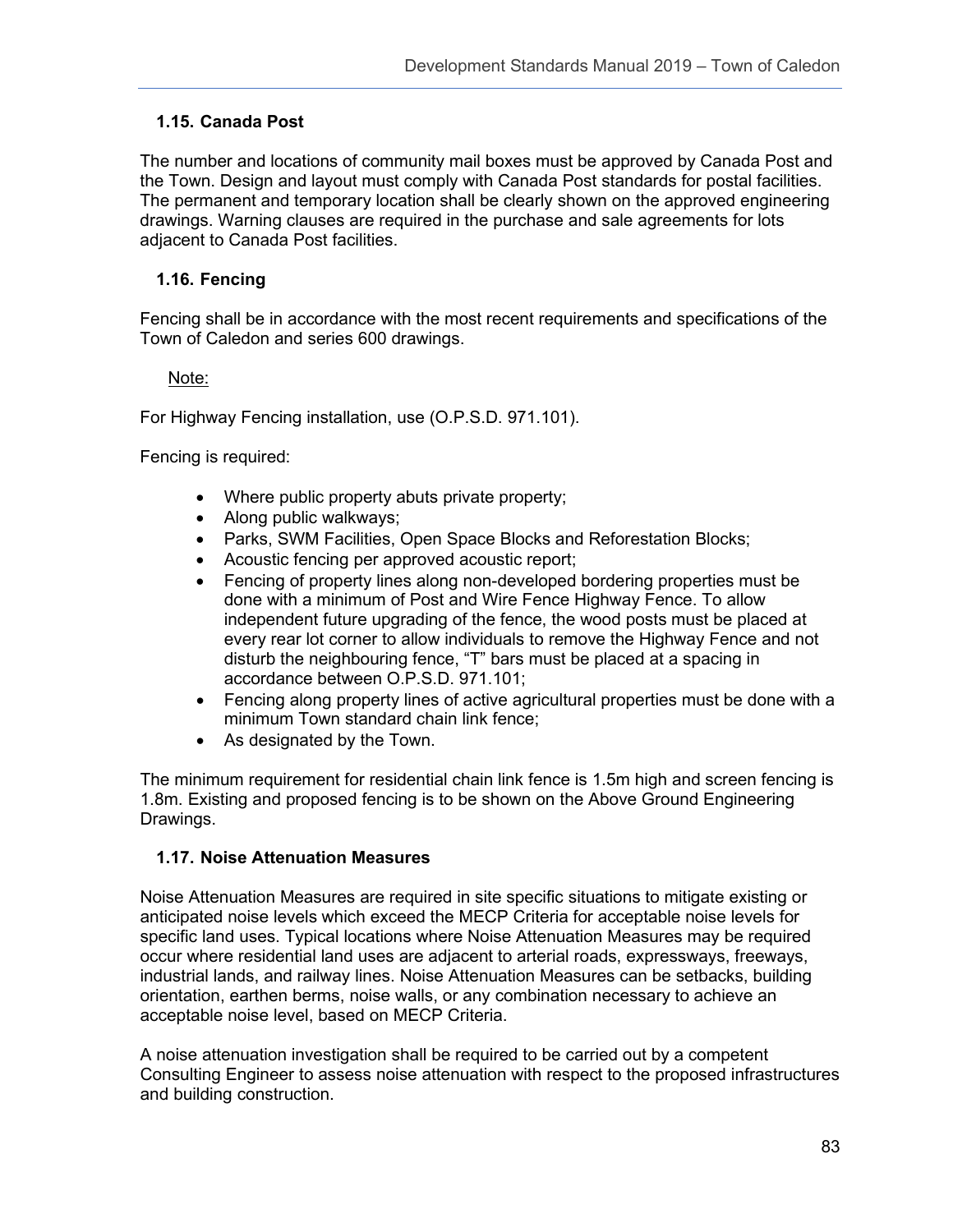The Town of Caledon requires two (2) reports on noise attenuation. The first (preliminary) Acoustical Report shall be submitted with the draft plan and indicate whether or not noise attenuation is required. The second report shall be submitted with the Subdivision Design Plan and indicate the design details of the proposed noise attenuation measures. All costs associated with the noise attenuation report are the responsibility of the Developer. All noise attenuation reports are to be peer reviewed.

# **1.17.1. Assessing Traffic Noise**

The following information is obtained when assessing the road traffic noise impact on planned sensitive land uses.

- The Average Daily Traffic Volume (AADT) and when available the Summer Annual Daily Traffic Volume (SADT), the higher of the two is used.
- Composition of traffic in terms of the percentages of cars, medium trucks and heavy trucks.
- Traffic Speed, use 10 km/h over the posted speed.

When assessing the noise impact, traffic volumes must be based in future traffic projections of at least 20 years after the completion of the planned project, or the ultimate capacity of the road as determined by the road authority.

# **1.17.2. Allowable Levels**

The most common sound level descriptor used by the MECP is the energy equivalent continuous sound level (LEQ) also known as equivalent sound level.

The Town of Caledon will NOT accept sound levels in excess of the following levels, unless approved by the Town:

- For outdoor areas the equivalent sound level LEQ from 7:00 am to 11:00 PM is 55 dB;
- For indoor areas such as living rooms during the day the LEQ is 45 dB for roads and 40 dB for rail;
- For bedrooms at night the LEQ is 40 dB for road and 35 dB for rail.

# **1.17.3. Control Measures**

Noise control measures usually fall into the following categories:

| Barriers:             | berms, walls, favourable topographical features and other<br>intervening structures. |  |  |
|-----------------------|--------------------------------------------------------------------------------------|--|--|
| Architectural Design: | room and corridor arrangement, blank walls, the placement of                         |  |  |

- windows, balconies and courtyards, building height.
- **Building** Construction: acoustical treatment of the dwellings walls and ceilings, selection of acoustical materials and other control devices, provision or installation of air conditioning.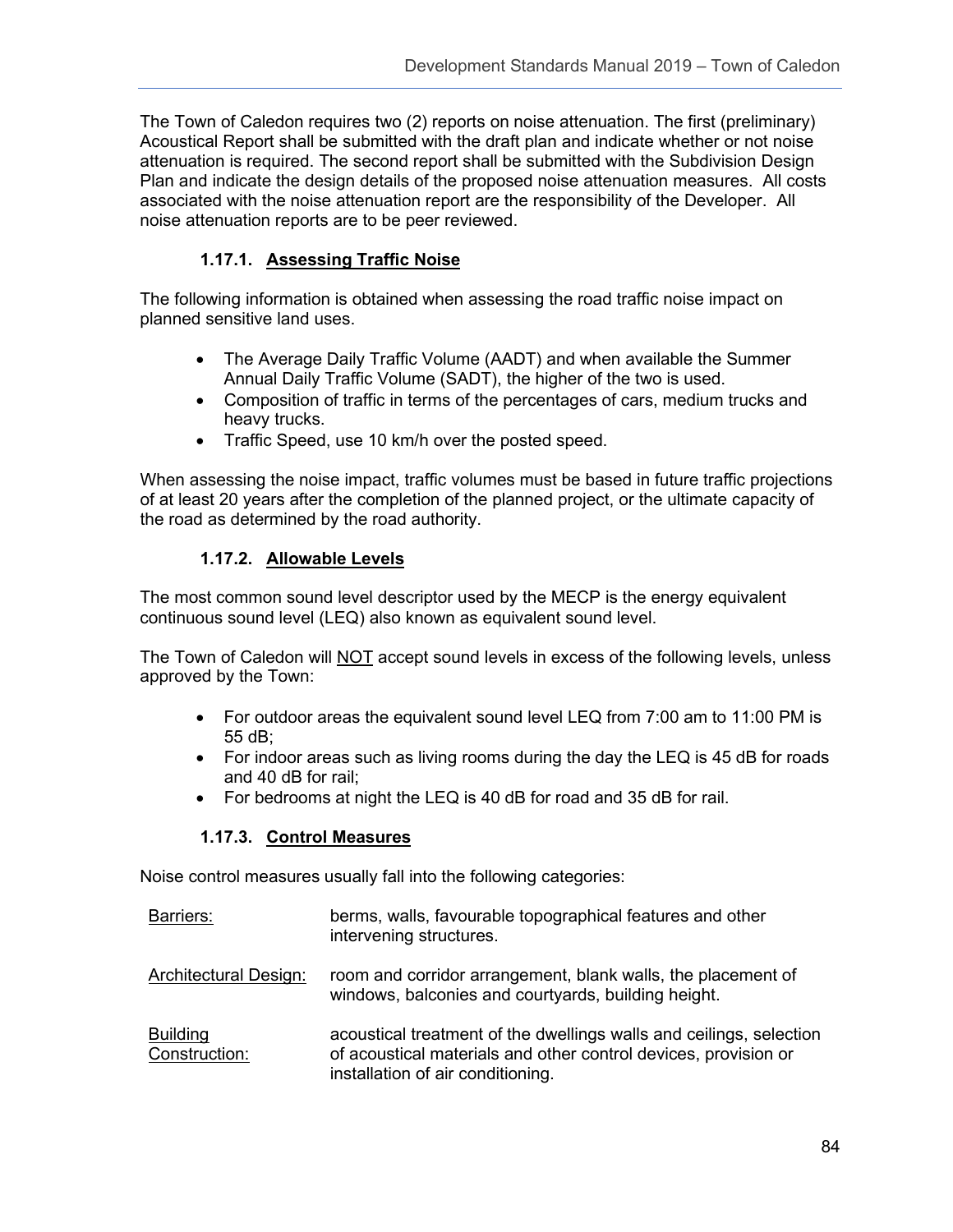| <b>Mitigation at Source:</b> | noise control applied directly to the noise source.                                                                                                                                                                                                            |
|------------------------------|----------------------------------------------------------------------------------------------------------------------------------------------------------------------------------------------------------------------------------------------------------------|
| Site Planning:               | orientation of buildings and Outdoor Living Areas with respect to<br>noise sources, spatial separation such as the insertion of noise<br>insensitive land uses between source and receiver, appropriate<br>setbacks, and the use of intervening service roads. |
| Windows/Doors:               | acoustically designed windows or doors that provide the required<br>noise reduction, in order to allow for the windows and doors to<br>remain closed, air conditioning units must be installed in the<br>dwelling.                                             |

A qualified Professional Engineer must certify implementation of noise control measures with experience in environmental acoustics.

# **1.17.4. Noise Barriers**

To ensure attractive streetscape appearance, the Town discourages development layouts that require noise barriers. The need for noise attenuation is identified in the Acoustical Report prepared and submitted in support of the Draft Plan. The heights of walls will be minimized through the use of fence/berm combinations. All aspects of installation must conform to Town policy and MECP Guidelines.

Noise barrier fences are to be constructed on private property unless approved otherwise by the Town. The Developer shall guarantee the noise barrier wall, until Assumption of the subdivision by the Town. The construction of the noise barrier wall shall be inspected and certified by the Engineering Consultant.

### Note:

Construction and installation of all noise attenuation barriers will be as per the drawings, plans, reports and specification approved by the Town or Region of Peel. Installation of the barriers must be completed prior to the occupancy of any building constructed or erected on any lot or block adjacent thereto.

Where a noise barrier wall is required adjacent to a Town roadway, all aspects of the barrier shall be placed 150mm on the private property side of the property line.

## Requirements:

- A survey drawing, stamped and signed, from an Ontario Land Surveyor (OLS) to the satisfaction of the Town, confirming that the fence posts, including any associated footings are completely located on private property, prior to installation of any fence board materials.
- A Structural Certification of all column or post footings will be required from a Geotechnical Consultant, to confirm that all aspects of the footing have been constructed to the approved design drawings and specifications.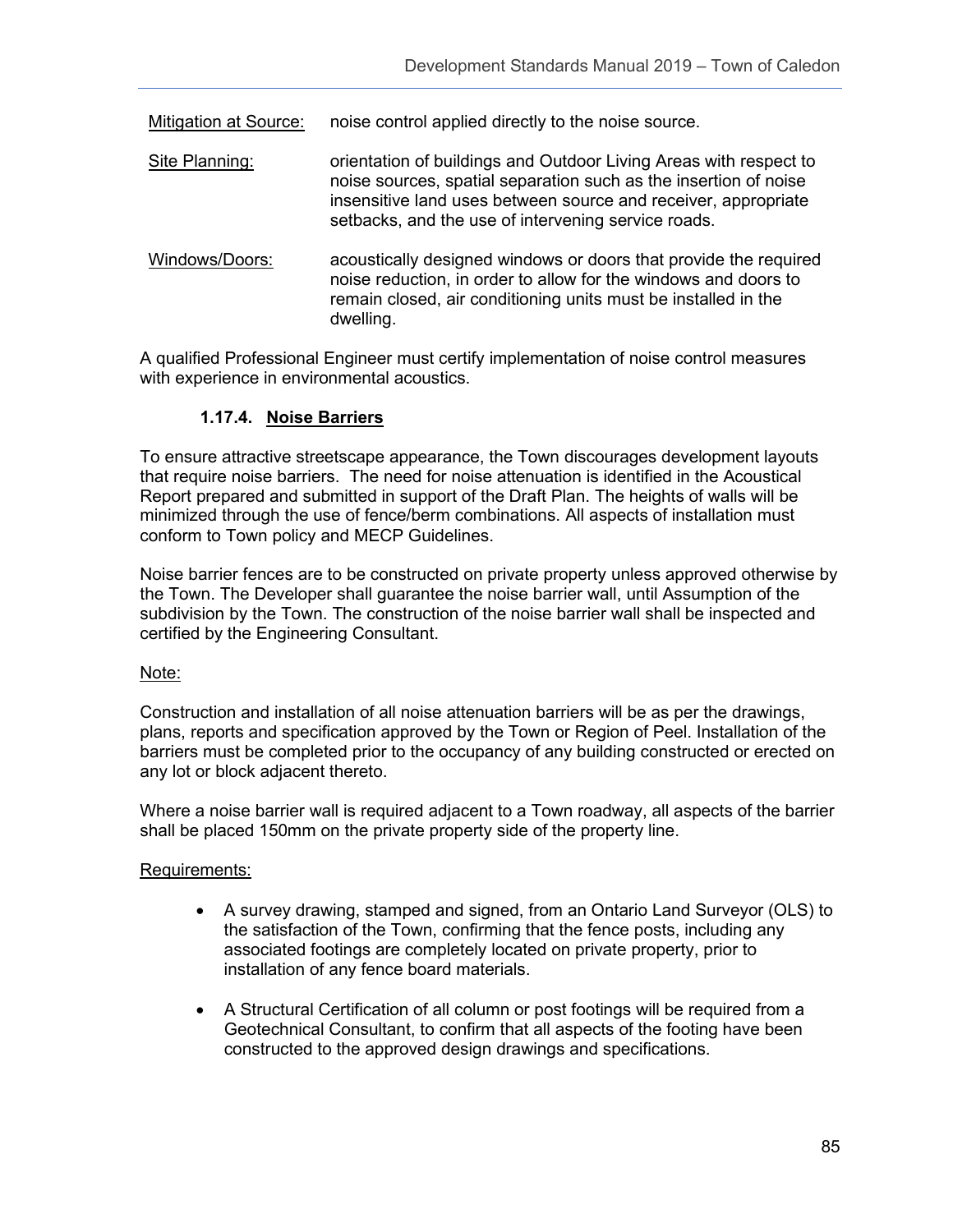• A Construction Certification from the Civil Engineering Consultant will be required, certifying that the noise attenuation barrier has been constructed to the approved design drawings and specifications.

Where the wall is on private property adjacent to public property, the Developer shall enter into an Agreement with the Town of Caledon which shall be registered on title of Lots immediately upon registration of the subdivision. Said agreement shall implement the following clause with respect to the noise barrier wall located on these lots and must be included in all offers of purchase/sale and tenancy agreements.

"Purchasers/tenants are advised that a noise barrier wall is located at the rear/side of this property. The owner of this property also owns his/her section of the noise barrier wall. The noise barrier wall is not in public ownership. Monitoring, maintenance, inspection, repair and replacement of this noise barrier wall, including any associated costs, are the sole responsibility of the property owner. The Town of Caledon is in no way responsible for this noise barrier wall. Should this noise barrier wall fail, it is the property owner's responsibility to repair or replace his/her section of the wall, at his/her cost. If the property owner fails to maintain the noise barrier wall, the Town of Caledon will notify the requirement to repair in writing. If the property owner does not comply with the Town's request, the Town will correct the deficiency and bill the property owner accordingly".

It is important that continuity of appearance be achieved within neighborhoods'. Noise barrier walls shall be constructed as per Town Standards 614 - 617 or approved equivalent. However, the design of any acoustic barriers to be constructed along Region of Peel roads, must comply with Regional Standards.

## Note:

The maximum barrier wall height shall be 2.4 m. Should a greater height be required, the difference in height may be achieved with the use of a berm.

Barrier walls and footings, shall be installed entirely on private property. No part of the berm will be allowed within the Right of Way.

Grading and berm construction associated with the barrier installation shall be completed to within 5 mm below the bottom of the barrier prior to constructing the barrier footings.

- A. There shall be no visible gaps between any barrier panels or beneath the bottom panels after completion of the barrier, unless approved by the Acoustic Consultant for drainage purposes.
- B. Where footings are to be installed on or within 1.0 m from a downward slope of 3:1 or steeper, the embedment depth shall be increased a minimum of 0.5m greater than the requirements of the Canadian Highway Bridge Design Code. The design of the depths may be altered based on the design by a Consulting Engineer.
- C. The minimum density of the noise barrier wall shall be 20 kg/m2 with no holes or gaps.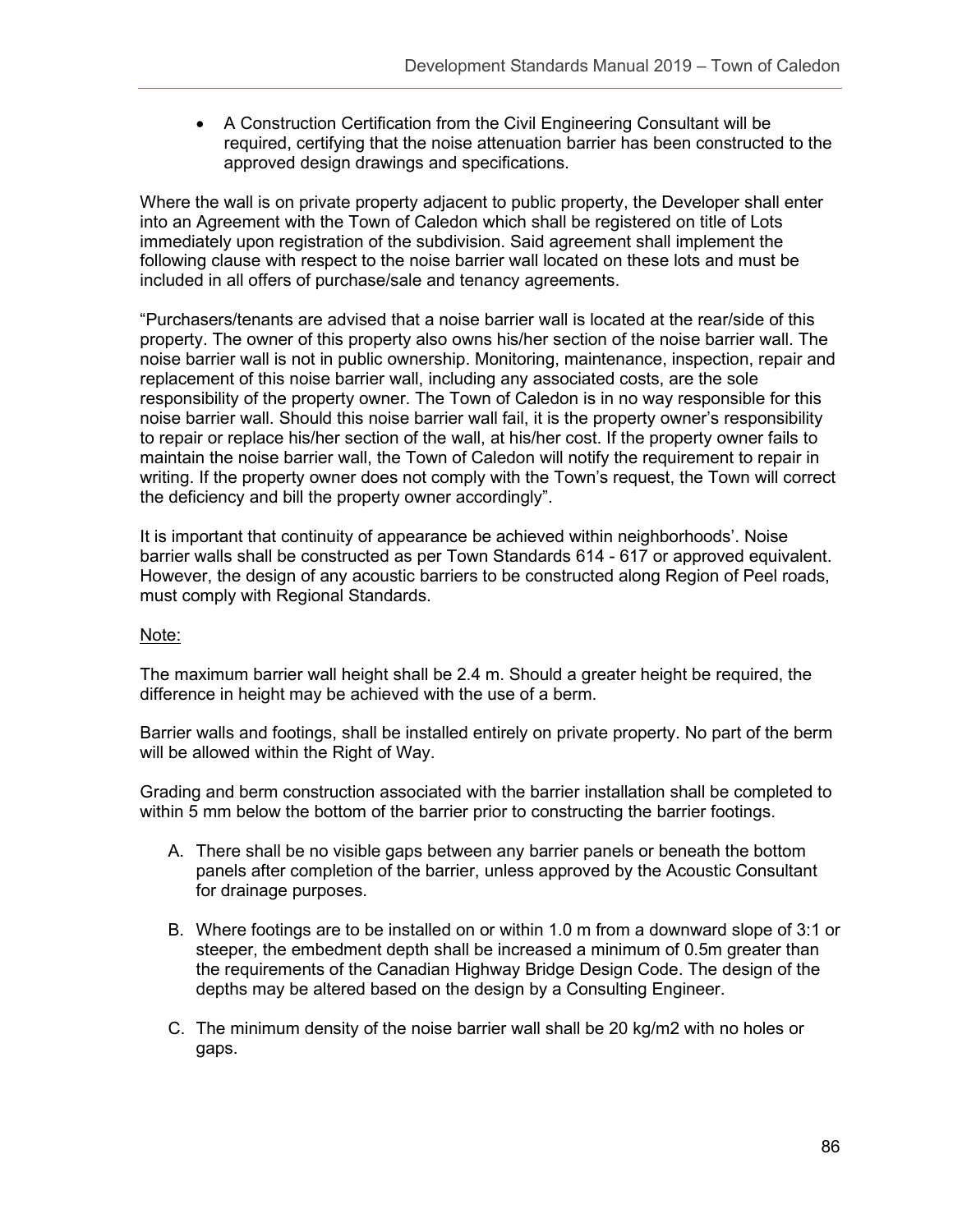### **1.18. Construction, Preliminary Acceptance & Maintenance Period, Assumption Requirements**

# **1.18.1. Construction**

## **1.18.1.1. Geotechnical Engineering**

In new developments, the Owner shall engage a Geotechnical Engineering Consultant who shall prepare a report that deals with the requirements for road and municipal services construction, to the satisfaction of the Town. The Geotechnical Engineering Consultant must have their own site representative on site full time, during any grading and/or construction works including house construction

# **1.18.1.2. Beginning of Construction**

Construction of services shall not commence until the Developer has entered into the necessary agreements with the Town of Caledon and the Region of Peel. The Developer must also have obtained any required approvals from the Ministry of Transportation Ontario, the Ministry of Environment and Climate Change, Ministry of Natural Resources and Forestry, applicable Conservation Authorities or any other organization that may be affected by the plan of subdivision.

## **1.18.1.3. Commencement Notice**

The Finance and Infrastructure Services and Engineering Department of the Town of Caledon and the Finance and Infrastructure Services Department of the Region of Peel must be given forty-eight (48) hours written notice prior to the commencement of construction. Should there be a cessation of construction of more than a week, the Developer must again supply forty-eight (48) hours written notice before recommencing the work. The Developer shall include with his first Notification to Commence Work, the number of the respective Registered Plan or T number of subdivision and approval from the General Manager. A copy of the Notification to Commence Work shall be sent to the Town and Region of Peel. Failure to comply with any portion of the requirement will lead the Town to increase maintenance periods in addition to field investigation. Before the Town will accept the Commencement Notice, the Developer must submit a copy of the contract or indicate the equipment that the Contractor will be using for street sweeping and flushing. The Town must be satisfied that proper arrangements have been made to assure that all nuisance dust, mud and debris will be properly cleaned on a regular basis and in accordance with Section 1.18.1.7.

## **1.18.1.4. Directional/Informational Signage**

The Developer is responsible to erect and maintain the directional/informational signage as per Section 1.2.10 prior to any works commencing and until assumption by the Finance and Infrastructure Services and Engineering Department or otherwise directed by the Town. An information sign shall be placed at every access point to the subdivision detailing who the Developer is, who the Builders are and who the Civil Consultant is. Phone numbers for each of these companies shall be posted on this sign. The sign shall meet the minimum requirements of Town Standard 401.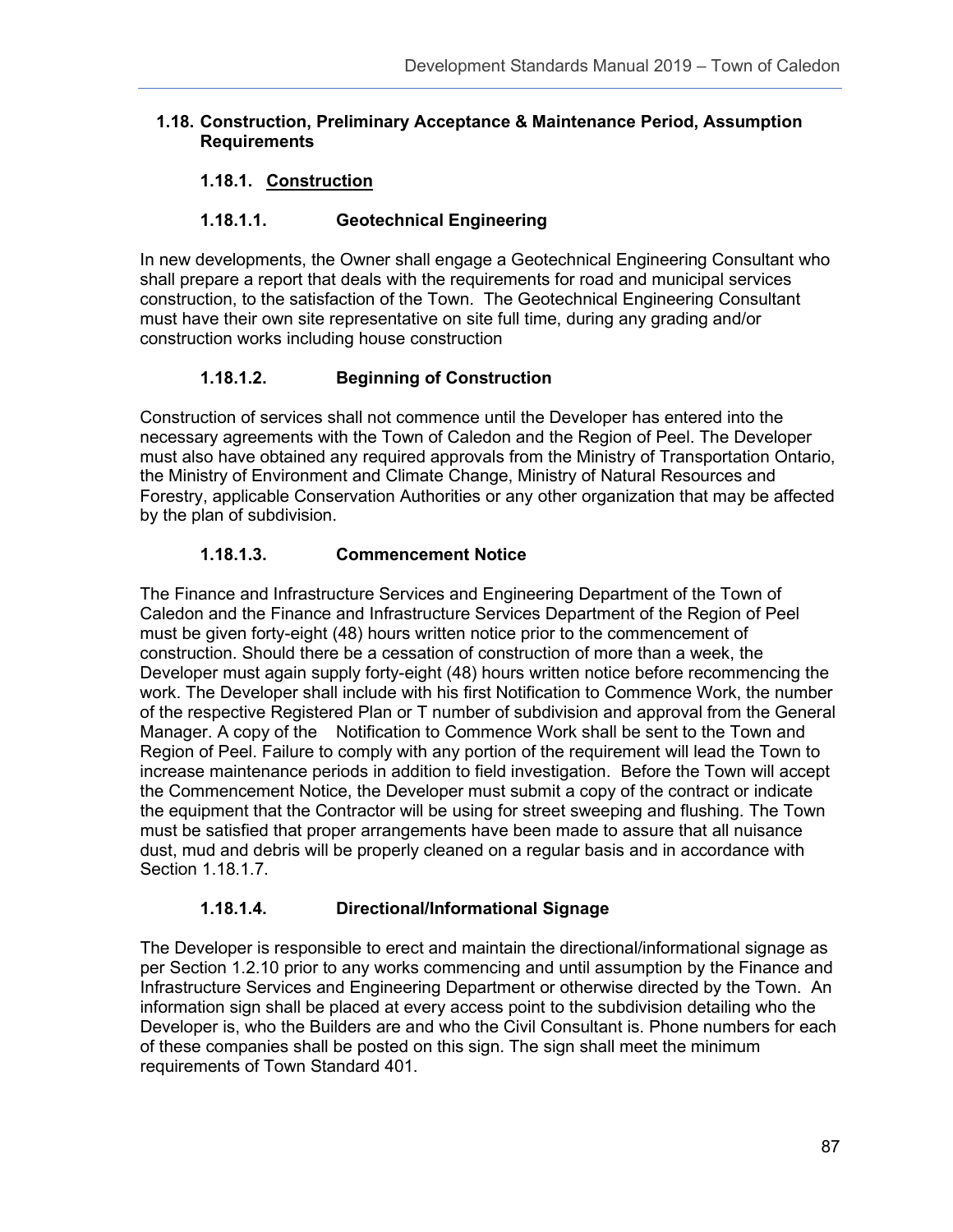## **1.18.1.5. Site Office**

The Developer is required to provide a site office trailer for the Engineer, his inspector and the Town's Inspector's use. Two weeks prior to the commencement of the contract work, the Contractor shall provide a temporary lock-up office complete with all fixtures for the sole use of the Engineer and the Town. The location of the building shall be as directed by the Engineer. The Contractor shall maintain the building with heat, light and telephone service and it shall be kept in a clean condition at all times. The Contractor shall provide for its removal upon completion of the Contract.

The office shall be at least two rooms 3.6 meters x 3.0 meters x 2.5 meters high each, fully weatherproofed, insulated, heated, air conditioned, ventilated, painted and lighted to the satisfaction of the Engineer. The floor shall be above ground level. The office shall be provided at least two (2) opening windows of no less than 1.2 meters by 0.75 meters, complete with fly proofing.

Should construction on site not commence immediately, the Engineer may defer this requirement, but the office shall be erected and fully equipped before any materials are brought to the site or any construction work commences. Temporary sanitary facilities adjacent to office must be supplied and maintained for sole use of the Engineer's and Town staff.

# **1.18.1.6. Inspection – Consultants**

The applicant shall engage the services of a consultant who is a Registered Professional Engineer with the Professional Engineers Ontario (P.E.O.). In addition to fulfilling a supervisory role for construction, the Consulting Engineer (General Consultant) will serve as liaison between the Developer and the Contractor(s) and other consultants, as well as between the Developer and the Town. They are to ensure the approved design intent is implemented, to expedite design decisions on site, and to deal with Homeowner enquiry's and concerns.

The Consulting Engineer *must* have their own site representative on site full time, during any grading and/or construction works including house construction. If at any time, in the opinion of the Town, the site representative(s) is under qualified the Engineer shall replace the site representative(s) with someone to the satisfaction of the Town. The site representative shall have a minimum of 3 years of related construction experience.

At the pre-construction meeting, the General and Geotechnical Consultant are required to provide the Town with a schedule of the works, together with the names & emergency phone numbers of all inspectors to be on site during the construction of the various phases of the works.

The Geotechnical Consultant must ensure that OPSS.MUNI 401 regarding backfilling and compaction within road allowances and lots where fill exceeds 1.0m in thickness is strictly adhered to. The Geotechnical Consultant's certification must make reference to this.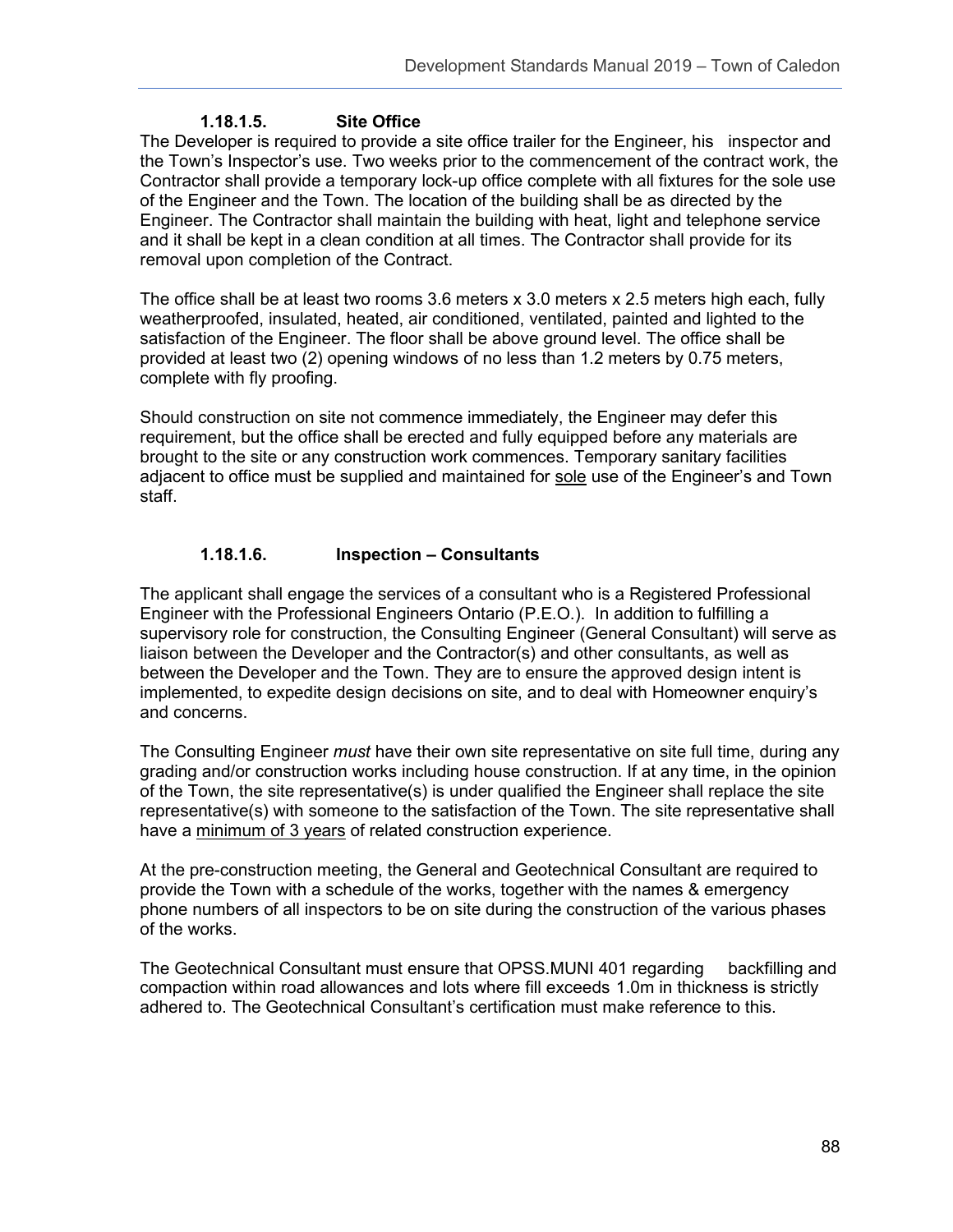# **1.18.1.6.1. Inspection Report**

Daily inspection reports from the Consulting Engineer may be requested by the Finance & Infrastructure Services Department prior to certification of works. The diary must at a minimum contain the following information:

- Weather Conditions;
- General Progress of work; where the Contractor is working and what he is doing;
- Equipment being moved or arriving on the job site and its purpose;
- Visits to the site by the Town or Regional Officials and any specific instructions they may have given;
- Instructions given to the Contractor;
- Contractor's claims or complaints;
- Compaction efforts for trench backfill, granular road bedding and asphalt;
- Trench conditions;
- All discussions or dealings with Property Owners;
- Work performed on the site involving the installation of public utilities;
- Stoppage of work by Contractor for whatever reasons with full description of why the work stopped;
- Extra works and miscellaneous happenings;
- Complete descriptions of how excavations were executed, type of equipment used and difficulties due to either improper equipment or nature of material;
- Indicate where all fill materials came from, such as the lot or station of the cut or name of the borrow site;
- Number of loads of material where possible without consulting with the Weighman or the Contractors records;
- All equipment that is on site must be recorded:
- The actual hours worked:
- The actual hours not worked:
- The actual area of work;
- Location and length of time of any stoppages;
- Particular attention must be taken with watering equipment and the number of loads of water applied per day must be recorded as well as the number of hours the equipment worked;
- The time of arrival and departure of the Consultant's Inspector;
- All pertinent information relating to Quality Assurance of the works.

All erosion and sediment control devices are to be inspected by the Consulting Engineer once per week and after each rainfall of 10 mm or greater or significant snow melt to ensure that they are in proper working condition. Copies of the inspection report are to be received at the Finance & Infrastructure Services Department within two (2) working days of the inspection.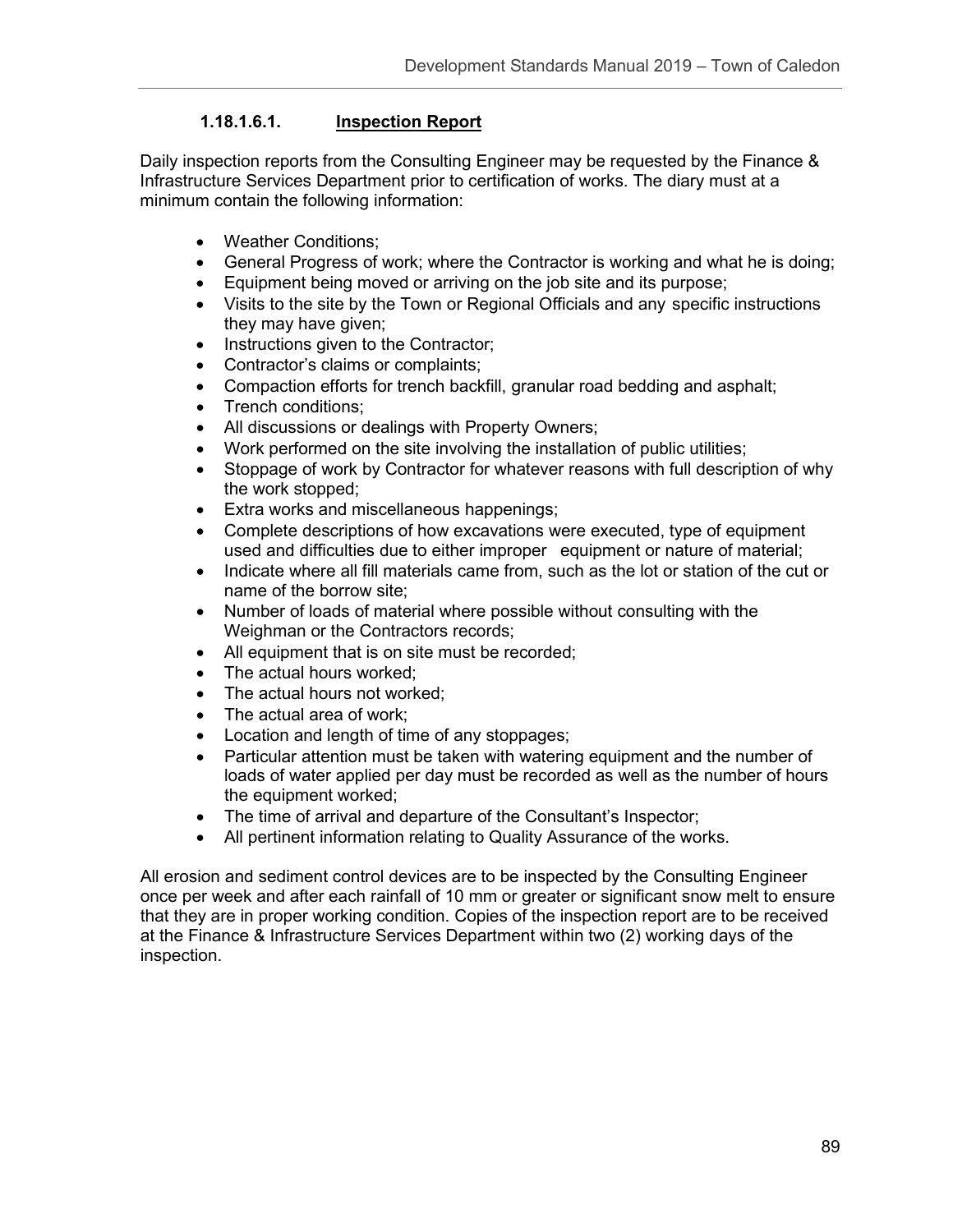# **1.18.1.6.2. Approvals**

The Engineer is required to give the Town forty-eight (48) hours notice to inspect the following stages of work prior to proceeding to the next stage:

*Preliminary Approval of Roads to Base Asphalt and Drainage Facilities* – After installation of sewers and drainage facilities and prior to base asphalt, the Engineer must arrange an inspection with the Town and the Region to witness a mandrel test to determine if there are any deflections or obstructions in the sewers. Prior to base asphalt being installed, CCTV of all sewers are to be delivered to the Town and the Region 10 working days prior to proceeding to the next stage. CCTV submissions must comply with OPSS.MUNI 409. The Engineer is required to receive approvals of the sanitary and watermain from the Region in writing and copy the Town, prior to the Town giving approval to proceeding to the next stage work.

Core Sample Testing of the base asphalt must also be conducted and followed by a Pavement Structure Assessment Report (PSAR) for review by the Town, prior to Preliminary Acceptance being provided.

*Requirements for Placement of Top Asphalt* – Prior to second stage curb and top course pavement being installed the Engineer is required to arrange an inspection with the Town. Prior to placement of top asphalt, all Lot Grading Certificates, completion of boulevards and driveway aprons must be finalized. Submission of CCTV for all sewers are to be delivered to the Town and the Region 10 working days prior to proceeding to the next stage.

*Certificate of Assumption* – The Engineer is required to arrange a final inspection of the infrastructure once the works are all compliant and prior to the Town granting final approval of the works. Should the CCTV of sewers submitted prior to the placement of top asphalt and time of assumption exceed two (2) years, the Town will require the submission of new CCTV of all sewers.

The Town's representative does not inspect the work to determine what is non-compliant; the Town's representative gives approvals for proceeding to the next stage of work once the Infrastructure is compliant. It is the Engineer that is responsible to determine what repair work is needed to meet compliance. If the Town is required to re-inspect a site for approval to proceed to the next stage of work, because the original inspection did not meet all compliance then a penalty of \$500.00 may be assessed for each occurrence. Any works that proceed prior to approval from the Town to proceed to the next stage of work will not be accepted and may be required to be removed and replaced or additional warrantee periods may be added.

## **1.18.1.7. Mud, Dust, Stock Pile & Debris Control**

The Developer shall be responsible for all mud and debris that is tracked onto the roadways from vehicles entering or leaving construction sites and dust generated during full course of construction. The Developer shall, upon verbal and/or written request by the Town, immediately proceed with clean-up operations at his expense. Should the Developer fail to clean as directed, the Town will have the cleaning carried out, draw on the Developer's L/C for costs and/or lay additional charges.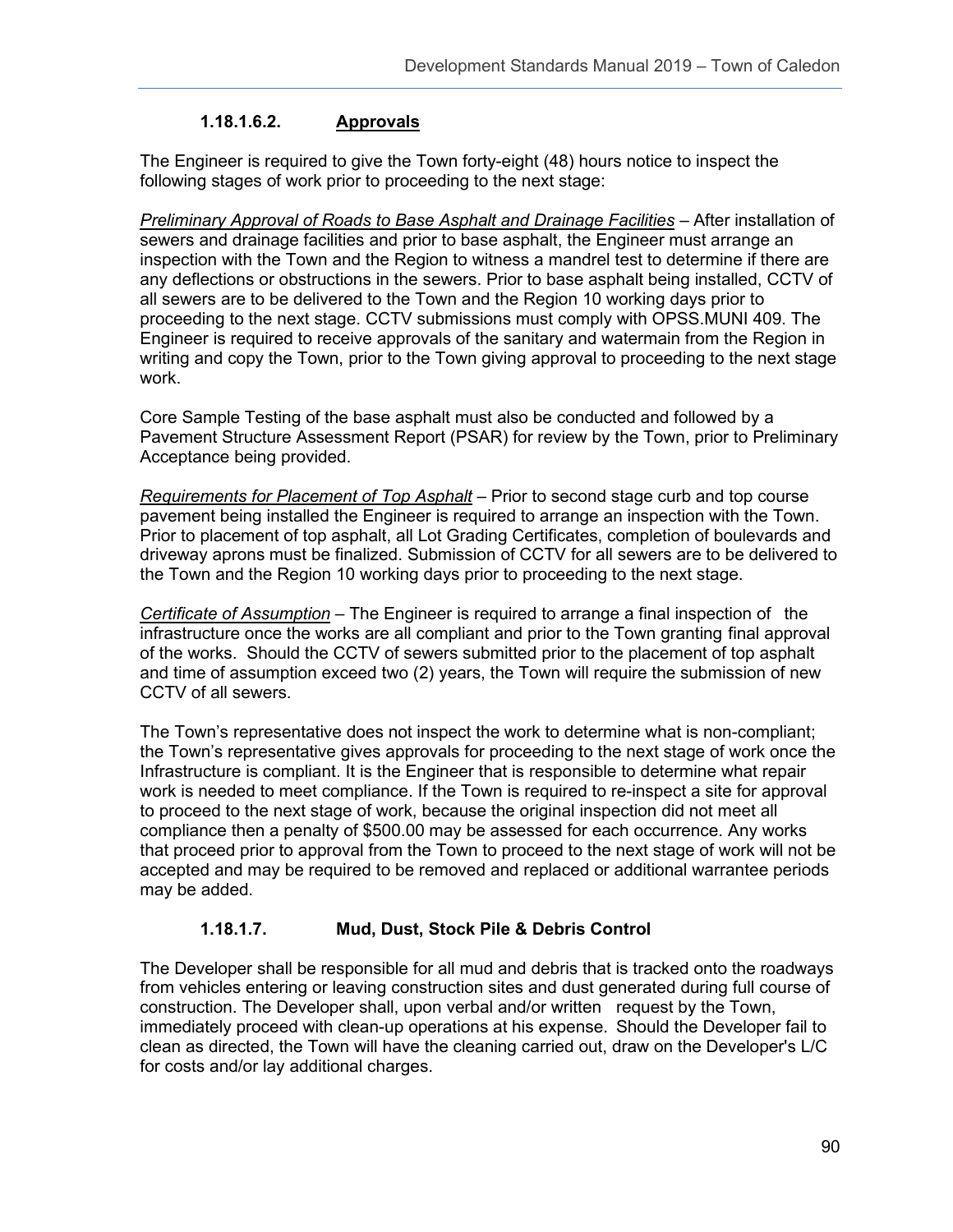The Developer will be responsible for ensuring that all of the subdivision streets will be scraped at a minimum of twice (2) daily or when mud accumulates, whichever is greater. The roads are to be flushed and swept a minimum of twice (2) a week during the construction season. If on-site building activity warrants, the streets may need to be scraped before they can be swept, and cleaning may be required on a daily basis. The Developer will also ensure that abutting streets affected by the subdivision activity are also cleaned when they have been impacted. Town staff will inspect on a periodic and on a complaint basis.

Roadways may not be used for stockpiling materials once the road is open to public use. If a road is to be blocked for more than 2 minutes in duration with construction equipment, then an alternative signed detour route must be established and approved by the Town for the public. All signing and detours must conform to the latest version of the Ontario Traffic Manual.

# **1.18.1.8. Blasting or Tunneling**

No blasting or tunneling will take place without written approval of the Town.

# **1.18.1.9. Construction on Existing Roads**

Whenever it is necessary to cut through an existing Town or Regional road, the Contractor will be responsible for properly compacting the backfill material and replacing the original surface. Road Occupancy and Road Closure permits, and P.U.C.C. approval must be obtained prior to undertaking work on an existing road allowance. Notification to Fire and Emergency Services and School Boards is required 48 hours prior to commencing work.

## Note:

The road must be maintained to a minimum of one lane for emergency access as per the O.T.M. Guidelines.

Unshrinkable fill is to be utilized as the backfill material from top of cover material to the bottom of subgrade in all trench excavations within all Town road allowances; in accordance with the Right of Way Occupancy Permit.

## Note:

Subdrains must remain intact and at grade during these restorations.

Top asphalt cold joints must be sealed with either T-Bond Hot Mix asphalt joint Tape from McAsphalt or Denso Band by Denso or approved equivalent. These sealants are to be installed in accordance with the manufacturer's specifications.

Where overlaying or constructing new road works, a diagonal joint must be utilized across the travelled portion of the roadway.

Where proposed, any road granulars that differ from existing road granulars, requires that a frost taper be utilized to minimize the effects of the different granular characteristics.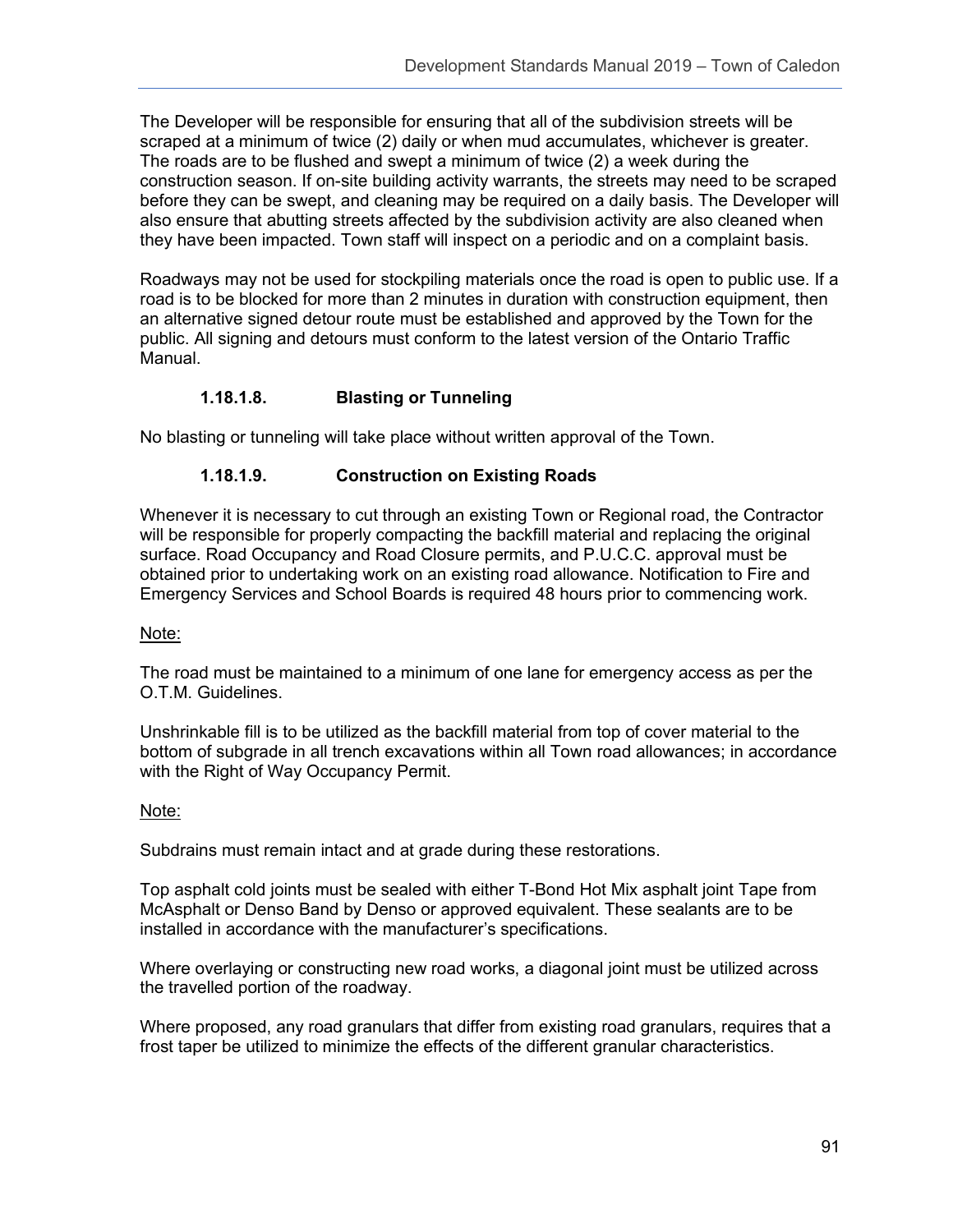## **1.18.1.9.1. Standards and Maintenance**

Work shall be to the satisfaction of the Town or their representatives.

Work shall be designed and constructed in accordance with the most recent requirements, standards, specifications and by-laws of the Town of Caledon and Ontario Provincial Standards (OPS). All Works constructed shall be guaranteed for such period of maintenance as required hereinafter.

## **1.18.1.9.2. Trench Backfilling on Roads**

The use of excavated inorganic native subsoil is generally permissible for trench backfilling purposes by means of standard consolidation procedures subject to the following provisions:

- Backfilling operations are to be carried out in strict conformance with the requirements of OPSS.MUNI 401 using earth compaction equipment of appropriate size and weight.
- The minimum compacted density within 1.0 meter of final sub-grade is increased to 98% Standard Proctor Density with moisture content with 2% of the optimum value.
- Soil moisture content high of optimum value is better suited for trench backfilling 1.0 meter below the sub-grade. The addition of water will be required particularly during dry summer conditions subject to the discretion of the Geotechnical Consultant.

The Geotechnical Consultant shall be present during any trench backfilling and consolidation operations ensuring that OPSS.MUNI 401 regarding backfilling and compaction is strictly adhered to. The Geotechnical Consultant is to certify that he or his designate has witnessed all backfill and compaction operations including lot service and that all works were constructed in accordance with OPSS.MUNI 401.

Adequate trench widths must be maintained to give compaction equipment being utilized adequate room to operate. Trenches must be at least the width of the compaction equipment plus 0.5m.

- Backfill with shale will be allowed provided a proper mix of shale and filler material, i.e. sand or clay is integrated onto the backfill material to eliminate voids. The Geotechnical Consultant must carefully monitor the backfilling operation to ensure this mix is maintained and that OPSS.MUNI 401 is complied with. Maximum dimension of any shale backfill particle is 150mm.
- Granular backfill will be used around the perimeter of all manholes and catch basins. Granular backfill is to extend 1.0m out from the outside edge of the manhole and is to be compacted using a vibratory means or approved alternatives. OPSS.MUNI 401 and 402 must still apply.
- Each service connection and trenches must be monitored and certified to ensure that OPSS.MUNI 401 is complied with.
- Narrow trenches for water service connections are prone to post construction settlement. The Contractor must defer backfilling of the upper 1.0 meter subgrade zone until completion of all sewer and water service connections to promote uniformity of backfilling and compaction in the sub-grade zone.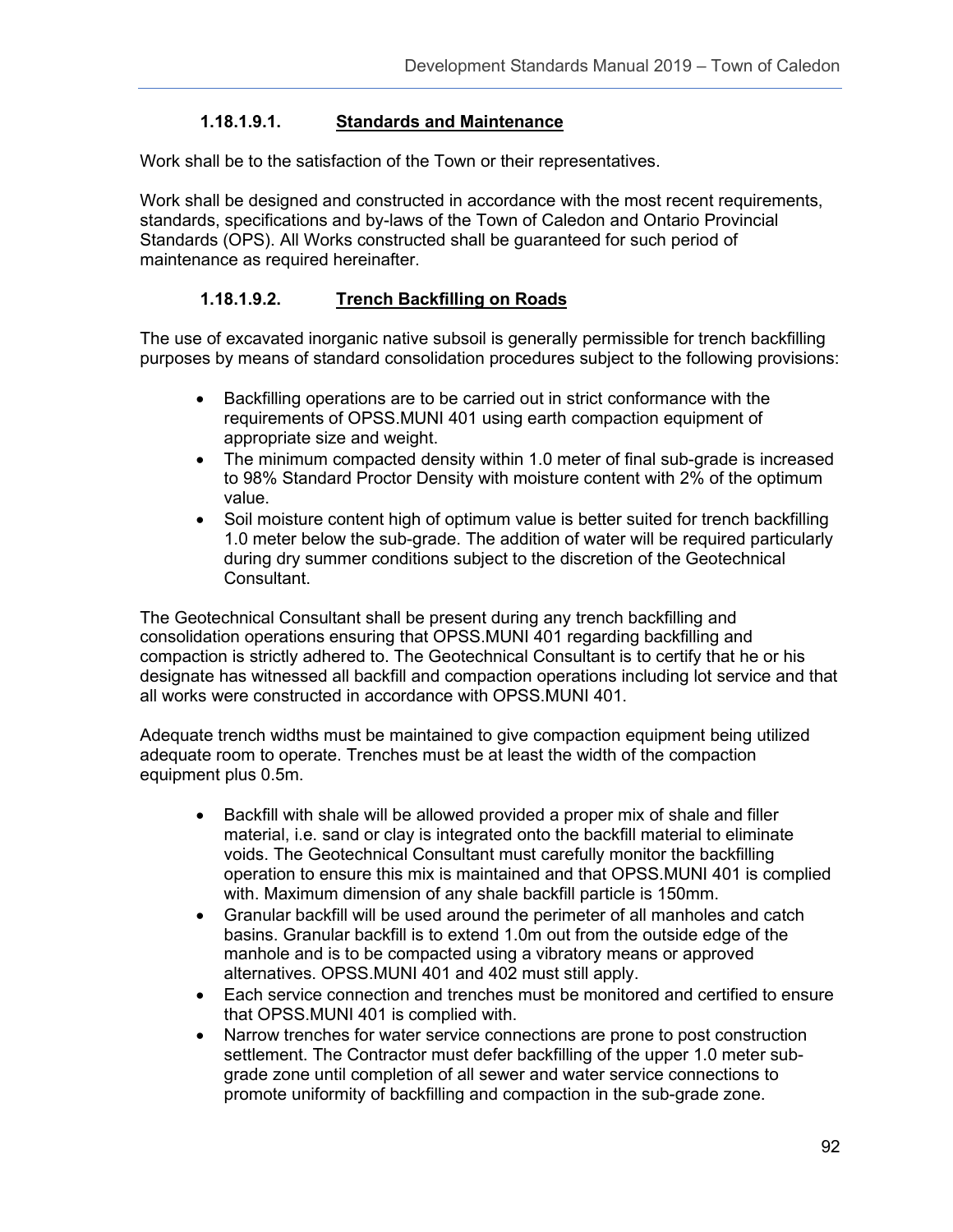The Geotechnical Consultant must maintain a plan and profile drawing indicating the location of each compaction test to ensure compliance with OPSS.MUNI 401. Both failed and satisfactory results are to be indicated along with consolidation layer thickness. A compaction test list or legend may be required to keep the drawing legible. These drawings and other pertinent data must be kept on site within the Consultants trailer and available for Town reviews, at all times.

If, in the opinion of the Town, excessive trench settlements have occurred at base or top asphalt levels, a road review will be required to determine the structural integrity of the road. The cost of this testing will be borne by the Developer. A review of the condition of the roads will determine whether the maintenance period of the road should be extended or if reconstruction is required.

Road construction will not be permitted until trenches have been backfilled and compacted in accordance with the most recent Town of Caledon requirements and specifications. Proof rolling at the sub-grade level must be completed and certified by the Geotechnical Consultant. Certificate must indicate structural integrity of the sub-grade and the adequacy of the structural road design. Sub-grade cross fall shall be 3%, while all granular materials and base course asphalt cross fall shall be 2%.

The following are actions required prior to the placement of granulars:

- A formal proof rolling test by means of a loaded tandem truck or equipment of equivalent wheel loading must be carried out for approval of the completed subgrade and prior to placement of granular materials. The sub-grade must exhibit a firm and stable behaviour without rutting and/or flexing under wheel travel;
- Additional granular depth will be required to compensate for sub-grade which cannot pass the proof rolling and/or the removal and re-compaction of any "soft spots";
- Placements of granulars prior to the Town issuing approvals may result in complete removal of all granulars and proof rolling undertaken in the presence of Town personnel and the Geotechnical Consultant;
- The following special conditions are subject to review on a case-by-case basis including consideration of non-standard consolidation procedures.

### **Note:**

### **Winter construction of roads is not permitted by the Town.**

#### Additional Requirements of the Geotechnical Consultant

In addition to the parameters set out above, the following criteria are required:

- Soil reports must state specifics of soils indigenous to the development and must emphasize requirements for trench backfilling and compaction and consolidation;
- Only experienced Geotechnical Consultant personnel who have demonstrated their competence to the satisfaction of Town are required to be on site. One Geotechnical Consultant personnel must be on site at all times with no more than two sewer or watermain or service crews under their direct supervision. Where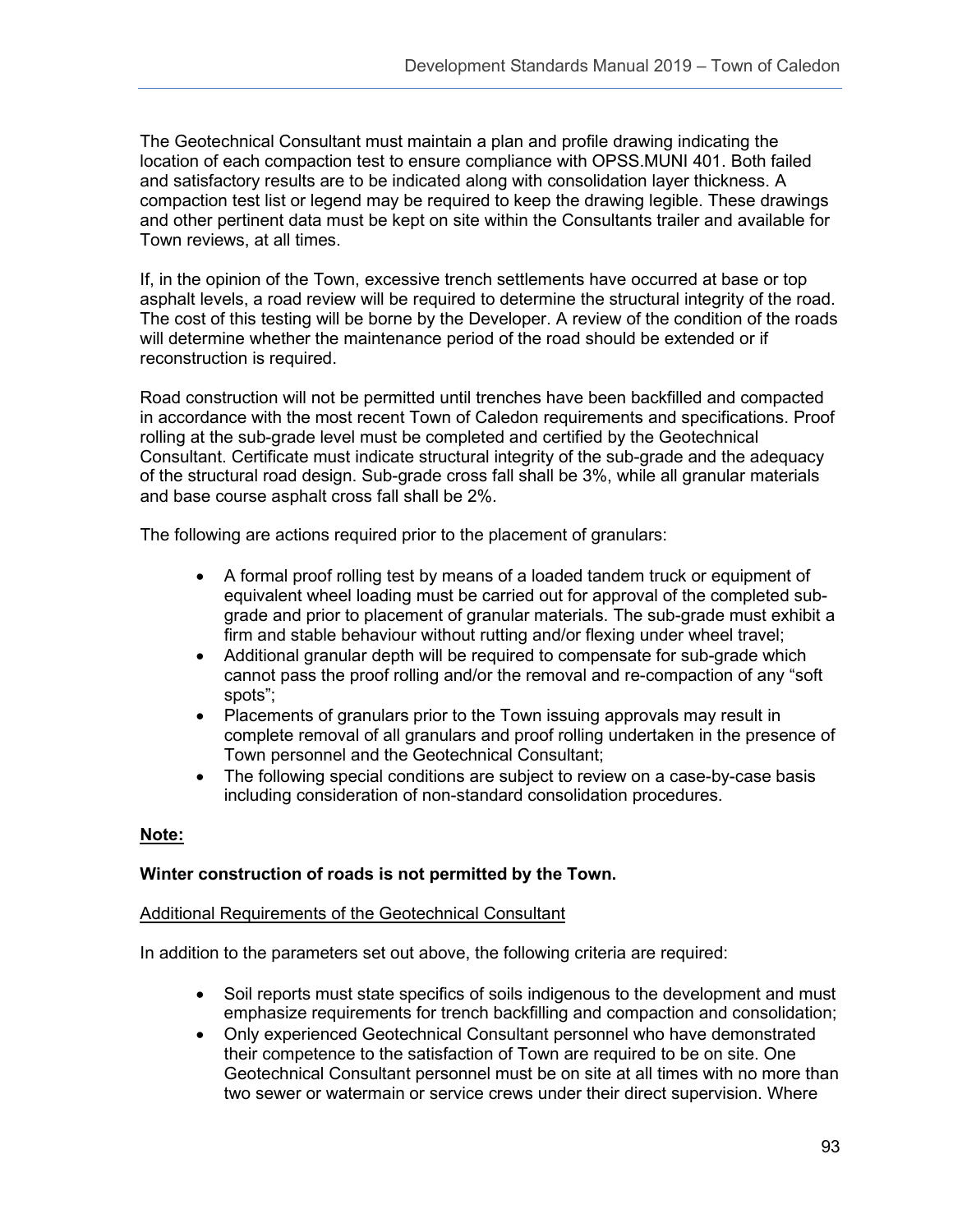there are more than two crews, additional Geotechnical Consultant personnel are required;

• The Town requires a compaction test on every layer and every  $50m^2$  for mainline work and a compaction test per layer on lateral service trenches as minimum. Plot field density tests on plan and profile drawings.

The locations of the field density tests are also to be plotted on the plan and profile drawings. The plots should indicate the test number and the results.

### **1.18.1.10. Policy for Holiday Work by Contractors**

Shall be in accordance with the Town's Noise Bylaw.

### **1.18.1.11. Access to Town Roads**

Every individual property finds its legal access to public roads by means of sufficient frontage on an assumed public roadway or by deeded access over property having frontage.

- A. An Improved property, fronting on an assumed Town Road, must have at least one entrance, approved prior to a building permit being issued.
- B. An encroachment permit onto a Town road must be secured by means of, a permit application, a site plan or by plans for a plan of subdivision.
- C. Vehicular entrance onto or egress from an assumed Town road is not permitted except at an approved entrance.
- D. Temporary access may be granted under permit application.
- E. Additional entrances may be granted under permit application.
- F. The Owner must maintain all entranceway improvements on Town property in a safe condition. The Town may, with appropriate notice, make improvements to or remove unsafe entrance features at the cost of the Owner.
- G. Where the Town makes improvements to road infrastructure, affected entrances will be restored to equal or better conditions. Non-conforming entrances will not be restored.
- H. All entrances onto curbed streets must be of a hard surfaced nature at least to property line, be of a gradient not greater than 6% for the first 6m behind the curb, and have a curb cut of no less than 4m and not greater than 8m unless specifically approved otherwise. For Rural Estate Subdivisions a hard surfaced area of at least one meter in width is required behind curb at the driveway entrance to provide structural support to the curb.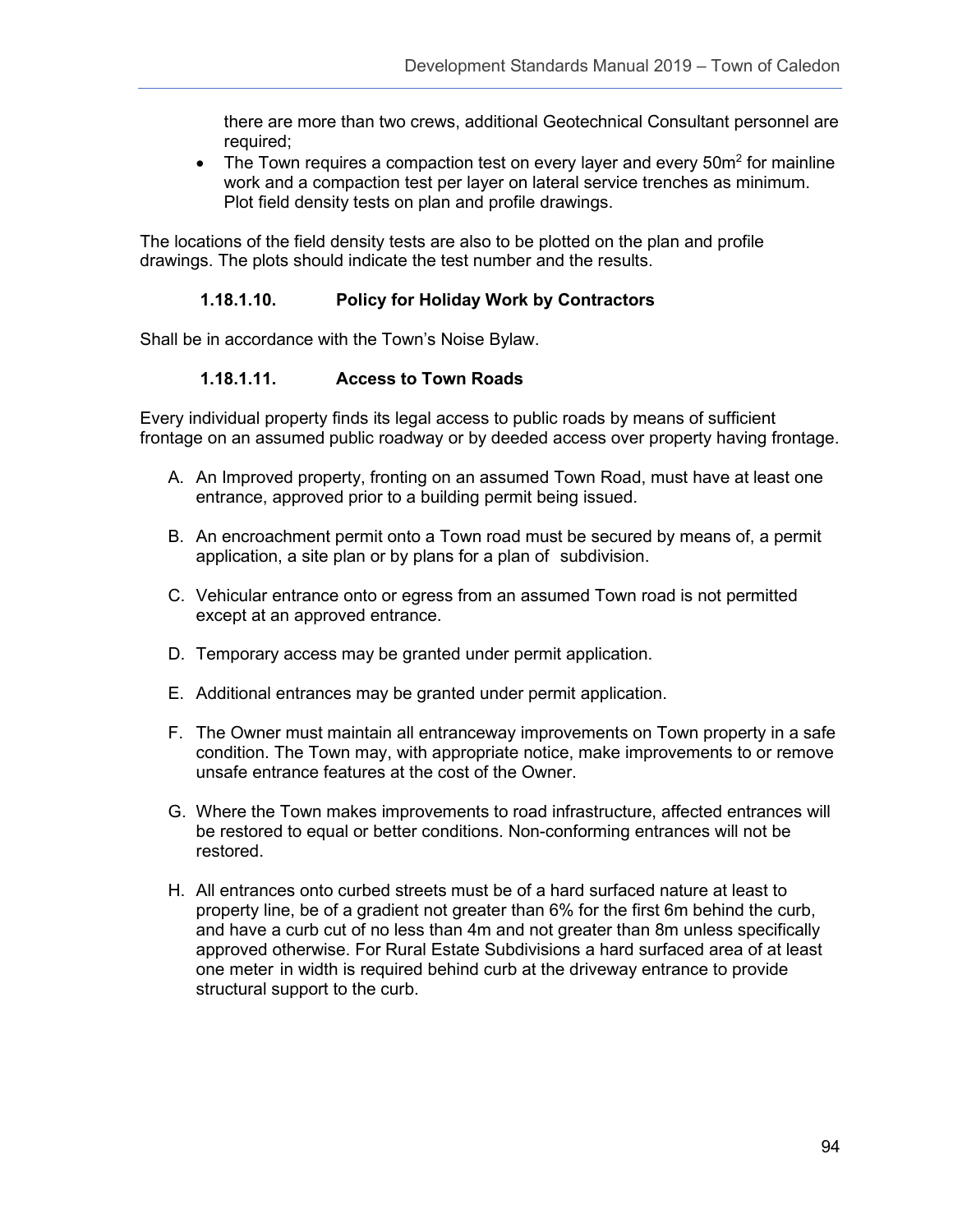# **1.18.2. Preliminary Acceptance & Maintenance Period**

## **1.18.2.1. Roads to Base Asphalt**

The Town will grant Preliminary Acceptance of Roads to Base Asphalt when all underground servicing, first stage curb, base asphalt, rough grading of the lots to 0.6m of final grades (or as alternatively identified by the consultant and approved by the Town) and all other essential infrastructure that the Town deems necessary is constructed to Standards as set out in the Subdivision Agreement. The Owner will be required to maintain this infrastructure in good condition, to Town Standards, to Manufacturers Specifications and to safe conditions for a period of not less than two (2) years, from the date of Preliminary Acceptance of Roads to Base Asphalt issuance.

# **1.18.2.2. Top Course Asphalt**

The Town will grant Preliminary Acceptance of the top course asphalt once all material testing results have been received and approved the Town. The Engineer of Record is required to arrange an inspection of the top course asphalt once placed and all deficiencies identified must be addressed. The owner will be required to maintain this infrastructure in good condition, to Town Standards, to Manufacturer's Specifications and to safe conditions for a period of not less than one (1) year from the date of preliminary acceptance of Top Course Asphalt issuance.

## **1.18.2.3. Stormwater Management Facility**

The Town will grant Preliminary Acceptance of the Stormwater Management Facility when all stormwater infrastructure has been installed and functioning.

A deformation gauge test is required on all flexible storm sewers (e.g. polyvinyl chloride, High-density Polyethylene etc.) prior to maintenance and acceptance. A representative from the Town as well as the Engineering Consultant must be present. All pipe works shall have video inspections.

The Owner is responsible for providing the Town with video inspection of all storm sewer pipes including manholes, catch basin leads, and rear lot catch basins.

Storm sewer video inspections shall include a written report by the Consultant, which will include their recommendations, based on their review and assessment of the storm sewer video and the contractors' report.

The Consultant must provide written confirmation stamped by an Engineer that the stormwater management facility has the required full storage capacity as per the requirements of the Certificate of Approval.

The Owner shall guarantee the storm sewers and all above ground appurtenances for a minimum period of two (2) years after the Town has issued preliminary acceptance of base asphalt. Notwithstanding, the storm sewers and all above ground appurtenances will not be released from the maintenance period until assumption has been granted for the subdivision.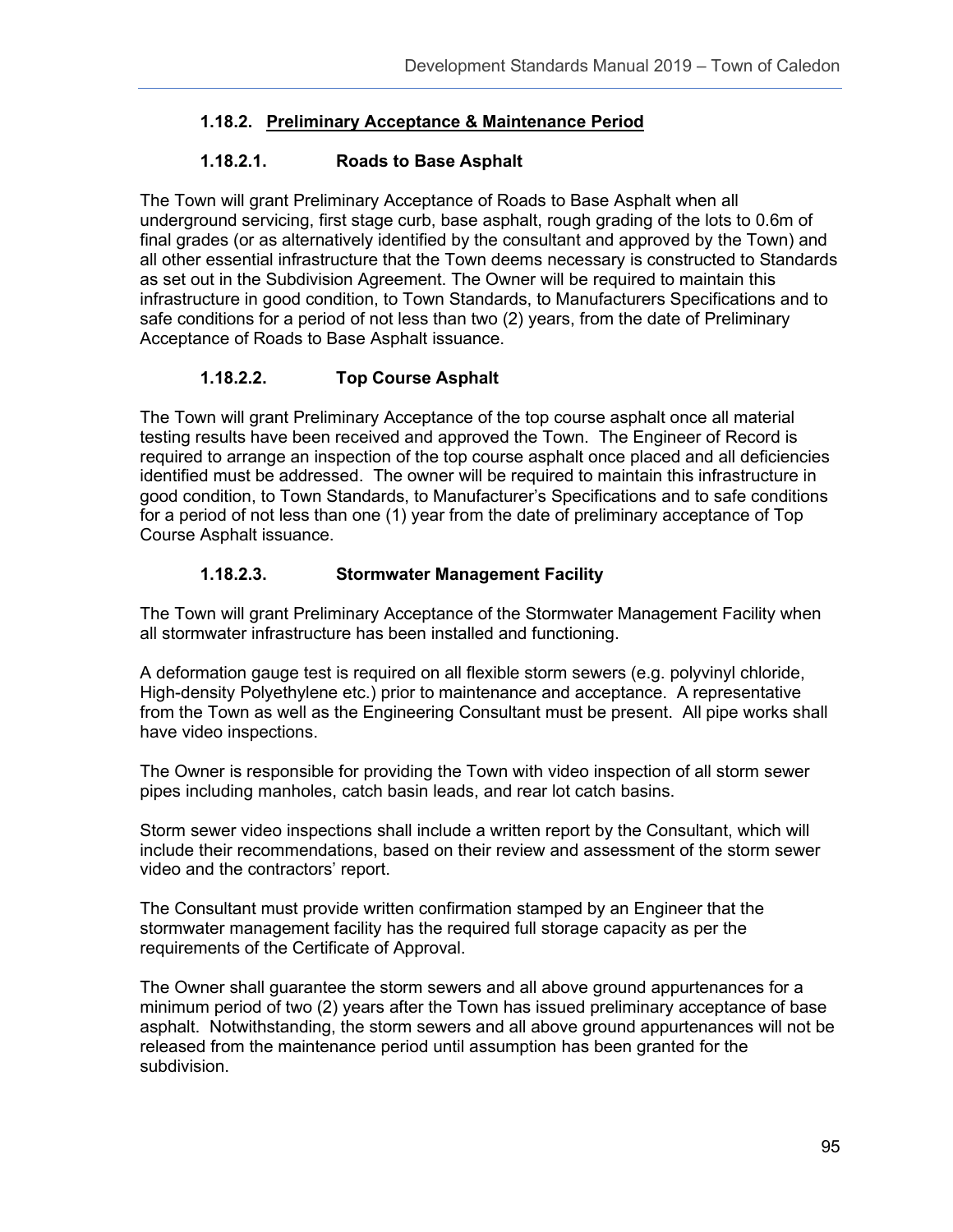Channel works (including headwall structures) shall be maintained until assumption of the subdivision.

# **1.18.2.4. Winterizing of Subdivision**

The Consultant shall schedule a meeting with the Town of Caledon's Operations and Parks Departments to review work to be competed in advance of the winter season. In order to minimize repairs to new subdivision roads and snow plowing equipment, the Town requires the following works to be carried out prior to November  $15<sup>th</sup>$  of each year:

- Manhole tops, catch basin frames and valves on roads with base asphalt shall be set at the level of the base course asphalt;
- Settlements in roadways shall be repaired, particularly adjacent to manhole tops and catch basin frames;
- Sidewalk bays which have settled and created a lip greater than 10mm shall be repaired;
- Asphalt roads shall be cleared of mud and debris and maintained in this manner throughout the maintenance period;
- Inlet manholes, catch basins, ditches or channel shall be cleared of debris to prevent blockages during winter and spring thaws.

## **1.18.2.5. Regional Services**

Regional requirements shall be guaranteed per the Regional Requirements.

## **1.18.3. Assumption**

**1.18.3.1. Lot Site Grading and Drainage Plans** 

## **1.18.3.1.1. Lot/Block Grading and Sodding**

It is the Developer's responsibility to correct any drainage problems during the term of the Subdivision Agreement. The Developer is also responsible for certification of each lot's grading and sodding as required by the Town of Caledon. Lot grading certificates are only valid for 1 year. The Developer is responsible to assure that all materials used (including materials used by the Builder) to alter the land and grading conforms to the Town Bylaw 2007-059. No construction debris of any kind will be acceptable for fill material except as noted in Bylaw 2007-059 for the purpose of the construction of a driveway.

The Town will not accept a Lot Grading Certificate from a Consulting Engineer without the following having taken place:

- The Consulting Engineer has advised the Finance & Infrastructure Services Department, in writing, that he has visited the site. The Consulting Engineer is assured that the lots which he proposes to certify have been graded and sodded in accordance with the grading plan and the house has been built and the ground elevation adjacent to the house are compatible with the lot grading which has been carried out;
- The Consulting Engineer will then arrange for themselves and/or their representative, the builder and/or his representative to visit the site and review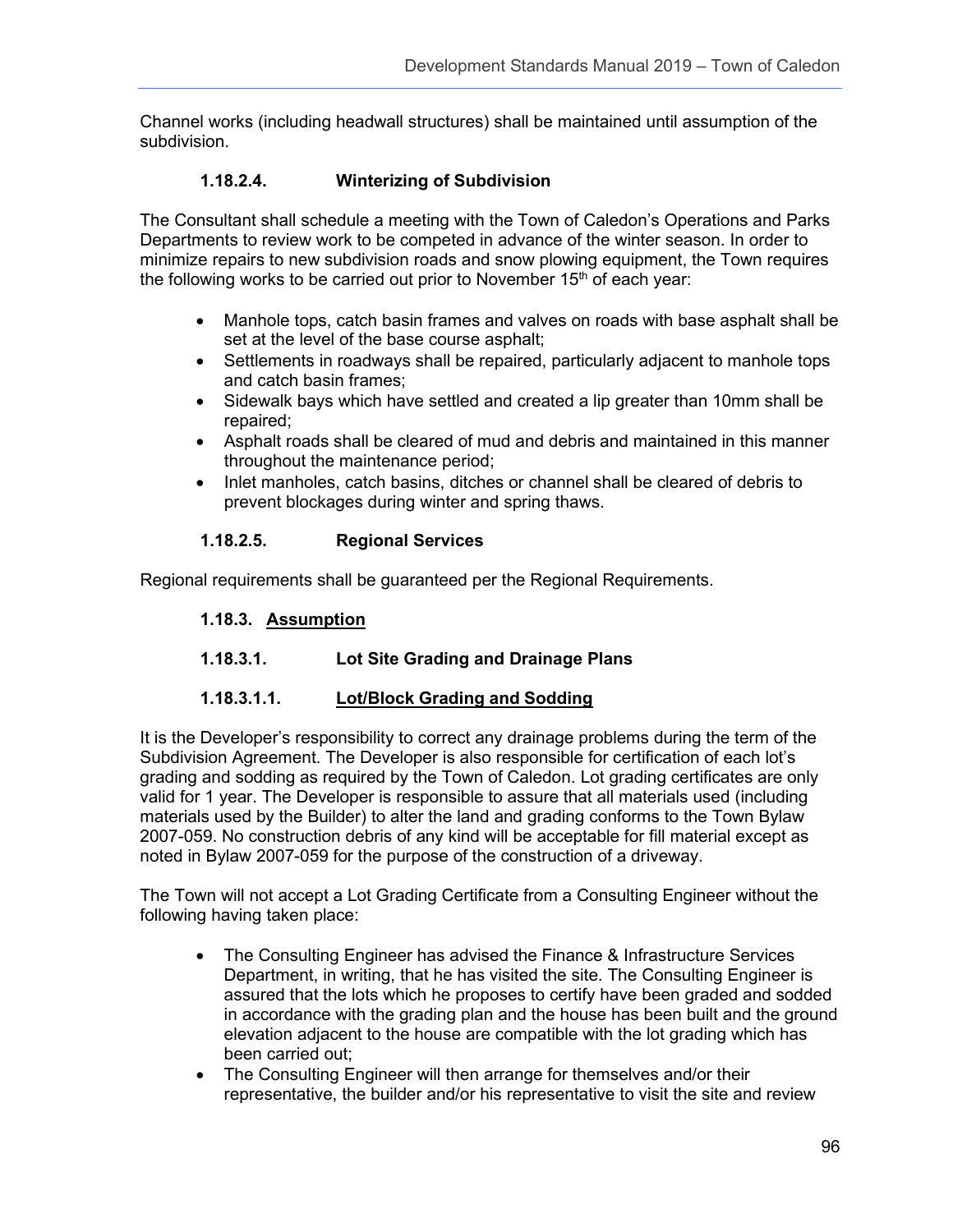each lot in the plan which is to be certified, and to agree on those lots which can be certified by a visual inspection. Further, this inspection is also to reveal those lots that require more surveying or work to determine how they can be certified. The Consulting Engineer will immediately certify all lots where the parties in the field have reached an agreement;

- The Consulting Engineer will re-survey those lots which cannot be certified by a visual inspection, or, if necessary, require the builder to do further work in order that such lots can be made certifiable. It should be noted that if the Builder will not correct the work as instructed by the Consulting Engineer, this responsibility will fall directly upon the Developer;
- Lots, which cannot be certified due to poor grading or due to changes in the type of house, which was built on the lot, will be brought to the attention of the Town, in writing, by the Consulting Engineer. The Consulting Engineer, on behalf of the Developer, will prepare a new grading plan(s) for the lots, which have not been built according to plan and will submit the revised plan to the Town, to the Builder, and to the Homeowner (if applicable).
- The foregoing is an attempt to establish a system which will likely cover 98% of the lot grading problems presently being experienced; however, it is acknowledged that there are going to be problems that cannot be covered by this procedure. These problems will be dealt with between the Town, the Consulting Engineer, the Developer and the Builder, as they arise.
- Prior to assumption, if the residing Homeowner modifies grades within his own lot causing adverse effects to neighbouring lands, the Developer will be required to rectify the grading infraction to the satisfaction of the Town.

It is recommended that the Developer's Consultant file the actual grades being certified. This will allow a record to be kept for the duration of the Subdivision Agreement. This record will be available to resolve disputes involving changing or certified grades between certification and the Town's assumption of the subdivision.

Builders' site grading plans are to show underside of footing elevations and top of foundation wall elevations. Where multi-level footings and/or foundation walls are intended, all levels are to be shown. Engineered fill level is to be shown where applicable. Downspout locations are to be indicated on Builder's site plans.

The Developer is responsible for the correction of all drainage problems on the blocks during the term of the Subdivision Agreement and for sodding/seeding undeveloped blocks prior to assumption.

# **1.18.3.1.2. Submission Procedure**

Two (2) certified copies of the proposed lot grading plan are to accompany all building permit applications.

The proposed and final grading certificates and drawings are to be certified by the Engineering Consultant responsible for the original design of the Subdivision and required prior to the certificate of assumption.

The submission to the Building and Enforcement Department for preliminary lot grading certification will require the appropriate grading plan. The grading plan is to continue the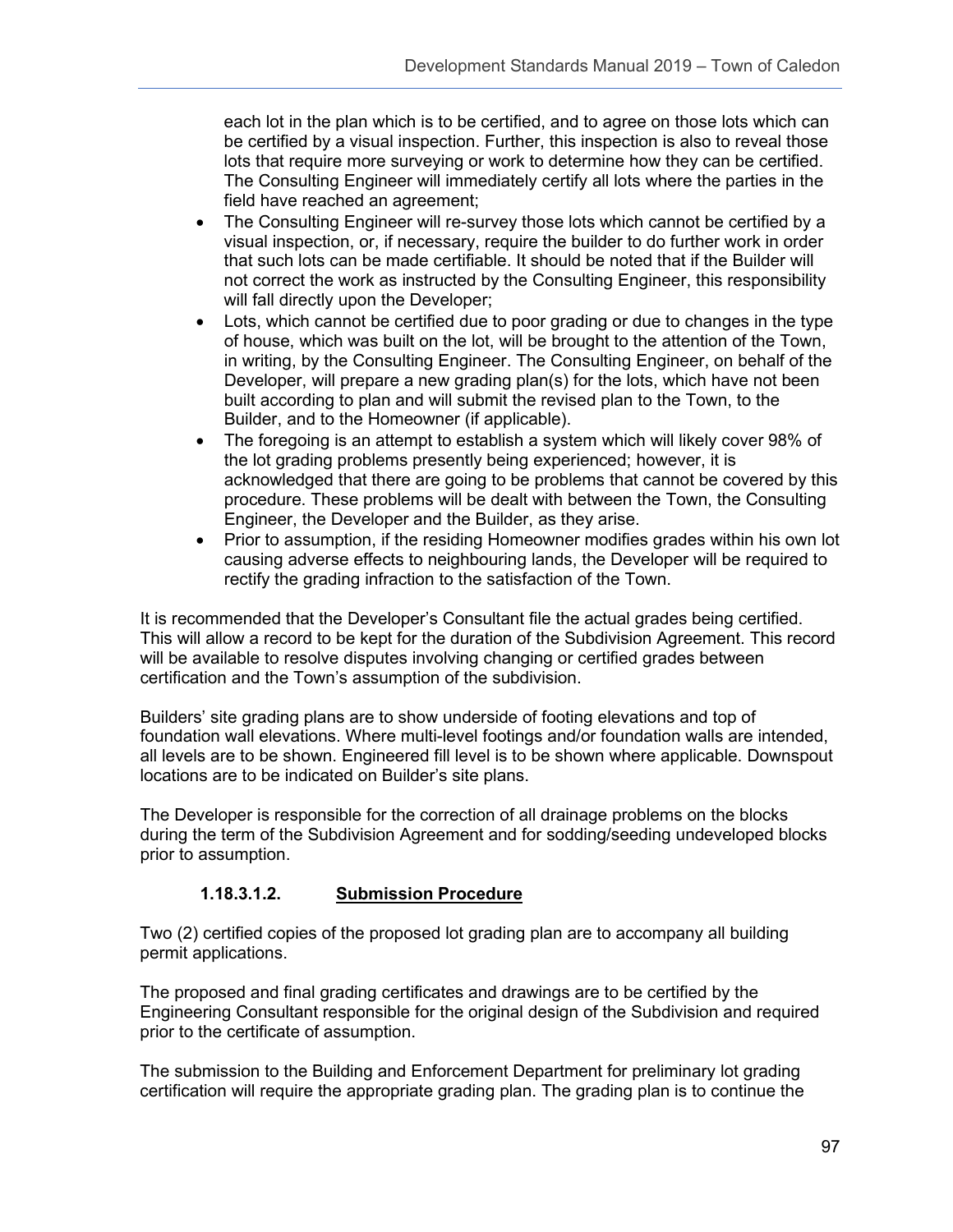following wording: "I hereby certify that the proposed grading, building type and appurtenant drainage and stormwater management works comply with sound engineering design and that the proposed grading is in conformity with those of the adjacent lands for drainage and relative elevations".

The wording is to be followed by the Professional Engineers stamp and signature.

Drawings are to be 210mm by 297mm or folded to that size with title blocks visible.

## **1.18.3.1.3. Standard Grading Certification and Letter**

This letter, found in Appendix C - Standard Forms and Letters, is to be sent to Finance and Infrastructure Services and Engineering. Under the Subdivision and Development Agreements of the Town of Caledon, the letter is required for the certification of building and lot grading. The date of the Town's approval of the variance must be inserted in the space provided.

## **1.18.3.2. Surveyors Certificate**

## **1.18.3.2.1. Standards Iron Bars (S.I.B. Property Bars)**

Prior to the assumption by the Town of the services constructed in a development, it is required that the Developer re-establish all Control Standard Iron Bars and a Registered Ontario Land Surveyor must make confirmation of re-establishing these iron bars in writing to Finance and Infrastructure Services and Engineering.

- A. Where registered lots of both the subject land and an existing registered plan are abutting and where these lots have been occupied and fenced, it shall not be a requirement to have these S.I.B.'s replaced.
- B. Where the boundaries of the plan involve either sewer or watermain easements, Town owned lands, Region owned lands, Public or Separate School Board lands, Hydro lands, etc., S.I.B.'s shall be required.
- C. If it is not possible along the road allowances within a development to place S.I.B.'s, because of above ground works, (i.e. paved driveways), it will be satisfactory to have the closest lot corner monumented with a S.I.B. When such a situation arises at the beginning or at the end of a curvilinear section, it is required that the closest lot corner on a straight street line portion be monumented.

The planting of Standard Iron Bars (S.I.B.'s) is to be done after the Preliminary Acceptance of Top Course Paving.

The Surveyor's certificate required prior to assumption of the subdivision shall confirm that the Surveyor has either found in its original position or replaced each S.I.B. shown on the registered plan. The Certificate shall also confirm that the limits of all sewer and watermain easements have been barred, and that the tops of all S.I.B.'s are within 150mm of final grade. The Certification shall state the date of field verification.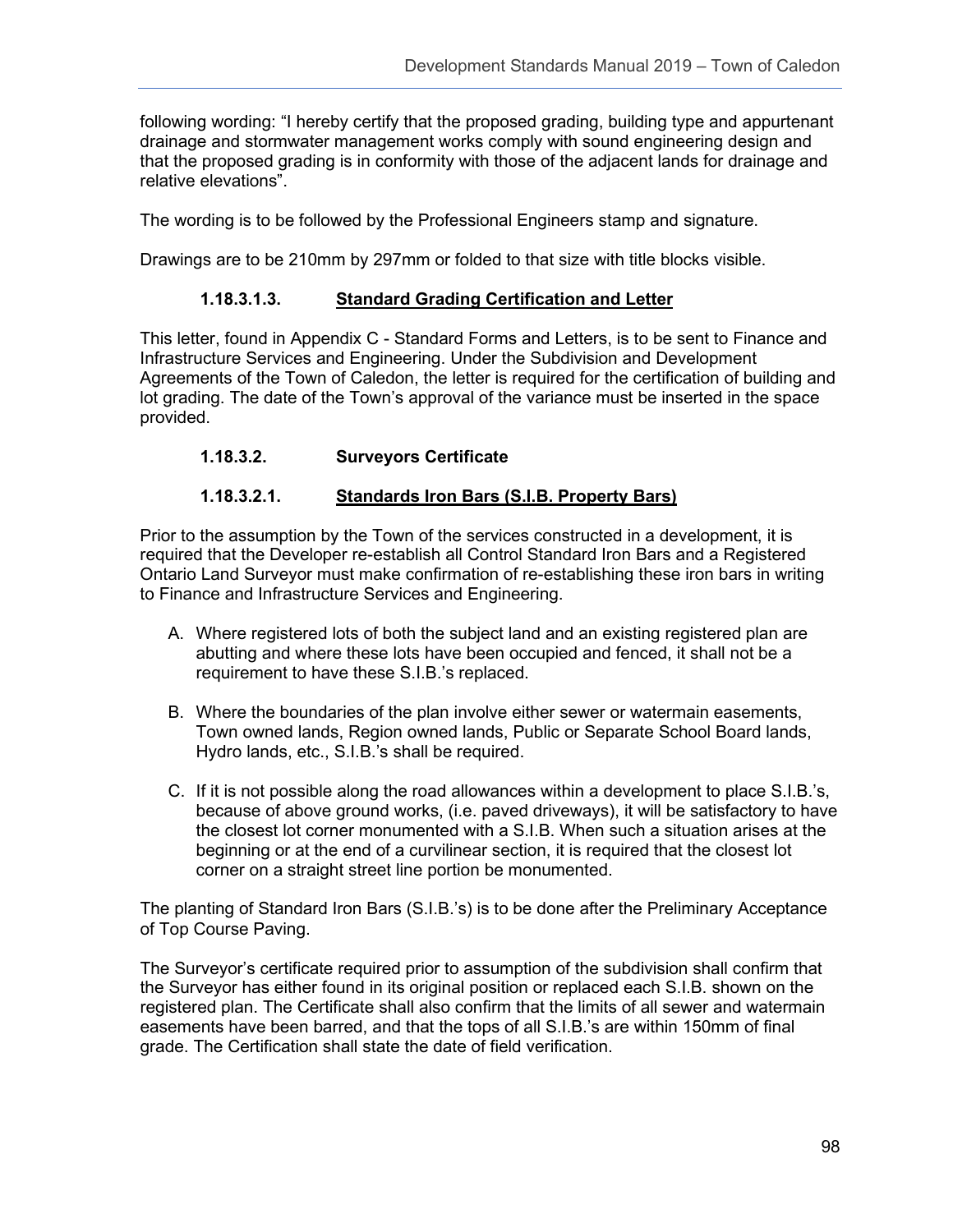# **1.18.3.3. Benchmarks**

Prior to the assumption by the Town of the services constructed in a development, it is required that the Developer establishes permanent geodetic benchmark(s) and provides the information to the Town. A Registered Ontario Land Surveyor shall establish benchmarks such that the location is assessable, identifiable, permanent and free from vertical movement. The Town, prior to installation, shall approve the type and location of the benchmarks. The benchmarks are to be of the Third Order, made of brass, engraved with "Town of Caledon Benchmark No.". The Benchmark number will be provided by the Town.

Number of Benchmarks Required:

- 1 to 250 lots 1 benchmark
- 251 to 500 lots 2 benchmarks
- 501 to 750 lots 3 benchmarks
- 751 to 1000 lots 4 benchmarks

### **1.18.3.4. As-Recorded Drawings**

Prior to assumption of the subdivision by the Town of Caledon, the Developer's Engineer and Landscape Architect shall submit "As-Recorded Drawings" for review, in both hard copy and digital format to reflect the 'As-Recorded' conditions of the development. For engineering, these drawings shall show the location both horizontally and vertically of everything that is on or under the lands that are to be accepted by the Town. This includes, but is not limited to, storm sewers, sanitary sewers, watermains and noise attenuation. These drawings shall be sealed and signed by a Professional Engineer, stamped 'As-Recorded', and dated. For the Landscape Architect, these drawings shall show the location both horizontally and vertically of everything that is on or under the lands that are to be accepted by the Town. This includes, but is not limited to, plantings, service connections, entry features, fencing and trails. These drawings shall be sealed and signed by a Professional Landscape Architect, stamped 'As-Recorded', and dated.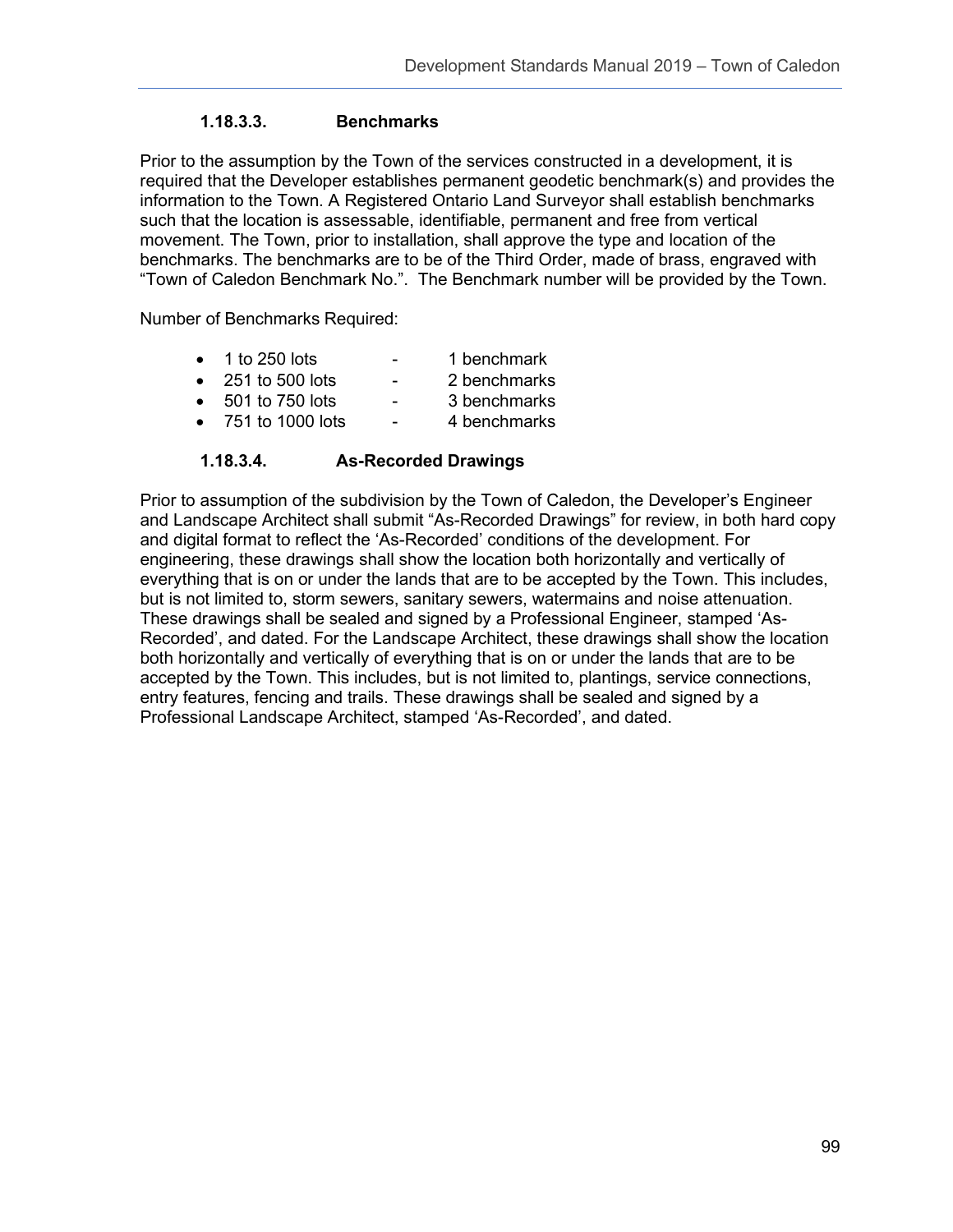## **2. OPEN SPACE DESIGN/LANDSCAPE**

### **2.1. Introduction**

The goal of this manual is to provide technical information for the design and implementation of open spaces within the Town of Caledon. To obtain the most recent requirements for Open Space Design/Landscape, follow:

<https://www.caledon.ca/en/townhall/open-space-design.asp>

## **2.1.1. General Overview of Open Space Design**

Open Spaces are an essential component of a successful community, integrating natural features and cultural heritage resources while facilitating a wide range of recreation experiences for the general public. Open Spaces typically include stormwater management facilities, greenway corridors, parks, trails and naturalized areas.

## **2.1.2. Park Classifications**

The location and programming of parks will be determined by Town Staff and will meet the needs of each unique development.

The following is a list of key characteristics common to all park types:

- A pedestrian circulation system consisting of a paved walkway network connecting all points of entry to each proposed facility feature shall be provided;
- Where feasible, the park shall be linked to a greenway corridor or trail system;
- Seating and/or gathering areas shall be provided;
- Planting to provide shade and adequate buffers between adjacent land uses shall be provided;
- Provide a minimum of one (1) maintenance vehicular access point for ongoing park maintenance which may require a curb cut;
- Provide a minimum 50% lot frontage onto adjacent street(s) for maximum visibility and safety;
- Parks shall be proposed on table lands where the overall grade of the property does not exceed 6.6%. Parkland to be conveyed to the Town, shall not be in Environmental Policy Areas (EPA) lands;
- The shape and configuration of the park shall be in a useable form and centrally located within a residential neighbourhood;
- Park and school blocks, where deemed appropriate, should be close in proximity to maximize opportunities for facility sharing (i.e. parking, playfields etc.)

## **2.1.2.1. Type 1 – Neighbourhood Parks (ranging from 0.5ha to 2ha)**

Neighbourhood parks are intended to serve residents of the local community within walking distance. They should be centrally located in areas of urban settlement with a service radius of 800 meters or less, uninterrupted by major roadways or other physical barriers, and have street frontage on one or more sides. The design should combine active and passive elements with amenities such as but not limited to, junior and senior play equipment, paved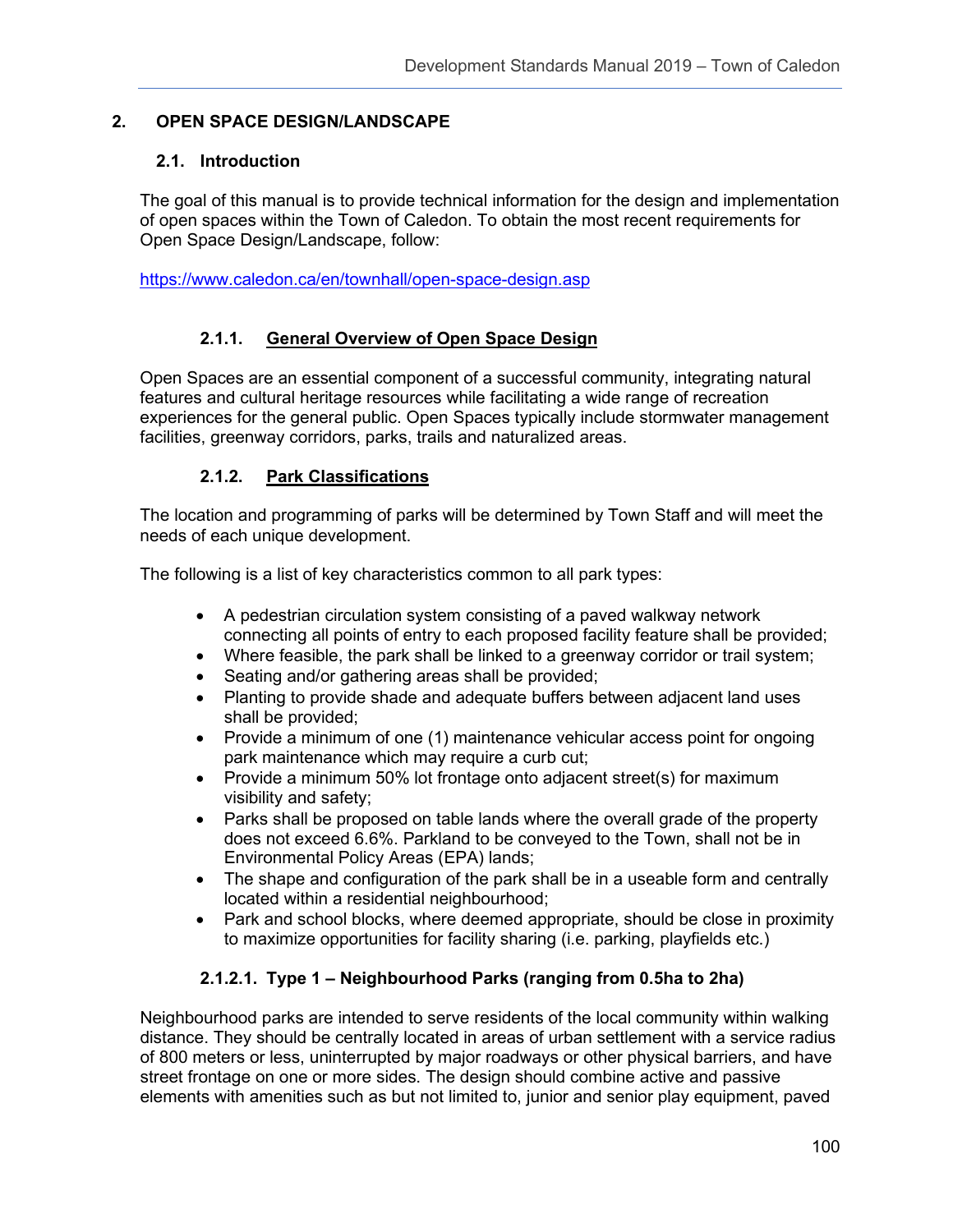hard court, paths, seating and gathering areas, as well as open space for unstructured field sports. Park facilities may require lighting and should be separated by suitable buffers and be designed such that they are visible from the street.

# **2.1.2.2. Type 2 – Community Parks (ranging from 2 ha to 6 ha)**

Community parks are typically centrally located and adjacent to a school site if proposed. They should have street frontage on two or more sides, be a flat, well drained site with varied vegetation to create an attractive setting. The design should provide a focus for active recreation with amenities such as but not limited to, junior and senior play equipment, playing fields for organized sports, hard courts, splash pads, skate park elements and typically include covered pavilions, picnic areas and parking. Washroom facilities shall be determined on a site by site basis as determined by the Town. Paths shall be a loop system connecting active transportation networks. Park facilities should be separated by suitable buffers, with appropriate vegetation, or fencing buffers to ensure safe setbacks from roads. There may be an opportunity for shared use of facilities and parking areas at the discretion of the Town of Caledon and/or school board.

# **2.1.2.3. Type 3 – District Parks (size varies due to specialized nature)**

District parks are typically located on a major arterial or collector roadway to serve the entire community and offer a specialized service. They are often designed as multi-purpose facilities which apply to arenas, pools, specialty parks and multi-field sport parks, and are typically lit and irrigated. The design should serve multiple users with amenities such as covered pavilions, picnic areas, washroom facilities and parking areas. Paths shall be a loop system connecting parking areas to adjacent park facilities, and active transportation networks.

# **2.1.2.4. Type 4 – Greenway Corridors and Naturalized Areas**

Greenway corridors form open space links between existing natural open spaces and parks. These blocks are typically not lit, and contain naturalized plantings, upgraded entrance nodes, seating opportunities and multi-use paths connecting active transportation networks. Storm ponds shall be considered naturalized areas.

# **2.1.3. Accessibility and Safety**

All public open space facilities shall be designed with accessibility and safety in mind. Every new park or trail shall comply with the technical requirements of the Design of Public Spaces of the Integrated Accessibility Standards (IASR) of the Accessibility for Ontarians with Disabilities Act, 2005. (AODA) as well as applying principles of Crime Prevention Through Environmental Design. <https://www.ontario.ca/laws/regulation/110191>

All of Ontario's new or significantly redeveloped existing public spaces are required to comply with AODA Standards as of January 1, 2016. Areas covered by this standard include, but are not limited to:

- Recreational trails
- Beach access routes
- Outdoor public use eating areas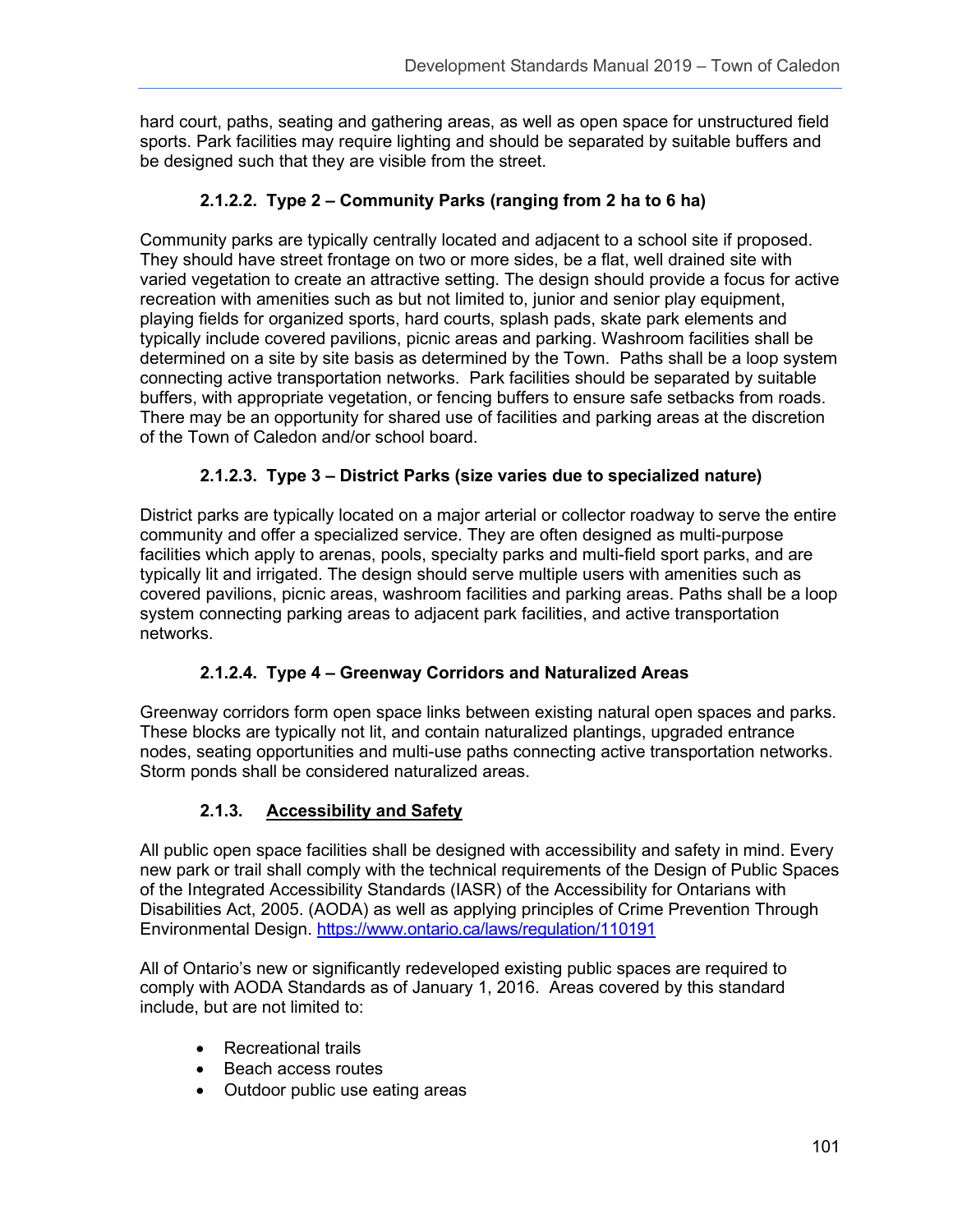- Outdoor play spaces
- Exterior paths of travel (e.g., sidewalks, walkways)
- Accessible parking area
- Obtaining services (e.g., service counters)
- Maintenance of accessible elements

Town of Caledon's Accessibility Advisory Committee shall be consulted during the design process. A meeting with the Accessibility Advisory Committee will be arranged internally by the Town's Landscape Architect in conjunction with the consulting Landscape Architect. The Accessibility Advisor Committee will review and comment on plans and drawings. Their comments must be addressed prior to final approval of the landscape drawings.

<https://www.aoda.ca/> <http://cptedontario.ca/>

### **2.2. Drawing Submission Requirements**

### **2.2.1. General**

Landscape Architects submitting technical drawings to the Town are expected to submit high quality landscape plans that conform to all Town of Caledon standards and guidelines, as well as industry best practices. The consulting Landscape Architect will be responsible for the conceptual design, detailed design, construction drawings, cost estimates, certifications and all other related documents to the satisfaction of the Town.

For the purposes of section 2.0 of this document, plans of condominium shall use site plan standards.

For all future Town owned park facilities, the consulting Landscape Architect will also be responsible for providing the Town with a tender ready construction package including a unit price schedule, specifications and all associated construction drawings.

When preparing the landscape drawings for submission, please note the following:

- All landscape plans are required to be designed and stamped by a full member of the Ontario Association of Landscape Architects (OALA) in good standing;
- All vegetation analysis reports, tree preservation plan(s) and inventory plan(s) are to be executed by a full registered member of the International Society of Arborists (ISA) or a Registered Professional Forester (RPF) with the Province of Ontario;
- All landscape submissions shall be prepared in accordance with Section 1.2.1, 1.2.2 & 1.2.3.; and
- Landscape cost estimates will be required for Letter of Credit purposes.

### **2.2.1.1. Submission to the Conservation Authority**

The developer's consultants are responsible for the submission of any required drawings directly to the conservation authority or applicable governing agency. The Conservation Authorities governing the Town of Caledon are:

• The Credit Valley Conservation Authority (C.V.C.)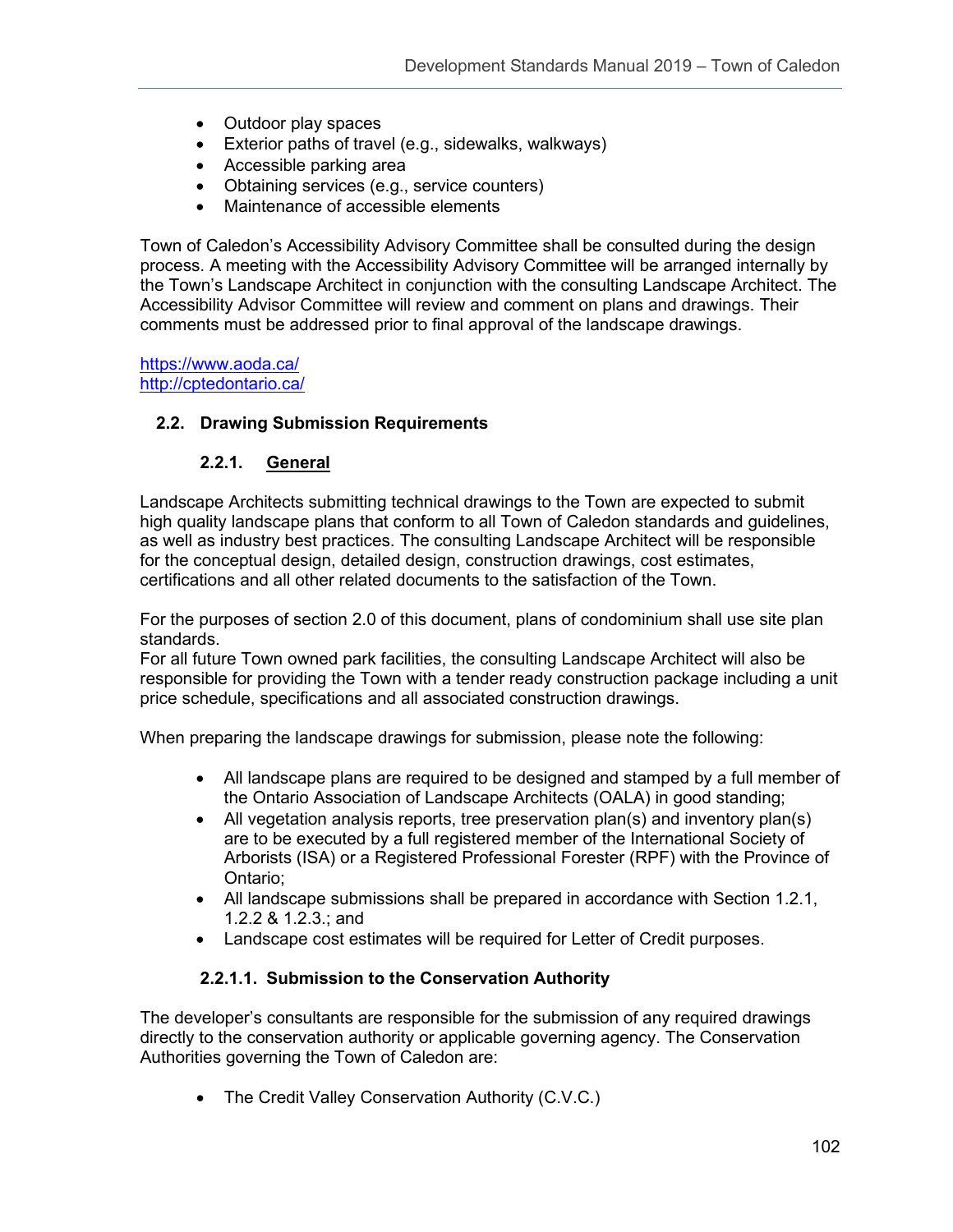- Toronto and Region Conservation Authority (T.R.C.A.)
- Nottawasaga Valley Conservation Authority (N.V.C.A.)
- Lake Simcoe Regional Conservation Authority (L.S.R.C.A.)
- Niagara Escarpment Commission (N.E.C)

Stormwater management ponds, greenway corridors and valley land plans may require the applicable Conservation Authority's review and approval prior to final sign off by the Town of Caledon and implementation of the plans.

### **2.2.1.2. Submission to Region of Peel**

Streetscape plans may require Region of Peel approval prior to final Town sign off and implementation of the plans. The developer's consultant(s) are required to submit any required drawings directly to the Region of Peel.

### **2.2.2. First Submission – Subdivisions**

Two (2) complete sets (reverse rolled) of the following drawings and documents are required for the first Town of Caledon, Open Space Design submission:

- Landscape Letter of Conformance (see template in Appendix C Standard Forms and Letters);
- Vegetation Analysis Report (Arborist Report);
- Tree Preservation Plan and Inventory List;
- Streetscape Buffer Planting and Layout Plan(s);
- Streetscape Buffer Planting Details;
- Greenway Corridor Planting and Layout Plan(s);
- Greenway Corridor Details;
- Stormwater Management Pond Planting and Layout Plan(s);
- Stormwater Management Pond Details;
- Itemized Landscape Cost Estimate;
- Park Concept and Facility Fit Plan;
- A separate landscape drawing set for lands conveyed to the applicable Conservation Authority;
- A separate cost estimate for landscape items on lands conveyed to the applicable Conservation Authority.

### **2.2.3. Additional Submissions – Subdivisions and Site Plans**

Two (2) complete sets (reverse rolled) of the documents listed above in **Section 2.2.2. First Submission**, revised based on Town comments are required. The following drawings are also required; please note that all park drawings shall be separated out into their own independent set:

- Letter from the consulting Landscape Architect outlining how previous submission comments/revisions were addressed;
- Landscape Letter of Conformance;
- Park Grading Plan;
- Park Engineered Fill Plan;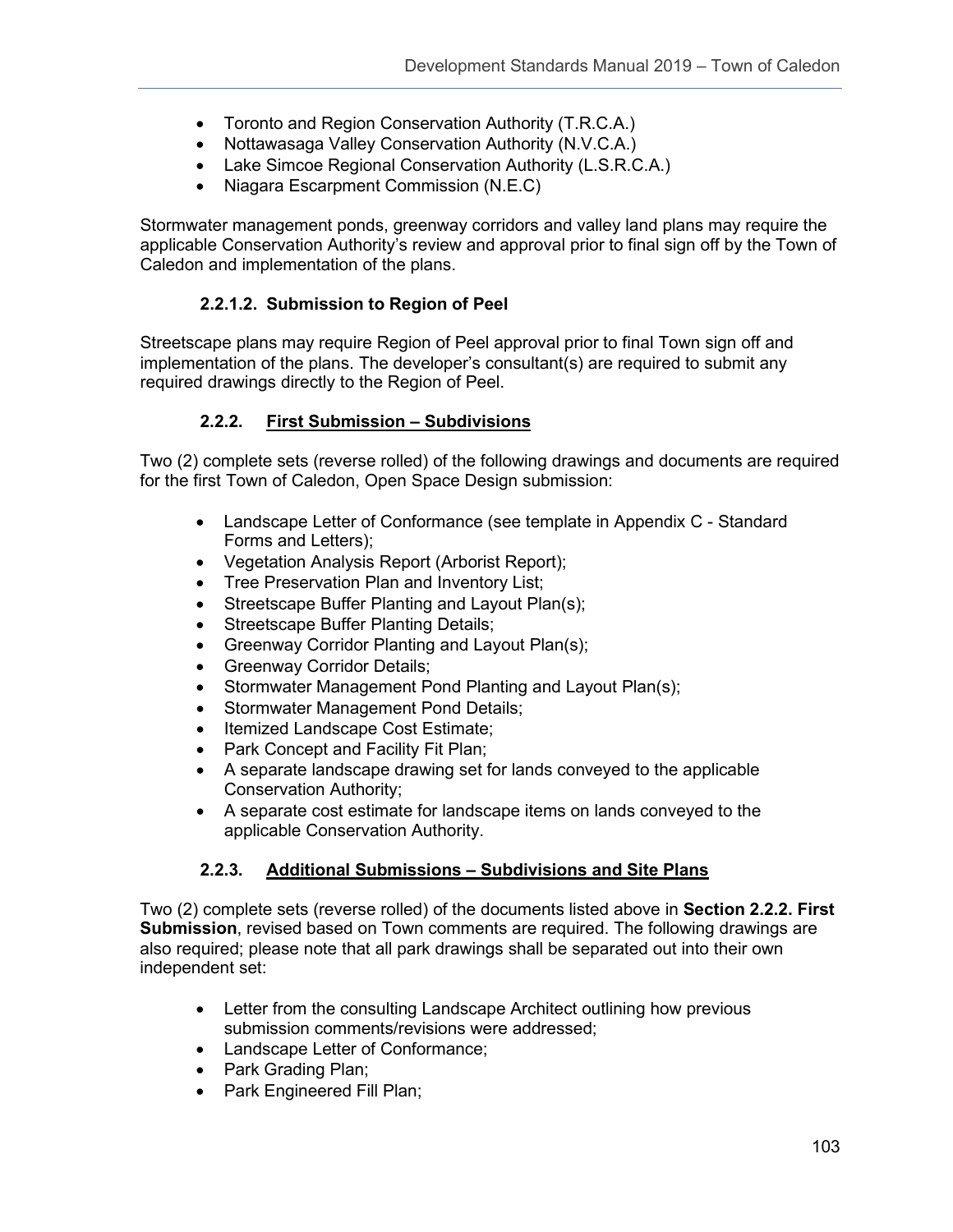- Park Planting & Layout Plan(s);
- Park Details;
- Park Photometric and Electrical Plan(s);
- Park Cost Estimate (separate from subdivision items).

Additional drawings may be requested by the Town including but not limited to:

- Stamped, structural engineering details and drawings;
- Items listed in 2.2.2. and 2.2.3. that apply.

### **2.2.4. Final Submissions – Subdivisions and Site Plans**

The final set of rolled drawings, letter of conformance and cost estimate(s) shall be submitted to the Town. Each drawing sheet is to be stamped, signed and dated by a full member of the Ontario Association of Landscape Architects (OALA) in good standing. Please note that an OALA digital stamp is acceptable, provided it is originally signed. For all subdivision drawings, the following signature box is required within the title bar of all landscape drawings and reports.

| This approval constitutes a general review and does not certify<br>dimensional accuracy.<br>This approval is subject to further certification of the "as<br>constructed" works by a registered professional Landscape<br>Architect of the Province of Ontario<br>Date: <u>____________</u><br>Approved By: Approved By: | <b>Town of Caledon</b><br><b>APPROVED FOR CONSTRUCTION</b> |
|-------------------------------------------------------------------------------------------------------------------------------------------------------------------------------------------------------------------------------------------------------------------------------------------------------------------------|------------------------------------------------------------|
|                                                                                                                                                                                                                                                                                                                         |                                                            |
|                                                                                                                                                                                                                                                                                                                         |                                                            |
|                                                                                                                                                                                                                                                                                                                         |                                                            |
|                                                                                                                                                                                                                                                                                                                         |                                                            |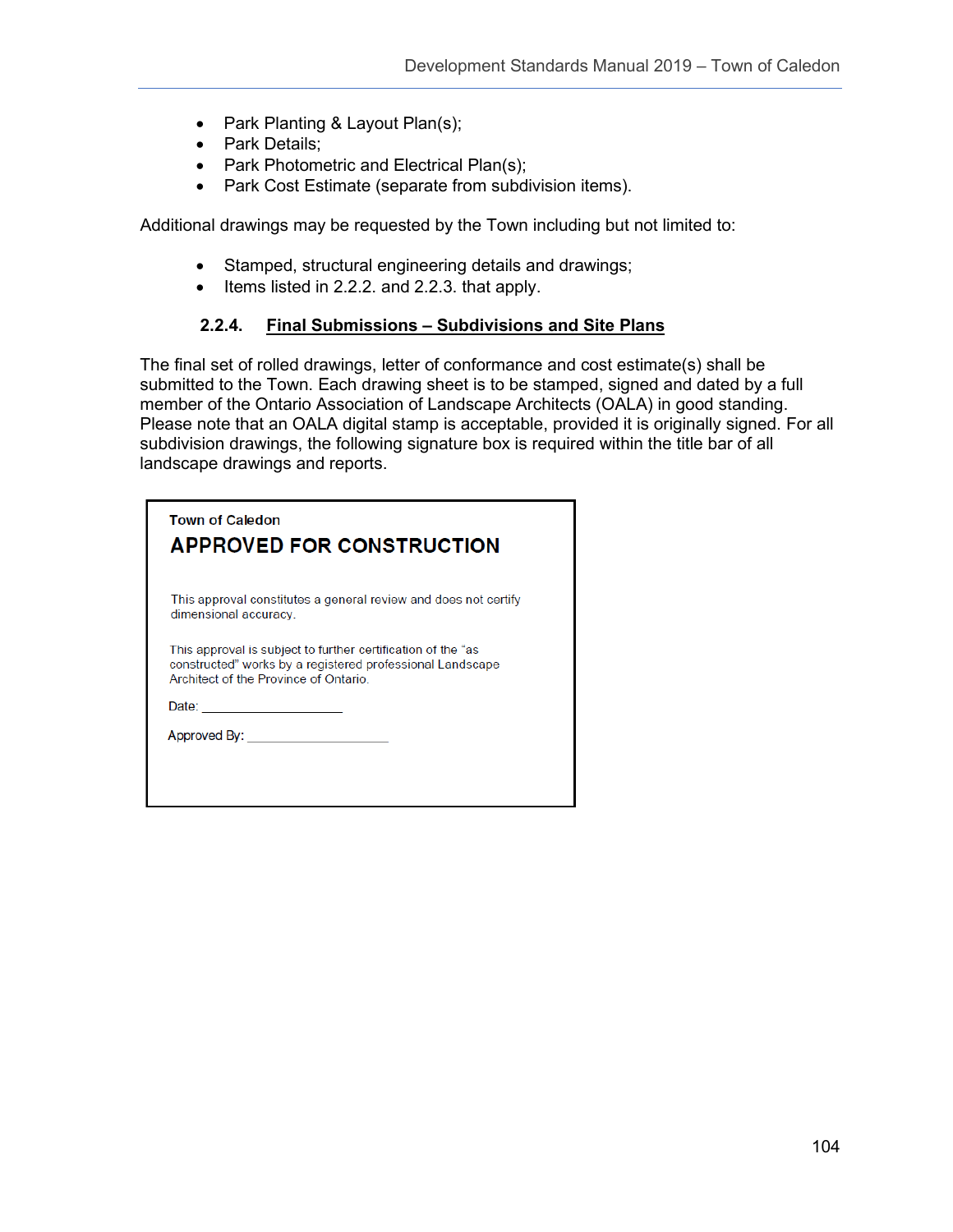## **2.3. Landscape Design Requirements**

|                   | <b>Subdivision</b> | <b>Site Plan:</b> | Site Plan:            | <b>Stormwater</b> | Greenway         |
|-------------------|--------------------|-------------------|-----------------------|-------------------|------------------|
|                   |                    | Industrial &      | <b>Non-Industrial</b> | <b>Management</b> | <b>Corridors</b> |
|                   |                    | <b>Commercial</b> | & Commercial          | <b>Ponds</b>      |                  |
| <b>Deciduous</b>  | 60mm cal.          | 70mm cal.         | 60mm cal.             | 60mm cal.         | 60mm cal.        |
| <b>Trees</b>      |                    |                   |                       |                   |                  |
| <b>Flowering</b>  | 50 mm cal.         | 50mm cal.         | 50mm cal.             | 50mm cal.         | 50mm cal.        |
| (Specimen         |                    |                   |                       |                   |                  |
| Trees)            |                    |                   |                       |                   |                  |
| <b>Coniferous</b> | 225cm ht.          | 200cm ht.         | 180cm ht.             | 200cm ht.         | 200cm ht.        |
| <b>Trees</b>      |                    |                   |                       |                   |                  |
| <b>Shrubs</b>     | 60cm ht.           | 80cm ht.          | 60cm ht.              | 60cm ht.          | 60cm ht.         |
| <b>Whips</b>      | N/A                | N/A               | N/A                   | 150cm ht.         | 150cm ht.        |

The following chart outlines the **minimum** planting specifications:

**2.3.1. Streetscape**

#### Requirements:

- Please contact the Town of Caledon Open Space Design department for the most current street tree species list;
- All boulevards are required to have a minimum 300 mm depth of topsoil and sod. Boulevard seeding will not be accepted by the Town;
- To avoid a monoculture situation, a variety of tree species should be used and have no more than 4 – 8 of the same tree species grouped along a single street;
- No more than 20% of any one tree species should be used within any given streetscape to avoid monoculture situations;
- Tree species shall be diverse and hardy to withstand urban conditions;
- Tree root protection systems may be required at the discretion of the Town of Caledon.

### **2.3.1.1. General Street Tree Planting**

The following are recommended street tree spacing for public boulevards along residential frontages. This is excluding Palgrave Estate Residential Areas.

### **A. < 9 meters between driveways:**

Where there is less than 9 meters between driveways, one 60mm caliper, large high branching deciduous tree shall be planted centrally between the driveways. Adjustments may be required due to utility and signage conflicts;

### **B. 9 – 12 meters between driveways:**

Where there is more than 9 meters and less than 12 meters between driveways, two 50 mm caliper small high branching deciduous trees shall be planted at even intervals. Adjustments may be required due to utility and signage conflicts; and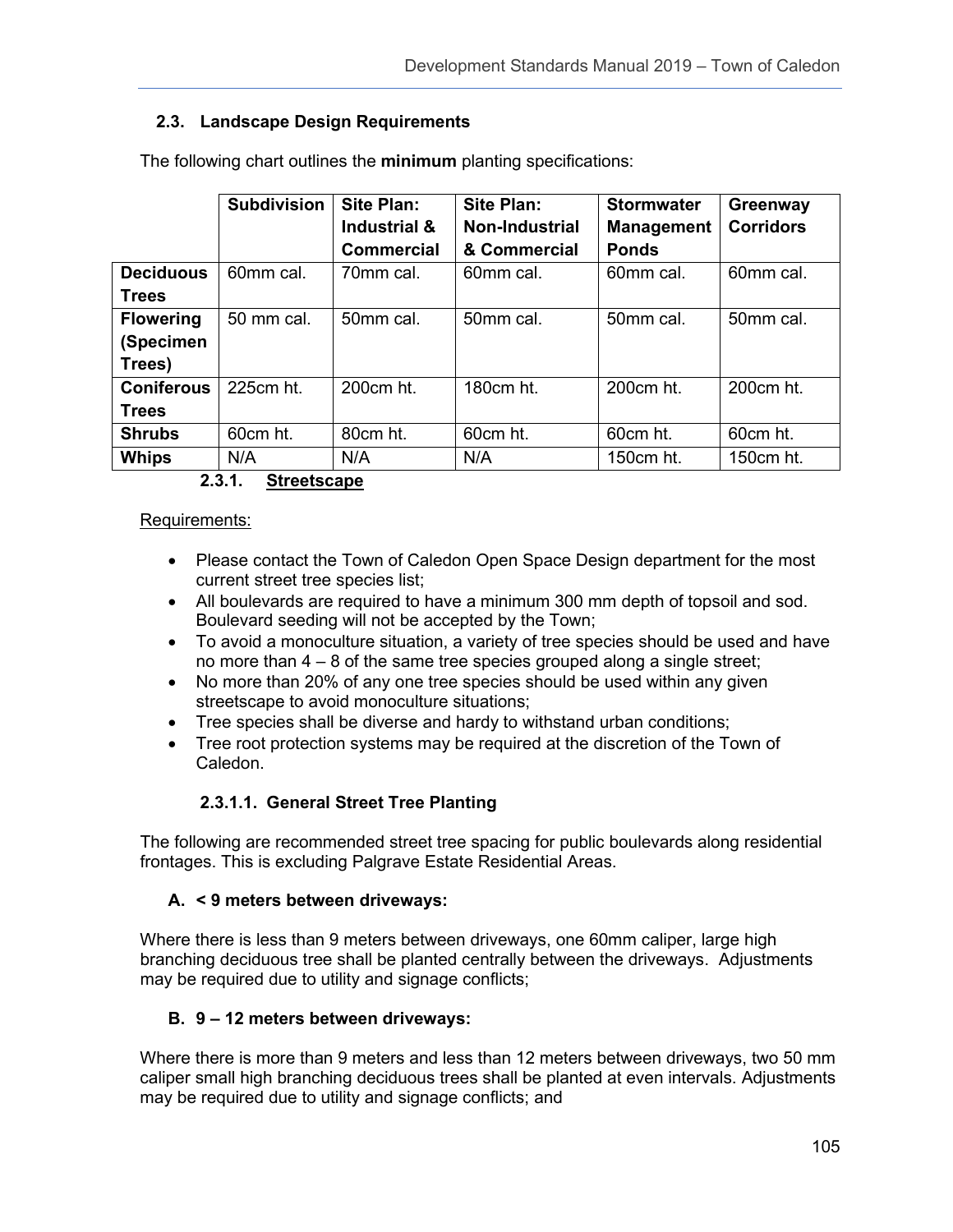# **C. > 12 meters between driveways:**

Where there is more than 12 meters between driveways, two 60mm caliper large high branching deciduous trees shall be planted at even intervals between the driveways. Adjustments may be required due to utility and signage conflicts.

### Note:

- Where spacing between the sidewalk and back of curb is 2.0 meters or less, only 50 mm caliper small high branching deciduous trees are permitted;
- Additional tree planting may be required where extra-large lot frontages are proposed, at the discretion of the Town;
- Where street trees are proposed along non-residential frontages such as buffer blocks, park blocks, road extensions or widenings; 60mm caliper large high branching deciduous trees are required at 10 – 12 meter intervals on center;
- Where utilities are proposed within the boulevard, refer to standard 700 General Landscape Notes for clearance information;
- Adjustments to street tree planting locations may be required due to utility and signage conflicts, at the discretion of the Town.

### Double Row of Street Trees (excluding Palgrave Estate Residential):

- A double row street tree requirement will be determined by Town staff prior to Draft Plan Approval;
- Where a double row of street trees is required, one street tree shall be located on the public boulevard and one tree will be located on private property;
- All trees proposed on private residential front yards shall be planted in a location that meets a minimum 3.5m x 3.5m unobstructed- no driveways, walkways, porches, stairs, awnings or other encumbrances as determined by the Town;
- The private side street tree shall be a minimum 50mm caliper small species deciduous tree and planted a minimum of 1 meter away from the front and side property lines measured from property line to edge of trunk;
- One private street tree per lot shall be required;
- Larger tree species may be permitted where space allows at the discretion of the Town;
- Where utilities are proposed within the boulevard, refer to Standard No.  $700 -$ General Landscape Notes for clearance information;
- Where residential lots flank (side) onto streets requiring a double row of street trees, street tree shall not be installed in rear yards.

### Road Extensions and Road Widening:

- For road widening and/or extensions, an arborist report from an ISA Certified arborist or Registered Professional Forester (RPF) may be required at the discretion of the Town. Consult with Town of Caledon Open Space Design staff for clarification;
- Every effort should be made to maintain and protect all existing trees, fence lines and vegetation, utilizing arboricultural best practices. Refer to Town of Caledon Tree Preservation Standard Notes 606, 710, 711;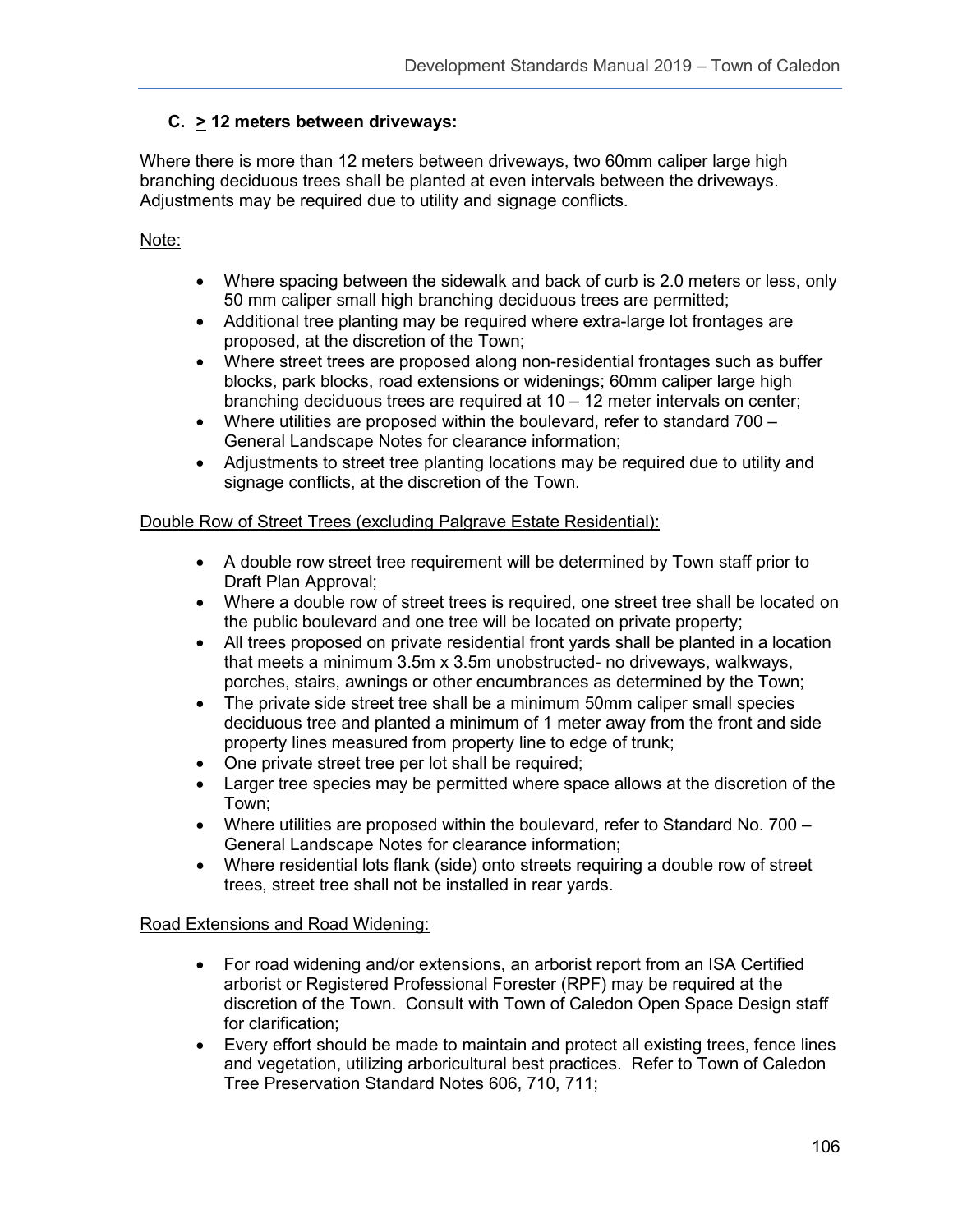- Replacement and/or new deciduous trees shall be a minimum of 60mm caliper street trees spaced at 10-12m on center;
- Consult with Town of Caledon Open Space Design staff for appropriate tree and shrub species;
- For road widenings and extensions crossing hydrological areas, wetlands and conservation areas refer to governing conservation authority best practices.

## **2.3.1.2. Buffer and Window Planting**

### Requirements:

- Planting requirements in these areas will vary based on site specific conditions and any applicable guidelines, at the discretion of the Town
- A mix of coniferous trees, deciduous trees and shrubs are required.
- All planting is to be in continuous mulched plant beds with weed barrier fabric.

## **2.3.1.3. Roundabout Planting**

### Requirements:

- Raised planting is required in the center of roundabouts with armour stone or concrete curb edging;
- A 4.0 meter wide stamped and coloured concrete splash strip is required along the perimeter of the central planting area to allow for safe maintenance;
- The minimum depth of topsoil and planting mix shall be 750 mm deep;
- Plant material shall be low maintenance or xeriscape including a combination of ornamental grasses, shrubs, small multi-stem deciduous trees and coniferous trees;
- The entire plant bed shall be mulched to a minimum depth of 100mm with weed biodegradable barrier fabric throughout;
- See Town of Caledon Engineering staff for lighting or utility requirements, if applicable.

## **2.3.1.4. Palgrave**

### Street Trees:

- There is no requirement for boulevard or street trees within Palgrave Estates;
- All proposed trees are to be installed on private property and shall be a minimum of 1 meter inside the front and side property lines, measured property line to edge of trunk. If applicable, this shall be addressed through the site plan application process;
- All trees shall be 60 mm caliper or larger, high branching deciduous trees planted at 10 – 12 meter intervals on center. If applicable, this shall be addressed through the site plan application process;
- Native species planting is strongly encouraged.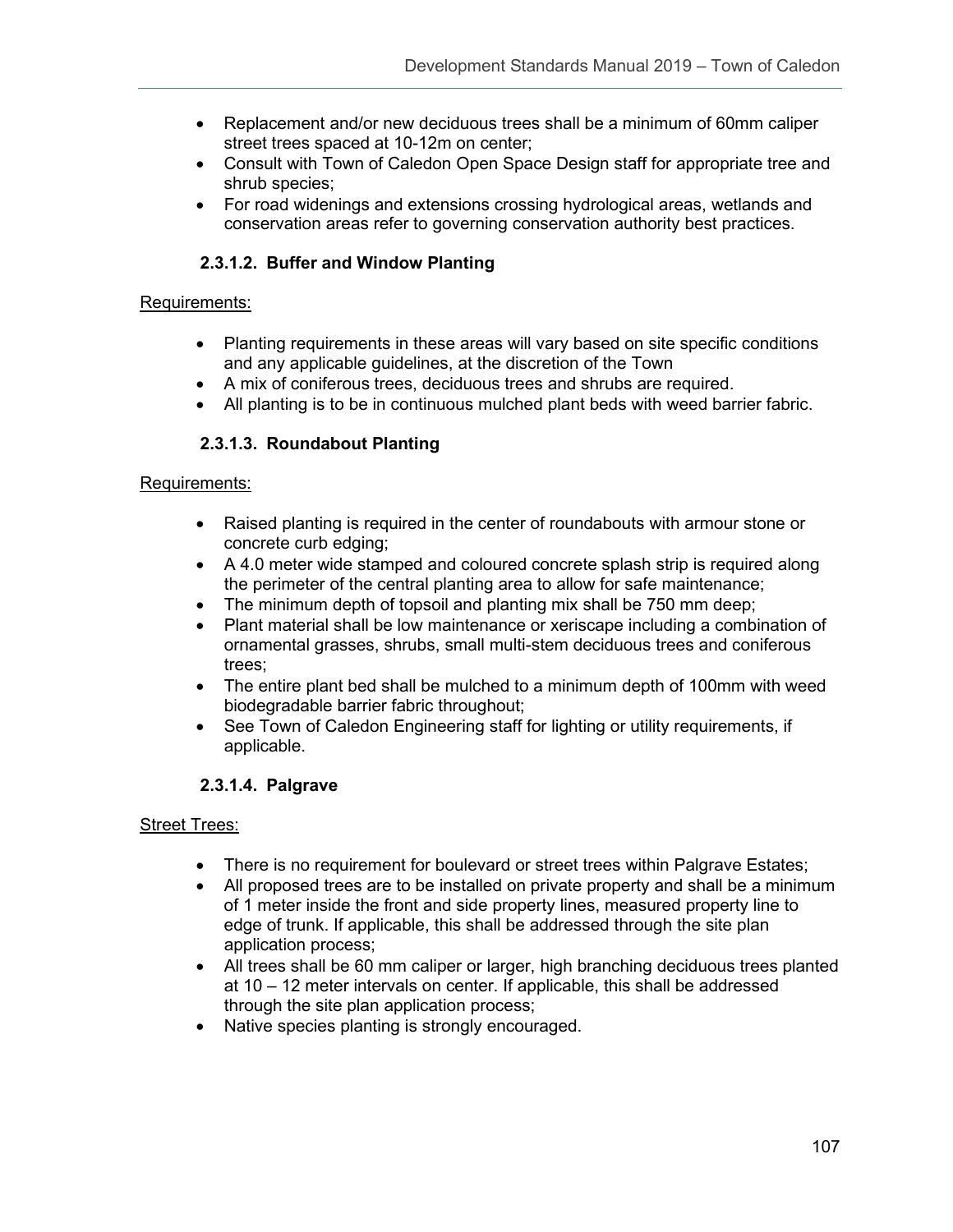## Visual Impact Planting:

- Visual impact planting on private property may be required as outlined in the Town of Caledon Official Plan;
- Visual impact plantings shall consist of groupings of deciduous and coniferous trees;
- Native species planting is strongly encouraged.

### Restoration and Reforestation:

• Refer to local Conservation Authorities for restoration requirements, standards, guidelines and warranties.

## **2.3.2. Storm Ponds**

### General:

- All planting plans shall follow the governing Conservation Authority planting density and species requirements. Planting density charts shall be illustrated in a chart form on the planting plans as required by the governing Conservation Authority. A minimum of 75% caliper trees shall be provided;
- Urban treatment features such as lookouts, seating areas, buffers and nodal planting may be required in addition based on site specific conditions and any applicable design guidelines at the discretion of the Town;
- Bio-swales and Low Impact Development (LID) planting will be considered on a site by site basis;
- For trail requirements, refer to section 2.3.4.;
- For signage requirements, refer to section 2.3.6.;
- See Town of Caledon Engineering staff for grading, lighting and fencing requirements, if applicable;
- Chain link fencing is required wherever private property abuts public property such as storm pond blocks.

## **2.3.3. Greenway Corridors and Naturalized Areas**

### General:

- Show all trails within greenway corridors as outlined in section 2.3.4.;
- All soft landscape areas within the greenway corridor shall be a minimum of 2% slope and a maximum of 25% slope;
- Greenway corridors are required to have a minimum topsoil depth of 300mm;
- A minimum 2.0m wide plateau may be required along the edge of the property line where the greenway corridor or naturalization blocks abut private lots, at the discretion of the Town. This area is to be finished with a low maintenance, naturalized seed mix;
- Half meter (0.5m) contour intervals shall be shown on all grading plans;
- Spot elevations at critical areas including but not limited to, low points, high points, hard surface areas and catch basin rim elevations shall be provided;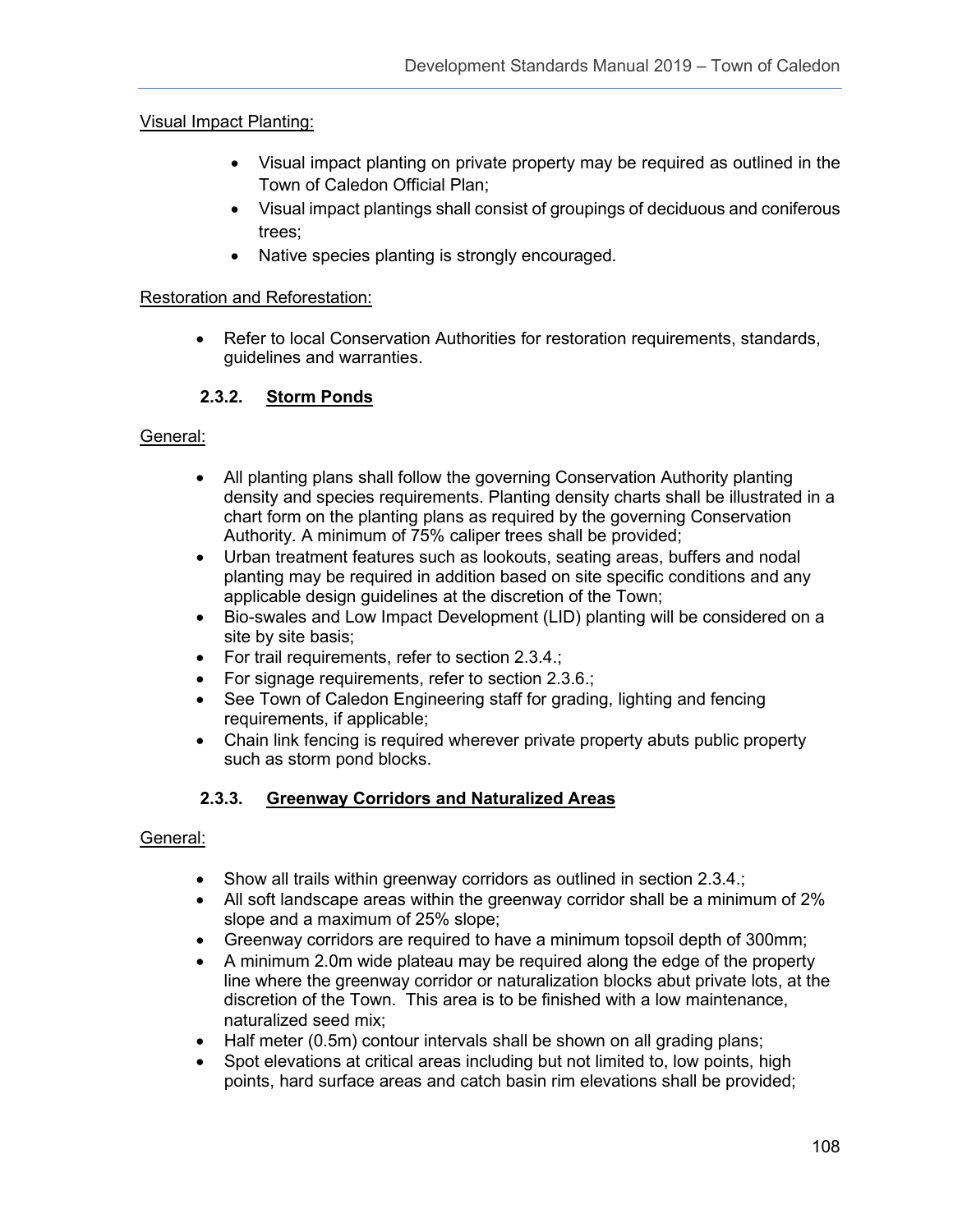- All planting plans shall follow the governing Conservation Authority planting density and species requirements. This information shall be illustrated within a planting table on the planting plan. A minimum of 75% caliper trees shall be provided;
- All planting is to be installed within continuous mulched plant beds with biodegradable weed barrier fabric;
- A 2.0 meter no planting zone for trees and shrubs is required from the edge of all trails;
- Greenway corridors shall be seeded with a native wildflower seed mix with the exception of the following areas:
	- o Trails require 1 meter of sod along all edges;
	- o Center points of swales shall be sodded and a minimum of 1.5 meters wide;
	- $\circ$  All catch basins shall be surrounded by a 1.5 meter wide sodded strip;
	- o All Greenway Corridors shall utilize Beehive Catch Basins. See Town Standard Detail 503;
- Specialized entrance treatments are required at trail intersections including, but not limited to, accent paving, armour stone, site furniture, bollards, p-gates, shrubs and ornamental grasses;
- Armour stone seating and accessible curb stops are required along trails within greenway corridors as per the AODA. See section 2.1.3.;
- All catch basins shall be installed in soft landscape areas;
- Bio-swales and Low Impact Development (LID) planting will be considered on a site by site basis;
- Chain link fencing is required wherever private property abuts public property such as greenway corridors and naturalized blocks. All fencing to be installed entirely on private property unless otherwise directed by the Town.
- For signage requirements, refer to section 2.3.6.;
- Lighting within greenway corridors is not typically required but will be determined at the discretion of the Town. If applicable, refer to the Town of Caledon's Outdoor Lighting Manual Standard (2018);
- Weeper drainage tiles may be required within the proposed swales at the discretion of the Town; and
- See Town of Caledon Engineering staff for fencing requirements if applicable.

# **2.3.4. Trails**

- All trails are to be implemented according to the Town of Caledon Trails Masterplan, applicable Secondary Plans and/or applicable Community Design Plans and Guidelines. Trails proposed on Town owned lands shall be a minimum of 3.0 meters wide, paved with asphalt as per Standard No. 901. The width and surface material may vary based on site specific conditions, at the discretion of the Town;
- Trails require 1 meter of sod along all edges;
- All trails shall have a maximum side slope of 3% and a maximum run of 6.66% (1:15) where feasible;
- All trails must adhere to the most current AODA standards, see section 2.1.3.
- Where organic soil is present after the proposed trail has been excavated, additional excavation shall take place to below the organic layer at the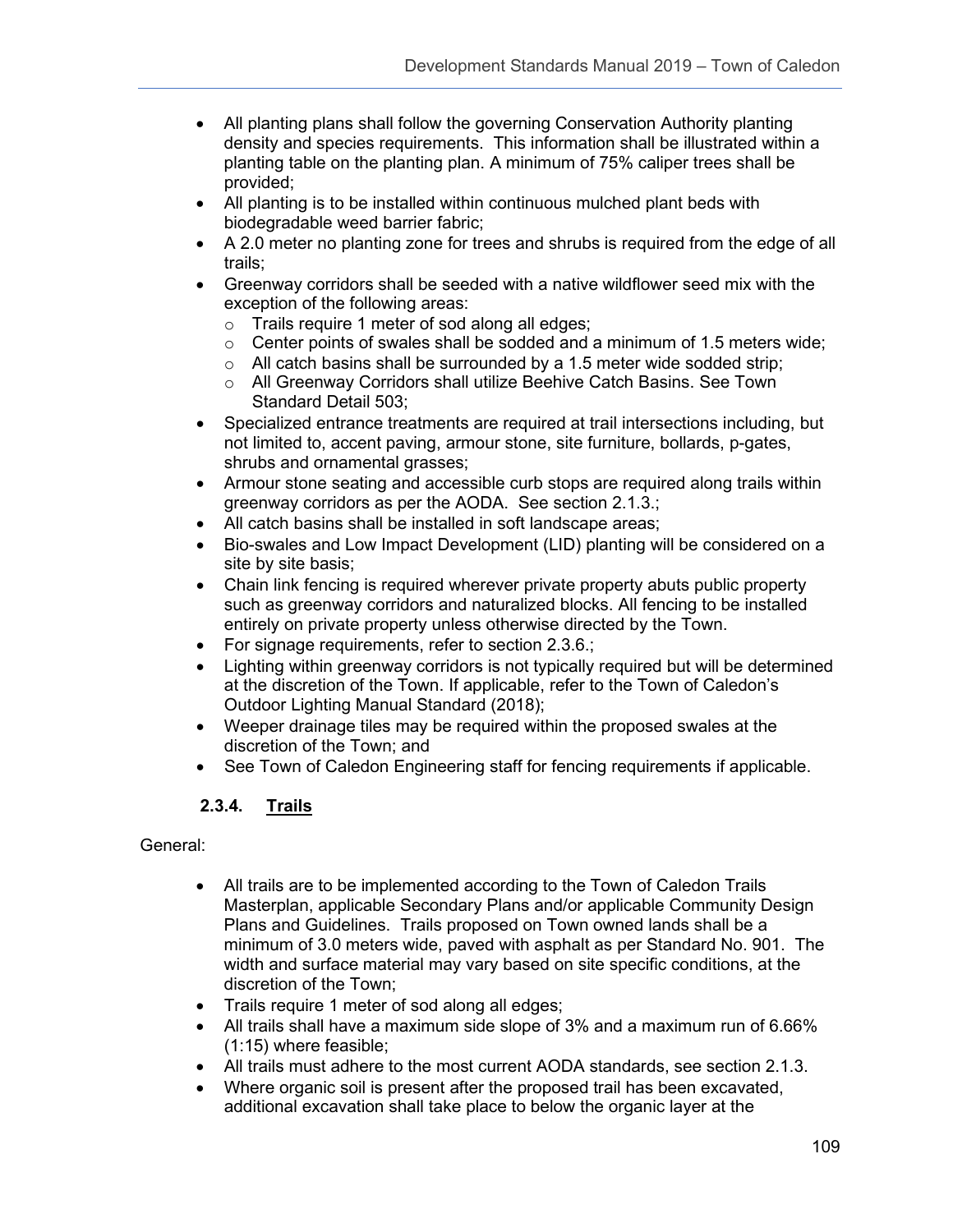developers cost. The proposed granular base depth shall be increased to compensate for the difference;

- No cross flow of water is permitted over any trail;
- Soft surface areas shall not drain onto trails or any other hard surfaces, a culvert with apron ends is required where there is no alternative design solution;
- For signage requirements, refer to section 2.3.6;
- Chain link fencing is required wherever private property abuts public property such as trail blocks. All fencing to be installed entirely on private property unless otherwise directed by the Town.

# **2.3.5. Parks**

- Parks shall be designed in accordance with the Town of Caledon Parks Master Plan, any applicable Secondary Plans and Community Design Plans and Guidelines;
- All park designs shall meet or exceed the most recent technical requirements of the Design of Public Spaces of the Integral Accessibility Standards (IASR) of the Accessibility for Ontarians with Disabilities Act, 2005. (AODA);
- Prior to draft plan approval, the Town may require a facility fit plan to be submitted for review and approval;
- Prior to any detailed design, a pre-consultation meeting shall be scheduled with the landscape consultant and the Town's Open Space Design department, to ensure that all necessary park components are included;
- A vegetation analysis report shall be provided and identify any existing vegetation that is suitable for preservation within park blocks;
- Tree protection fencing shall be installed in accordance with Standard No. 606, 710, 711.;
- Any required tree protection measures shall be implemented prior to the commencement of rough grading and remain in place until advised by the Town;
- All parking lots shall be designed with two points of access from the adjacent street. In the event only one access point can be achieved, dead ends are not permitted. Where possible, the access points should line up with the center line of any adjacent T-intersections. Driveway entrances are to meet Town requirements as per Section 1.5.2.3.;
- Accessible parking spaces shall be included in the parking lot design as per the most current Town's By-Law and in keeping with the parking requirements of the Accessibility for Ontarians with Disabilities Act, 2005. (AODA);
- For signage requirements, refer to section 2.3.6.;
- All Parks shall utilize OPS.400.020 Catch Basins unless otherwise directed by the Town;
- The consulting Landscape Architect shall consult with Parks and Open Space staff for site specific washroom building, zurn hydrant and/or splash pad requirements. In the event that any water services are required in a park, a Region of Peel approved, appropriately sized meter chamber shall be proposed within the park block with a shut off valve.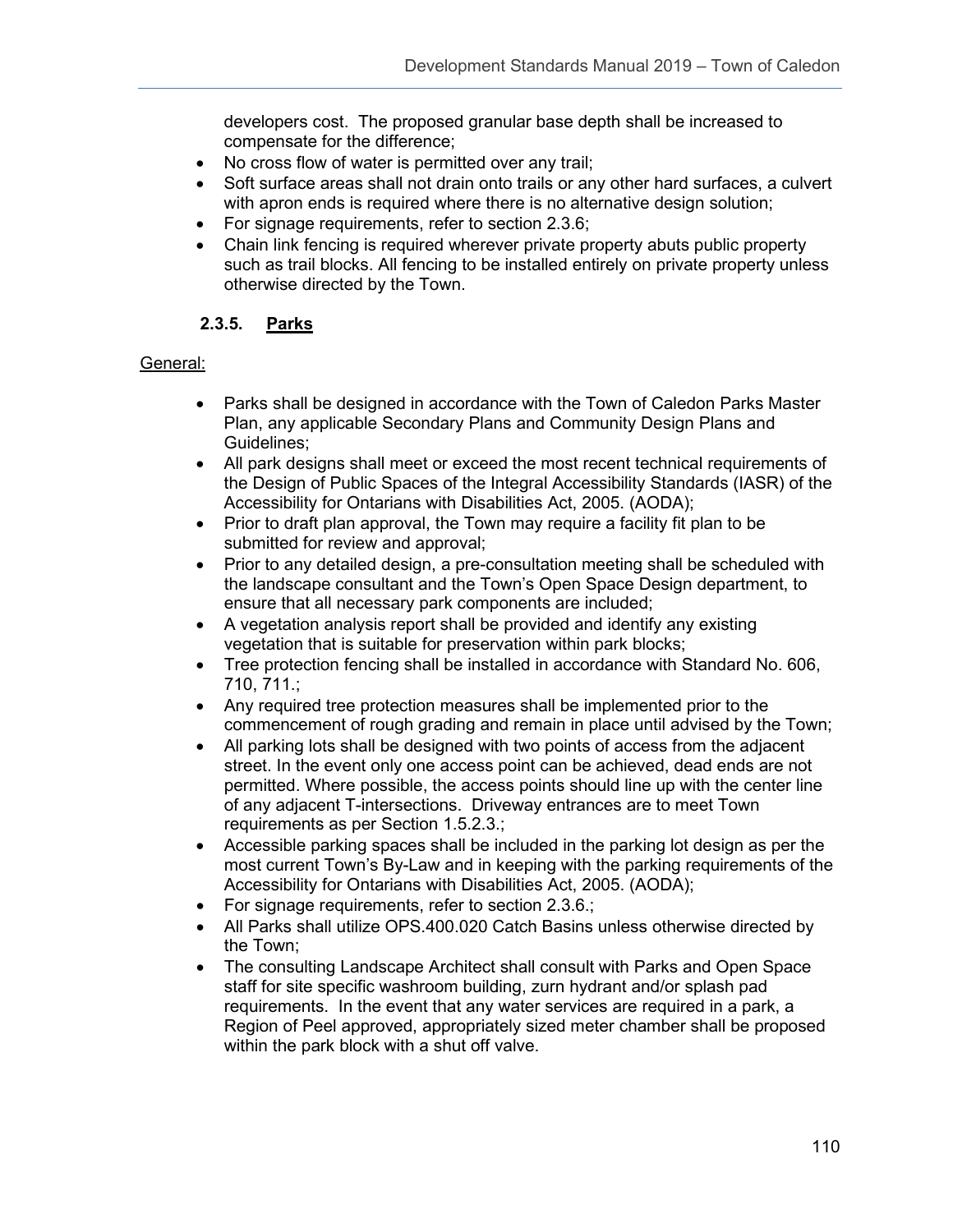# **2.3.5.1. Parks – Hardscape**

## General:

- All walkways within park blocks will vary in width between minimum 1.5 and 3 meters depending on facility requirements;
- All walkways shall have a maximum side slope of 3% and a maximum run of 6.66% slope (1:15) or as required by the AODA;
- Walkway surfaces shall be asphalt or concrete. Stamped and/or coloured concrete may be required at the Town's discretion;
- All hard surfaces shall meet the most current OPSS requirements;
- All park access points more than 1.5m wide and less than 3.0 meters wide will require bollards, at the discretion of the Town;
- Where a 3.0 meter wide (maximum) walkway that doubles as a maintenance vehicle access route is required into the park from the main parking lot or road, a curb cut must be provided at the access/egress;
- A P-gate is required following Town Standards to restrict access to maintenance vehicles only for all 3.0 meter wide walkways and access routes. See Standard No. 608 – Walkway P-Gate or Standard No. 609 – Walkway P-Gate with Support Brace, unless otherwise directed by the Town;
- If a multi-use trail system is proposed, refer to section 2.3.4.;
- Masonry columns or wooden features may be required and will be determined on a site specific basis. Structural stamp and certificate shall be required at the discretion of the Town;
- In the event, the Town wishes to flood a hard surface play court to act as a skating rink during the winter months, the court surface shall be concrete or as directed by the Town. A centrally located catch basin with an approved cover shall be provided;
- Decorative metal fencing may be required along park frontages locations at the discretion of the Town;
- Chain link fencing is required wherever private property abuts public property such as park blocks;
- For site furniture and installation requirements, see Section 2.3.7.

# **2.3.5.2. Parks – Softscape**

- Refer to Town standard details for specific technical planting requirements. See Standard No. 800 – 805;
- All soft surface slopes and swales are to be designed to a minimum of 2% and maximum 25% slope (1:4);
- Crossflow of water from soft to hard surfaces and play courts are to be avoided;
- Where hydro and/or terraseed is proposed adjacent hard landscape areas, trails and walkways, a minimum 1.0m wide strip of sod is to be installed adjacent the hard surface;
- Site grading and catch basin locations are to be designed such that top of grate elevations allow water not to exceed 30cm above the grate if obstructed, before the water is redirected to another catch basin;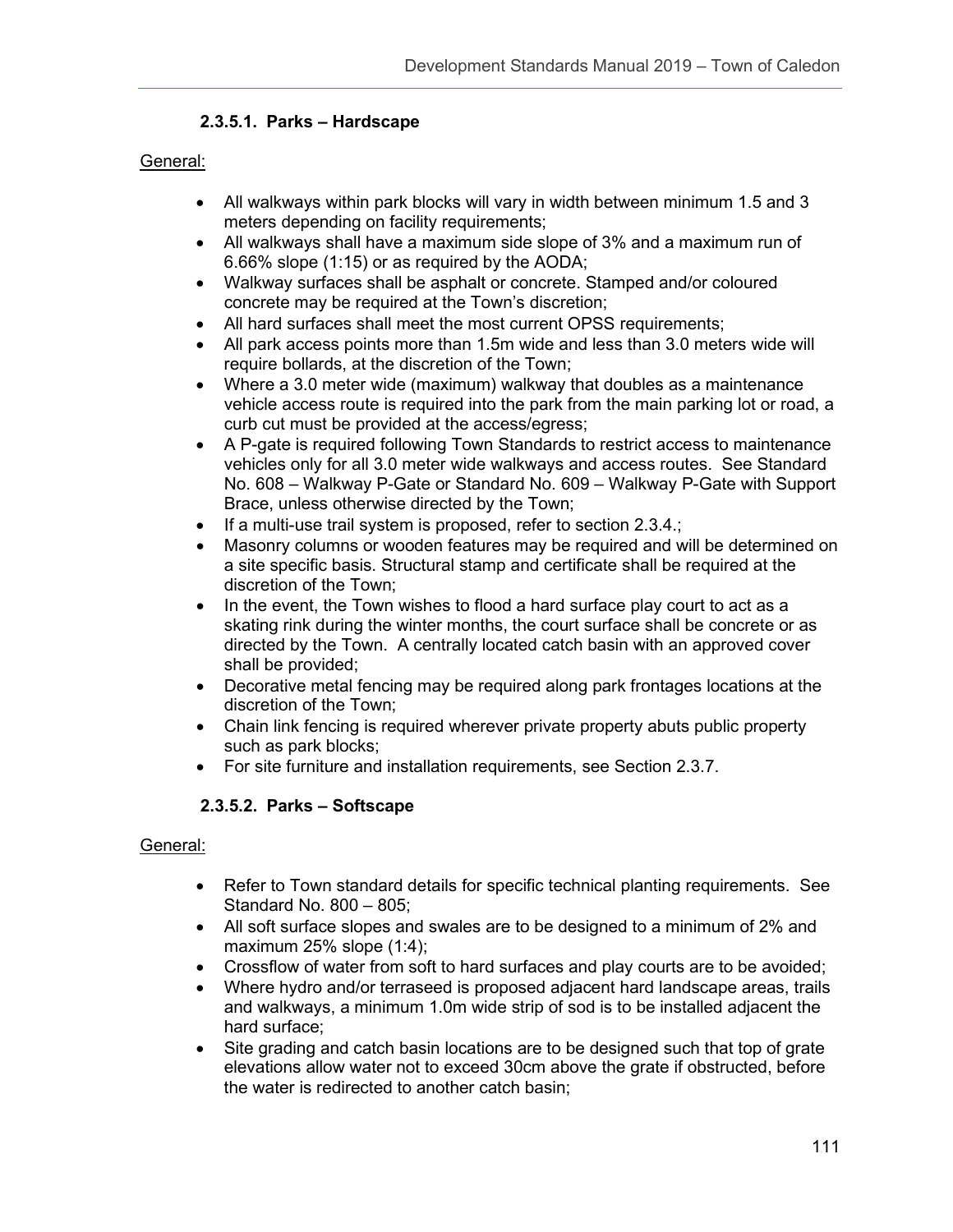- Swales shall be sodded to a minimum of 1.5 meters wide, on either side of the center line of swale;
- All catch basins shall be surrounded by a minimum of 1.5 meters wide sodded strip, from the outer edge of the catch basin;
- Where side or rear residential lots are adjacent an organized or passive play field within a park block, a minimum 4.0m wide planting buffer of predominately coniferous planting adjacent the residential lots shall be proposed within a continuous mulch bed;
- Some park entrances may contain upgraded landscape features such as grasses, shrubs, armour stone or structures at the discretion of the Town;
- An enhanced planting bed shall be included in all parks to accommodate a future address sign by the Town. The final locations will be confirmed by Town of Caledon, Parks and Open Space staff;
- Best practices for design should be applied to all parks and open space.

# **2.3.5.3. Playgrounds**

#### General:

- All parks shall include a junior and senior play pit and must conform to current CAN-CSA Z614 standards including Annex H requirements. It is the responsibility of the consulting Landscape Architect to recommend the manufacturer and supplier of playground equipment for review and approval by the Town.
- All play pits shall contain a concrete curb border or alternative as directed by the Town, with concrete ramp(s) to allow access to the play area. See Standard No. 1000 – Playground Concrete Border and Standard No. 1002 – Playground Access Ramp.
- The hard surface surrounding the perimeter of the play pit shall be of contrasting colour or include accessible markings such as a 200mm wide painted line to delineate the edge of the play area.
- All play pit surfaces shall be IPEMA certified engineered wood fiber mulch, rubber surface or approved equal. The play pit base shall contain a weeping tile system outletting to a local catch basin or soft surface at a lower elevation.
- All outdoor play spaces shall comply with the consultation and design requirements of the Design of Public Spaces of the Integrated Accessibility Standards of the Accessibility for Ontarians with Disabilities Act, 2005. (AODA)
- Play equipment and protective safety zone information shall be include on all appropriate landscape drawings.

# **2.3.5.4. Sports Fields**

- The type of sports field for each park classification shall be determined on a site by site basis, at the discretion of the Town;
- Refer to the Town standard technical details for further information on layout and sizes. See details as applicable:
	- o Basketball Full Court Layout (Standard No. 1003)
	- o Basketball Half Court Layout (Standard No. 1004)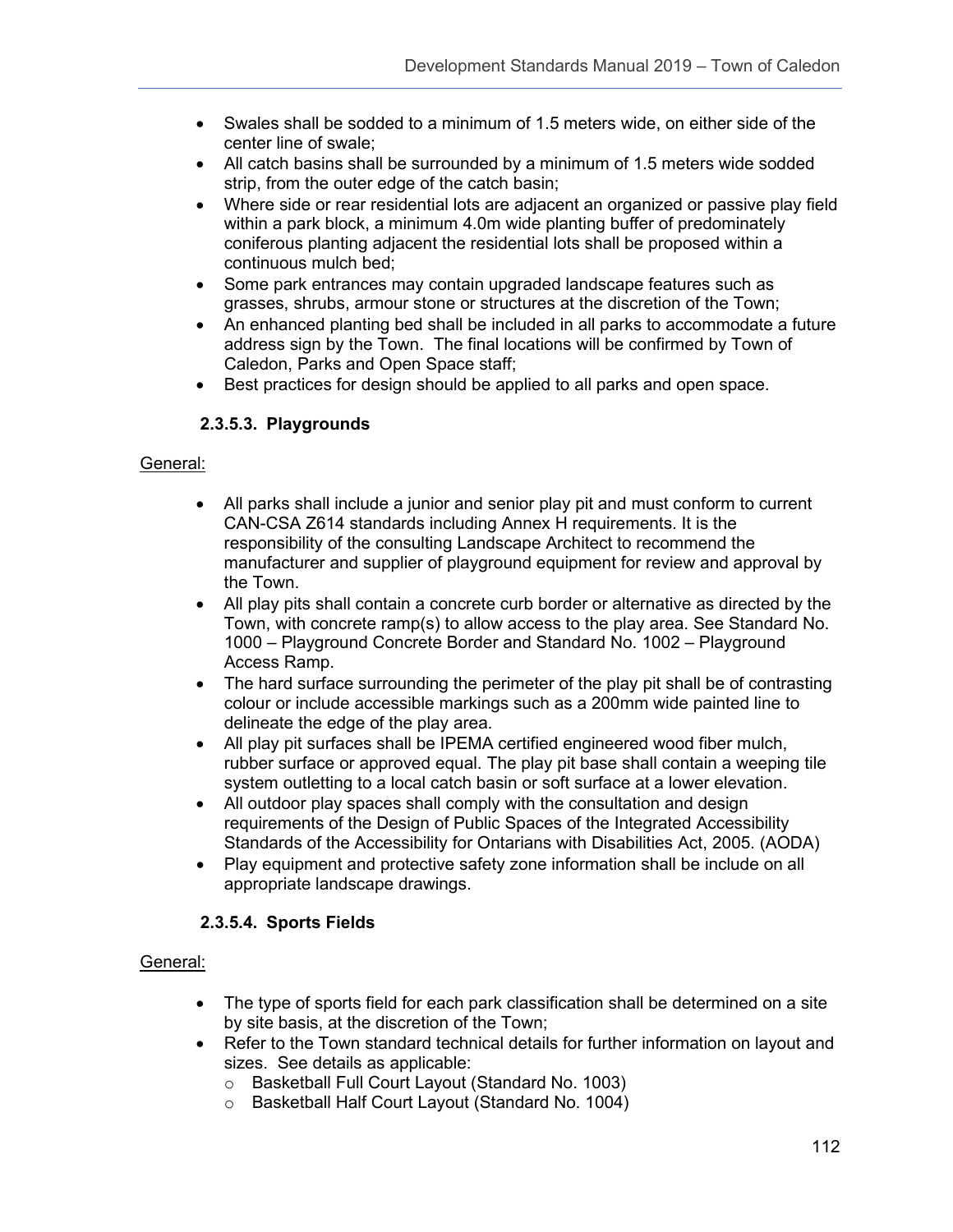- o Junior Soccer Field Layout (Standard No. 1006)
- o Senior Soccer Field Layout (Standard No. 1007)
- o Football Field Layout (Standard No. 1008)
- o Baseball Field Layout (Standard No. 1014)

## **2.3.5.5. Water Play and Washroom Facilities**

#### General:

- All servicing drawings shall be designed and stamped by a certified Mechanical Engineer;
- New water service, storm and sanitary connections shall be identified by the consultant on all applicable plans for parks and open spaces;
- Size and location for all proposed splash pads shall be identified on a site by site basis, at the discretion of the Town;
- Where required, washroom facilities shall be provided and designed to meet current Town of Caledon and Region of Peel standards, most recent edition;
- All Community Parks shall require a washroom facility;
- A new water service shall be sized appropriately for the proposed amenities. The design shall be a complete service with appropriately sized waterproof water meter chamber or accessible meter room location in a proposed building facility, backflow device, shut-off valve or curb stop to meet current Region of Peel Water and Sanitary connection standards. Oversized meter chambers may be required and will be determined on a site by site basis;
- Storm and sanitary connections, including cleanouts, service or sampling manholes shall be required and identified on all applicable plans;
- It is the Developer's responsibility to ensure that the design specifications meet the current design criteria outlined by the Region of Peel. Proof of submission to and approval by the Region of Peel Water Connections Department is to be provided to the Town of Caledon.

# **2.3.5.6. Lighting and Electrical**

- All electrical and lighting drawings are to be designed and stamped by a certified Electrical Engineer;
- All electrical work is to be designed, certified and constructed in accordance with most recent requirements of the Town of Caledon and Hydro One;
- Lighting is typically not required along trails. It is typically reserved for Neighbourhood, Community and District parks, parking areas and organized sports fields. The Town shall confirm lighting requirements on a site by site basis;
- Light posts adjacent all playcourts shall be Stresscrete, at 6.5m height. Light posts around other amenities shall be Stresscrete at 5.0m height. Ensure all light posts are installed in soft landscape areas, a minimum of one (1) meter from any hard surface or trail edge;
- Approval in writing from the Electrical Safety Authority (ESA) is required prior to energizing and final acceptance by Town;
- All lighting is to be LED and controlled via photocell and digital timer to meet park hours of operation;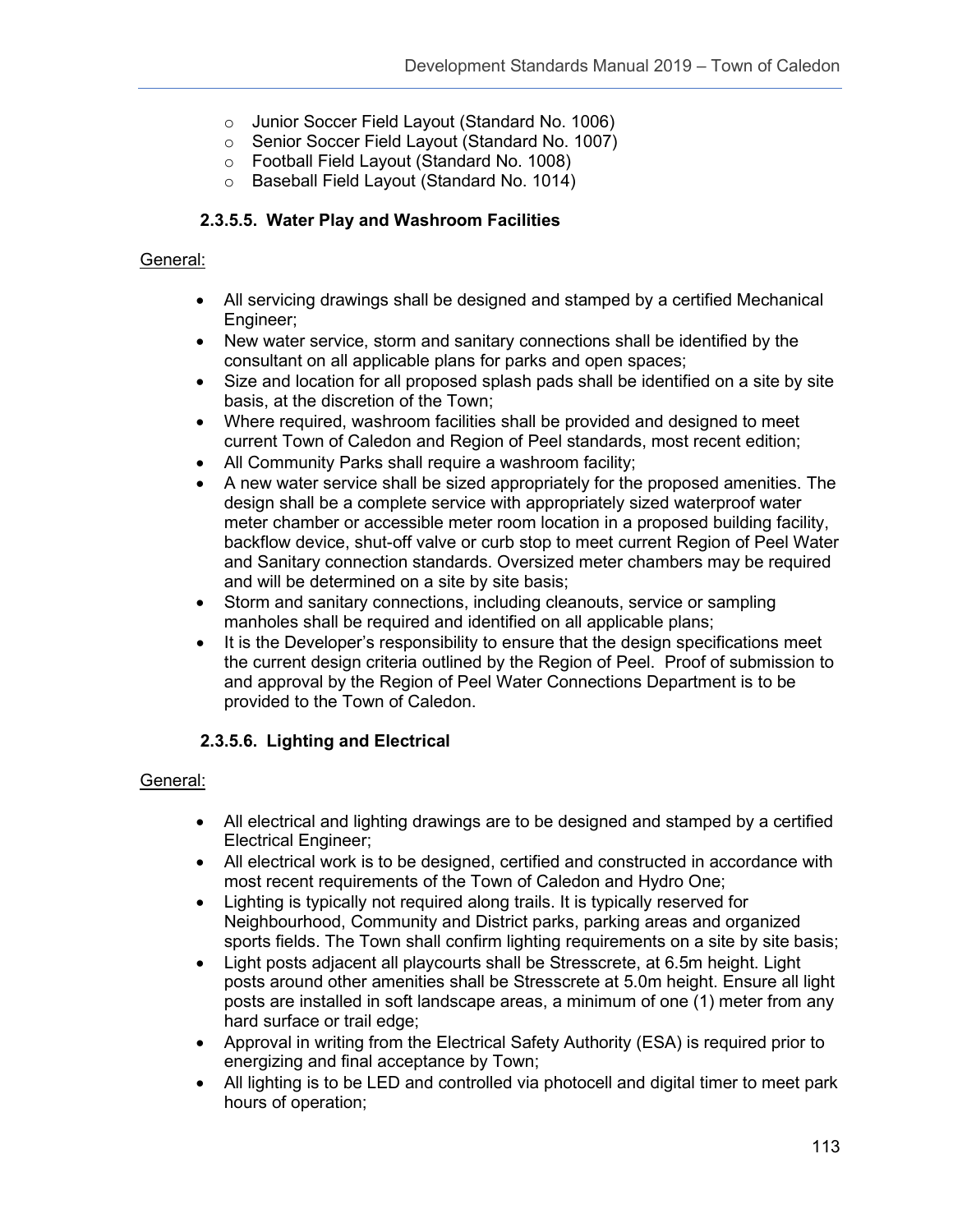- If a shelter or gazebo structure is proposed, the consultant is to ensure that one of the posts is designed to internally carry an electrical supply to lights and/or GFIs at the discretion of the Town;
- All electrical pedestals shall be metered and unobtrusive. SLM series by Pedestal Solutions accompanied with pedestal foundation by Utilicon are preferred; alternates are subject to Town approval;
- Consult with Town of Caledon, Parks and Open Space Design staff for the latest park lighting requirements, prior to first submission from the electrical consultant.

# **2.3.5.7. Park Base Conditions**

Prior to the Town constructing a park, the developer will be fully responsible for implementation of the park base conditions at the sole cost of the developer. The base conditions require general seed establishment and engineering certification prior to registration. Park base conditions include the following items:

- Installing and/or maintaining vegetation preservation fencing in accordance with the Town approved plans, and reports;
- Rough and fine grading of all proposed soft landscape areas with a minimum of 150mm (6") topsoil. The elevations should be 150mm below proposed finished, final approved grade. The entire park base condition is to be then seeded as per the approved seeding mix;
- Compacted engineered fill shall be installed under all proposed hard surfaced areas. The engineered fill is to be installed to bottom of granular sub-base elevation of the future hard surface. The remaining difference should be topsoil and seeded to 150mm (6") below proposed finished, final approved grade. See Standard No. 912. Compaction testing shall be conducted at key locations as determined by the Town. All testing reports are to be submitted to the Town of Caledon;
- All proposed culverts, catch basins and pipe connections shall be installed;
- All catch basin top of grates shall be installed within 150mm below the proposed finished, final grade. All catch basin pipe connections shall be installed below frost level. Pipe connections shall be insulated where installation below frost level cannot be obtained within the design;
- All proposed perimeter chain link fencing shall be installed. The remaining perimeter of the park block shall be enclosed with page wire fencing (T-bar posts) and where chain link fencing is not proposed, in order to prevent encroachments and/or illegal dumping of debris. See Standard No. 603 – Page Wire Fencing;
- All required Region of Peel approved site services (water, hydro and sanitary) are to meet or exceed the most up to date Region of Peel standards and shall be installed up to the park block property line;
- All utilities shall be properly staked and labelled above ground for ease of location during construction by the Town. Where water services are required (eg. splash pad, washroom, zurn hydrant), a Region of Peel approved, appropriately sized meter chamber with shut off valve shall be installed within the park block as per the approved plan;
- Upon completion, a stamped and signed certification letter from the consulting engineer shall be submitted to the Town verifying that the park base conditions have been implemented as per the approved park drawings. The certification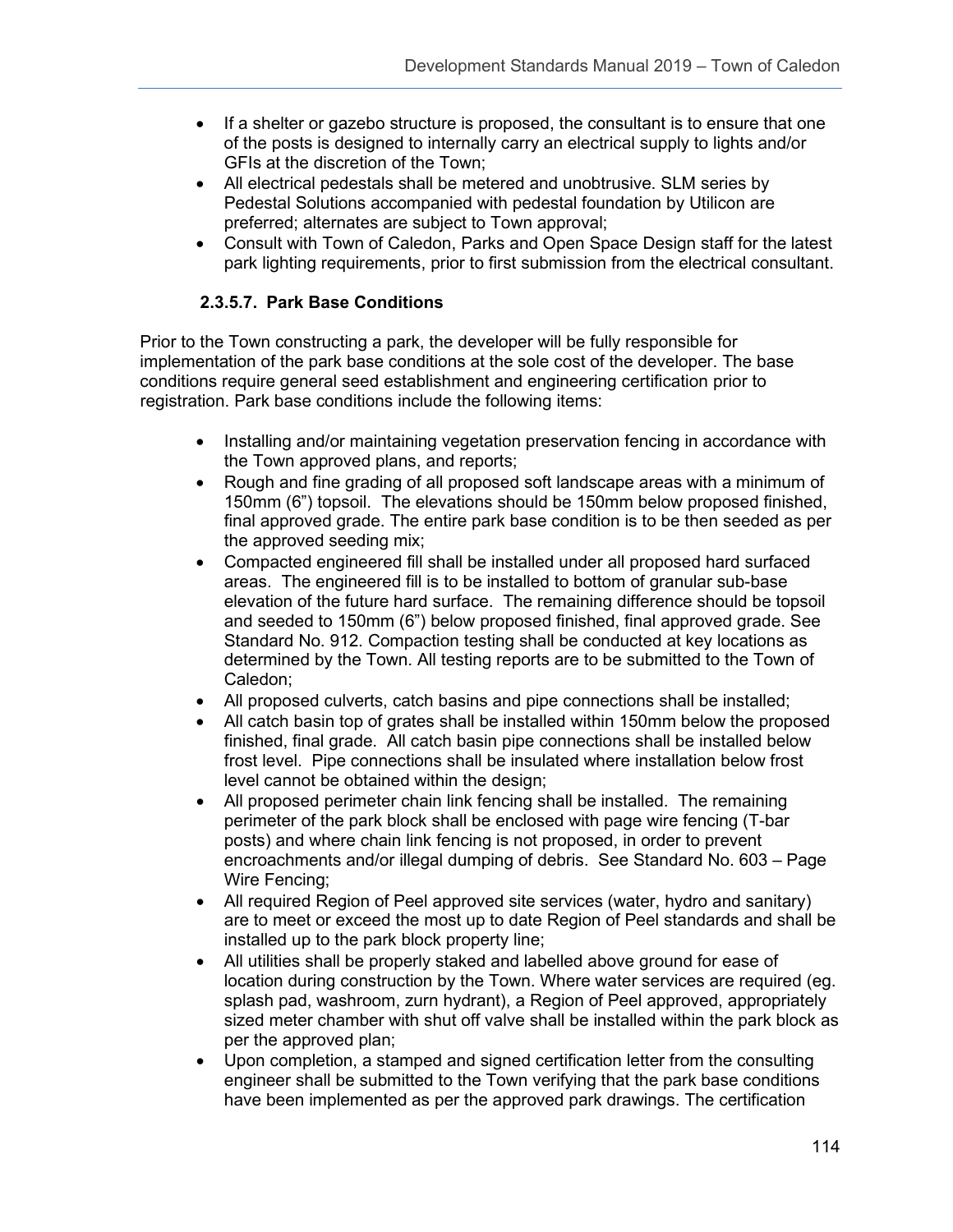letter is to note as-built top of grate elevations for all catch basins and manholes. In addition, an AutoCAD (AutoCAD 2017 or newer) drawing is to be submitted showing the as-built grading and servicing information overlayed on top of the proposed grading information. The drawing is to include 0.5m contour intervals and spot elevations at key points on site (eg. catch basin rim elevations, high point swales and ridges);

- A minimum of 5 core samples per site shall be conducted by the Developer, at their expense, and reports submitted to the Town of Caledon to verify topsoil depths within park blocks. Additional core samples may be required at the discretion of the Town;
- The Developer shall provide at their expense, an As Recorded survey of all finished (compacted) sub-grades and finished (topsoil) grades. Survey information shall be provided to the Town of Caledon in electronic and paper format, along with a .dwg AutoCAD file;
- The Developer shall provide at their expense, adequate record of topsoil testing to the Town for all topsoil placed on park sites. If amendments are required of the topsoil, a pre- and post-test analysis report will be required.

# Note:

In instances where severe grade changes are naturally occurring upon the proposed park site, if deemed necessary by the Town of Caledon Open Space Design Department, all nondecorative (structural) retaining wall systems shall be designed and installed as part of the park base conditions. Detailed construction drawings, certified and stamped by a licensed, registered professional engineer, are to be provided to the Town for review and acceptance prior to wall construction. The associated cost of all coordination, design and construction works shall be at the sole cost of the Developer.

# **2.3.6. Signage**

Appropriate signage is to be installed within parking area and at all entry points within greenway corridors, park blocks, stormwater management blocks and where trail connections are proposed. Signage may include, but not limited to:

- Accessibility Trail Signage (Standard No. 1100);
- Storm Pond Signage (Standard No. 1101);
- No Winter Trail Maintenance Signage (Standard No. 1102);
- Accessible Parking Signage (Standard No. 1103);
- Stoop and Scoop Signage (Standard No. 1111);
- Naturalization Signage (Standard No. 1112)

In site specific instances, where historical, ecological or educational features are present, additional signage may be required.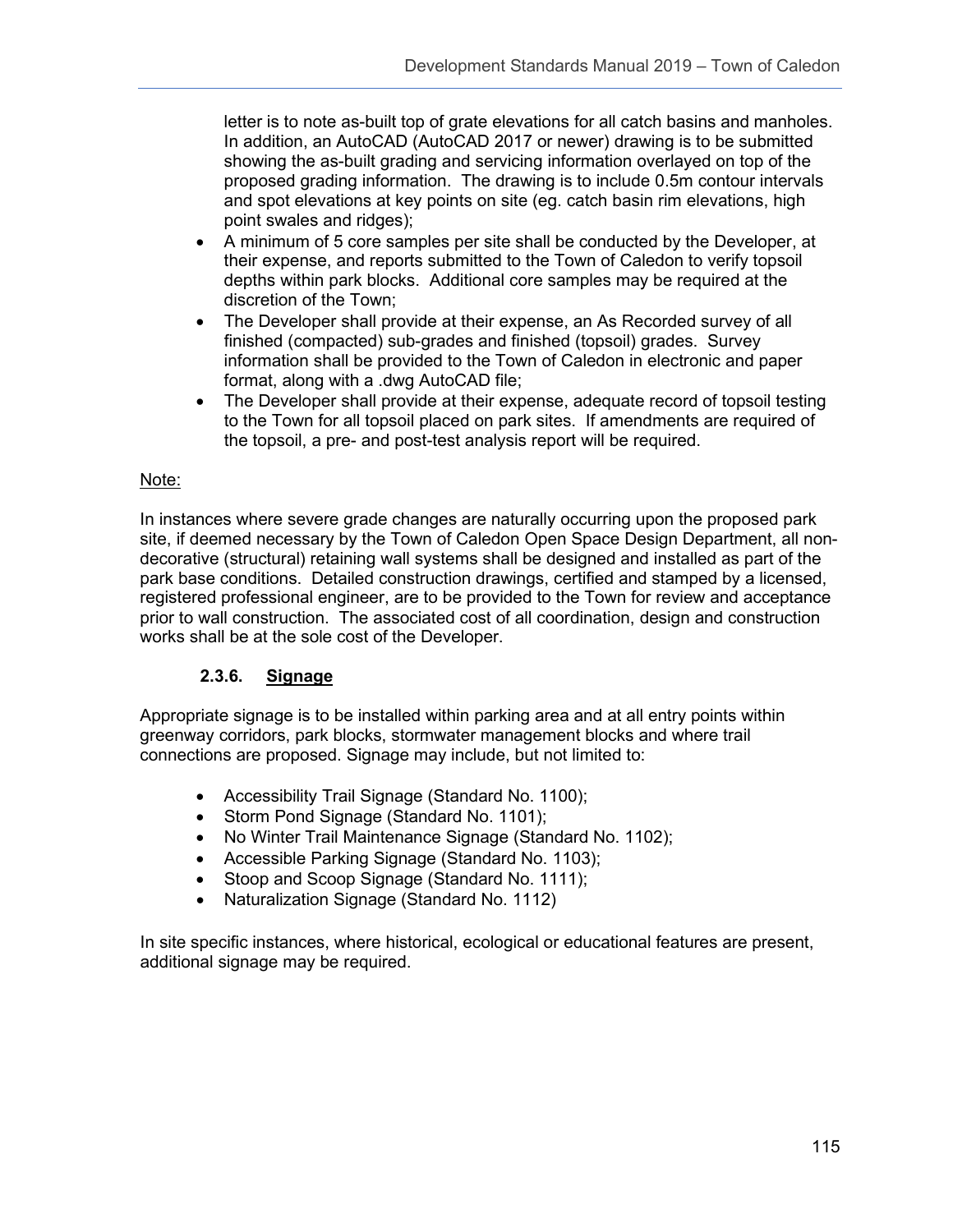# **2.3.7. Site Furniture**

### General:

- A hard surface (typically concrete) shall be provided under all proposed site furniture including, but not limited to, benches, garbage receptacles, recycling receptacles, bike racks, picnic tables, bleachers and shade structures. Accessible seating options shall be required at the discretion of the Town;
- Consult with Town staff to verify manufacturer, model, colour and additional specification that may be required;
- All site furnishings shall be installed as per manufacturer's specifications;
- All footings for shade structures, gazebos, etc. are to be reviewed, approved and stamped by a structural engineer for coordination of future building permit(s);
- Metal fencing may be required entirely or partially along the frontage of the park block. Consult with Town staff for verification.

# **2.3.8. Irrigation**

Irrigation is not a Town service level standard. The Town will request the design of an irrigation system on an individual, site specific basis.

Landscape drawings are to identify all proposed irrigation lines and heads where applicable.

# **2.3.9. Entry Features**

#### General:

- Entry features shall contain low maintenance or xeriscape plant material in continuous mulch beds with biodegradable weed barrier fabric. The proposed planting shall not obstruct signage on the wall. Coniferous and deciduous trees should be considered as a backdrop;
- The design shall consider local themes or heritage features. Wall features shall require structural stamp and certification at the discretion of the Town;
- Reclaimed heritage components are encouraged and may be included in the design and construction of the wall at the direction of Heritage staff.

# **2.4. Construction, Warranty Period and Assumption Requirements**

# **2.4.1. Process Overview**

- All construction drawings shall be approved and signed by the Town prior to implementation;
- An initial pre-construction meeting is required prior to the execution of any landscape works with the Town's Landscape Architect. If required, regular site meetings may be scheduled at this time;
- It is the responsibility of the consulting Landscape Architect to take accurate and detailed meeting minutes of all meetings, providing a written record of the meeting minutes to the Town.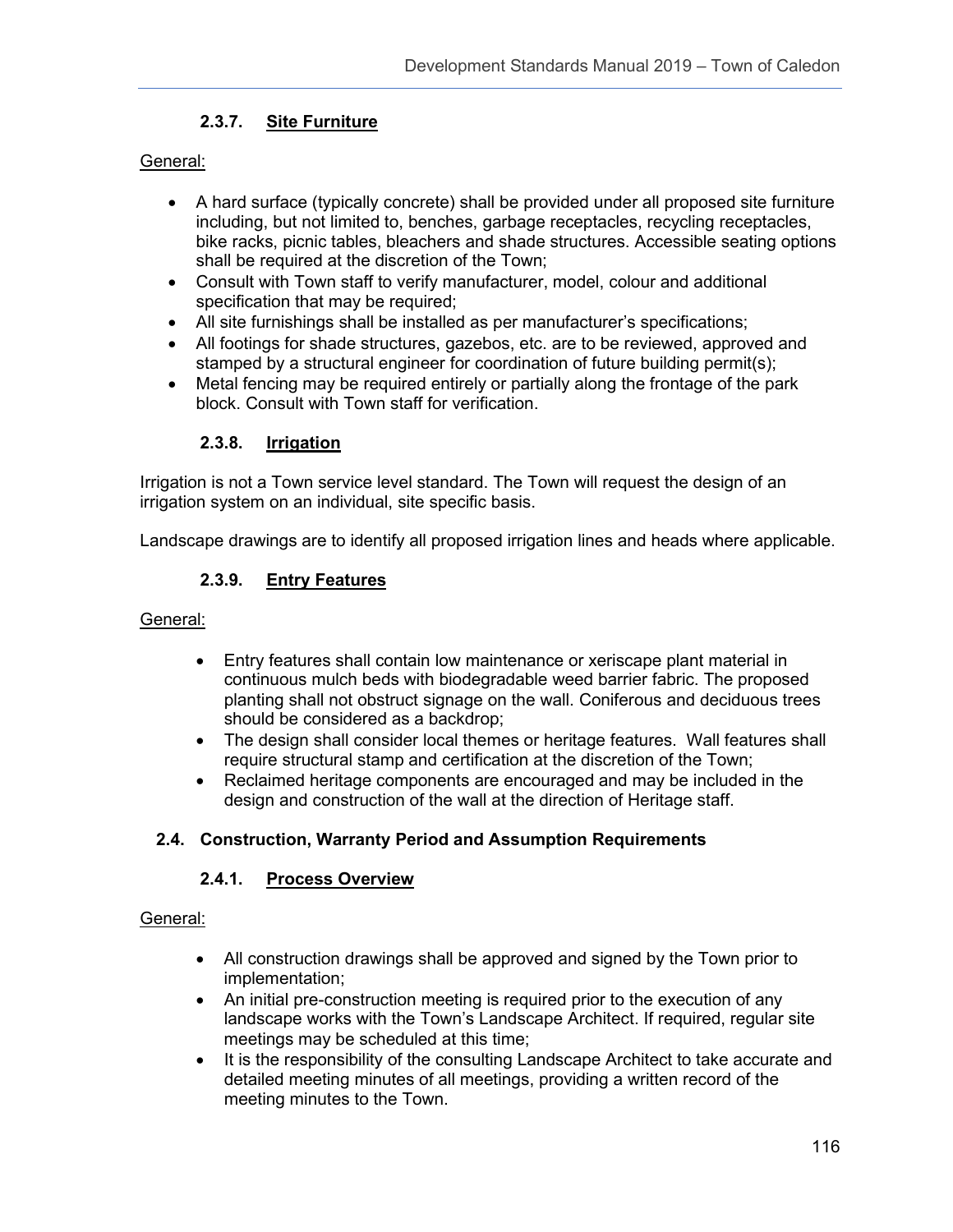# **2.4.2. Developer's Responsibilities**

### General:

- The Developer shall work with a consulting Landscape Architect in good standing with the Ontario Association of Landscape Architects (OALA) to oversee the implementation of the required landscape works, by a qualified landscape contractor;
- The Developer shall be responsible for coordination of routine grass mowing along all trail edges within greenway corridors, non-residential boulevards, undeveloped park blocks, vacant lands and stormwater management pond areas until the subdivision is assumed;
- The Developer shall be responsible for providing the Parks and Open Space Design Division with a tender ready, complete set of construction drawings and technical specifications for all neighborhood, community and/or district parks;
- An itemized, unit rate cost estimate shall accompany the construction drawings and technical specifications, at the cost of the Developer. All documents are to be stamped and signed by a registered member of the Ontario Association of Landscape Architects (OALA) in good standing;
- Completion of any and all repairs/replacements within the required warranty period or until assumption is granted by the Town.

# **2.4.3. Consulting Landscape Architect Responsibilities**

Where the consulting Landscape Architect is obtained by the Developer to install general landscape works as per the Town approved landscape plans, the Landscape Architect shall certify and inspect each of the following:

# Overall:

- Supervise all landscape works;
- Be the direct contact for the contractor completing the landscape works;
- Be the direct contact for all resident and /or stakeholder inquiries relating to the landscape works;
- Provide residents with notification letters (door knockers) prior to street tree planting. Refer to Appendix C – Standard Forms and Letters;
- Report issues or conflicts to the Town;
- Complete routine site inspections;
- Provide the Town with the required documentation throughout the construction and warranty period;
- Make the contractor aware of the complete scope of work and maintenance requirements;
- Coordinate updates to as-recorded drawings, utilizing red line drawings from contractors.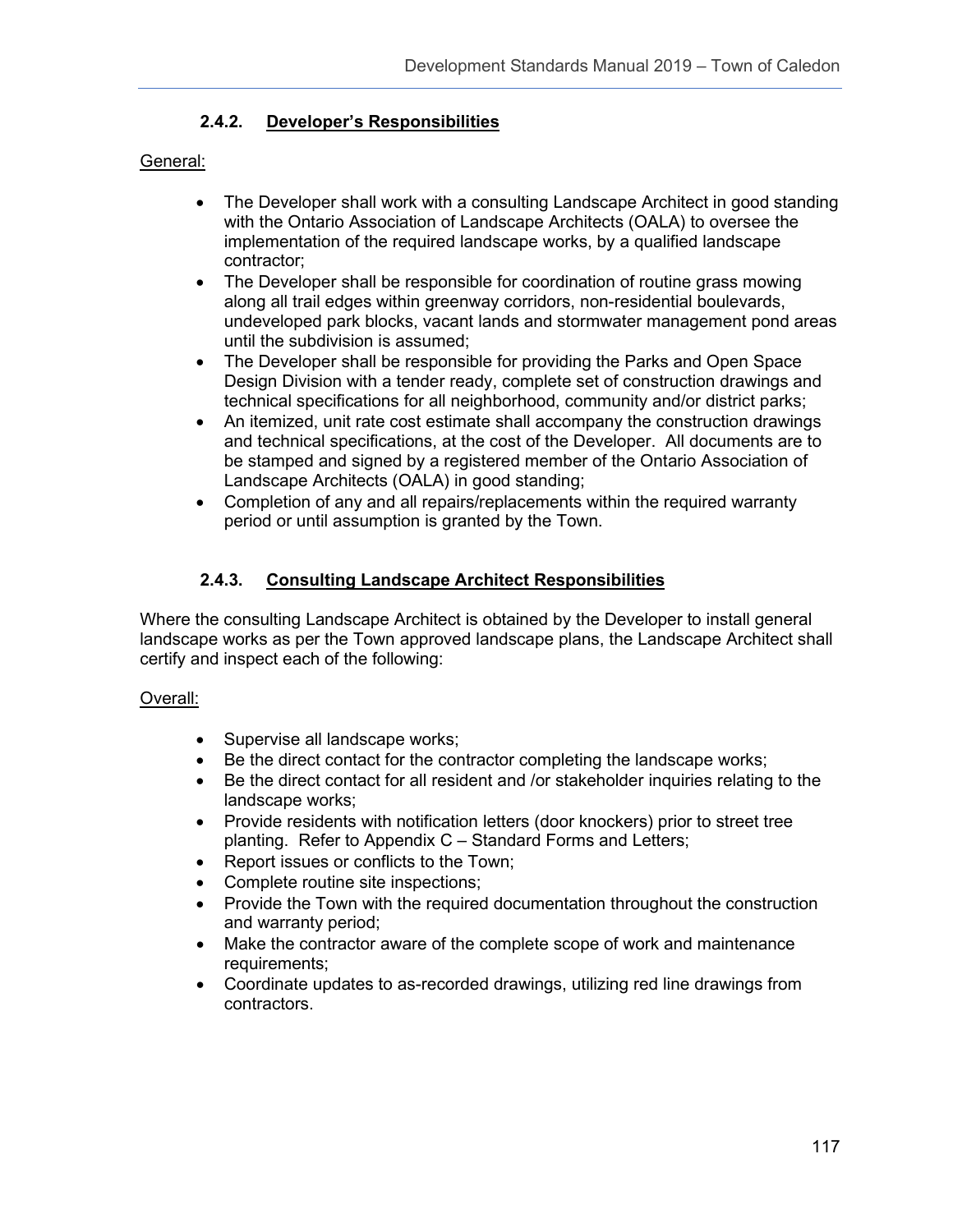# Tree Preservation:

• Supervise and routinely inspect installation and ongoing maintenance of all tree preservation measures as per Standard No. 710 & 711 and Town approved tree inventory reports and plans.

## Greenway Corridors / Naturalization Buffers:

- Provide the Town and contractor with a certification letter from the consulting engineer verifying that all catch basin rim elevations have been installed as per the Town approved grading drawings. No construction can occur until the Town accepts this certification;
- Schedule a pre-consultation meeting with the Town's Open Space Design department;
- Update the Town's approved landscape plans based on as-recorded site conditions and provide updated copies to both the contractor and the Town;
- Inspect and certify planting is complete.

# Stormwater Management Ponds:

- Verify all engineering grading and seeding is complete;
- Verify all seeding is fully germinated;
- Verify that the proposed high water level around the perimeter of the stormwater management pond is staked prior to planting;
- Verify that all planting is complete;
- Coordination of a pre-consultation meeting with the Town's Parks and Open Space Design division to verify the staking and planting locations;
- Coordination of updates to the Town approved landscape plans based on asrecorded site conditions and provide updated copies to both the contractor and the Town.

#### **Street Trees:**

- Coordinate locates prior to installing street trees;
- Mark the tree locations and contact the Town's Open Space Design department to schedule an on-site meeting. This meeting will verify street tree planting locations which should be marked with white spray paint prior to installation;
- Inspect and certify tree planting is complete;
- Issue notification letters (door knockers) to residents informing them of the street tree planting (see Appendix C – Standard Forms and Letters);
- Update the Town approved landscape plans based on as-recorded site conditions and provide updated copies to both the contractor and the Town.

# **2.4.4. Contractors**

Where a contractor is obtained by the Developer to install general landscape works outlined in these guidelines and as per the Town of Caledon approved landscape plans, the contactor shall: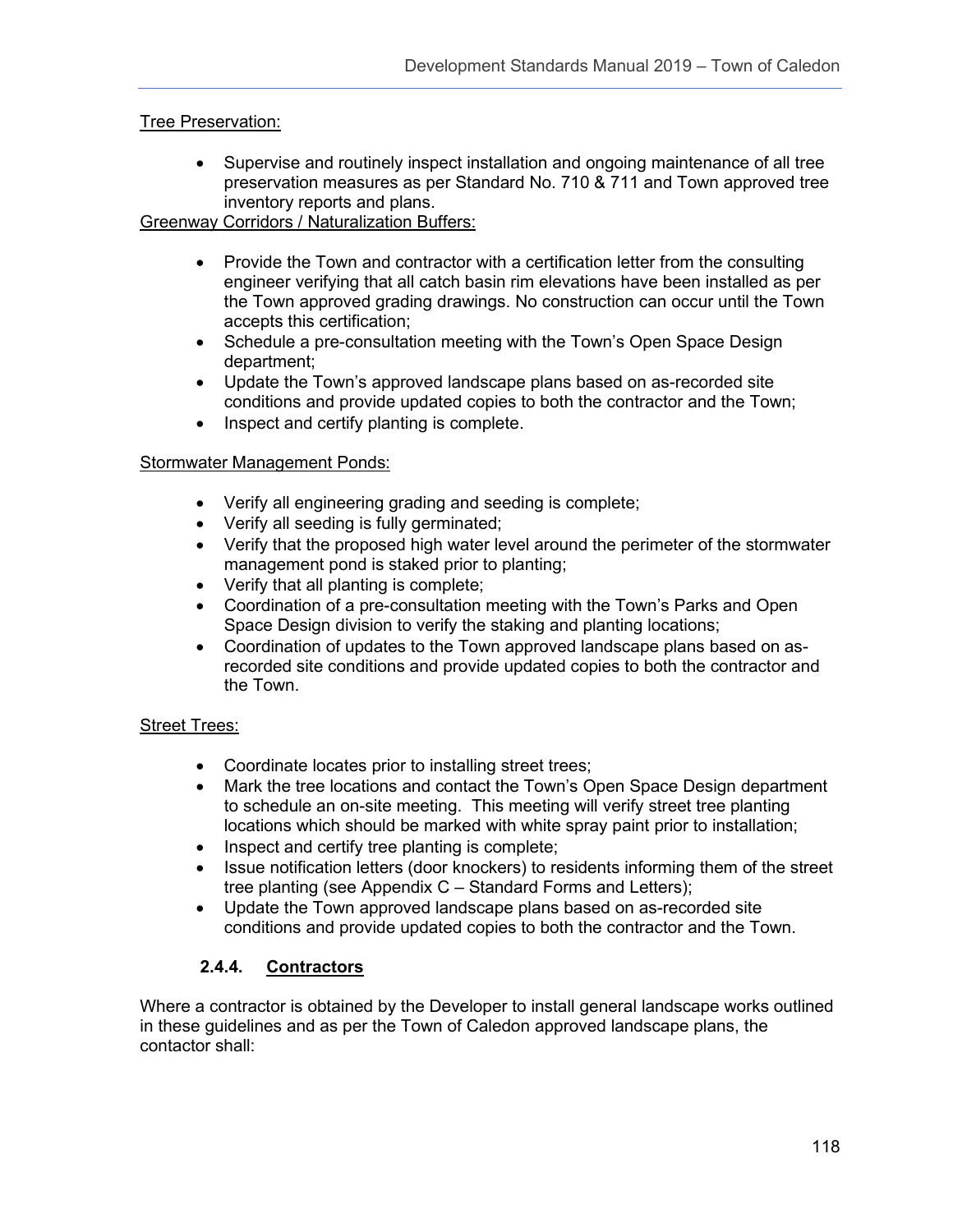## Overall:

- Provide the Town with the operating manual;
- Coordinate inspections and submit to the Town of Caledon all relevant documentation from the required agencies (eg. Electrical Safety Authority (ESA), and Hydro One);
- Completion of all site works to the satisfaction of the Town;
- Abide by all relevant legislations, codes and best practices (e.g. Ministry of Labour).

# **2.4.5. Subdivisions - Warranty and Assumption**

#### **2.4.5.1. Greenway Corridors, Stormwater Management Ponds and Naturalized Areas (Town Owned Lands)**

The warranty period for greenway corridors, stormwater management ponds and naturalization areas is minimum three (3) years. If assumption is not applied for or granted after the warranty period is complete, the developer will be responsible to provide additional warranty until assumption is granted.

Timing of assumption shall coincide with streetscape works if applicable. Assumption will not be granted separately.

Prior to initiating a site inspection with Town of Caledon staff for any of the three stages listed below, the consulting Landscape Architect is to ensure that all dead plantings are replaced, leaning trees are rectified, all pruning has been completed, all tree saucers and/or plant beds have been weeded and mulched (for greenway corridors only) and grass cutting along trails or access roads is complete. All rodent protection and T-bars for staking and guying must be removed prior to Assumption.

#### **In areas that are to be conveyed to the applicable Conservation Authorities, please contact the agency directly to verify approval processes.**

The warranty and Assumption period is subject to a three stage process as follows:

#### **In areas that are to be conveyed to the applicable Conservation Authorities, please contact the agency directly to verify approval processes.**

The warranty and Assumption period is subject to a three-stage process as follows:

#### Stage 1 - Preliminary Acceptance

Once all naturalization works are completed, the landscape consultant shall submit the following items to the Town of Caledon for review:

- A 'Certificate of Completion for Preliminary Acceptance' (see Appendix C Standard Forms and Letters);
- Submission of a proposed maintenance schedule for the duration of the warranty period;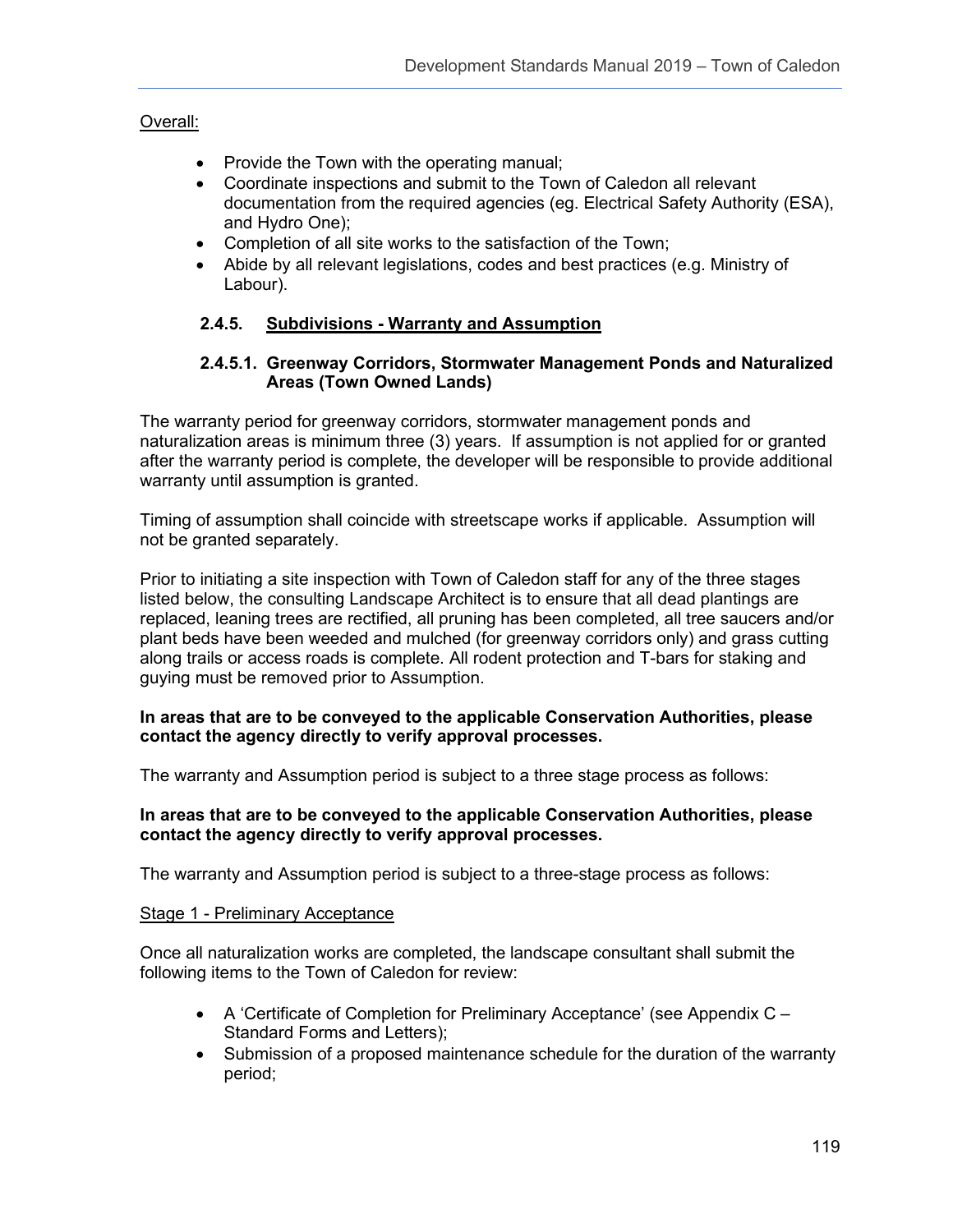- A complete set of As-Recorded drawings, only applicable there are any deviations from the approved drawings;
- Structural engineering certification verifying that the built features have been constructed as per the approved drawings (if applicable);
- All granular base and/or concrete cylinder testing to be submitted (if applicable).

Once received, the landscape consultant shall arrange a meeting with the Town of Caledon staff between **May 15th and October 15th** to verify the site conditions and determine if there are any discrepancies with the submitted documents. If any discrepancies are noted, the consulting Landscape Architect shall update all applicable submission items and resubmit accordingly. Any noted onsite deficiencies shall be corrected within **30 calendar days** of the initial site meeting in order to receive Preliminary Acceptance.

Preliminary Acceptance verification by the Town of Caledon will be emailed directly to the landscape consultant. Where Town of Caledon staff are required to complete more than two (2) site visits for preliminary acceptance, additional fees are required in accordance with the Town's current fee by-law.

Once Preliminary acceptance has been granted the following can occur:

- The warranty period can commence;
- The Town of Caledon will release up to 50% of the overall naturalization area securities, at the discretion of the Town of Caledon staff.

#### Stage 2 - Interim Acceptance

A minimum of one (1) year after Preliminary Acceptance is granted, the landscape consultant shall submit the following items to the Town of Caledon for review:

- A 'Certificate of Completion for Interim Acceptance' (see Appendix C Standards Documents);
- Submission of maintenance schedule records completed to date;
- Any updates or revisions to the maintenance schedule for the duration of the warranty period;
- A revised set of As-Recorded drawings, only applicable there are any deviations from the approved drawings.

Once received, the landscape consultant shall arrange a meeting with the Town of Caledon staff between May 15<sup>th</sup> and October 15<sup>th</sup> to verify the site conditions and determine if there are any discrepancies with the submitted documents. If any discrepancies are noted, the consulting Landscape Architect shall update all applicable submission items and resubmit accordingly. Any noted onsite deficiencies shall be corrected within **30 calendar days** of the initial site meeting in order to receive Interim Acceptance.

Interim Acceptance verification by the Town of Caledon will be emailed directly to the landscape consultant. Where Town of Caledon staff are required to complete more than two (2) site visits for interim acceptance, additional fees are required in accordance with the Town's fee by-law.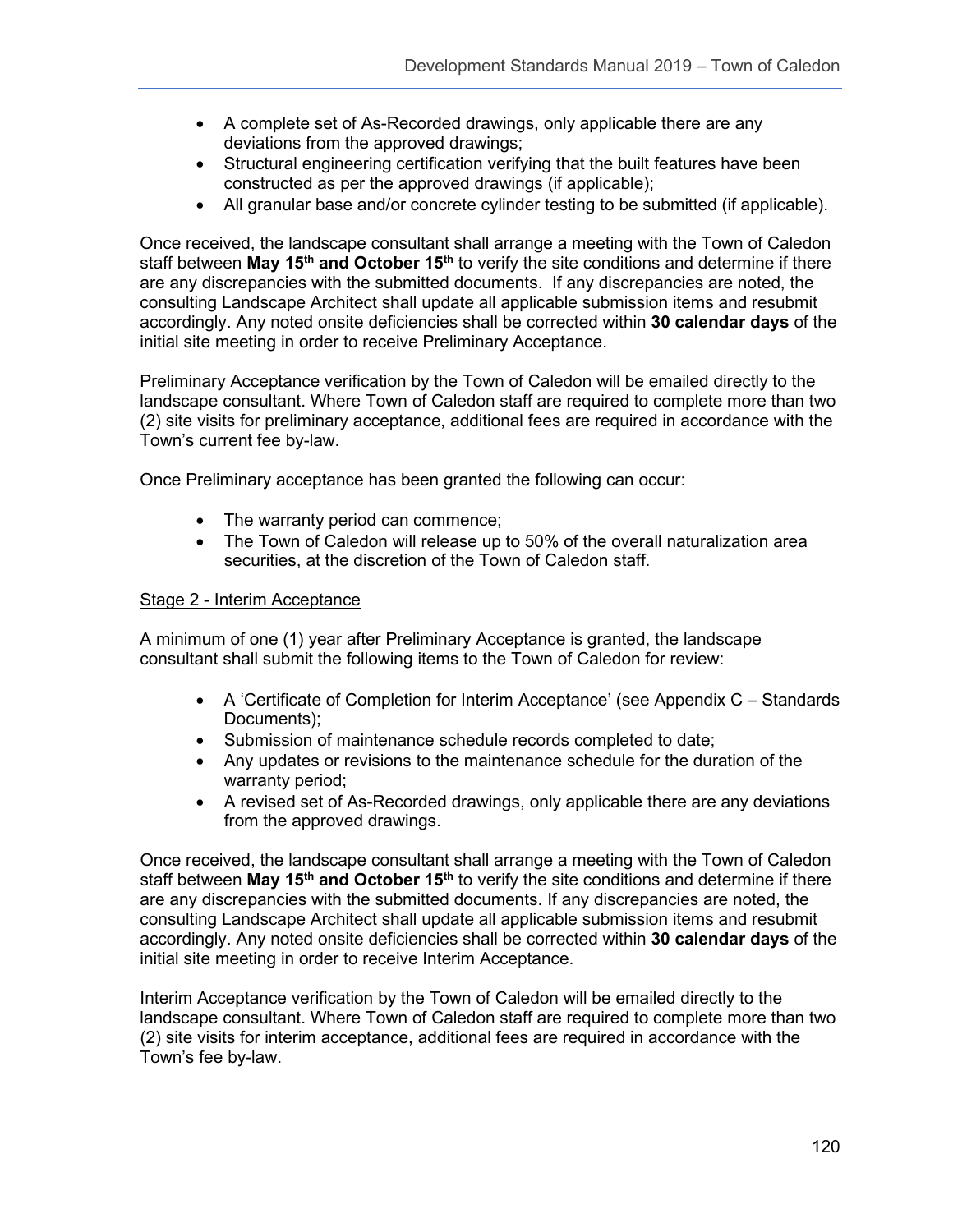Once interim acceptance has been granted the following can occur:

• The Town of Caledon will release up to an additional 40% of the overall naturalization securities, at the discretion of the Town of Caledon.

#### Stage 3 - Assumption

A minimum of two (2) years after Interim Acceptance is granted, the landscape consultant shall submit the following items to the Town of Caledon for review:

- A 'Certificate of Completion for Assumption' (see Appendix C Standard Forms and Letters);
- Submission of maintenance schedule records completed to date;
- A revised bond set of As-Recorded drawings (bound and reverse rolled), only applicable there are any deviations from the approved drawings.

Once received, the landscape consultant shall arrange a site meeting with the Town of Caledon staff to verify the site conditions and determine if there are any discrepancies with the submitted documents. Assumption inspections will be performed between **May 15th and October 15th**, while plant material is in full leaf. In order to meet the **October 15** inspection deadline, all site inspection requests shall be made prior to **September 15th.**

Any noted onsite deficiencies shall be corrected within **30 calendar days** of the initial site meeting in order to receive assumption. If any discrepancies are noted, the consulting Landscape Architect shall update all applicable submission items and resubmit accordingly. Where the Town of Caledon staff are required to complete more than two (2) site visits for assumption, additional fees are required in accordance with the Town's fee by-law.

Once the submission items are given final approval by Town of Caledon staff, the landscape consultant shall submit the following:

• A final set of As-Recorded drawings in PDF and Auto-CAD (AutoCAD 2017 or newer) format on a USB key.

Once Assumption has been granted, the following can occur:

- The warranty period ends with the exception of replacement trees performed the same year assumption is granted. These trees are subject to an additional one (1) year warranty unless alternate arrangements are negotiated with Town of Caledon, Parks and Open Space Design staff (see Section 2.4.5.3.).
- The Town will release up to 10% of the remaining overall naturalization securities.

**Disclaimer:** If the developer is not granted assumption until after **June 1** of the following year, the approval for assumption of all greenway corridors, stormwater management ponds and naturalization areas will be null and void and subject to additional inspections. Additional inspection fees as outlined in the Town of Caledon fees by-law will apply.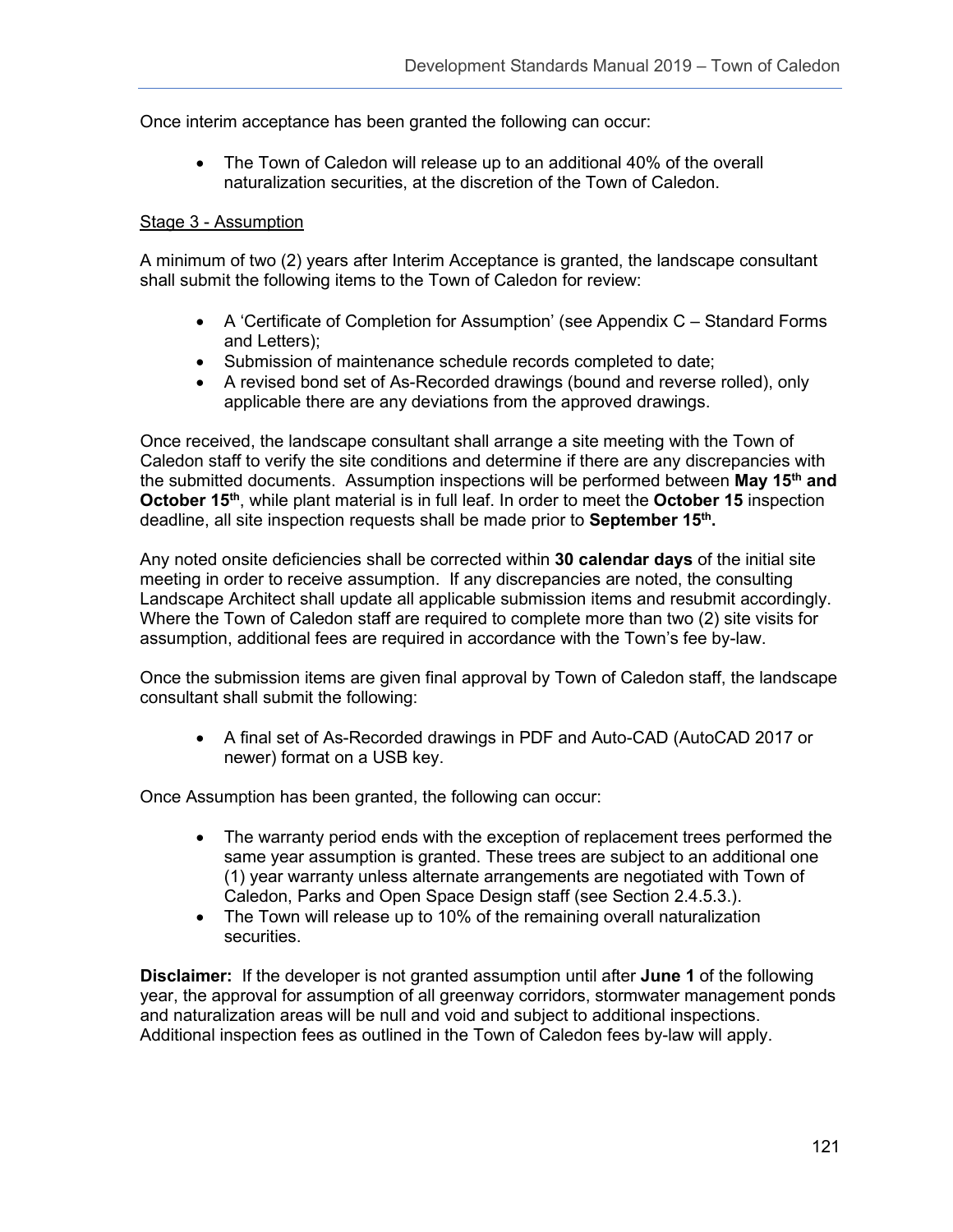# **2.4.5.2. Streetscape**

Streetscape landscape works typically include boulevards, front yards, buffer blocks and window street planting. The warranty period for all streetscape works is a minimum of two (2) years. If assumption is not applied for or granted after the warranty period is complete, the developer will be responsible to provide additional maintenance and warranty until assumption is granted.

Timing of assumption shall coincide with greenway corridors and stormwater management pond works if applicable. Assumption will not be granted separately for streetscape and naturalization areas.

Prior to initiating a site inspection with Town staff for any of the three stages listed below, the consulting Landscape Architect is to ensure that all dead trees are replaced, leaning trees are corrected, all pruning has been completed, all boulevard tree saucers and/or plant beds have been weeded, mulched and any grass cutting has been completed. All rodent protection and T-bars for staking and guying must be removed prior to assumption.

The warranty and assumption period are subject to a three stage process as follows:

### Stage 1 - Preliminary Acceptance

Once all streetscape works are completed, the landscape consultant shall submit the following items to the Town for review:

- A 'Certificate of Completion for Preliminary Acceptance' (see Appendix C Standard Forms and Letters);
- A complete set of As-Recorded drawings with civic street address information included at every residential lot and block;
- A tree planting summary chart outlining lot/block planting, installation timing, substitutions and modifications. (see Appendix C – Standard Forms and Letters).

Once received, the landscape consultant shall arrange a meeting with the Town staff **between May 15th and October 15th** to verify the site conditions and determine if there are any discrepancies with the submitted documents. If any discrepancies are noted, the consulting Landscape Architect shall update all applicable submission items and resubmit accordingly. Any noted onsite deficiencies shall be corrected within **30 calendar days** of the initial site meeting in order to receive Preliminary Acceptance.

Preliminary Acceptance verification by the Town will be emailed directly to the landscape consultant. Where Town staff are required to complete more than two (2) site visits for preliminary acceptance, additional fees are required in accordance with the Town's current fee by-law.

Once Preliminary acceptance has been granted the following may occur:

- The warranty period will commence;
- The Town will release up to 50% of the overall streetscape securities, at the discretion of Town staff.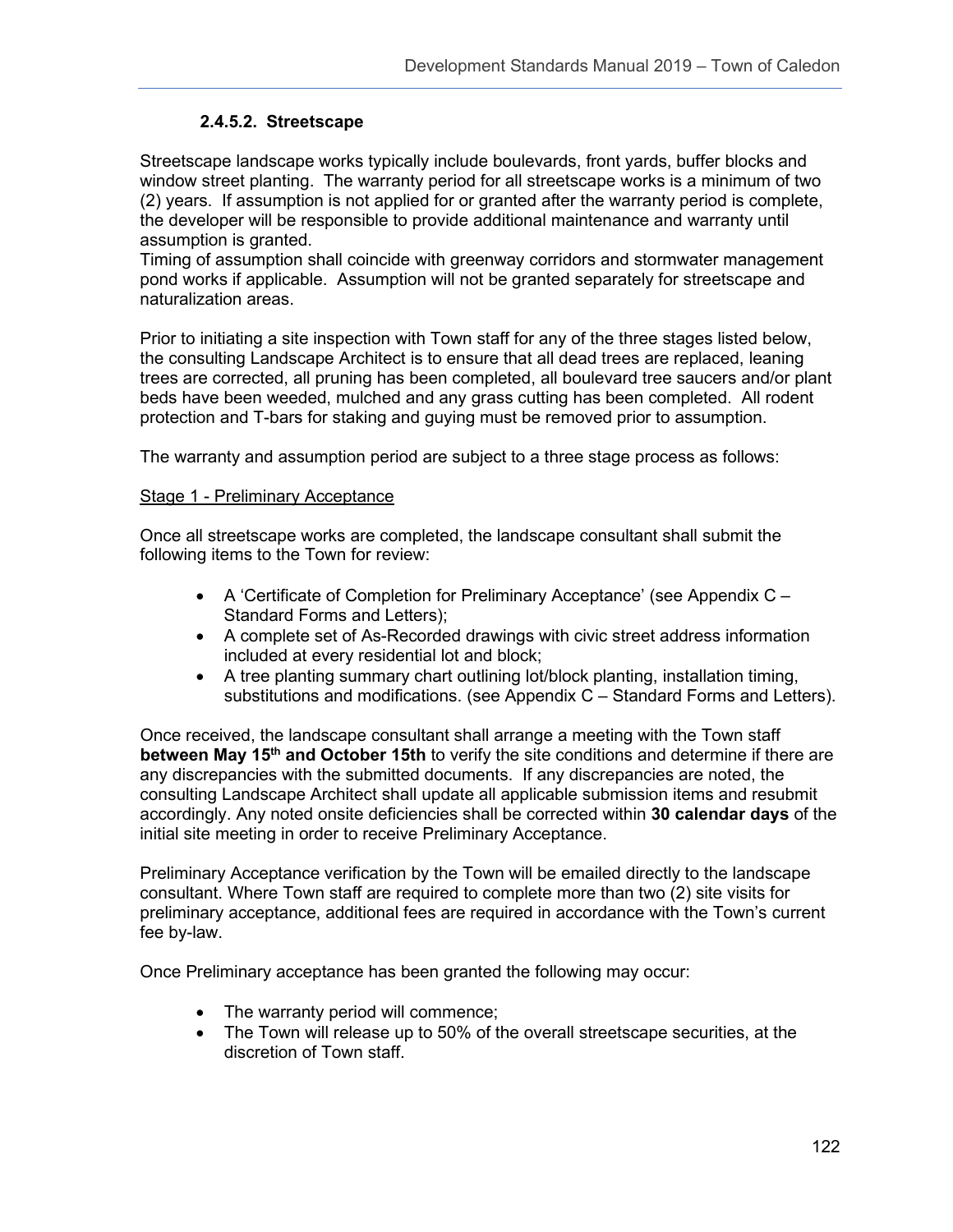### Stage 2 - Interim Acceptance

A minimum of one (1) year after Preliminary Acceptance is granted, the landscape consultant shall submit the following items to the Town for review:

- A 'Certificate of Completion for Interim Acceptance' (see Appendix C Standard Forms and Letters);
- A revised set of As-Recorded drawings;
- A revised tree planting summary chart (see Appendix C Standard Forms and Letters).

Once received, the landscape consultant shall arrange a meeting with the Town staff between **May 15th and October 15th** to verify the site conditions and determine if there are any discrepancies with the submitted documents. If any discrepancies are noted, the consulting Landscape Architect shall update all applicable submission items and resubmit accordingly. Any noted onsite deficiencies shall be corrected within **30 calendar days** of the initial site meeting in order to receive Interim Acceptance.

Interim Acceptance verification by the Town will be emailed directly to the landscape consultant. Where Town staff are required to complete more than two (2) site visits for interim acceptance, additional fees are required in accordance with the Town's current fee by-law.

Once Interim Acceptance has been granted the following can occur:

• The Town will release up to an additional 40% of the overall streetscape securities, at the discretion of Town staff.

# Stage 3 - Assumption:

A minimum of one (1) year after Interim Acceptance is granted, the landscape consultant shall submit the following items to the Town for review:

- A 'Certificate of Completion for Assumption' (see Appendix C Forms and Letters);
- Structural Engineering certificate verifying that the built features have been constructed as per the approved drawings (if applicable);
- All granular base and/or concrete cylinder testing to be submitted (if applicable);
- A revised set of As-Recorded drawings bound and reverse rolled; and
- A revised tree planting summary chart (see Appendix C Standard Forms and Letters).

Once received, the landscape consultant shall arrange a site meeting with the Town staff to verify the site conditions and determine if there are any discrepancies with the submitted documents. Assumption inspections will be performed between **May 15th and October 15th**, while plant material is in full leaf. In order to meet the **October 15th** inspection deadline, all site inspection requests shall be made prior to **September 15th.**

Any noted onsite deficiencies shall be corrected within **30 calendar days** of the initial site meeting in order to receive assumption. If any discrepancies are noted, the consulting Landscape Architect shall update all applicable submission items and resubmit accordingly.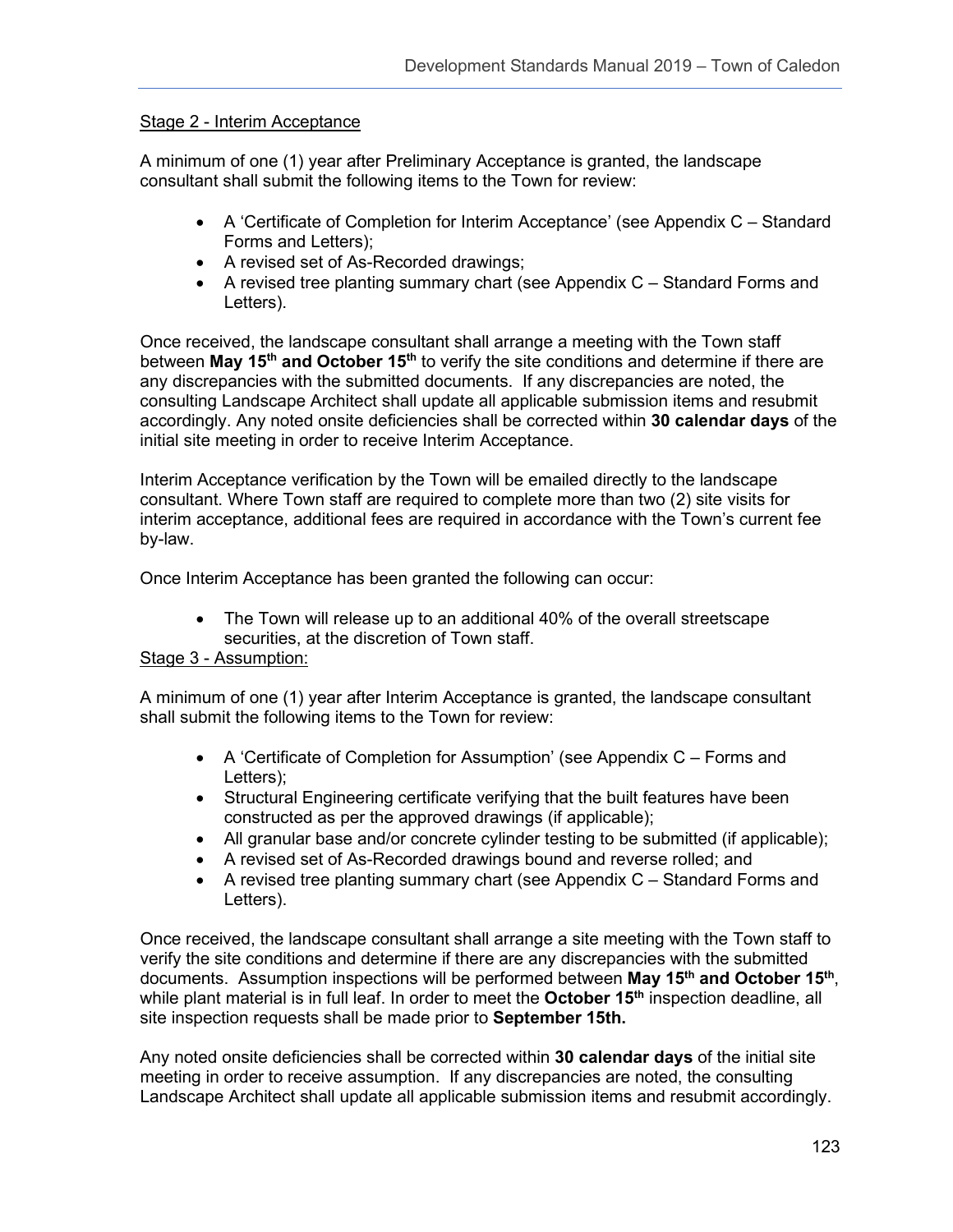Where Town staff are required to complete more than two (2) site visits for preliminary acceptance, additional fees are required in accordance with the Town's current fee by-law.

Once the submission items are given final approval by Town staff, the landscape consultant shall submit the following:

- A final copy of the tree planting chart;
- A final set of As-Recorded drawings in PDF and AutoCAD format (AutoCAD 2017 or newer) on a USB key.

Once Assumption has been granted, the following can occur:

- The warranty period ends with the exception of replacement trees performed the same year assumption is granted. These trees are subject to an additional one (1) year warranty unless alternate arrangements are negotiated with Town of Caledon, Parks and Open Space Design Staff;
- The Town will release up to 10% of the remaining overall streetscape securities.

**Disclaimer:** If the developer is not granted assumption until after **June 1** of the following year, the approval for assumption of all streetscape work will be null and void and subject to additional inspections. Additional inspection fees as outlined in the Town's fees bylaw will apply.

### **2.4.6. Site Plans – Securities Holdback and Release**

For the purposes of Site Plan Approval, landscape securities shall be released upon fulfillment of the following four conditions:

- 1. on site installation of all landscape works as per the approved landscape drawings;
- 2. acceptance by the Town of a Landscape Completion Certification from the Consulting Landscape Architect. The Landscape Completion Certification template can be found in Appendix C- Standard Forms and Letters, and is to be stamped, dated and signed by a full member of the Ontario Association of Landscape Architects in good standing. Upon receipt of the Landscape Completion Certification, the Town shall conduct a site inspection confirming no deficiencies to the sole satisfaction of the Town. Should deficiencies be noted by Town staff at the site inspection, these deficiencies shall be required to be rectified and an additional certification provided by the Consulting Landscape Architect;
- 3. the end of a period of one (1) year from the date of acceptance by the Town of the Landscape Completion Certification;
- 4. acceptance by the Town of a Landscape Plant Warranty Certification from the Consulting Landscape Architect. The Landscape Plant Warranty Certification template can be found in Appendix C- Standard Forms and Letters, and is to be stamped, dated and signed by a full member of the Ontario Association of Landscape Architects in good standing. Upon receipt of the Landscape Plant Warranty Certification, the Town shall conduct a site inspection confirming no deficiencies to the sole satisfaction of the Town. Should deficiencies be noted by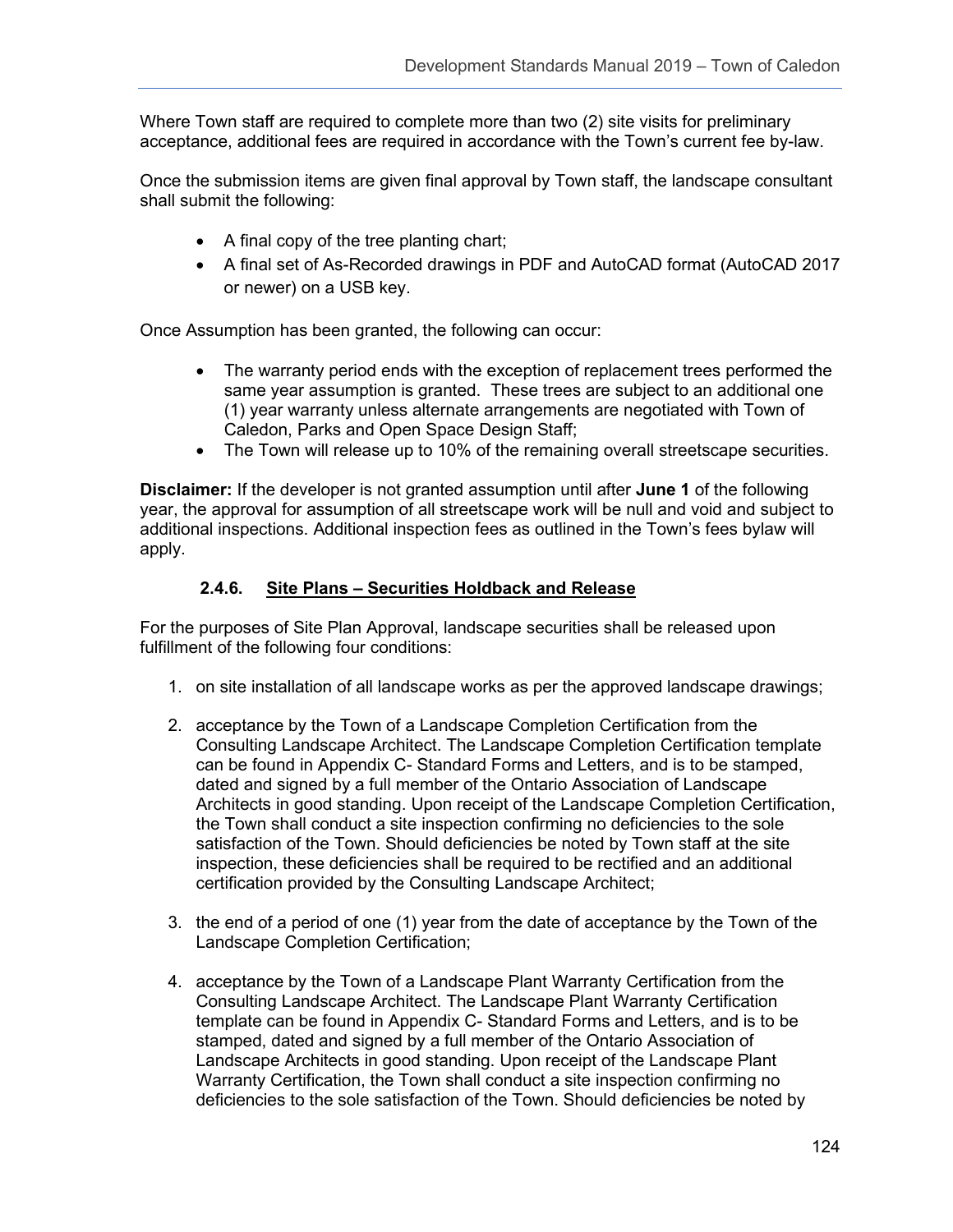Town staff at the site inspection, these deficiencies shall be required to be rectified and an additional certification provided by the Consulting Landscape Architect.

With respect to Site Plans, the Town does not permit the partial release of the landscape securities.

A statutory declaration is required to be submitted with both the Landscape Completion Certification and the Landscape Plant Warranty Certification confirming that there are no outstanding liens or other claims with respect to the site works.

Site inspections for landscape security release are normally conducted between May 15th and October 15<sup>th</sup> of any given year. Requests for site inspections are required to be made to the Town in writing prior to October 1<sup>st</sup> of any given year.

# **2.4.7. Warranty Buy-Out Option (for subdivision development only)**

The Town may opt for a warranty buyout at a rate as specified by the Town, for any trees replaced or in marginal condition prior to Assumption, at the discretion of the Town.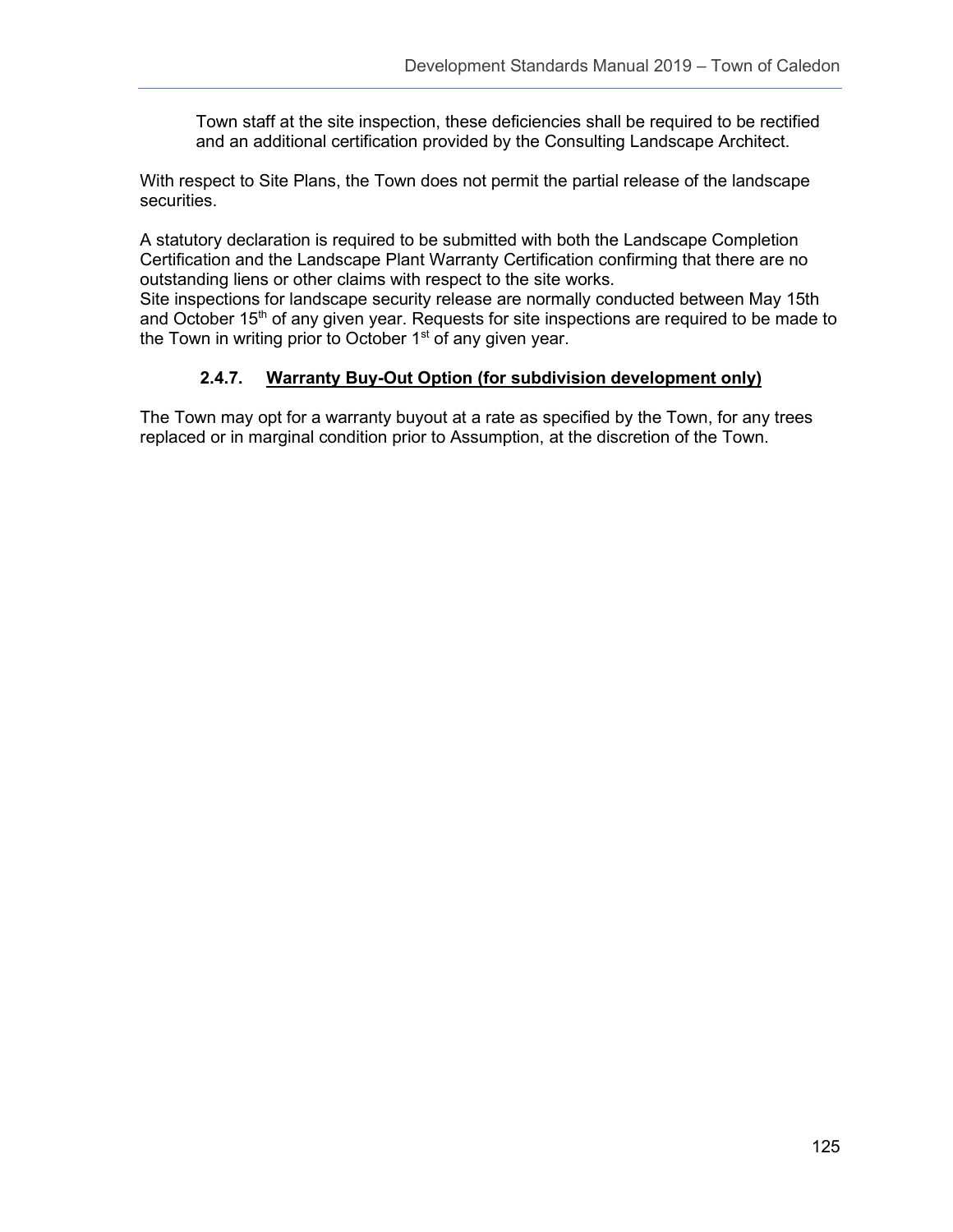# **3. ADMINISTRATION FEES, SECURITIES AND DEVELOPMENT LEVIES**

# **3.1. Administration Fees**

# **3.1.1. Calculation of Fees**

Fees for services provided by the Town's Administration, Community Services and Finance & Infrastructure Services Departments are to be determined as a percentage of the total estimated value of services to be assumed by the Town, including engineering and contingency fees. All fees shall be in accordance with the latest fee by-law.

# **3.1.2. Payment Procedure**

### Requirements:

- Included with the first engineering submission shall be the Engineering and Landscape Architecture Processing Fee in the form of a cheque to the Town of Caledon in an amount equal to 3% of the total estimate of the Town Works;
- Prior to execution of the Subdivision Agreement, 100% of total Engineering and Landscape Architecture fee (less processing fee made with first submission) is to be paid; and
- Prior to registration or any work commencing on site the Community Services and Finance & Infrastructure Services Department's fee is to be paid in full.

# **3.1.3. Cheques Submitted with the Various Submissions**

All cheques submitted with submissions of the subdivision process must be CERTIFIED and made out to the Town of Caledon or to The Regional Municipality of Peel, depending on the concerned item.

#### **3.1.4. Additional Fees for Non-compliance or Variances from the Subdivision Agreement, Plans or Standards**

In the event that submissions of Engineering or Landscape drawings exceed the three allowable submissions, a fee based on the following schedule shall be assessed. These fees shall accompany the drawing submission:

| 0-20ha | \$1,500.00 per submission |  |
|--------|---------------------------|--|
|        |                           |  |

- 20-40ha \$2,000.00 per submission
- Over 40ha \$3,000.00 per submission

If it decided by the applicant to phase the development after initial submissions of drawings have being reviewed, then fees based on the following schedule shall be assessed:

- 0-20ha \$1,500.00 per submission for each phase
- 20-40ha \$2,000.00 per submission for each phase
- Over 40ha \$3,000.00 per submission for each phase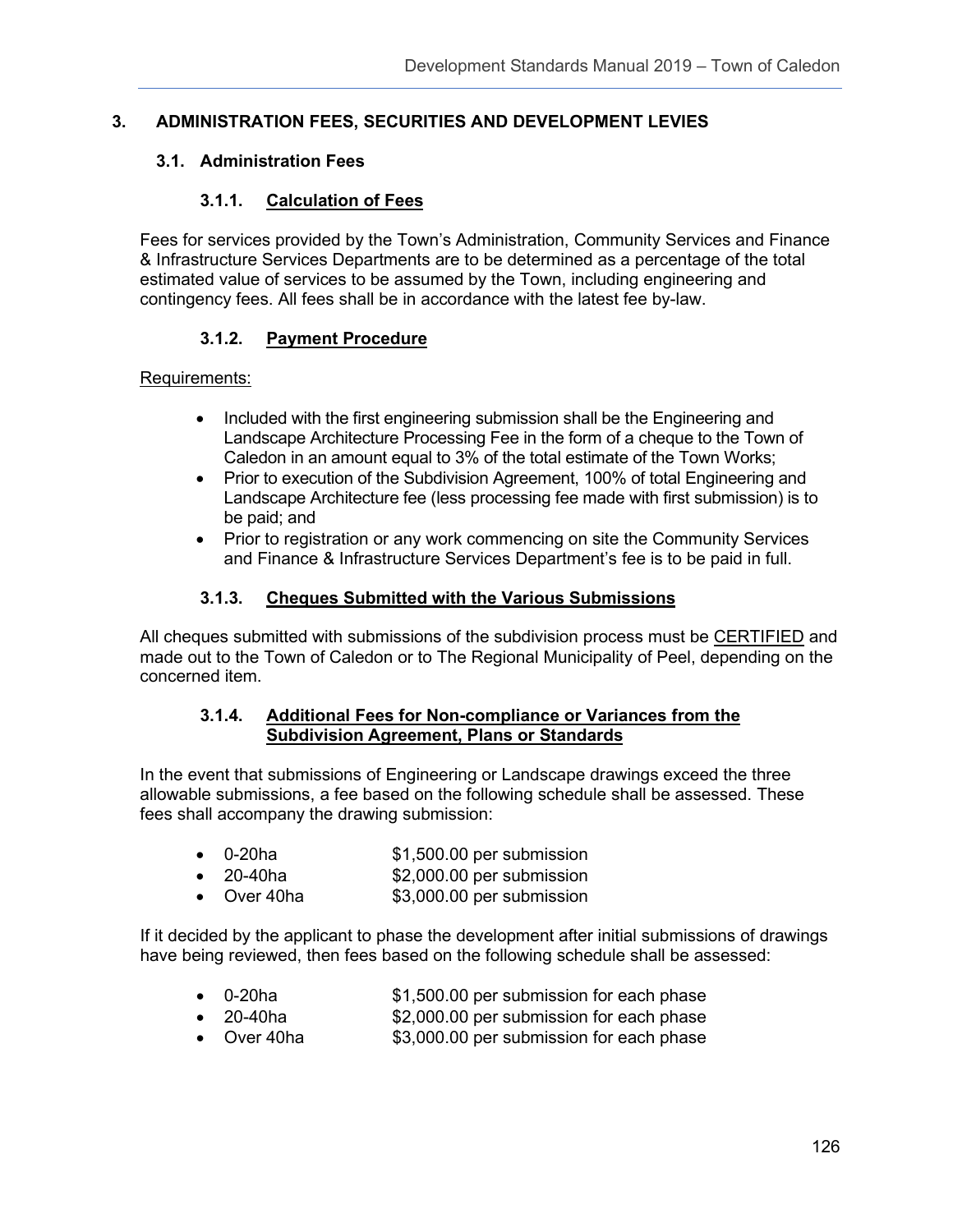Variances to block grading in industrial/commercial or multiple family areas after approval of development agreement:

• \$500.00 per request

Investigating complaints or inspections where work is found to be non-compliant with approved plans or specifications:

• Where the Town has requested to investigate a complaint or inspect works and the works are found to be not in compliance with the approved plans, standards or the subdivision agreement - \$500.00 per occurrence

Additional inspections above the two (2) for Site Plans and three (3) for Subdivisions would be charged as per the current Fee By-law.

# **3.2. Securities Prior to Registration of the Subdivision Agreements**

A cash deposit or a Letter of Credit as approved by the Town Treasurer in the amount of 100% of the estimated cost of the works to be installed, plus 10% of completed Town Works, including 10% for Contingency & Engineering and 100% Region Works, as listed in the Subdivision Agreement.

### **3.3. Development Charges**

Development Charges shall be paid to the Town of Caledon, in accordance with the Town's Development Charges By-law.

# **3.4. Reduction to Securities Post Registration**

- Following registration and completion and acceptance of works the Consulting Engineer may request, in writing, a reduction to the letter of credit.
- The Consultant shall supply amended quantities as shown in the Schedules attached to the subdivision Agreement.
- The Town will reduce the Letter of Credit to the amount of the actual remaining work plus 10% of the work completed, up to a maximum of five (5) reductions.
- The consultant shall include with his request a Declaration that stipulates that all liens and liabilities have been paid and that all outstanding accounts with the Town have been paid.
- A letter from the Region of Peel shall be received stipulating the amount of securities to be retained for Region Infrastructure.
- After all work has been completed, the Town shall hold back 10% of the actual contract costs, excluding storm sewer work, until an assumption by-law has been passed by Town Council.
- The Town will not release the securities for retaining walls and acoustical barriers until certification of walls and barriers have been received from the appropriate consultant and that the O.L.S. has confirmed wall or barrier location and elevations.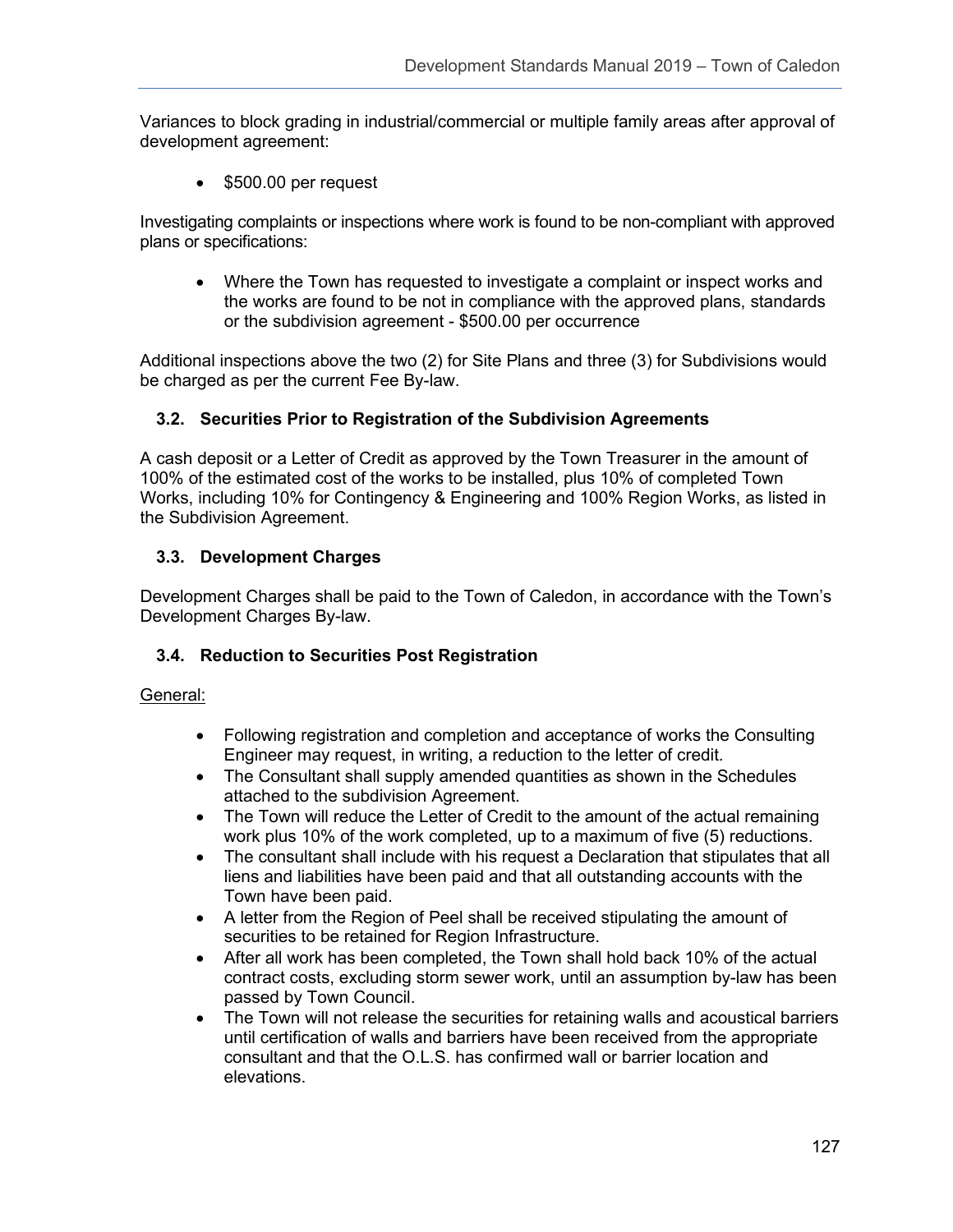# **4. SITE PLAN DESIGN GUIDELINES**

## **4.1. General**

The following section outlines the engineering design and submission requirements for site plan applications in the Town of Caledon. The applicant must also refer to the most current version of the Town of Caledon's current Site Plan Control Manuals for additional requirements.

See Section 2.0 for landscape requirements.

The applicant may also be required to make submissions to the following agencies in addition to the Town and should be familiar with any additional requirements:

- Region of Peel
- Conservation Authorities
- CNR or CPR
- Ministry of Transportation
- Ministry of the Environment
- Niagara Escarpment Commission
- Utilities Companies.

### **4.2. Site Plan Process Information**

#### **4.2.1. General**

Submission procedures for Site Plan Applications (SPA) are provided in the latest version of the Town of Caledon Site Plan Control Manuals. Complete site plan application submission requirements including engineering requirements will be provided by Town Staff through the SPA process.

# **4.2.2. Fees and Securities**

The applicant and owner will be required to pay various fees and submit various securities and deposits to the Town of Caledon as part of the SPA process.

Site Plan Fees will be consistent with the latest version of the Town Site Plan Control Manuals and Town Fees Bylaw and will be confirmed by Town Staff during the SPA process.

Engineering Securities are required by the Town prior to Final Site Plan Approval. An Engineering Cost Estimate, prepared by and bearing the stamp and signature of a Professional Engineer, is to accompany the site plan drawings. The Engineering Cost Estimate is to include an estimate for all proposed site works internal to the subject property and a separate estimate for works in the municipal ROW. The required amount of Engineering Securities will be based on the Engineering Cost Estimate.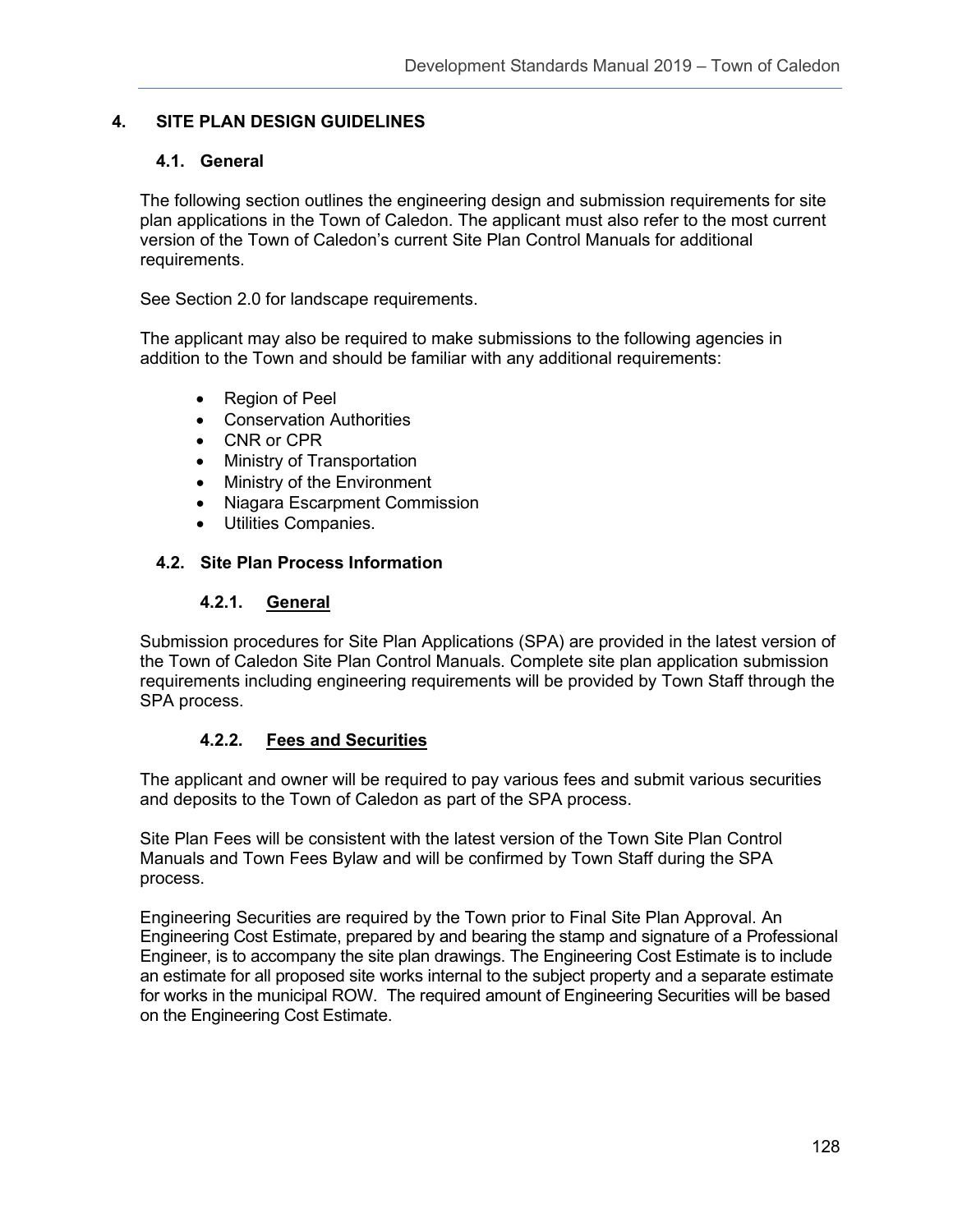# **4.2.3. Review by Subdivision Consultant**

When a site plan is located within an unassumed subdivision the consulting engineer for the subdivision developer is required to review and approve the site grading and servicing plans and the Stormwater Management Report in addition to the Town. The subdivision engineer will be required to certify that the proposed site grading and servicing conforms to the approved subdivision plans, the site maintains the approved overland flow routes and the previously approved stormwater release rates are not exceeded. It is the responsibility of the applicant to submit any required materials to the subdivision consultant.

# **4.2.4. Utilities**

Gas, hydro, the provision of telecommunications etc., shall be constructed underground and in accordance with the applicable utility company's requirements. The developer's consultant will arrange for the necessary design co-ordination with the various utility companies and receive acceptance/approval from each utility company. It shall be the responsibility of the developer to follow up with the utility to ensure there is sufficient infrastructure in place to service the site. Utilities in new developments should be installed in a Joint Use Utility Corridor as per Town standards.

Site plans which include works within the Town ROW greater than 20m in length require the applicant, their consultant, or the utility company to complete the PUCC process. Contact the Town of Caledon Finance and Infrastructure Services Department for more information.

The Contractor shall be responsible to undertake utility locates prior to construction.

# **4.2.5. Right-of-Way Occupancy Permit**

A Right-of-Way Occupancy (ROW) Permit must be obtained from the Town of Caledon's Finance and Infrastructure Services Department for all works to be completed within the Town ROW as part of the Site Plan works. The developer shall comply by all the requirements included in the ROW permit in addition to the requirements of the site plan application. The Finance and Infrastructure Services Department is to be notified 48 hours in advance of the commencement of any construction within the Town ROW.

The Owner/Applicant shall restore all disturbed areas within the municipal right of way to original or better conditions in accordance with the ROW Occupancy Permit or otherwise approved on the Site Plan and to the satisfaction of the Town of Caledon.

No planting, berming or landscaping will be permitted within the Town ROW unless otherwise approved through the Site Plan.

It is the Owners and Contractors responsibility to ensure that any mud or material tracked onto the road or left within the ROW is removed immediately. If the Town ROW is not kept free and clear of mud and debris the Town may draw from the securities held through the ROW permit or SPA agreement and perform the necessary work at the owners' expense.

More information on ROW permitting requirements at the Town of Caledon can be found at: [https://www.caledon.ca/en/townhall/roads.asp.](https://www.caledon.ca/en/townhall/roads.asp)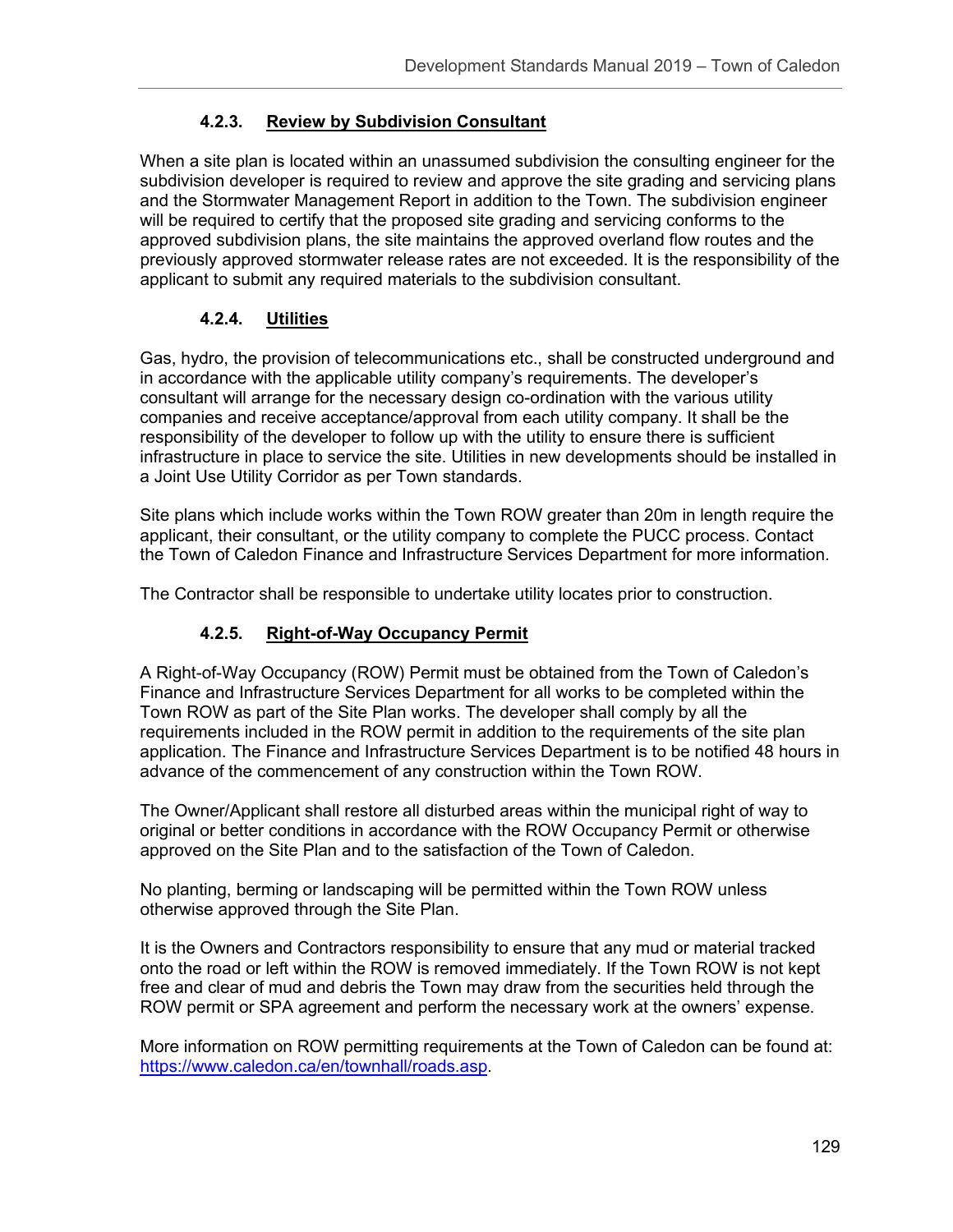## **4.3. Drawing Requirements**

## **4.3.1. General:**

- 1. All plans, drawings, specifications, details, descriptions, notes, or any other terms included in the engineering drawings, are to use the Metric system of measurement and are to be prepared using a standard metric scale.
- 2. All engineering plans must include the stamp and signature of a Professional Engineer.
- 3. A Key Plan shall be included on all plans showing the location of the property in relation to provincial, regional and municipal roads, complete with a north arrow and bar scale.
- 4. Title block including the project name, date, municipal address and legal description (i.e. lot and concession number, Town site plan number and/or registered plan number with applicable lot/block number) shall be included.
- 5. A Geodetic Benchmark from which the topographic survey was derived shall be included.
- 6. A legend including, but not limited to: symbols for existing/proposed grades, major system/overland flow routes, drainage direction, underground services, above ground services, surface treatments, retaining walls, catch basins and manholes, and abbreviations shall be provided as required.
- 7. Bearings and dimensions of the subject property shall be delineated.
- 8. Private and Municipal easements, municipal ROWs, sight triangles, 0.3m reserves, road widenings, or any other property limits or land dedications within or adjacent to the property shall be delineated and dimensioned as required.
- 9. The location of adjacent watercourses including top of bank and Regional floodline are to be delineated. (The layout of the site shall adhere to the appropriate setbacks dictated by the Town Planning Department and applicable Conservation Authority.)
- 10. All existing and proposed buildings and structures within and adjacent to the subject property shall be delineated including existing and proposed building entrance locations.

#### **4.3.2. Erosion and Sediment Control Drawings**

- 1. ESC Drawings are to include Town Standard Notes as per Appendix C
- 2. All Silt and Sediment Controls are to be located within the subject property limits and shall reflect the latest Town of Caledon, Conservation Authority and OPS Standards.

### **4.3.3. Grading and Servicing Drawings**

1. Grading and Servicing Drawings are to include Town Standard Notes as per Appendix C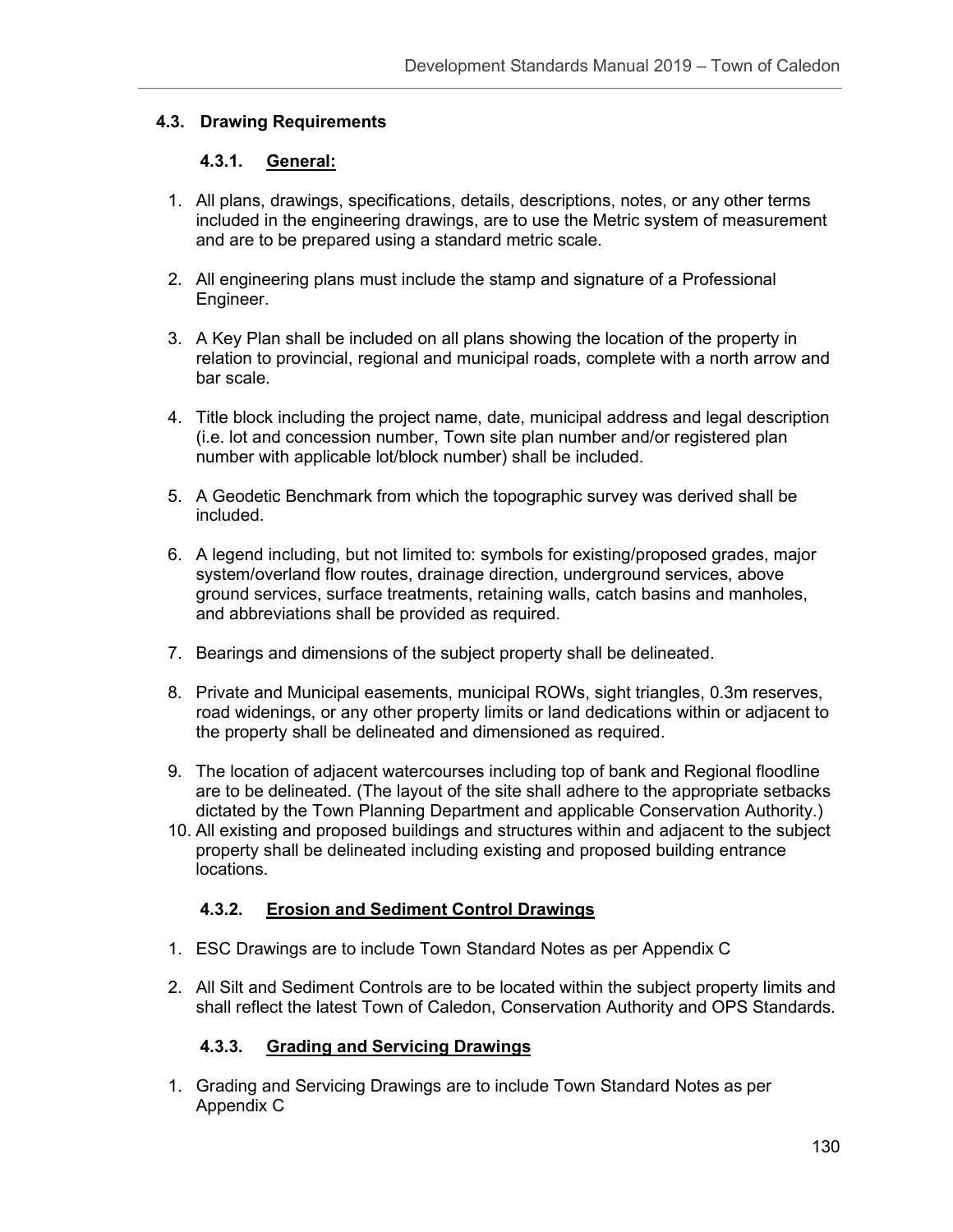- 2. Existing and proposed spot elevations within the project site and on adjacent properties are to be indicated on the grading plan. Spot elevations are to be provided in sufficient detail so that drainage patterns can be readily identified (including: % grades, slope ratios and directional arrows). Include spot elevations and slopes for all berms, swales, and significant grade changes. Existing elevations at least 10m beyond limits of site are required. External elevations are to be extended far enough to determine the direction of existing drainage.
- 3. Existing and proposed manhole and catch basin top of grate elevations are to be provided along with the existing centerline of road elevations.
- 4. Top of foundation wall (T.F.W.) and finished floor elevation (F.F.E.) of the ground floor for any proposed structures are to be shown. A minimum of 150mm of foundation wall is to be exposed above the finished grade.
- 5. Retaining wall top of wall (T.W.) and bottom of wall (B.W.) elevations are to be provided on the grading plan where retaining walls are proposed.
- 6. The location of existing or proposed retaining walls shall be shown including any required details. (Note: any retaining walls in excess of 1.0 meters (3.2 feet) must be accompanied by an Engineer's stamp taking ownership of the proposed retaining wall design)
- 7. All existing and proposed underground servicing information shall be provided including, but not limited to: watermains, storm and sanitary sewers including pipe size, slope, materials, invert elevation, and connection details. Pipe setbacks, spot elevations, and vertical and horizontal clearances shall be dimensioned as required. Wells, septic tanks, septic lines and tile beds, shall be included where required.
- 8. The location of all existing and proposed utilities on the subject property, within the municipal ROW, and on adjacent properties shall be provided including, but not limited to fire hydrants, streetlight poles, hydro poles, transformer vaults, Bell pedestals, guy wires, hydro lines, gas lines, valves, and street signs.
- 9. Details of all stormwater management control features are to be provided including but not limited to roof top controls, on-site storage including ponding limits, orifice tubes or plates, curb cuts, SWM pond plans and details, and LID measures are to be provided.
- 10. The location of existing or proposed fencing shall be shown. Details are to be provided for proposed fencing.
- 11. The location of existing and proposed site entrances shall be provided including but not limited to curb depressions, ditches, and culverts. Dimensions for the proposed entrances shall be indicated including driveway width, radius, and setbacks. Adjacent existing driveway entrances on both sides of the road shall be shown.
- 12. The location and dimensions of all existing and proposed sidewalks, multi-use trails, and any other pedestrian walkways shall be provided. Extent of any sidewalk removal and replacement at entrances is to be delineated. Complete details of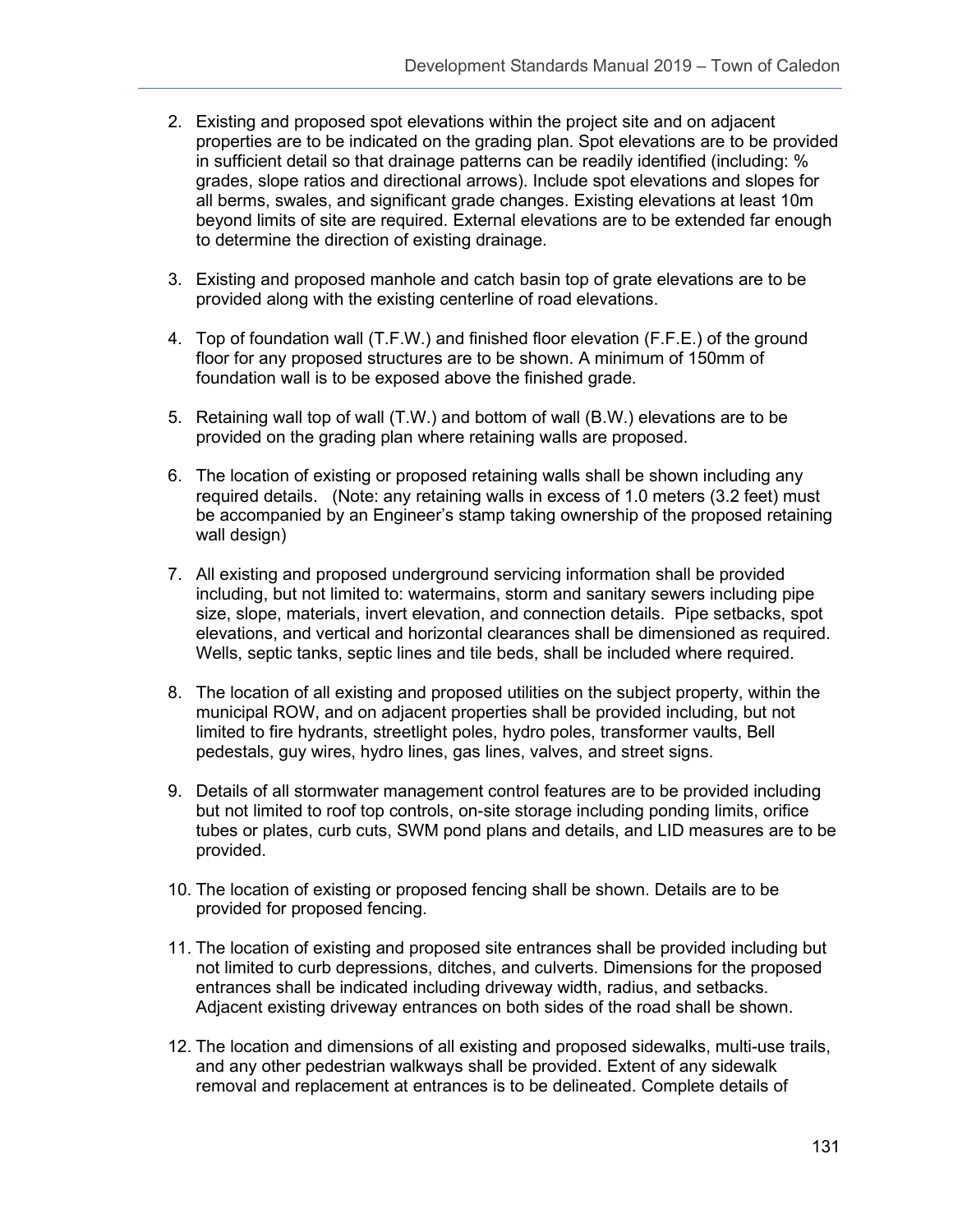replacement or new sidewalk at entrances are required including all relevant Town standard or OPSS drawing numbers.

- 13. All factors affecting on-site traffic movement shall be clearly defined on the plan and include: proposed access points, fire routes and turning radii around buildings, and any items that may impact vehicle access onto the site (i.e. traffic signals, turning lanes, center medians, sidewalks, etc.).
- 14. Adequate snow storage areas are to be shown on the site plan. Snow storage locations shall have consideration for traffic sight lines both internal to the site and at site entrances.

# **4.4. Design Criteria and Standards**

# **4.4.1. Erosion and Sediment Control**

Erosion and sediment control measures shall be implemented as part of all proposed site works to prevent silt and sediment from leaving the site and entering waterways, wetlands, or environmentally significant features.

All erosion and sediment must be controlled in accordance with the latest requirements of the Town of Caledon, the Region of Peel, and the applicable conservation authority. Refer to the latest version of the "Erosion and Sediment Control Guideline for Urban Construction" prepared by The Greater Golden Horseshoe Area Conservation Authorities for additional requirements.

Silt fence is typically required for all proposed site works at property limits unless otherwise advised by the Town. Silt fence is to conform to Town Standard Drawings and the requirements of the local conservation authority.

Mud mats are required at construction access points to limit the amount of silt and dirt onto the roadway. Mud mats are to conform to the lasted Town Standard.

Additional ESC measures including but not limited to check dams, catch basin sediment traps, and temporary sedimentation ponds or basins will be required as needed on a site specific basis, at the discretion of the Town, Region, and the Conservation Authority.

# **4.4.2. Grading Design**

The following grading and drainage criteria is applicable for site plan design:

- 1. Site storm drainage to be self-contained and shall not adversely affect adjacent properties. Existing property line grades are to be matched. Where a subdivision grading plan exists, proposed site plan grades are to match the subdivision grading plan. Grading shall not extend onto adjacent properties without prior written consent from the adjacent property owner.
- 2. Street line grades are to be set to ultimate road elevations. Landscape berms shall not encroach onto the municipal right of way.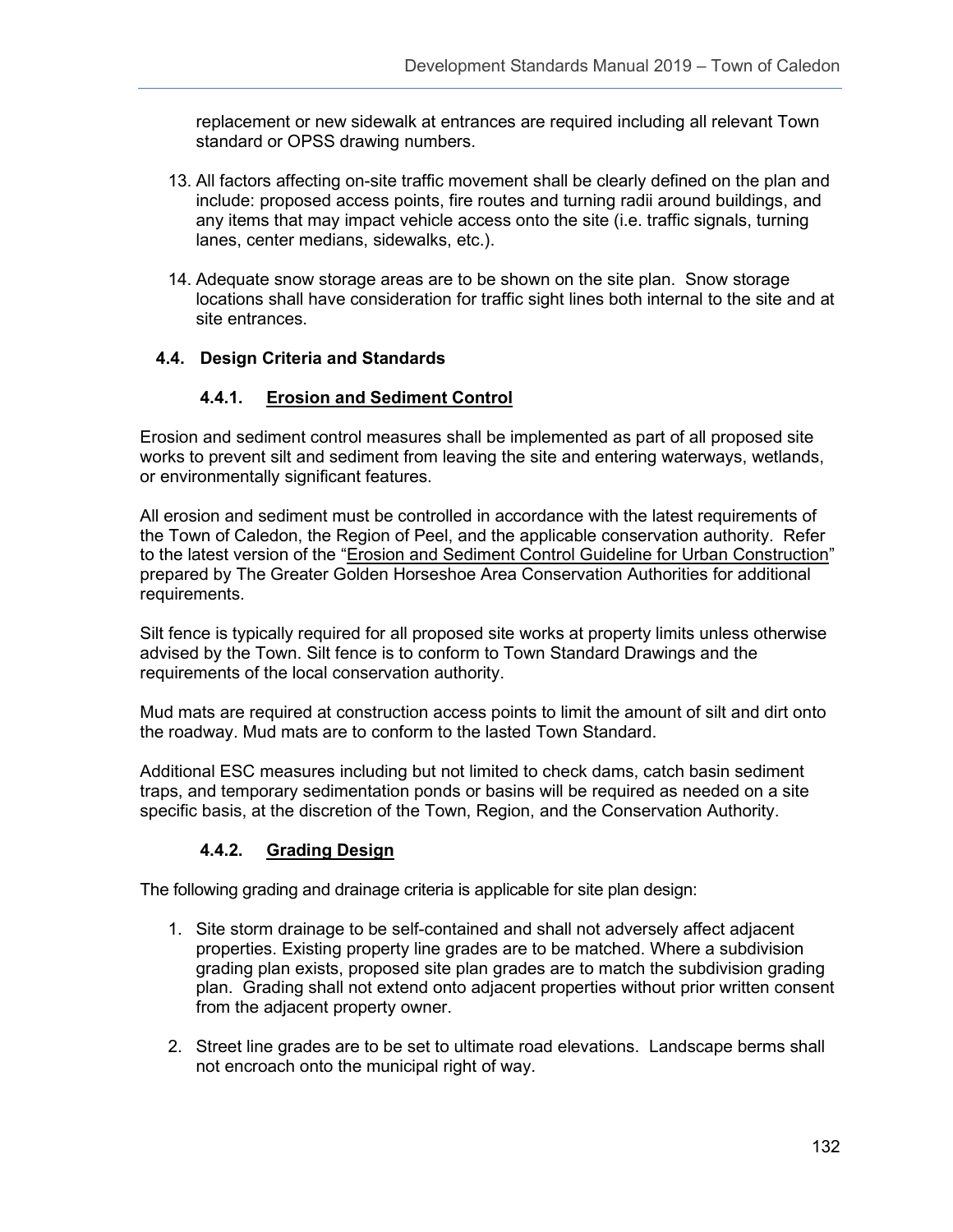3. Allowable Minimum/Maximum Site Grades are as follows:

Landscaped Areas: 1.5% to 6% Driveways: 2.0% to 6% Asphalt Areas: 0.5% to 6%

4. The minimum grade for swales and ditches is 2.0%. All swales or steep slopes are to be sodded. Maximum side slopes for grass swales and ditches is 3:1.

Note:

Maximum stormwater flow velocities in ditches and swales should be checked and maintained below 1.5m/s to protect against erosion.

- 5. No internal earth slopes are to be greater than 3:1. No earth slopes in the Towns Right-of-Way are to be greater than 4:1.
- 6. Proposed building elevations are to be indicated for the building finished floor elevation and top of foundation wall, at all changes in grade, at building corners, at building entrances, at top and bottom of curbs, and for top of catch basins and manholes.
- 7. The consultant shall ensure that in the event of mechanical failure or during a major storm event that all structures are protected against flooding.
- 8. A major system overland flow route shall be incorporated into the design to safely convey flows associated with the 100 year storm. The overland flow route must be clearly shown on the engineering plans and is to be directed to an acceptable outlet to be approved by the Town, Region, and/or Conservation Authority.
- 9. Drainage shall not pass over retaining walls and a suitable outlet is to be provided for the retaining wall subdrain. Proposed elevations are to be given at both the top and bottom of the retaining wall. Additional design criteria can be found in Section 1.12.6.
- 10. All curb heights are to be 150mm unless otherwise noted.
- 11. Roof leaders which discharge to grade shall not be directed on or near asphalt or pedestrian travelled areas.
- 12. Catch basins shall be located in the driving lane of the parking lot and outside of designated parking areas.
- 13. Entrance curb returns to the municipal right of way are to be constructed to the relevant Town, Regional, or OPS Standard.
- 14. All parking areas shall be paved with asphalt or similar hard surface in accordance with the standards of the Town, unless otherwise prescribed by Town Staff.
- 15. In situations where granular parking areas are permitted by the Town, the Construction Notes should include the following note (from the Town of Caledon Zoning Bylaw 3.4.4):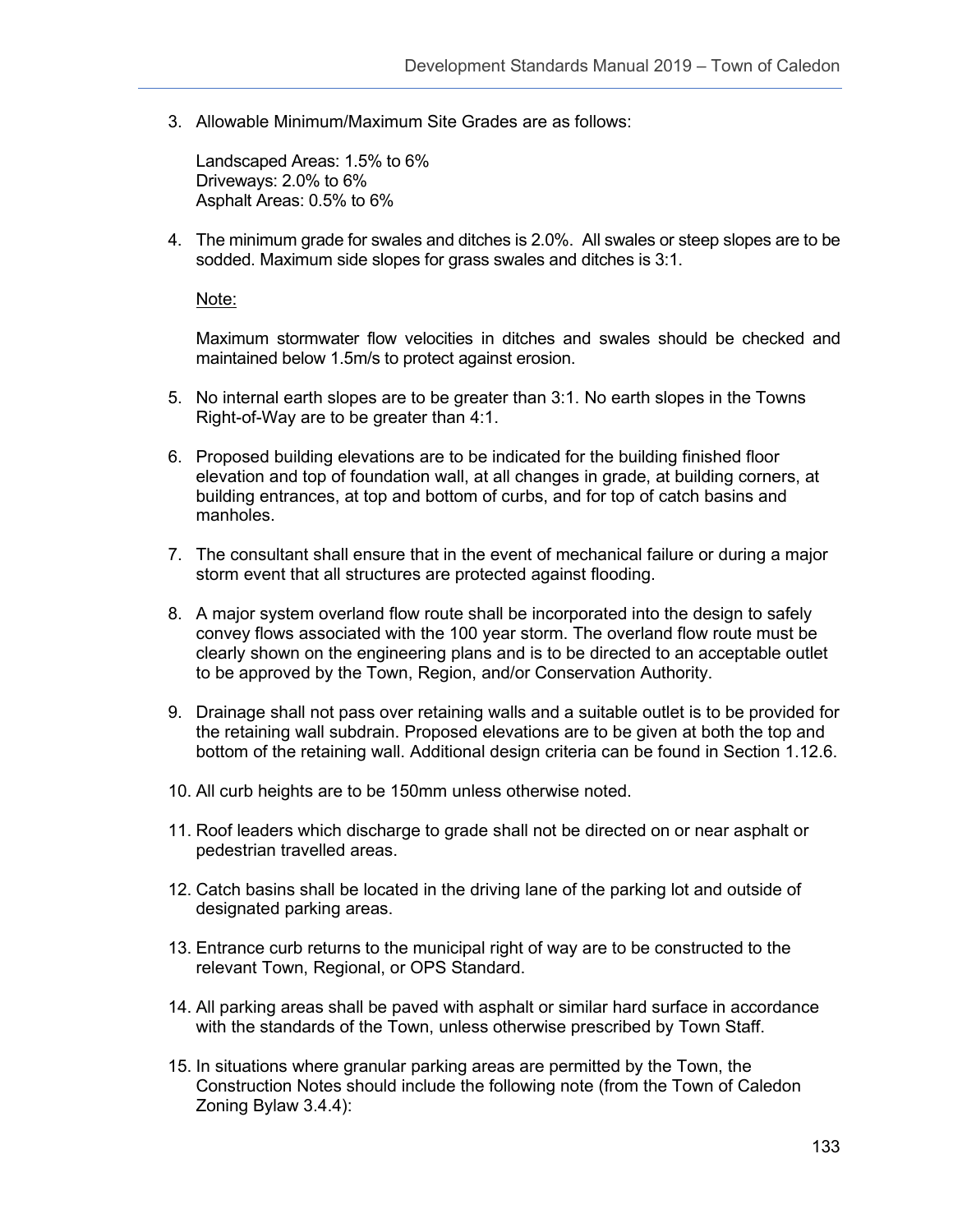#### **The granular parking area shall be maintained with a stable surface which is treated so as to prevent the raising of dust or loose particles.**

16. The applicant shall review any existing development agreements to determine their effects upon the subject site.

## **4.4.3. Servicing Design**

The following site servicing criteria is applicable for site plan design:

- 1. All external drainage should be considered and accounted for in the storm drainage design.
- 2. Storm sewers are to be designed in accordance with Town Standards and the Ontario Building Code.
- 3. All piping shall be clearly labelled with the pipe size, length, slope, flow direction, material and invert elevations.
- 4. A storm sewer inspection manhole is to be located 0.3m inside the property line.
- 5. Service connections must conform to OPSS, Town Standard Drawings, and Section 1.4.2.2.5 of this manual. Connection type and details at the municipal sewer is to be noted or detailed in plan. (i.e. saddle, tee, or MH connection). The diameter of the receiving sewer must be twice the size of the proposed connection or else a manhole must be installed or an existing manhole connected into. Benching details are to be provided
- 6. In situations where a minimum of 1.2m cover is not provided for, the pipe must be insulated and concrete encased from junction to junction. No spot concrete encasing is permitted to avoid potential shearing of the pipe. The extent of this treatment must be delineated on the site plan and a detail provided.
- 7. All catch basins within the site shall have 0.3m deep sumps.
- 8. The availability and adequacy of the existing water supply and sanitary sewer system shall be determined by contacting the Region of Peel.

#### **4.4.4. Stormwater Management**

This section outlines the criteria for stormwater management (SWM) design for site plan applications within the Town of Caledon and is to be read in conjunction with the requirements provided in Section 1.4 of this manual. Every applicant proposing development in the Town is responsible for the quantity and quality treatment of storm drainage to mitigate the impacts of development.

A Stormwater Management Report is typically required as part of all site plan applications in the Town of Caledon. The Stormwater Management Report is to be signed and stamped by a Professional Engineer licensed to practice in the Province of Ontario.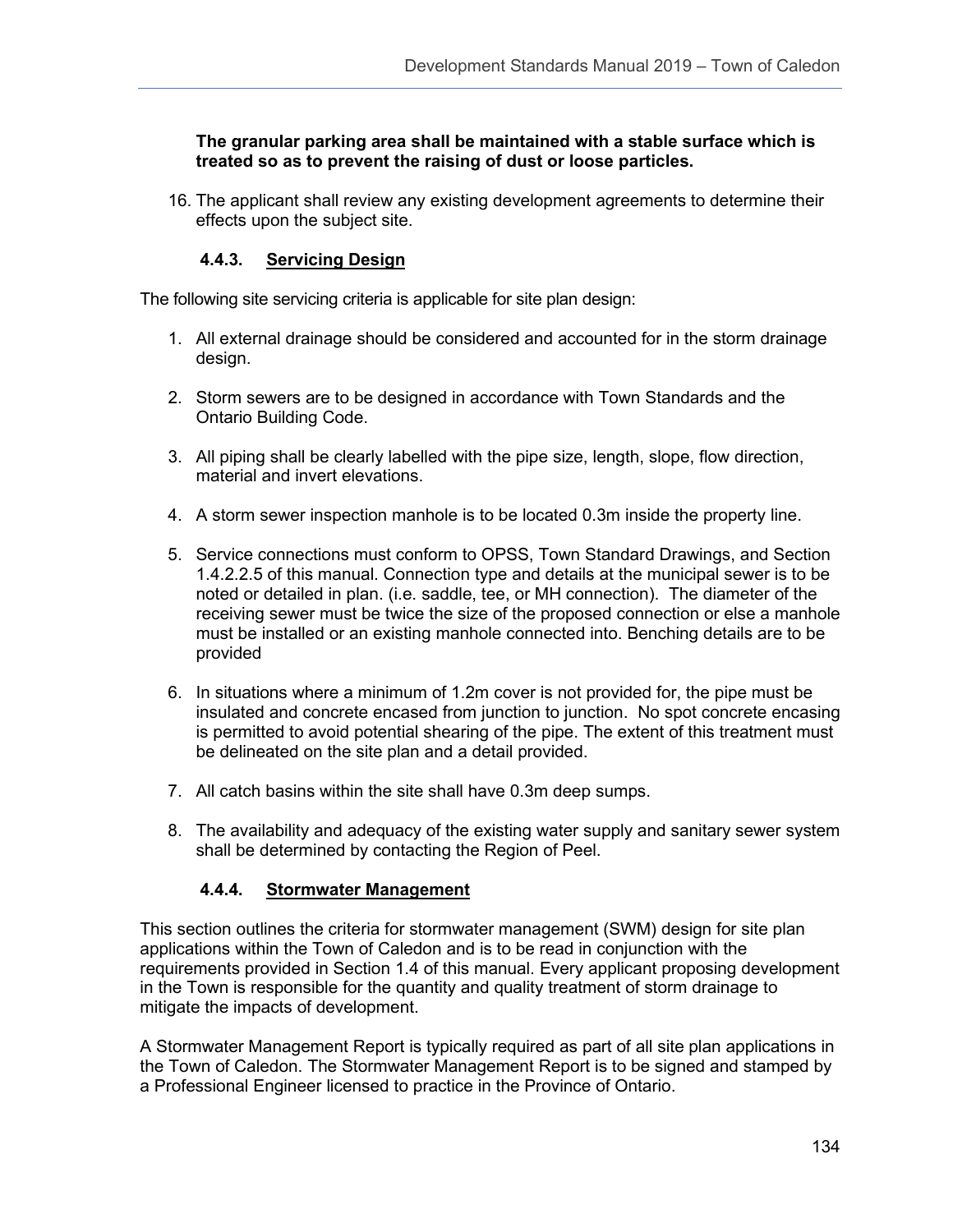The developer or their consultant shall consult with the Town and the local Conservation Authority to confirm the site specific SWM criteria including whether there are master environmental or drainage studies approved for the area where the site is situated.

It is the responsibility of the developer to obtain all permits and approvals associated with the development including but not limited to MECP ECA's and Conservation Authority permits. If final ownership of any portion of the SWM system is to be transferred to the Town, the MOE ECA will be required prior to site plan approval.

### Site Plan Specific SWM Criteria**:**

- 1. Stormwater Management design must incorporate the latest version of the Town of Caledon IDF curve (Standard Drawing No. 103).
- 2. Sites will use an inlet time of 10 minutes. Specific sites may have higher inlet times which must be demonstrated with appropriate calculations.
- 3. Where municipal infrastructure is proposed to be constructed as part of site plan works it is to be constructed in conformance with the requirements provided in section 1.4 of this manual.
- 4. The SWM Report must clearly state which method is being used to determine the peak flow and storage required (i.e. Rational method, OTTHYMO, etc.) Provide calculations indicating what the allowable discharge from the site is, what volume of storage is required, and what volume of storage is provided.
- 5. Site areas less than 5 hectares may use the Rational Method to determine runoff quantities. For locations where a master environmental or drainage plans have been approved and where the runoff was previously calculated by some other means, it will be necessary to substantiate any deviation from the original plan by using the same model for comparison purposes.
- 6. SWM reports that utilize computer modeling must use computer models acceptable to the Town of Caledon. Models are to use a 2 to 4 hour duration storm and a maximum 10-minute time step.
- 7. Orifice Control Criteria:
	- o Orifice is the primary means of SWM control for Site Plans.
	- o The minimum allowable orifice size is 75mm.
	- $\circ$  The minimum contributing impervious area to the storage location serviced by an orifice is 0.375ha.
	- $\circ$  The orifice size, control chamber and location must be clearly detailed upon the plans. Orifice sizing calculations are to be provided in the SWM report.
	- o Where OGS units are proposed, the orifice is to be installed in the control manhole upstream of the OGS unit.
	- o Where no OGS unit is proposed, the orifice is to be installed in the control manhole.
- 8. Town of Caledon policy is to limit roof drainage to 42 L/s/ha of roof area.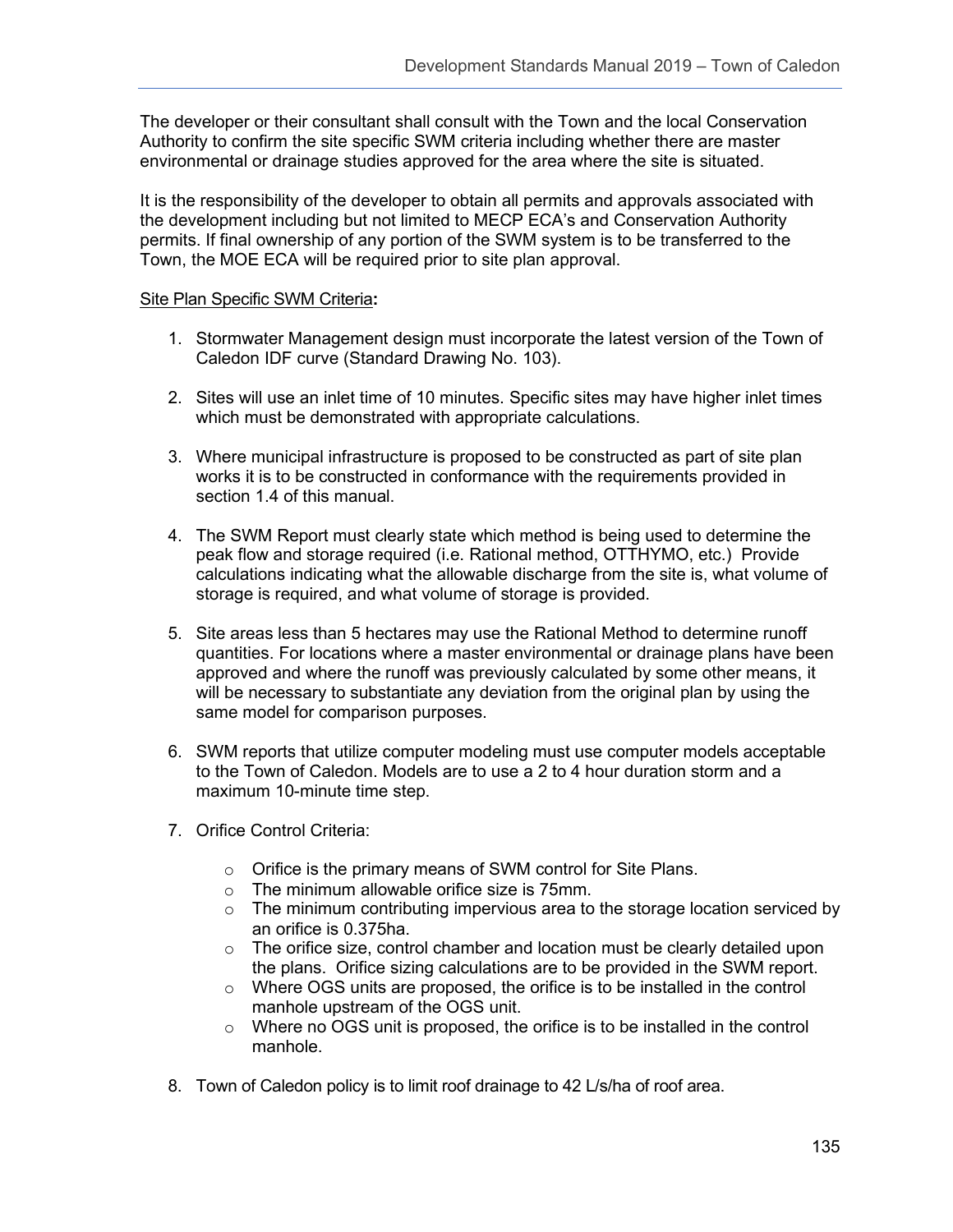- 9. Proposed ponding areas are to be shown on plan and are to indicate the ponding volume and elevation.
- 10. Parking areas where stormwater is proposed to be ponded are to be paved and not left as gravel surfaces which can be easily modified.
- 11. Maximum allowable ponding depths are as follows:
	- o Rooftops: 150mm
	- o Paved Areas and Parking Lots: 300mm
	- o Landscape Areas: 500mm
- 12. Ponding depths are to be reviewed under the following conditions:
	- o SWM system functioning under normal conditions
	- o SWM system failure, where the system has become surcharged or blocked.
- 13. No foundation drains are to be connected to the storm sewer on sites with stormwater management control.
- 14. Quality control for all site plans shall be designed to the enhanced level of protection (Level 1) as described in the MOE Stormwater Management Planning and Design Manual 2003.
- 15. Oil Grit Separators (OGS) Criteria:
	- $\circ$  OGS units are to be installed on sites where a water quality control pond/wetland or other quality treatment measures are not feasible.
	- o Town policy is to consider OGS units mandatory for sites storing fuels or chemicals.
	- o Town policy is for OGS units to be installed as part of a treatment train approach in conjunction with other SWM options approved by the Town.
	- o OGS units are to be installed on the downstream side of control MHs
	- o Ensure OGS units are shown and properly detailed in plans. Specify the name of manufacturer and model number.
	- $\circ$  OGS design sheets are to be provided in the SWM report to confirm quality treatment.
- 16. SWM Ponds are typically applicable for sites larger than 5 hectares as per the MOE SWM Manual (2003). Ponds are to be designed as per Town criteria and the criteria provided in the MOE SWM Manual.
- 17. Water balance criteria is to be provided by the local conservation authority. Town and conservation authority are to review and approve any proposed infiltration trenches or chambers. Soil conditions are to be considered when implementing infiltration measures.
- 18. The Owner is responsible for operating, maintaining, and repairing all SWM infrastructure installed on private property.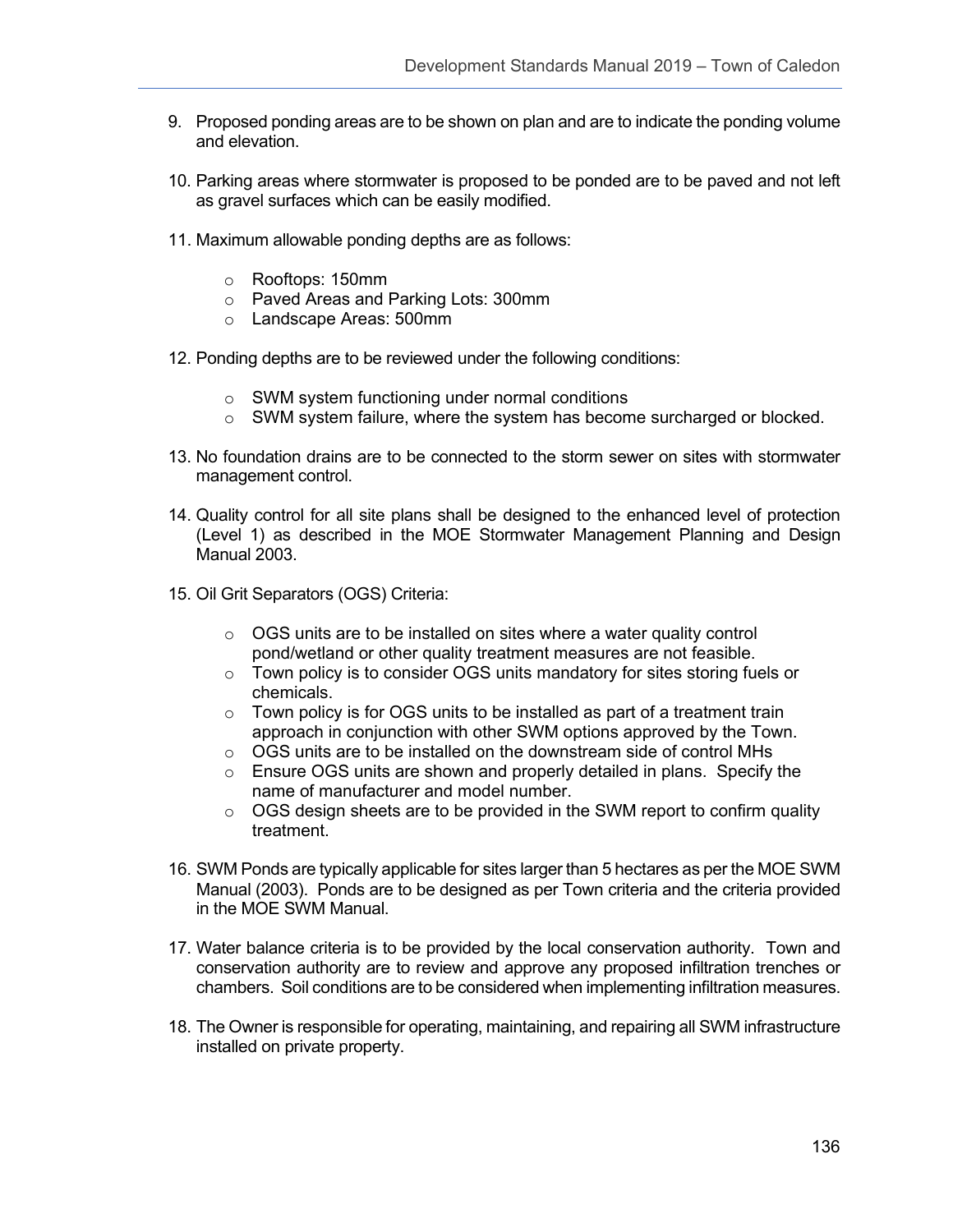## **4.4.5. Site Lighting**

All site plans shall have consideration for the effect on night sky and regard for residential areas. No light for the site shall cast onto adjoining properties unless otherwise approved.

All on-site exterior lighting is to be directed downward and internal to the site and shall in no way infringe on adjacent properties. Exterior lighting at the main entrances and accessible parking spaces shall be at a lighting level not less than 35 lux.

The maximum height of all lighting fixtures is 9.0m with Type II fixtures and a note shall appear on the drawings to this affect.

#### **4.4.6. Traffic Analysis**

#### **4.4.6.1. Site Access and Circulation**

- 1. Site accesses shall be located in such a manner as to reduce traffic conflict on the municipal roadway. Site accesses are to be located with sufficient distance from the intersection of roads, be in alignment with other accesses and may be restricted to right-in and right-out as necessary. The Town will review the site access locations on a case-by-case basis based on Town, Regional, TAC, and other industry standard guidelines.
- 2. Commercial, Industrial and Institutional driveway entrances shall be in conformance with Town Standard Drawing No. 402, OPSD 350.010 and the Town's Zoning requirements.
- 3. Street accesses and major internal aisles shall have minimum widths as follows:

| ○ One-way Traffic: |   | 4.5m          |
|--------------------|---|---------------|
| ○ Two-way Traffic: |   | 6.0m          |
|                    | . | $\sim$ $\sim$ |

- o Industrial, Commercial or Municipal: 9.0m
- 4. Access roads for fire fighting vehicles shall be provided in accordance with the most current requirements of the Ontario Building Code.
- 5. Access curbs should have a minimum of 1.5m clear setback from hydrants or utility poles.
- 6. At all entrances to the site, the road curb and sidewalk will be continuous through the driveway. The driveway grade will be compatible with the existing sidewalk and a curb depression will be provided for at each entrance.
- 7. Traffic circulation on the site shall be provided with a simple and functional pattern.
- 8. Dead-end driveways shall be avoided for commercial developments.
- 9. Internal one-way driveways shall be clearly indicated on the Site Plan and clear signage on site shall be provided.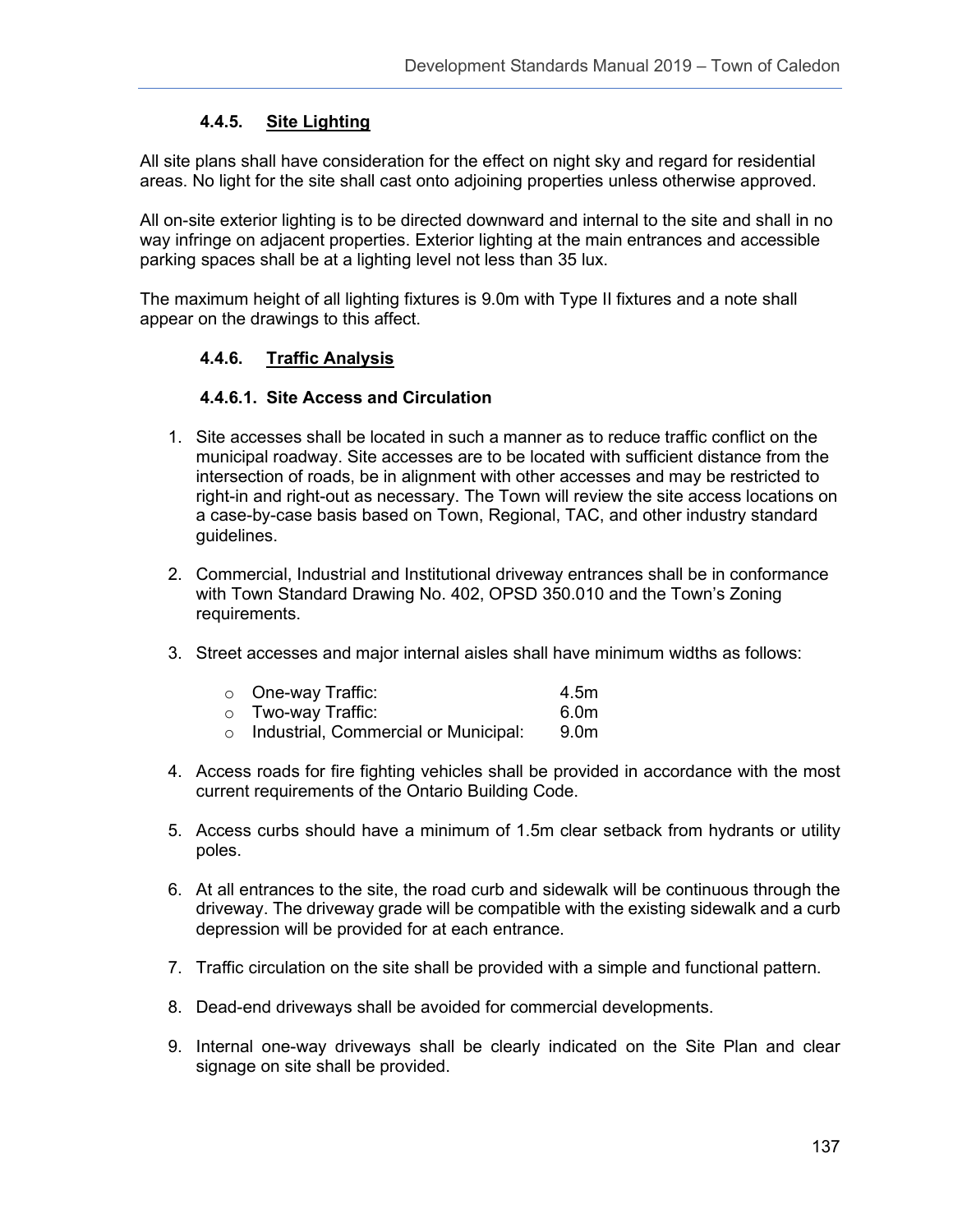- 10. Delivery and servicing traffic should be separated as much as possible from passenger cars.
- 11. At the discretion of the Town and consistent with the Town's Traffic Calming Strategy Manual, implement active traffic calming measures such as rumble strips, raised intersection, crosswalks, on-street parking, public laneways, and traffic circles, as well as passive traffic calming such as tree planting to reduce internal vehicular traffic speeds and to ensure safe walking and cycling environments.
- 12. All cars and trucks shall move in and out from the site in a forward motion and no backward maneuvering shall be allowed on Town roads.
- 13. On-site sign installations and pavement markings are to be maintained by the Owner and/or modified or refreshed at the Town's request.

#### **4.4.6.2. Parking**

- 1. Access to parking areas shall be well defined.
- 2. Dedicate priority parking spaces for carpool, ride sharing, and ultra-low emission vehicles.
- 3. Parallel parking spaces are generally discouraged for site plan developments except for certain site specific circumstances.
- 4. Parking on to a major on-site driveway is discouraged.
- 5. The design of parking areas shall promote safe and efficient traffic flow.
- 6. Subject to sound transportation planning practices, parking should be located to the interior of a site, on the side or rear of buildings and not between buildings and streets.
- 7. Parking should be visually separated into smaller sections by curbing, landscaping or similar elements.
- 8. Provide convenient, comfortable and safe pedestrian movement both to the site and within it. Town recommends the use of different paving materials to highlight pedestrian areas and crosswalks.
- 9. Hammerheads should be installed on a dead end parking aisle. Hammerheads are as wide as the aisle and a minimum of 1.2 meters deep.
- 10. Adequate mechanisms shall be provided within parking lots to protect buildings and landscaping treatment. Such mechanisms shall be fastened to the ground so that they cannot be moved by vehicles.
- 11. Unless specified in the Zoning By-law, parking spaces and aisles shall comply with the following minimum dimensions:
	- Spaces have a minimum width of 2.75m with 6.0m length;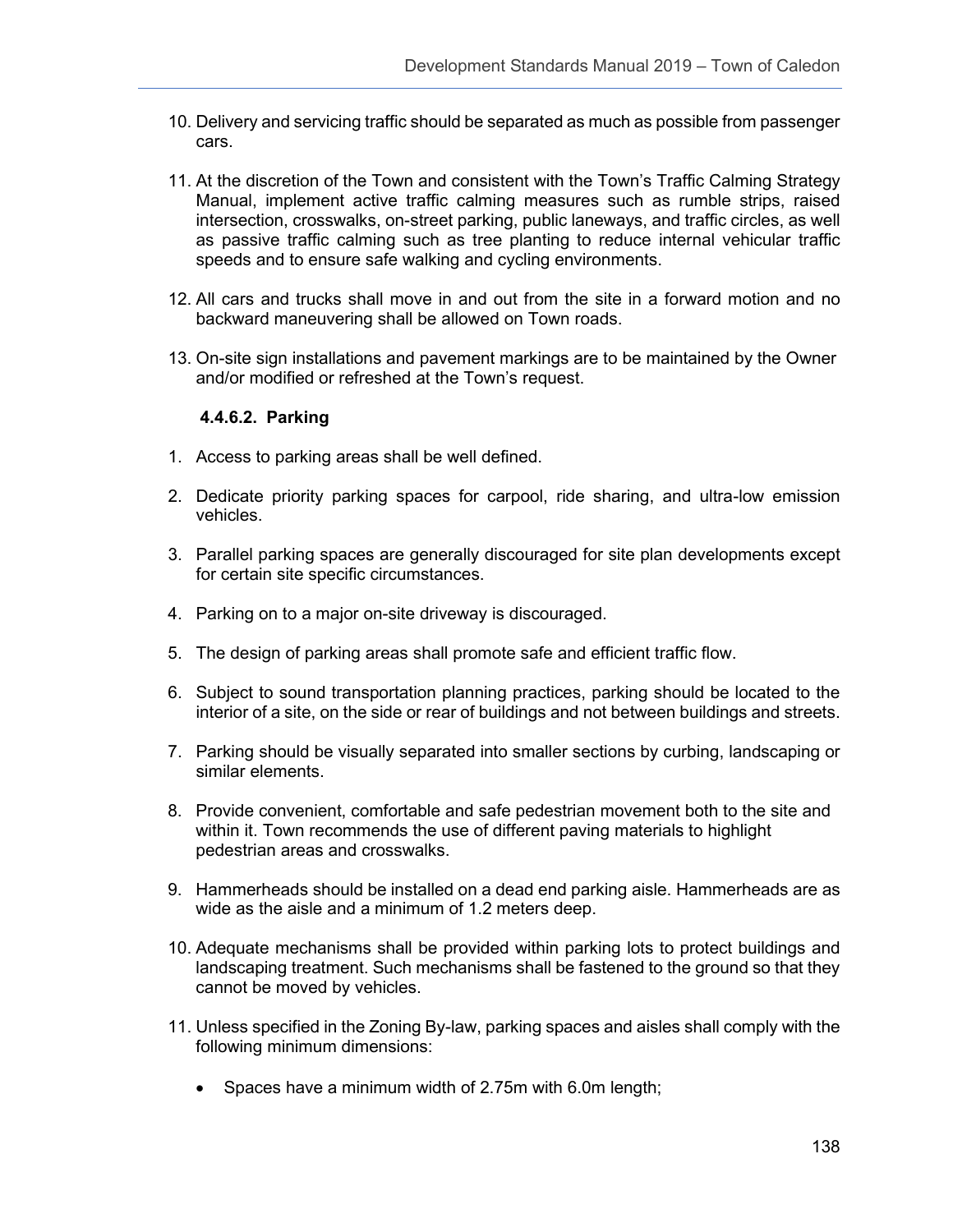- Parking Aisles shall have a minimum with of 6.0m, except in the case of angled off-street parking accessed by a one-way aisle, which shall have a minimum width of 4.5m.
- 12. Accessible Parking Requirements:
	- Accessible parking spaces are to be in conformance with the requirements of the Accessibility for Ontarians with Disabilities Act (AODA).
	- Ensure the accessible spaces are located on the shortest possible circulation route to the accessible facility entrance. Where possible, locate accessible spaces to permit users access without having to cross any parking aisles.

### **4.4.6.3. Pedestrian and Non-Vehicular Movement**

- 1. All sites shall have regard for the safety of pedestrians.
- 2. A pedestrian walkway shall be provided to all main entrances for commercial development. The walkway is to be connected to public sidewalks, walkways and bus pad/shelter areas where available.
- 3. The pedestrian walkway shall be separated from vehicle traffic.
- 4. A pedestrian walkway shall have a minimum width of 1.5 meters clear from the overhang of vehicles.
- 5. Sites shall have regard for the provision of bike racks and bike storage.

#### **4.4.6.4. Traffic Impact Study (TIS) Requirements**

Whenever a TIS is requested during a Site Plan Review it must adhere to the following requirements:

- 1. Must follow the most current version of the Caledon Transportation Impact Study Guidelines.
- 2. Must be completed by a qualified/recognized traffic/transportation engineering consultant.
- 3. Must include a forwarding letter with the author's signatures, and when applicable, include the engineering seal of the author or authors.
- 4. The terms of reference for the TIS are to be approved by the Town (and the Region of Peel when required) prior to submission. The TIS appendices should include letters from the Town and the Region acknowledging their acceptance of a terms of reference.
- 5. Must identify roadways jurisdiction. If development lands are adjacent to any Regional roads the Region's terms of reference are to be used with the municipal road included.
- 6. If subsequent submissions are required, the original review comments from the Town and/or Region should be included within the appendices, in their original form.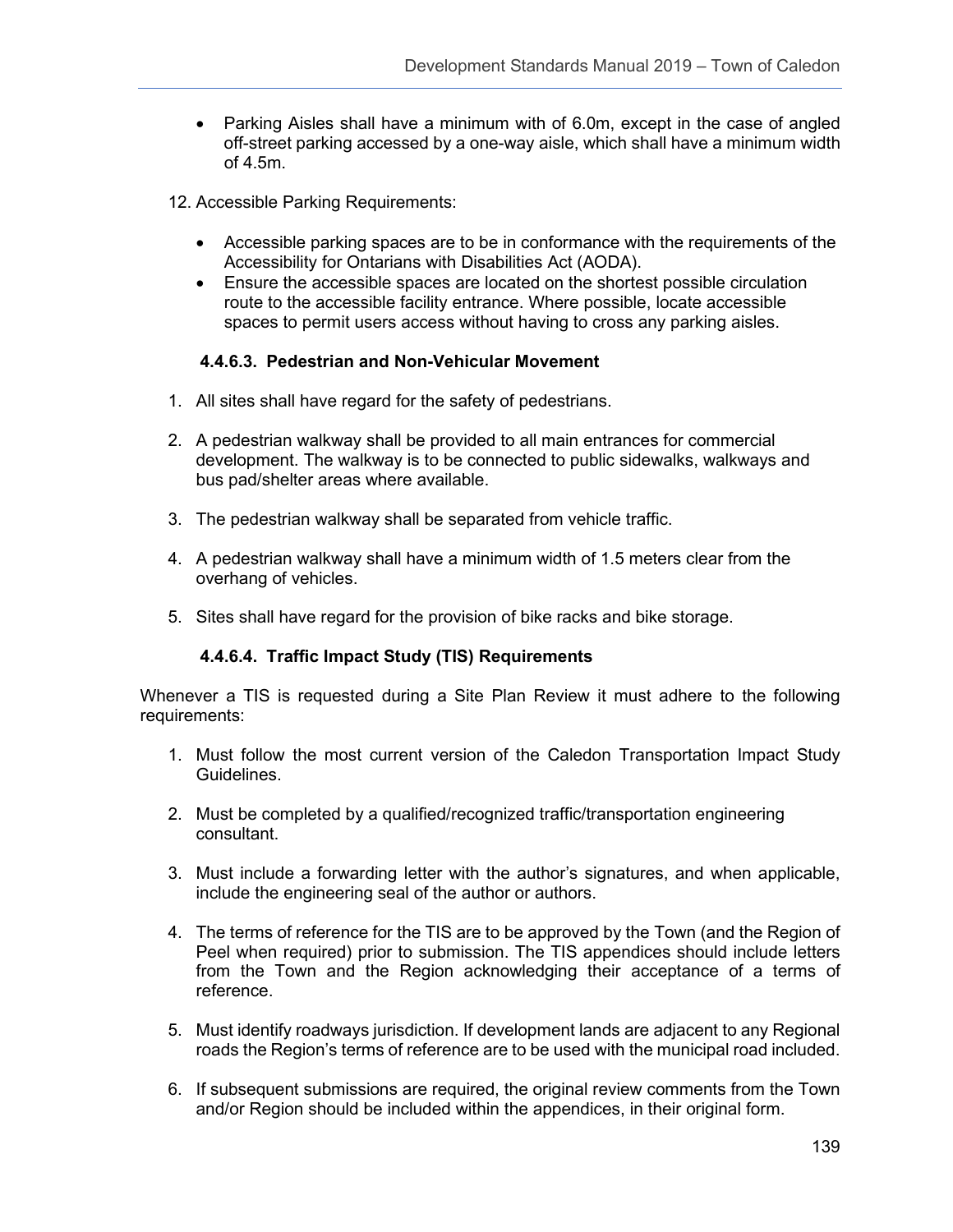# **4.4.7. Noise Attenuation**

Town staff will confirm if a Noise Study is required in support of the site plan application based on review of the site plan proposal. The Noise Study is to be prepared by an engineer firm qualified in acoustical engineering. The study is to be prepared based on Town of Caledon and Region of Peel requirements, and the requirements noted in MECP Environmental Noise guideline – Stationary and Transportation Sources – Approval and Planning document (NPC-300). The noise study may require peer review at the applicant's expense. Peer review requirements are at the sole discretion of the Town.

Noise Attenuation measures including noise barriers may be required in site specific situations to mitigate existing or anticipated noise levels that exceed the MECP NPC-300 Criteria. Town specific criteria for noise barriers are provided below:

- 1. The maximum barrier wall height is 2.4m as per Town Standard No. 613. Greater heights can be obtained using a combination of wall and berm.
- 2. Barrier walls shall be constructed entirely on private property. No part of the berm will be allowed in the Town ROW.
- 3. There shall be no visible holes or gaps between any barrier panels or beneath the bottom panels after completion of the barrier.
- 4. The minimum density of the noise barrier wall shall be 20 kg/m2.

Refer to Town Standards No. 613 - 617 for design specifications for noise barriers.

# **4.5. Construction, Certification and Securities Release**

# **4.5.1. Construction**

During the construction phase the Owner completes the project according to the approved plans, conditions, and requirements stipulated in the registered site plan agreement or undertaking. All works are to comply with OHSA, Town, Regional and any other applicable requirements.

The Owner is required to retain qualified consultants to supervise all aspects of the work. The Town of Caledon may, at its discretion, inspect the work from time to time and report any deficiencies to the consultant.

# **4.5.2. Engineering Certification and Securities Release**

A qualified engineering firm shall monitor construction of the site grading and servicing through all phases of construction. Once construction is complete a certificate stamped and signed by a Professional Engineer stating that the completed works are in conformance with the approved plans, reports, and studies is to be provided to the Town. Additional certifications may be required for Condominium developments as noted in Section 4.6.5.

The Town will hold engineering securities as part of site plan approval based on the engineering cost estimate for the site works. Securities will be released according to the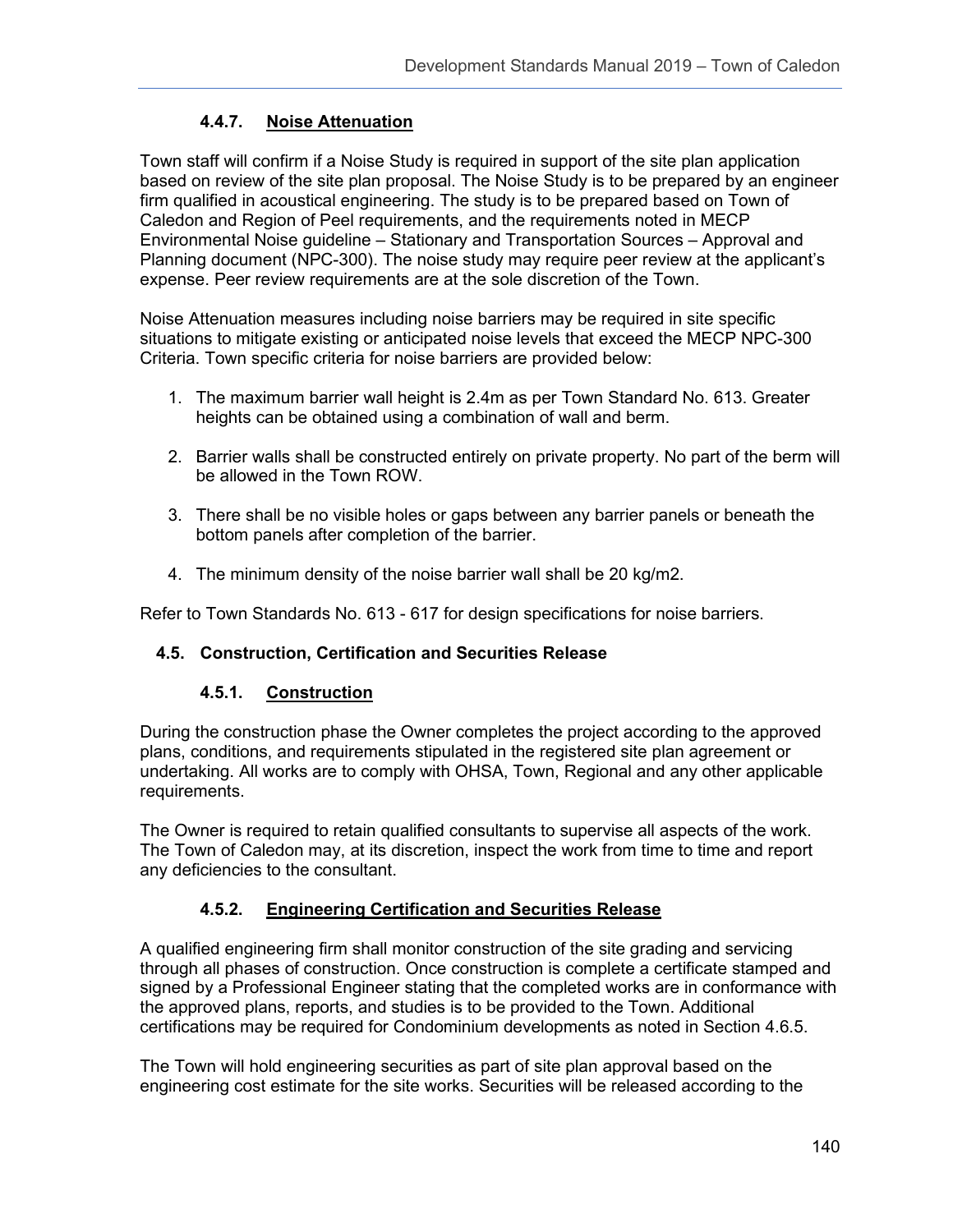requirements noted in the site plan agreement or undertaking and according to Town standard policies and procedures.

All site works are to be completed prior to securities release unless otherwise noted in the site plan agreement. Engineering Certification is to be accepted by the Town prior to securities release.

Site inspection by Town staff will be required in conjunction with the review of the abovenoted certifications.

# **4.6. Condominium Standards**

The following section outlines additional design criteria and requirements to address the development of private condominiums and multi-family type developments in the Town of Caledon. The below condominium standards are in addition to any other relevant standards, policies, and guidelines provided in this manual.

# **4.6.1. General Design Requirements**

- 1. Engineering drawings shall be prepared to the satisfaction of the Town of Caledon, to illustrate the locations of all underground services together with the locations of all roadways, sidewalks, boulevards, parking areas and driveways.
- 2. Proper waste collection areas must be provided throughout the development so that the waste haulers vehicles can enter the development and collect waste efficiently and safety. Such arrangements shall be in accordance with the standards and guidelines as established by the Regional Municipality of Peel.
- 3. Multi-family developments shall be signed so as to easily identify the location of all blocks.

# **4.6.2. Internal Private Roadways**

- 1. Internal private roadways shall be designed in accordance with the latest version of the Town of Caledon Standard Drawings for roads (including curbs, curb and gutters, subdrains and sidewalks).
- 2. Minimum width of the roadway shall be 6.0m from edge-of-pavement to edge-ofpavement.
- 3. Designated fire access routes shall be provided throughout the development to the satisfaction of Caledon Fire and Emergency Services and in accordance with sound engineering practice.
- 4. Lengths of driveways for condominium townhouse type developments must be a minimum of 6m measured from the back of the sidewalk, where a sidewalk exists or 6m from the back of curb where no sidewalk exists.
- 5. Roadways shall not be considered to form any part of the required parking.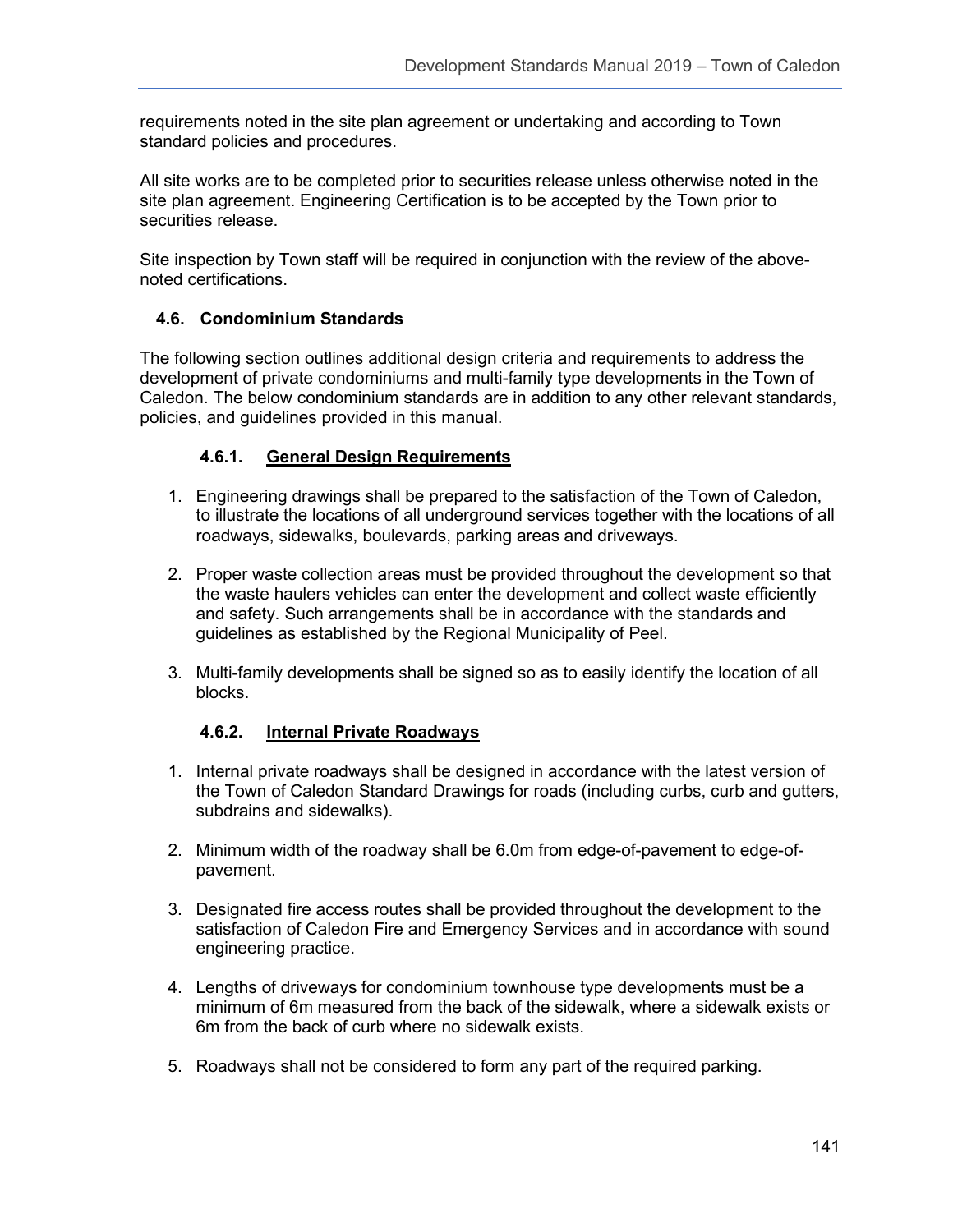- 6. The minimum pavement structure for the internal condominium roads is as follows. Pavement and granulars are to conform to the applicable OPS standards. The pavement structure may vary depending upon site soil conditions. For site conditions or any specific uses which require extra strength pavement, the pavement structure shall be substantiated by a report from the applicant's geotechnical consultant:
	- o 40mm HL3
	- o 65mm HL8
	- o 150mm Granular 'A'
	- o 300mm Granular 'B'
- 7. Parking lots shall be structurally designed to the equivalent of the internal road design.
- 8. The minimum pavement structure for driveways to individual, single, semi or townhouse units is as follows:
	- o 25mm HL3A
	- o 50mm HL8
	- o 150mm Granular 'A'
- 9. Minimum overhead clearance shall be 5.0m
- 10. An internal 1.5m wide sidewalk shall be installed at one or both sides of all internal roadways. Sidewalk construction is to conform to the applicable Town and OPS standards.
- 11. For Common Element Condominiums, a 3.0m utility easement is to be provided from the back of the curb or sidewalk on both sides of the condominium roadway.

#### **4.6.3. Servicing**

- 1. Watermains and water services shall be designed and constructed in accordance with the most recent requirement of the Regional Municipality of Peel and the OBC.
- 2. The storm and sanitary sewers, drains and appurtenances shall be designed and constructed in accordance with the most recent requirements of the Regional Municipality of Peel, the Town of Caledon, and the OBC.
- 3. Storm sewers, sanitary sewers and watermains shall not be permitted to be constructed under any building except in special circumstances as permitted in the OBC.
- 4. Upon completion of the site servicing work, building construction and landscaping; the storm sewer system, including catchbasins and leads shall be cleaned and flushed. Flushing operations shall comply with all applicable guidelines and regulations.
- 5. Gas, hydro, the provision of telecommunications etc., shall be constructed underground and in accordance with the applicable utility company's requirements.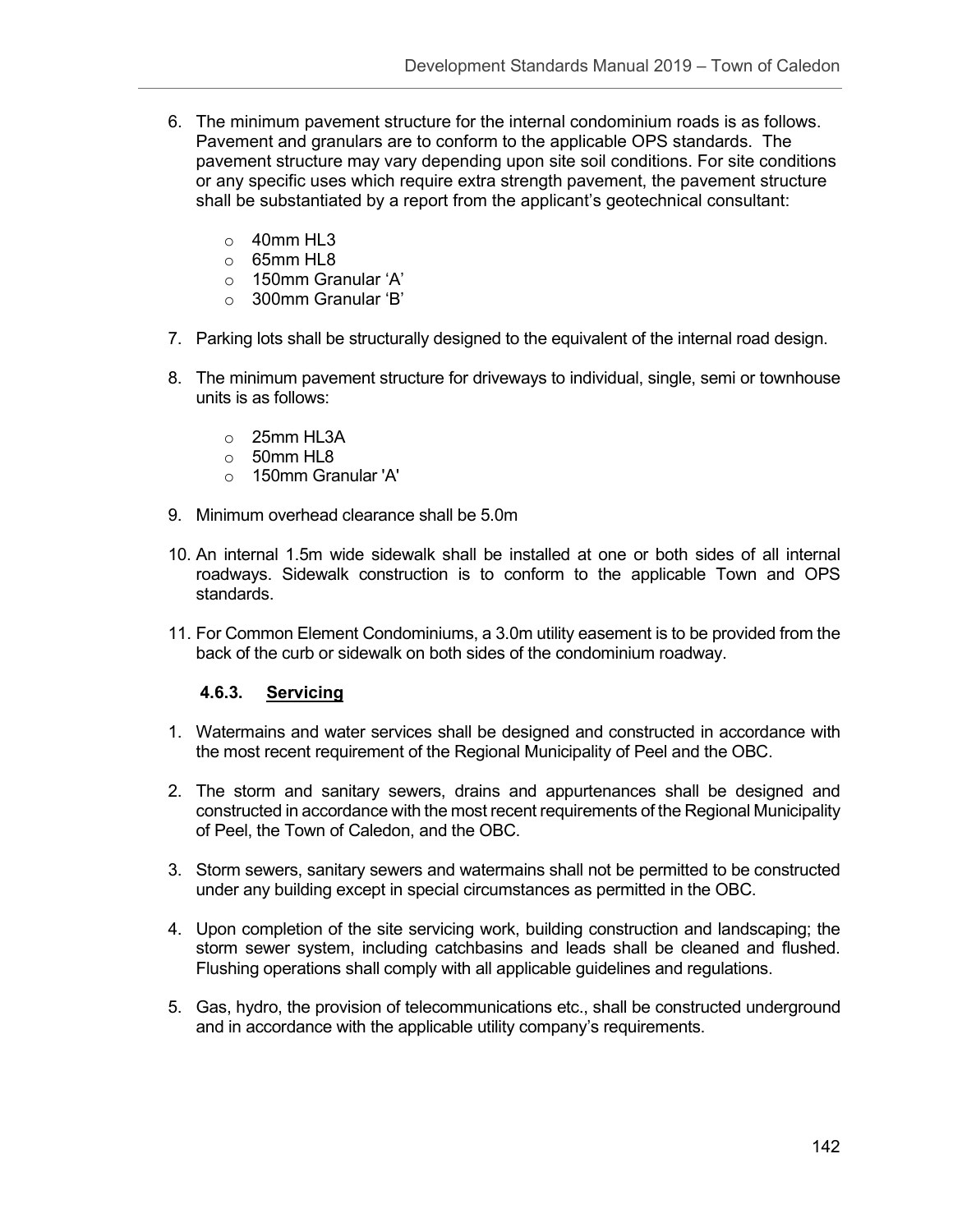### **4.6.4. Street Lighting**

- 1. Luminaires shall be chosen to distribute the light away from residential buildings and onto roadways, pathways or parking lots.
- 2. Every residential unit shall be provided with exterior lighting fixtures located near all entrances.
- 3. Luminaires and poles shall have an average life expectancy of 20 years and shall be vandal resistant.
- 4. All lighting installations shall conform to the requirements of the Canadian Standards Association, Electrical Code of Ontario.
- 5. All installations shall be subject to The Electrical Safety Authority (ESA) inspection.
- 6. All wiring shall be underground.

#### **4.6.5. Certificates Required Prior to Registration**

- 1. Prior to condominium registration, the Owner will be required to provide the following certifications:
	- Final Lot Grading Certification (including certification of retaining walls)
	- Pavement Certification for all roadways, driveways and parking areas<br>• Site Servicing Certification (including sewer flushing, water valve box
	- Site Servicing Certification (including sewer flushing, water valve box adjustments, etc.)
	- Acoustical Certification (as required)
- 2. Site inspection by Development Engineering Services' staff will be required in conjunction with the review of the above-noted certifications.

#### **4.6.6. Condominium Conversion Standards**

- 1. An existing and proposed Site Grading Plan is to be provided with condominium conversion application. Plans are to demonstrate existing site grading proposed to be maintained conforms to the current Town grading criteria and standards.
- 2. The internal roads and parking areas for the proposed condominium conversion site shall be rendered in compliance with Section 4.6.2 of this manual.
- 3. A geotechnical consultant will be required to provide an evaluation of the existing and proposed asphalt pavement structure, including recommendations as to any remedial works required to achieve the minimum design standard.
- 4. The consultant is to provide the Town an evaluation of existing curbs, sidewalks, retaining walls, and any other existing hardscape site works. All cracked, spalled, or otherwise damaged works are to be repaired or replaced as required. Standard curb is required on both sides of access roads and parking areas.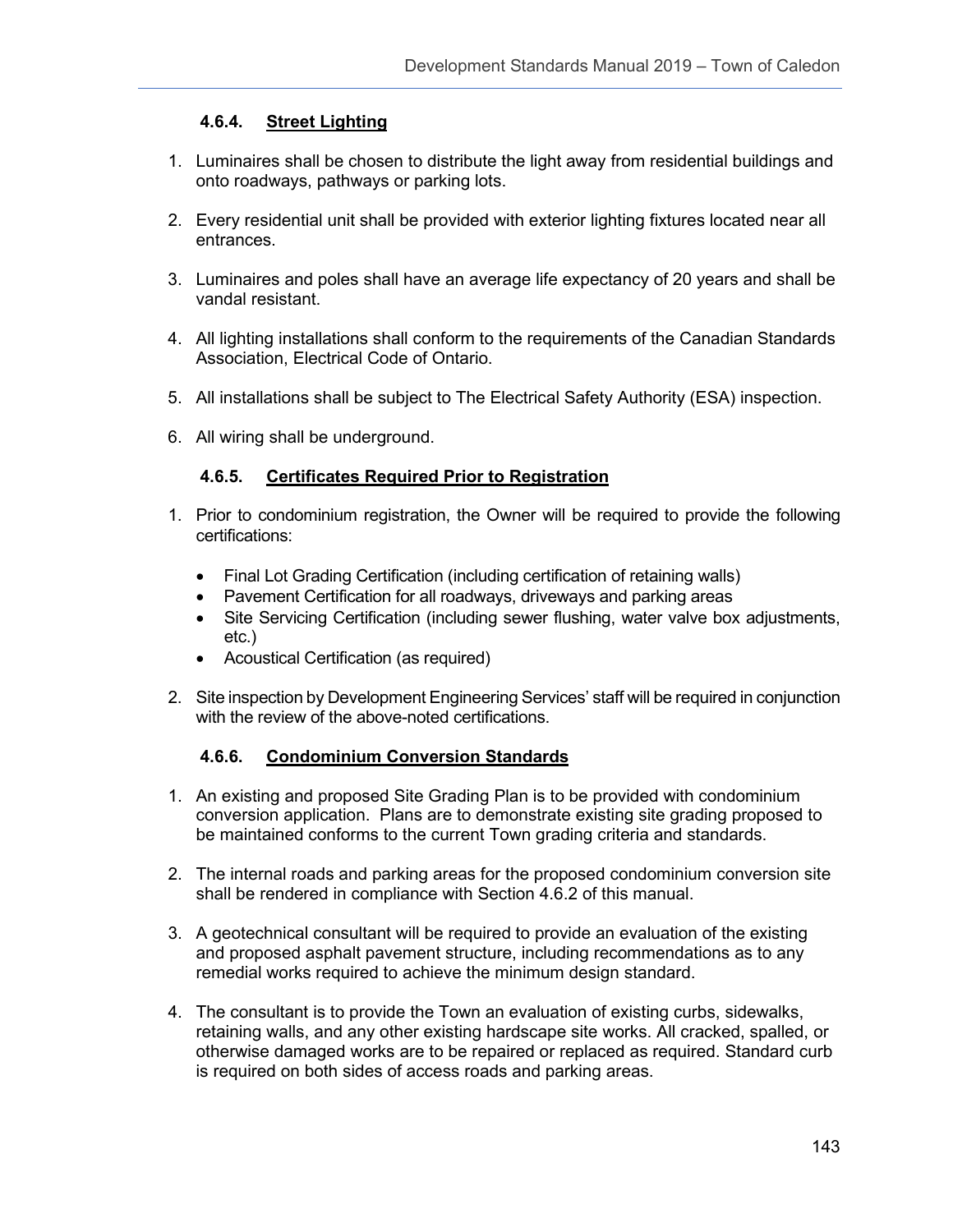#### **5. DESIGN DRAWINGS INDEX**

#### **100 GENERAL**

- 100 Typical Title Pages<br>101 General Notes Stor
- 101 General Notes Storm Sewers<br>102 General Notes Roadworks
- **General Notes Roadworks**
- 103 Rainfall Intensity Curves
- 104 Storm Design Sheet<br>105 Standards for Plan &
- 105 Standards for Plan & Profile Drawings<br>106 First Submission Minimum Requireme
- **First Submission Minimum Requirements**
- 107 Second Submission Minimum Requirements
- 108 Final Submission Minimum Requirements

#### **200 ROADS**

- 200 8.0m Laneway 6.0m Roadway (5.4m Pavement)<br>201 16.0m Local Window Street 8.5m Roadway (7.9n
- 201 16.0m Local Window Street 8.5m Roadway (7.9m Pavement)<br>202 18.0m Local Road 8.5m Roadway (7.9m Pavement)
- 18.0m Local Road 8.5m Roadway (7.9m Pavement)
- 203 20.0m Local Urban/Rural 9.3m Roadway (8.7m Pavement)
- 20.0m Neighbourhood Collector 9.5m Roadway (8.9m Pavement)
- 205 22.0m Local Through Urban 10.4m Roadway (9.8m Pavement)<br>206 22.5m Local Industrial Road 11.0m Roadway (10.4m Pavement
- 
- 206 22.5m Local Industrial Road 11.0m Roadway (10.4m Pavement) 207 24.0m Urban Local Divided Road 10.4m Roadway (9.8m Pavement)<br>208 24.0m Local Industrial Road 11.6m Roadway (11.0m Pavement)
- 24.0m Local Industrial Road 11.6m Roadway (11.0m Pavement)
- 209 26.0m Local Industrial Road 10.4m Roadway (9.8m Pavement)<br>210 26.0m Urban Collector Full/Part Services 10.4m Roadway (9.8
- 210 26.0m Urban Collector Full/Part Services 10.4m Roadway (9.8m Pavement)<br>211 26.0m Industrial Collector 14.5m Roadway (13.9m Pavement)
- 211 26.0m Industrial Collector 14.5m Roadway (13.9m Pavement)<br>212 30.0m Arterial Road 7.6m-15.6m Roadway (7.0m-15.0m Paver
- 212 30.0m Arterial Road 7.6m-15.6m Roadway (7.0m-15.0m Pavement)
- 213 30.0m Urban-Collector 4 Lanes 15.6m Roadway (15.0m Pavement)<br>214 Local Residential Road Elbow Design
- **Local Residential Road Elbow Design**
- 215 Industrial Cul-de-sac<br>216 Residential Cul-de-sac
- 216 Residential Cul-de-sac<br>217 Temporary Cul-de-sac
- Temporary Cul-de-sac
- 218 Typical 100mm Subdrain Detail
- 219 Joint Use Utility Corridor<br>220 3.0m Multi-Use Recreatio
- 220 3.0m Multi-Use Recreational Pathway<br>221 Impressed Concrete Splash Pad
- 221 Impressed Concrete Splash Pad<br>222 Standard Condo Road Section
- Standard Condo Road Section
- 223 CEC Road Section
- 224 Location of Future Road Sign

#### **300 GRADING**

- 300 Minimum Requirements for Lot Grading Plans<br>301 Lot Grading and Drainage
- 301 Lot Grading and Drainage<br>302 Catch Basin Sediment Tra
- 302 Catch Basin Sediment Trap<br>303 Catch Basin Sediment Barrio
- **Catch Basin Sediment Barrier**
- 304 Sediment Control Fence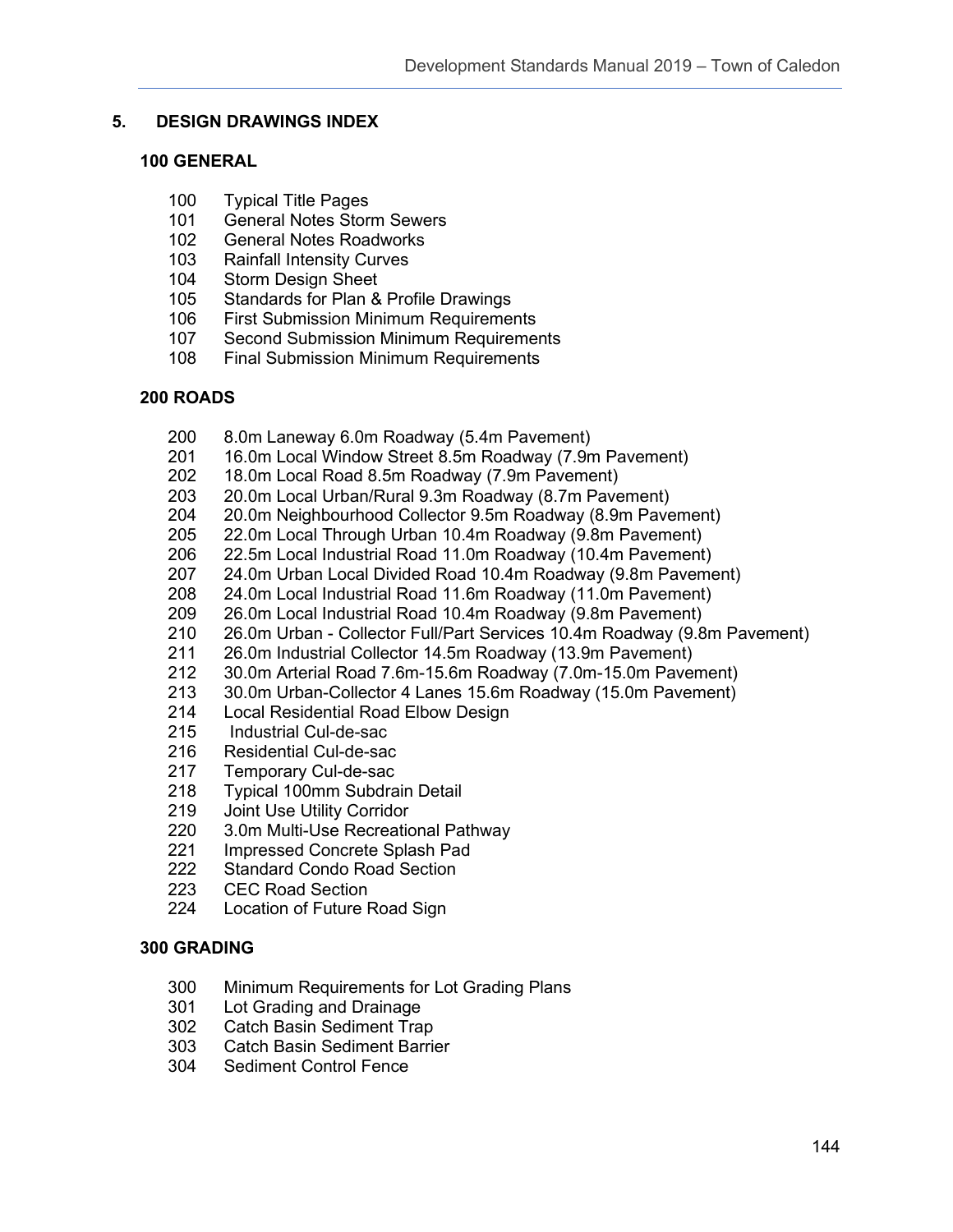## **400 TRAFFIC CONTROL**

- 400 Standard Street Name and Regulatory Signs<br>401 Entry Point Information Signs
- 401 Entry Point Information Signs<br>402 Driveway Entrance Detail
- Driveway Entrance Detail

## **500 STORM SEWERS**

- 500 Storm Sewer Service Connection for Flexible Pipe<br>501 Storm Sewer Service Connection for Rigid Pipe
- 501 Storm Sewer Service Connection for Rigid Pipe<br>502 Service Connection in Common Trench
- Service Connection in Common Trench
- 503 Beehive Catchbasin, Frame & Grate

#### **600 FENCING**

- 600 Chain Link Fence
- 601 Chain Link Fence Single Gate Detail<br>602 Chain Link Fence Double Gate Detail
- **Chain Link Fence Double Gate Detail**
- 603 Page Wire Fencing
- 604 Post and Rail Fence Detail
- 605 Wood Screen Fence
- 606 Tree Preservation Fencing
- 607 Emergency Access, Maintenance Access Road and Walkway Gate
- 608 Walkway P-Gate
- Walkway P-Gate (With Support Bracing)
- 610 Swing Bollard Access
- 611 Wood Bollard<br>612 Removable Bo
- Removable Bollard
- 613 Noise Attenuation Barrier and Berm<br>614 Acoustic Fence Detail
- **Acoustic Fence Detail**
- 615 Acoustic Fence Detail
- 616 Acoustic Fence Detail
- 617 Acoustic Fence Detail<br>618 Trailway Entry Gate
- **Trailway Entry Gate**
- 619 Trailway Entry Gate Hinge Detail
- 620 Trailway Entry Gate Frame / Gate Section

#### **700 PARKS AND OPEN SPACE DESIGN SPECIFICATIONS AND STANDARD NOTES**

- 700 General Landscaping Notes<br>701 Streetscape Specs Notes Pa
- Streetscape Specs Notes Part 1
- 702 Streetscape Specs Notes Part 2
- 703 Streetscape Specs Notes Part 3<br>704 Naturalization Specs Notes Part
- **Naturalization Specs Notes Part 1**
- 
- 705 Naturalization Specs Notes Part 2 706 Naturalization Specs Notes Part 3<br>707 Stormwater Management Facility F
- 707 Stormwater Management Facility Planting Notes<br>708 General Park Planting Notes
- **General Park Planting Notes**
- 709 Sod Installation Detail
- 710 Tree Preservation Std Notes Part 1
- 711 Tree Preservation Std Notes Part 2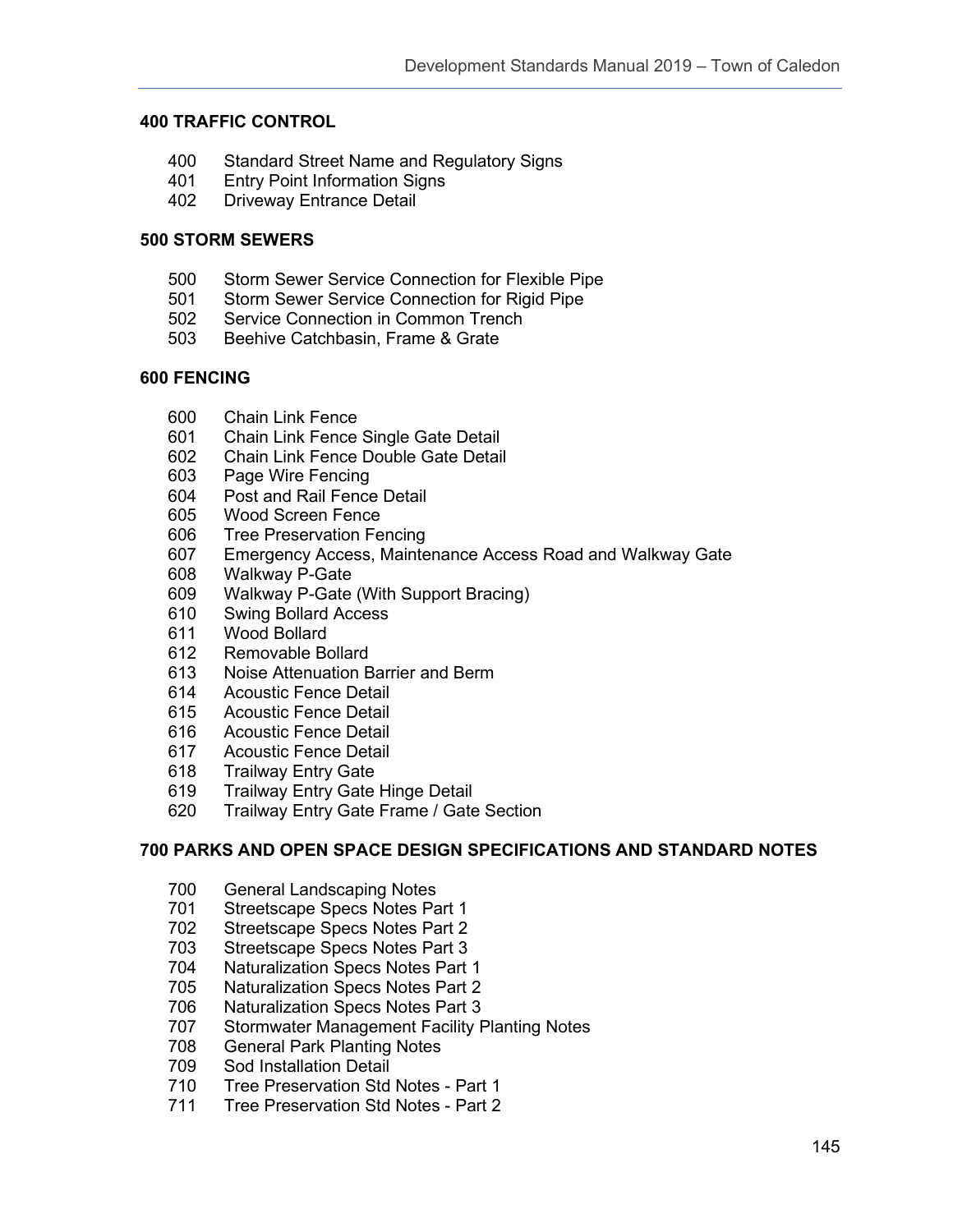# **800 PLANTING**

- 800 Deciduous Tree Planting (80mm or less)<br>801 Coniferous Tree Planting
- 801 Coniferous Tree Planting<br>802 Shrub Planting
- Shrub Planting
- Groundcover and Perennial Planting Detail
- Tree and Shrub Naturalization
- Topsoil / Subgrade Preparation Detail

## **900 PAVING AND HARD SURFACES**

- Limestone Screenings Walkway Detail
- 901 Asphalt Paving Walkway Detail or Multi-Use Court<br>902 Poured in Place Concrete
- 902 Poured in Place Concrete<br>903 Landscape Unit Pavers L
- Landscape Unit Pavers Light Duty
- 904 Landscape Unit Pavers Heavy Duty<br>905 Permeable Unit Pavers
- 905 Permeable Unit Pavers<br>906 Unit Pavers Over Concr
- 906 Unit Pavers Over Concrete Slab<br>907 Granular Parking Lot
- **Granular Parking Lot**
- Precast Concrete Bumper
- Pathway Culvert
- 0.5-1.0m Single/Preferred Use Trail
- 911 Concrete Pedestrian Walkway<br>912 Park Base Engineered Fill Deta
- Park Base Engineered Fill Detail

## **1000 PLAYGROUNDS AND SPORTS FIELDS**

- Playground Concrete Border
- Playground Drainage
- Playground Access Ramp
- Basketball Full Court Layout
- Basketball Half Court Layout
- Basketball Post & Net
- Junior Soccer Field Layout
- Senior Soccer Field Layout
- Football Field Layout
- Senior Softball With Line Fencing (Field Layout)
- Senior Softball Backstop (Infield & Backstop Layout)
- Senior Softball Backstop (Front Elevation)
- Baseball/Softball Outfield & Line Fence
- Baseball Backstop (Infield & Backstop Layout)
- Baseball Field Layout
- Baseball Backstop (Front Elevation)

# **1100 SIGNAGE AND SITE FURNISHINGS**

- Accessibility Trail Signage
- Storm Pond Signage
- No Winter Trail Maintenance Signage
- Accessible Parking Signage
- Accessible Parking Layout Type A